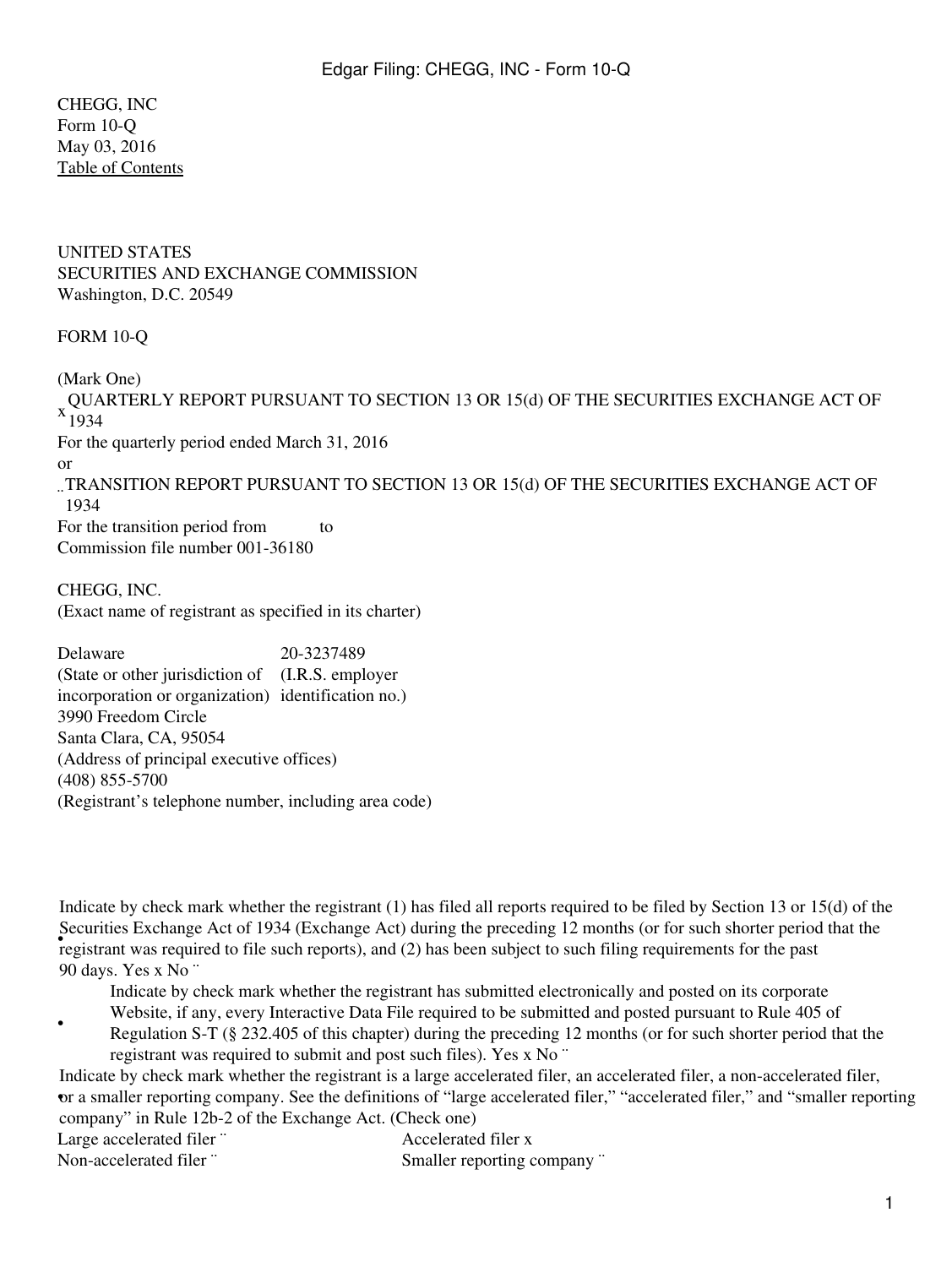(Do not check if a smaller reporting company)

Indicate by check mark whether the registrant is a shell company (as defined in Rule 12b-2 of the Exchange Act). Yes ¨ No x

•As of April 29, 2016, the Registrant had 90,124,729 outstanding shares of Common Stock.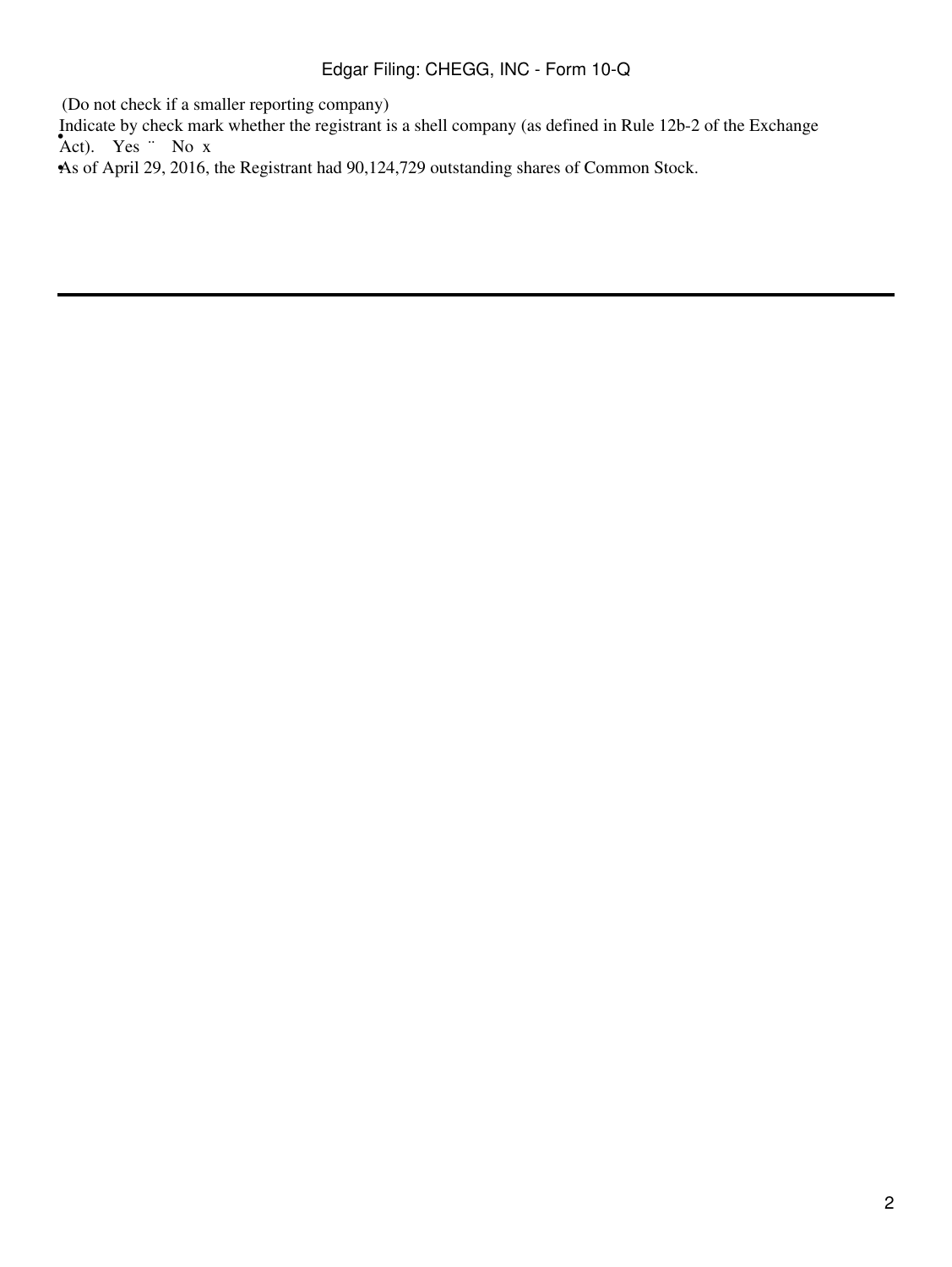## <span id="page-2-0"></span>TABLE OF CONTENTS

|                          | PART I - FINANCIAL INFORMATION                                                                     | $\frac{1}{2}$ ugu |
|--------------------------|----------------------------------------------------------------------------------------------------|-------------------|
| Item 1.                  | Financial Statements (unaudited):                                                                  | $\overline{4}$    |
|                          | Condensed Consolidated Balance Sheets - March 31, 2016 and December 31, 2015                       | $\overline{4}$    |
|                          | <u>Condensed Consolidated Statements of Operations - for the Three Months Ended March 31, 2016</u> |                   |
|                          | and 2015                                                                                           | $\overline{5}$    |
|                          | <u>Condensed Consolidated Statements of Comprehensive Loss - for the Three Months Ended March</u>  |                   |
|                          | 31, 2016 and 2015                                                                                  | <u>6</u>          |
|                          | Condensed Consolidated Statements of Cash Flows - for the Three Months Ended March 31, 2016        | $\overline{1}$    |
|                          | and 2015                                                                                           |                   |
|                          | <b>Notes to Condensed Consolidated Financial Statements</b>                                        | <u>8</u>          |
| <u>Item 2.</u>           | <u>Management's Discussion and Analysis of Financial Condition and Result of Operations</u>        | 19                |
| <u>Item 3.</u>           | <b>Quantitative and Qualitative Disclosures About Market Risk</b>                                  | 28                |
| <u>Item 4.</u>           | <b>Controls and Procedures</b>                                                                     | $\overline{28}$   |
|                          |                                                                                                    |                   |
|                          | PART II - OTHER INFORMATION                                                                        |                   |
| Item 1.                  | <b>Legal Proceedings</b>                                                                           | 29                |
| Item 1A.                 | <b>Risk Factors</b>                                                                                | $\frac{29}{53}$   |
| <u>Item 2.</u>           | Unregistered Sales of Equity Securities and Use of Proceeds                                        |                   |
| <u>Item 6.</u>           | <b>Exhibits</b>                                                                                    | 53                |
| <b>Signatures</b>        |                                                                                                    | 54                |
| <b>Index to Exhibits</b> |                                                                                                    | 55                |

Unless the context requires otherwise, the words "we," "us," "our," "Company" and "Chegg" refer to Chegg, Inc. and its subsidiaries taken as a whole.

"Chegg," "Chegg.com," "Chegg for Good," "CourseRank," "Cramster," "InstaEDU," "internships.com" "Zinch" and "#1 in Te Rentals" are some of our trademarks used in this Quarterly Report on Form 10-Q. Solely for convenience, our trademarks, trade names and service marks referred to in this Quarterly Report on Form 10-Q appear without the ®, ™ and SM symbols, but those references are not intended to indicate, in any way, that we will not assert, to the fullest extent under applicable law, our rights to these trademarks and trade names. Other trademarks appearing in this Quarterly Report on Form 10-Q are the property of their respective holders.

2

Page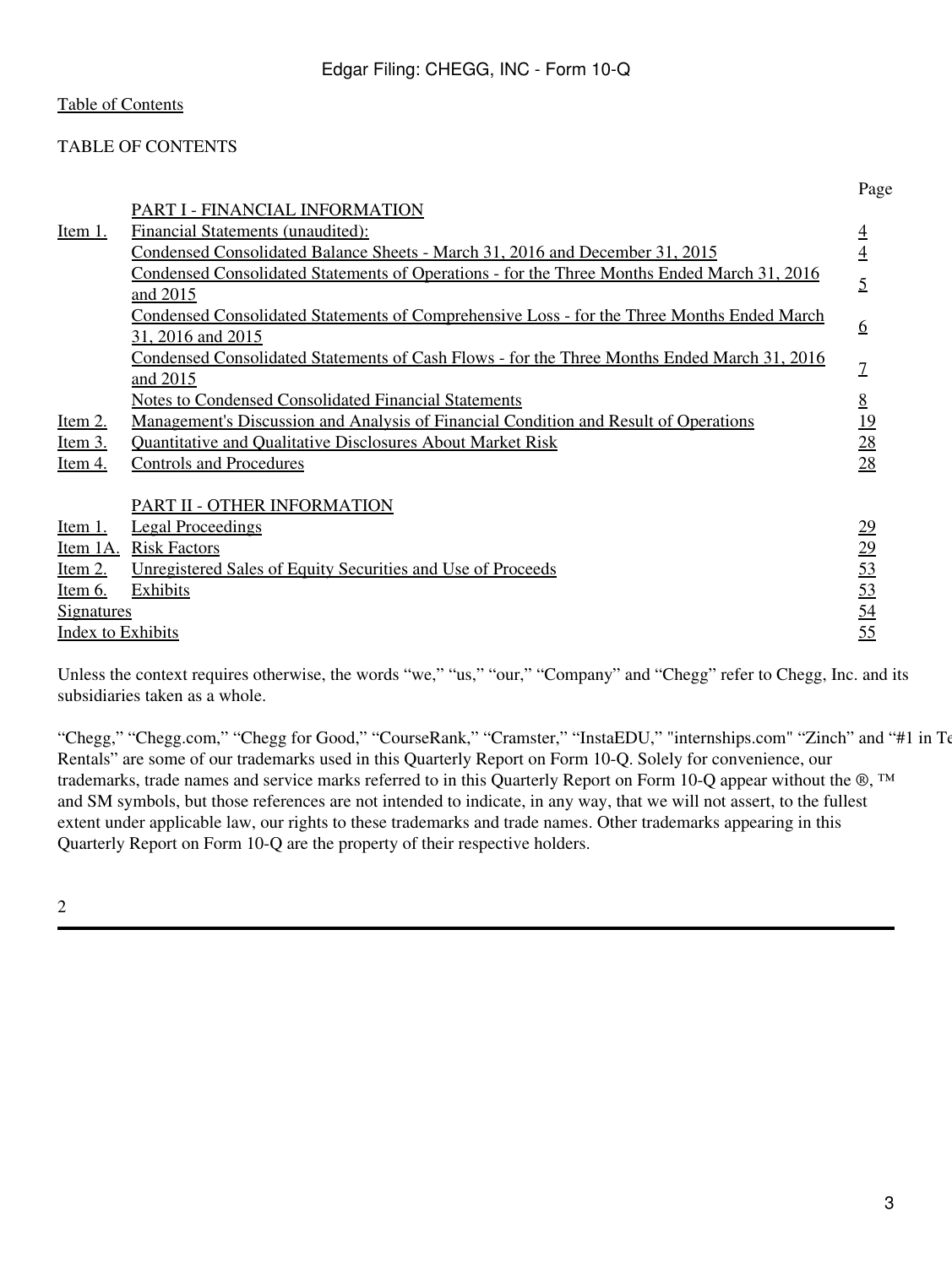## NOTE ABOUT FORWARD-LOOKING STATEMENTS

This Quarterly Report on Form 10-Q contains forward-looking statements within the meaning of the Private Securities Litigation Reform Act of 1995. All statements contained in this Quarterly Report on Form 10-Q other than statements of historical fact, including statements regarding our future results of operations and financial position, our business strategy and plans, and our objectives for future operations, are forward-looking statements. The words "believe," "may," "will," "estimate," "continue," "anticipate," "intend," "project," "endeavor," "expect," "plans to," "if," "future," and similar ex intended to identify forward-looking statements. We have based these forward-looking statements largely on our current expectations and projections about future events and trends that we believe may affect our financial condition, results of operations, business strategy, short-term and long-term business operations and objectives, and financial needs. These forward-looking statements are subject to a number of risks, uncertainties and assumptions, including those described in Part II, Item 1A, "Risk Factors" in this Quarterly Report on Form 10-Q. Moreover, we operate in a very competitive and rapidly changing environment. New risks emerge from time to time. It is not possible for our management to predict all risks, nor can we assess the impact of all factors on our business or the extent to which any factor, or combination of factors, may cause actual results to differ materially from those contained in any forward-looking statements we may make. In light of these risks, uncertainties and assumptions, the future events and trends discussed in this Quarterly Report on Form 10-Q may not occur and actual results could differ materially and adversely from those anticipated or implied in the forward-looking statements.

We undertake no obligation to revise or publicly release the results of any revision to these forward-looking statements, except as required by law. Given these risks and uncertainties, readers are cautioned not to place undue reliance on such forward-looking statements.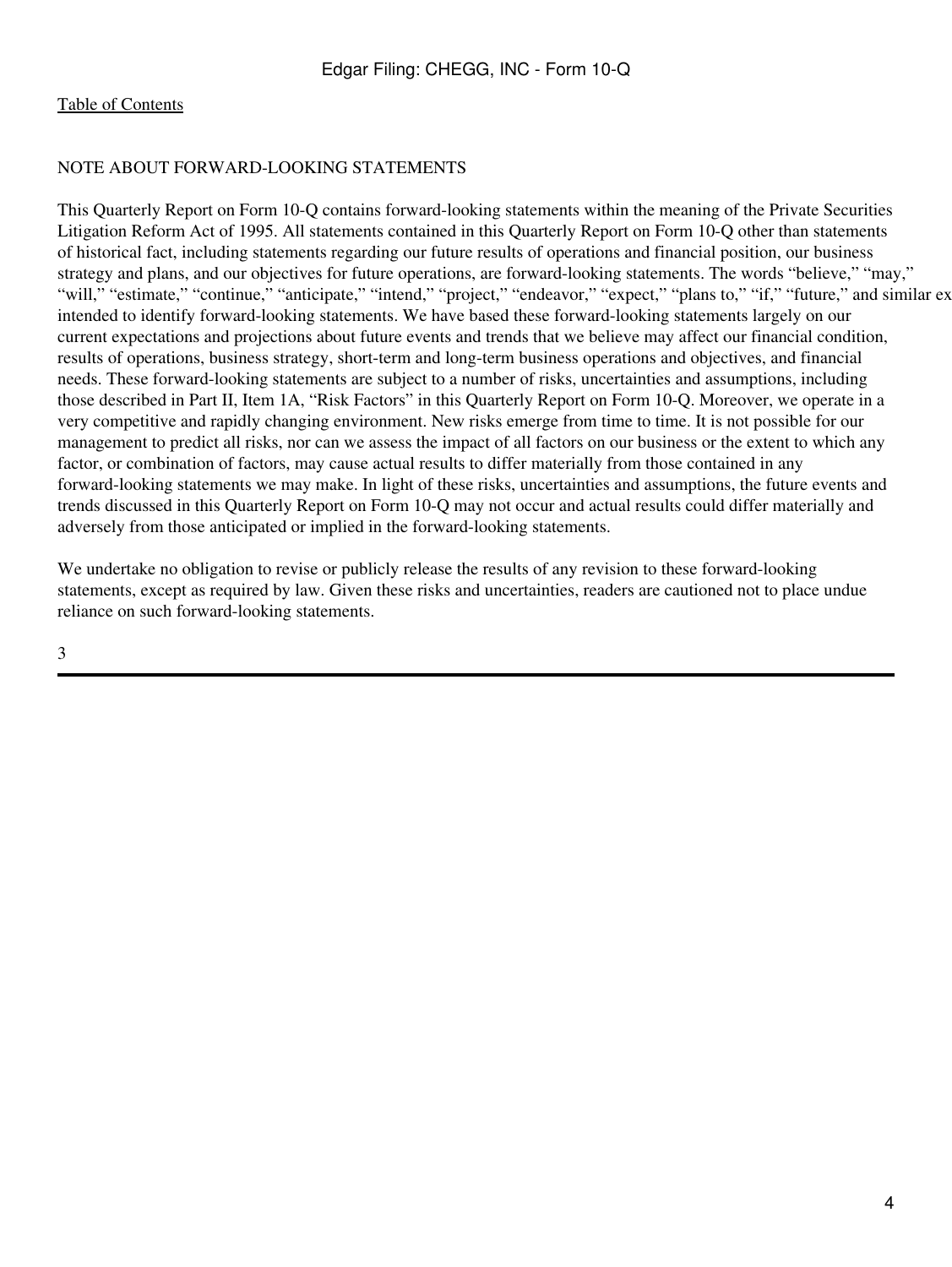## <span id="page-4-0"></span>PART I - FINANCIAL INFORMATION

# <span id="page-4-1"></span>ITEM 1. FINANCIAL STATEMENTS (UNAUDITED)

### <span id="page-4-2"></span>CHEGG, INC.

## CONDENSED CONSOLIDATED BALANCE SHEETS

(in thousands, except for number of shares and par value)

|                                                                                                          | March 31,<br>2016       | December 31,<br>2015 |               |
|----------------------------------------------------------------------------------------------------------|-------------------------|----------------------|---------------|
| Assets                                                                                                   | (unaudited) *           |                      |               |
| Current assets                                                                                           |                         |                      |               |
| Cash and cash equivalents                                                                                | \$41,504                | \$67,029             |               |
| Short-term investments                                                                                   | 20,002                  | 17,800               |               |
| Accounts receivable, net of allowance for doubtful accounts of \$359 and \$378 at March 31,              | 10,955                  | 13,157               |               |
| 2016 and December 31, 2015, respectively                                                                 |                         |                      |               |
| Prepaid expenses                                                                                         | 8,477                   | 3,117                |               |
| Other current assets                                                                                     | 43,192                  | 31,732               |               |
| Total current assets                                                                                     | 124,130                 | 132,835              |               |
| Long-term investments                                                                                    | 2,878                   | 4,229                |               |
| Textbook library, net                                                                                    | 20,640                  | 29,728               |               |
| Property and equipment, net                                                                              | 23,361                  | 19,971               |               |
| Goodwill                                                                                                 | 91,301                  | 91,301               |               |
| Intangible assets, net                                                                                   | 8,237                   | 8,865                |               |
| Other assets                                                                                             | 4,169                   | 4,427                |               |
| Total assets                                                                                             | \$274,716               | \$291,356            |               |
| Liabilities and stockholders' equity                                                                     |                         |                      |               |
| <b>Current liabilities</b>                                                                               |                         |                      |               |
| Accounts payable                                                                                         | \$4,307                 | \$5,860              |               |
| Deferred revenue                                                                                         | 26,769                  | 14,971               |               |
| Accrued liabilities                                                                                      | 19,274                  | 35,280               |               |
| Total current liabilities                                                                                | 50,350                  | 56,111               |               |
| Long-term liabilities                                                                                    |                         |                      |               |
| Total other long-term liabilities                                                                        | 3,969                   | 4,170                |               |
| <b>Total liabilities</b>                                                                                 | 54,319                  | 60,281               |               |
| Commitments and contingencies (Note 7)                                                                   |                         |                      |               |
| Stockholders' equity:                                                                                    |                         |                      |               |
| Preferred stock, $$0.001$ par value $-10,000,000$ shares authorized, no shares issued and                |                         |                      |               |
| outstanding                                                                                              |                         |                      |               |
| Common stock, \$0.001 par value 400,000,000 shares authorized; 89,962,865 and                            |                         |                      |               |
| 88,099,983 shares issued and outstanding at March 31, 2016 and December 31, 2015,                        | 90                      | 88                   |               |
| respectively                                                                                             |                         |                      |               |
| Additional paid-in capital                                                                               | 565,179                 | 560,242              |               |
| Accumulated other comprehensive loss                                                                     | (104)                   | (172)                | $\mathcal{Y}$ |
| Accumulated deficit                                                                                      | $(344,768)$ $(329,083)$ |                      | $\mathcal{L}$ |
| Total stockholders' equity                                                                               | 220,397                 | 231,075              |               |
| Total liabilities and stockholders' equity                                                               | \$274,716               | \$291,356            |               |
| * Derived from audited consolidated financial statements as of and for the year ended December 31, 2015. |                         |                      |               |
|                                                                                                          |                         |                      |               |

See Notes to Condensed Consolidated Financial Statements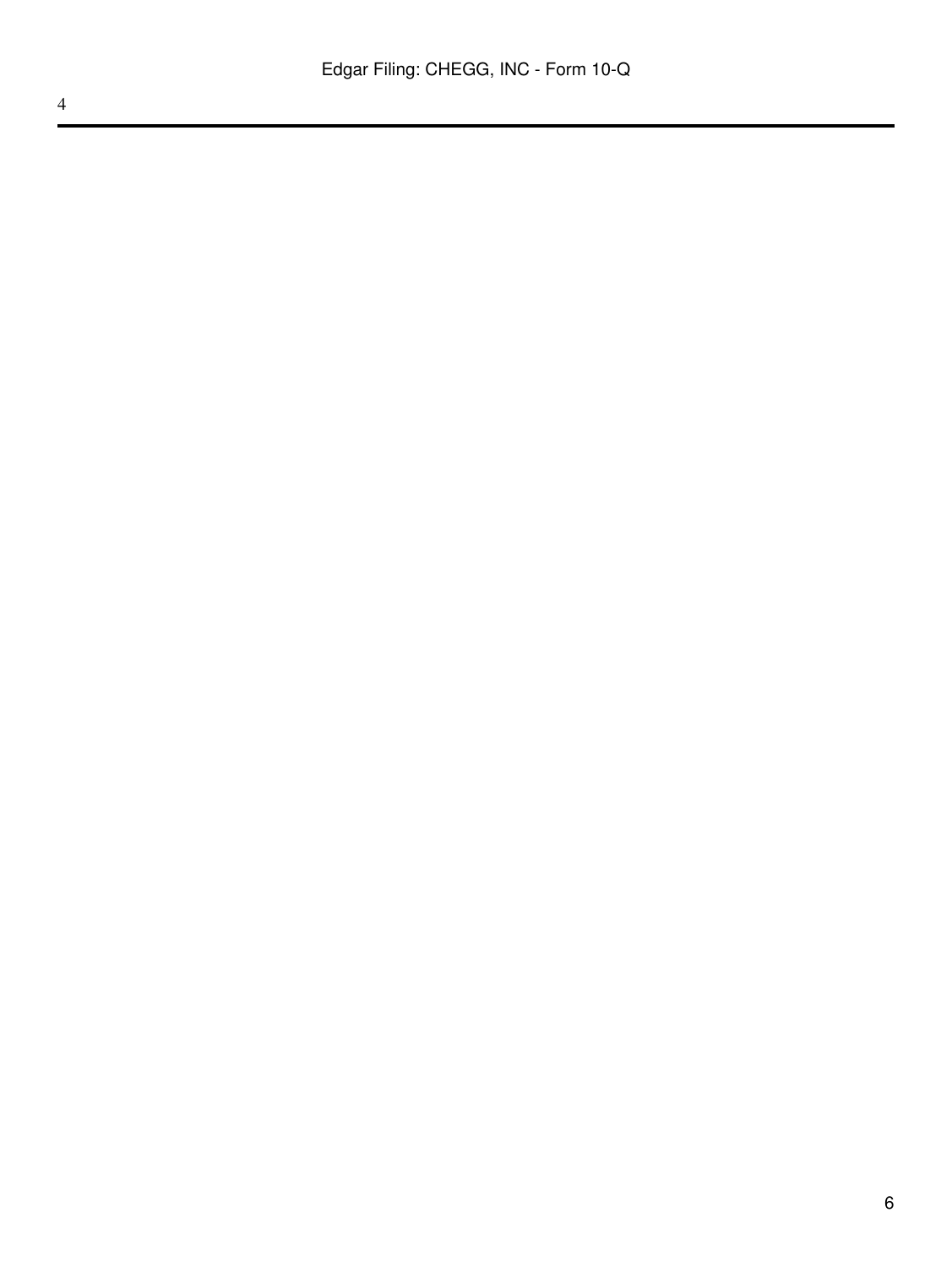# <span id="page-6-0"></span>CHEGG, INC.

# CONDENSED CONSOLIDATED STATEMENTS OF OPERATIONS

(in thousands, except per share amounts)

(unaudited)

|                                                                               | March 31, | Three Months Ended       |
|-------------------------------------------------------------------------------|-----------|--------------------------|
|                                                                               | 2016      | 2015                     |
| Net revenues:                                                                 |           |                          |
| Rental                                                                        | \$14,564  | \$37,714                 |
| Services                                                                      | 39,362    | 31,367                   |
| <b>Sales</b>                                                                  | 12,728    | 15,791                   |
| Total net revenues                                                            | 66,654    | 84,872                   |
| Cost of revenues:                                                             |           |                          |
| Rental                                                                        | 13,513    | 38,555                   |
| Services                                                                      | 13,475    | 11,837                   |
| <b>Sales</b>                                                                  | 11,935    | 15,101                   |
| Total cost of revenues                                                        | 38,923    | 65,493                   |
| Gross profit                                                                  | 27,731    | 19,379                   |
| Operating expenses:                                                           |           |                          |
| Technology and development                                                    | 16,958    | 16,144                   |
| Sales and marketing                                                           | 14,446    | 21,392                   |
| General and administrative                                                    | 12,666    | 11,777                   |
| Restructuring (credits) charges                                               | (44)      | ) 2,514                  |
| Gain on liquidation of textbooks                                              | (1,005)   | (4,185)<br>$\rightarrow$ |
| Total operating expenses                                                      | 43,021    | 47,642                   |
| Loss from operations                                                          |           | $(15,290)$ $(28,263)$    |
| Interest expense and other income, net:                                       |           |                          |
| Interest expense, net                                                         | (60)      | (61)<br>$\lambda$        |
| Other income, net                                                             | 65        | 76                       |
| Total interest expense and other income, net                                  | 5         | 15                       |
| Loss before provision for income taxes                                        |           | $(15,285)$ $(28,248)$    |
| Provision for income taxes                                                    | 400       | 294                      |
| Net loss                                                                      |           | \$(15,685) \$(28,542)    |
| Net loss per share, basic and diluted                                         | \$(0.18)  | 3(0.34)<br>$\rightarrow$ |
| Weighted average shares used to compute net loss per share, basic and diluted | 89,118    | 84,794                   |
| See Notes to Condensed Consolidated Financial Statements                      |           |                          |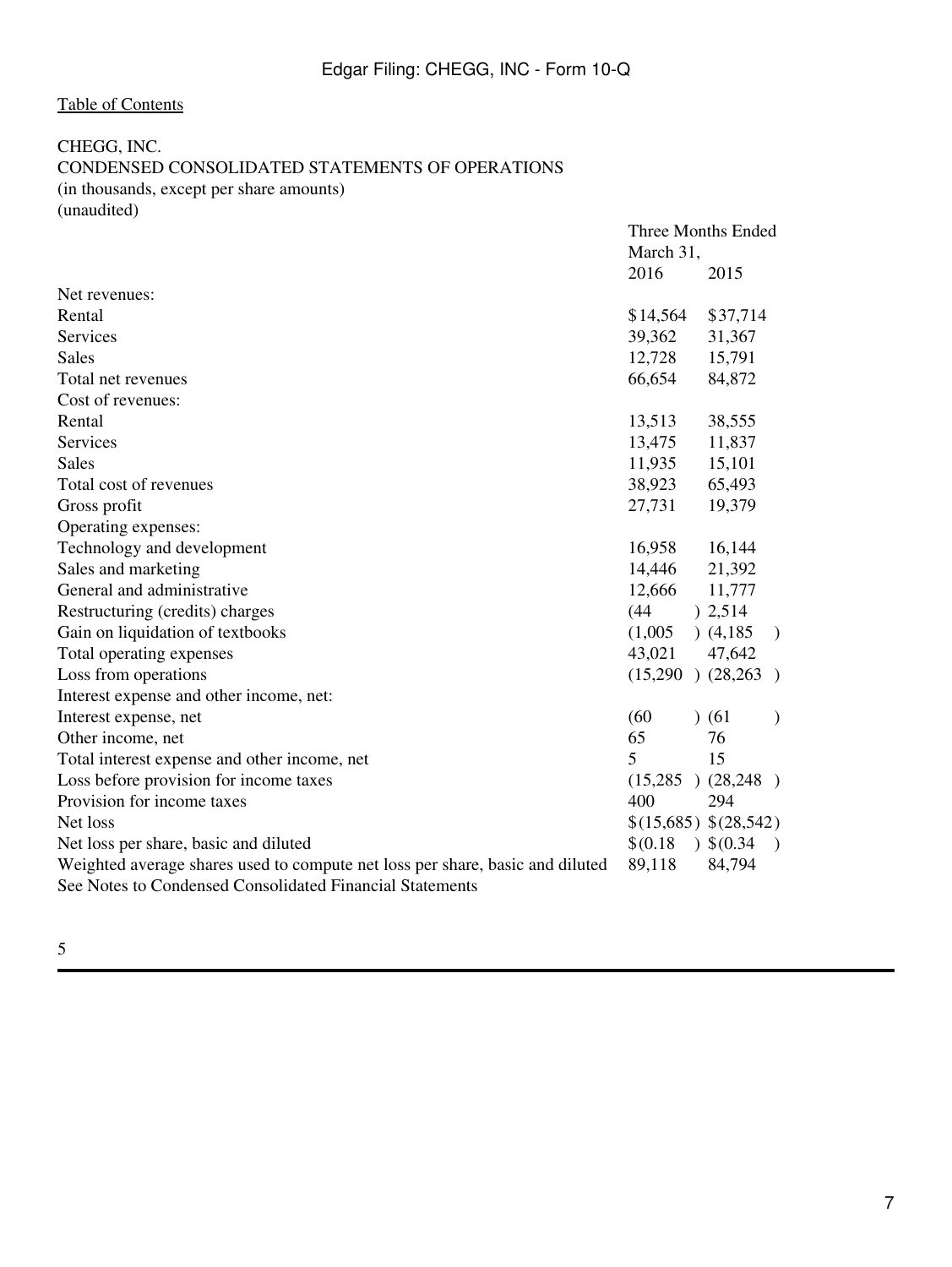# <span id="page-7-0"></span>CHEGG, INC.

CONDENSED CONSOLIDATED STATEMENTS OF COMPREHENSIVE LOSS (in thousands)

(unaudited)

|                                                                | Three Months Ended<br>March 31, |                       |
|----------------------------------------------------------------|---------------------------------|-----------------------|
|                                                                | 2016                            | 2015                  |
| Net loss                                                       |                                 | \$(15,685) \$(28,542) |
| Other comprehensive income:                                    |                                 |                       |
| Change in unrealized gain on available for sale investments    | 33                              | 22                    |
| Change in foreign currency translation adjustments, net of tax | 35                              | 22                    |
| Other comprehensive income                                     | 68                              | 44                    |
| Total comprehensive loss                                       | \$(15,617) \$(28,498)           |                       |
| See Notes to Condensed Consolidated Financial Statements.      |                                 |                       |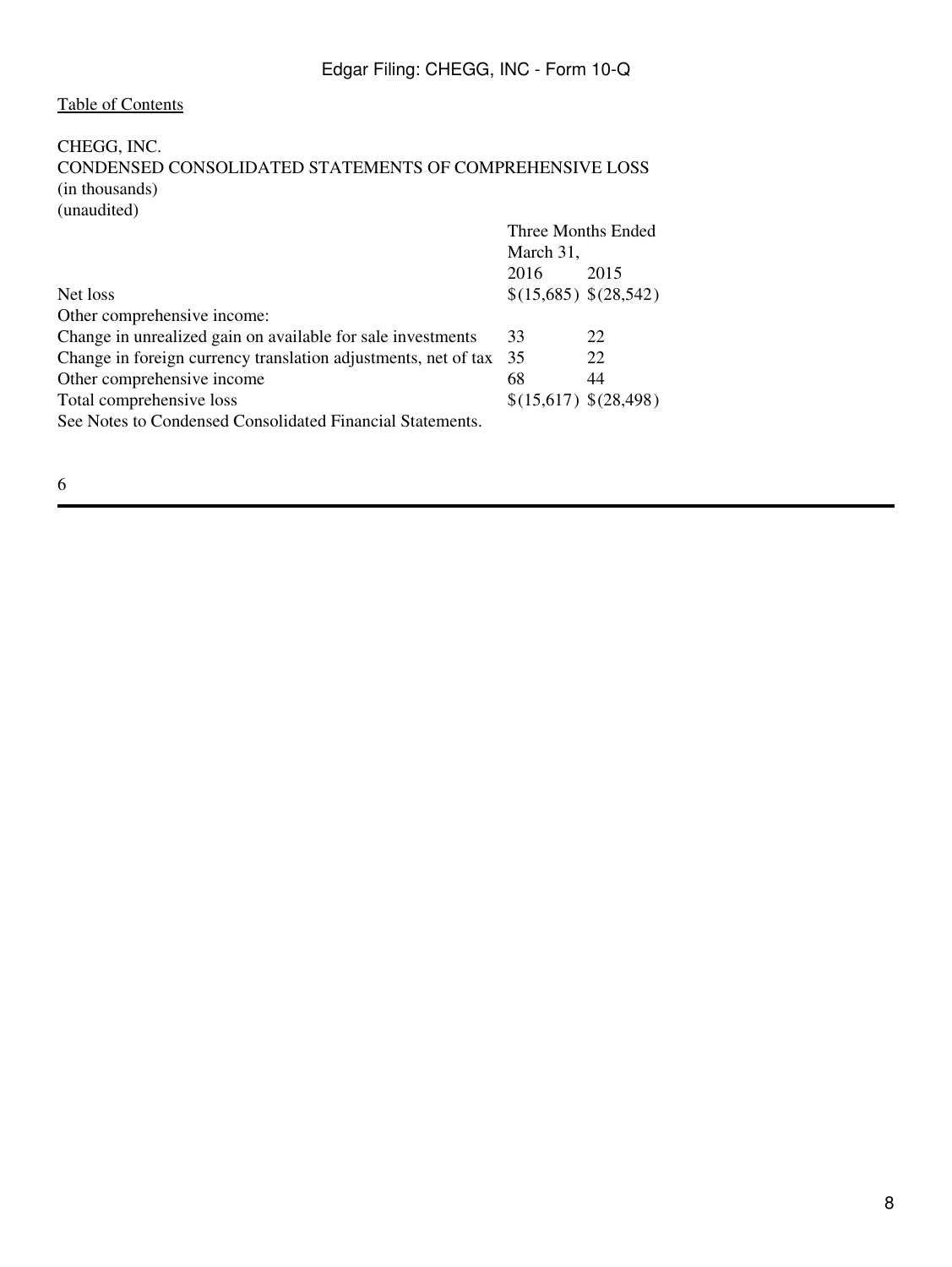<span id="page-8-0"></span>

| CHEGG, INC.<br>CONDENSED CONSOLIDATED STATEMENTS OF CASH FLOWS |           |                              |               |           |           |               |
|----------------------------------------------------------------|-----------|------------------------------|---------------|-----------|-----------|---------------|
| (in thousands)                                                 |           |                              |               |           |           |               |
| (unaudited)                                                    |           |                              |               |           |           |               |
|                                                                |           | Three Months Ended March 31, |               |           |           |               |
|                                                                | 2016      |                              |               | 2015      |           |               |
| Cash flows from                                                |           |                              |               |           |           |               |
| operating activities                                           |           |                              |               |           |           |               |
| Net loss                                                       | \$        | (15,685)                     | $\mathcal{Y}$ | \$        | (28, 542) | $\mathcal{Y}$ |
| Adjustments to                                                 |           |                              |               |           |           |               |
| reconcile net loss to net                                      |           |                              |               |           |           |               |
| cash (used in) provided                                        |           |                              |               |           |           |               |
| by operating activities:                                       |           |                              |               |           |           |               |
| Textbook library                                               | 4,496     |                              |               | 14,674    |           |               |
| depreciation expense                                           |           |                              |               |           |           |               |
| Other depreciation and                                         | 2,577     |                              |               | 3,172     |           |               |
| amortization expense                                           |           |                              |               |           |           |               |
| Share-based                                                    | 11,270    |                              |               | 15,020    |           |               |
| compensation expense                                           |           |                              |               |           |           |               |
| Gain on liquidation of<br>textbooks                            | (1,005)   |                              | $\mathcal{E}$ | (4,185)   |           | $\mathcal{Y}$ |
| Loss from write-offs of                                        | 224       |                              |               | 2,544     |           |               |
| textbooks                                                      |           |                              |               |           |           |               |
| Other non-cash items                                           | 23        |                              |               | 13        |           |               |
| Change in assets and<br>liabilities:                           |           |                              |               |           |           |               |
| Accounts receivable                                            | 2,161     |                              |               | 2,434     |           |               |
| Prepaid expenses and                                           | (16, 816) |                              |               |           |           |               |
| other current assets                                           |           |                              | $\mathcal{)}$ | (5,598)   |           |               |
| Other assets                                                   | 258       |                              |               | 47        |           |               |
| Accounts payable                                               | (1,609)   |                              | $\mathcal{E}$ | (4,938)   |           | $\mathcal{Y}$ |
| Deferred revenue                                               | 11,798    |                              |               | 20,378    |           |               |
| Accrued liabilities                                            | (16,760)  |                              |               | (8,270)   |           |               |
| Other liabilities                                              | (165)     |                              |               | (58)      |           |               |
| Net cash (used in)                                             |           |                              |               |           |           |               |
| provided by operating (19,233)                                 |           |                              | ⟩             | 6,691     |           |               |
| activities                                                     |           |                              |               |           |           |               |
| Cash flows from                                                |           |                              |               |           |           |               |
| investing activities                                           |           |                              |               |           |           |               |
| Purchases of textbooks (442                                    |           |                              | $\mathcal{)}$ | (29, 142) |           | $\mathcal{Y}$ |
| Proceeds from                                                  |           |                              |               |           |           |               |
| liquidations of                                                | 6,120     |                              |               | 11,979    |           |               |
| textbooks                                                      |           |                              |               |           |           |               |
| Purchases of                                                   | (7,633)   |                              | $\mathcal{Y}$ | (6,243)   |           |               |
| marketable securities                                          |           |                              |               |           |           |               |
| Proceeds from sale of                                          | 550       |                              |               |           |           |               |
| marketable securities                                          |           |                              |               |           |           |               |
| Maturities of                                                  | 6,244     |                              |               | 12,140    |           |               |
| marketable securities                                          |           |                              |               |           |           |               |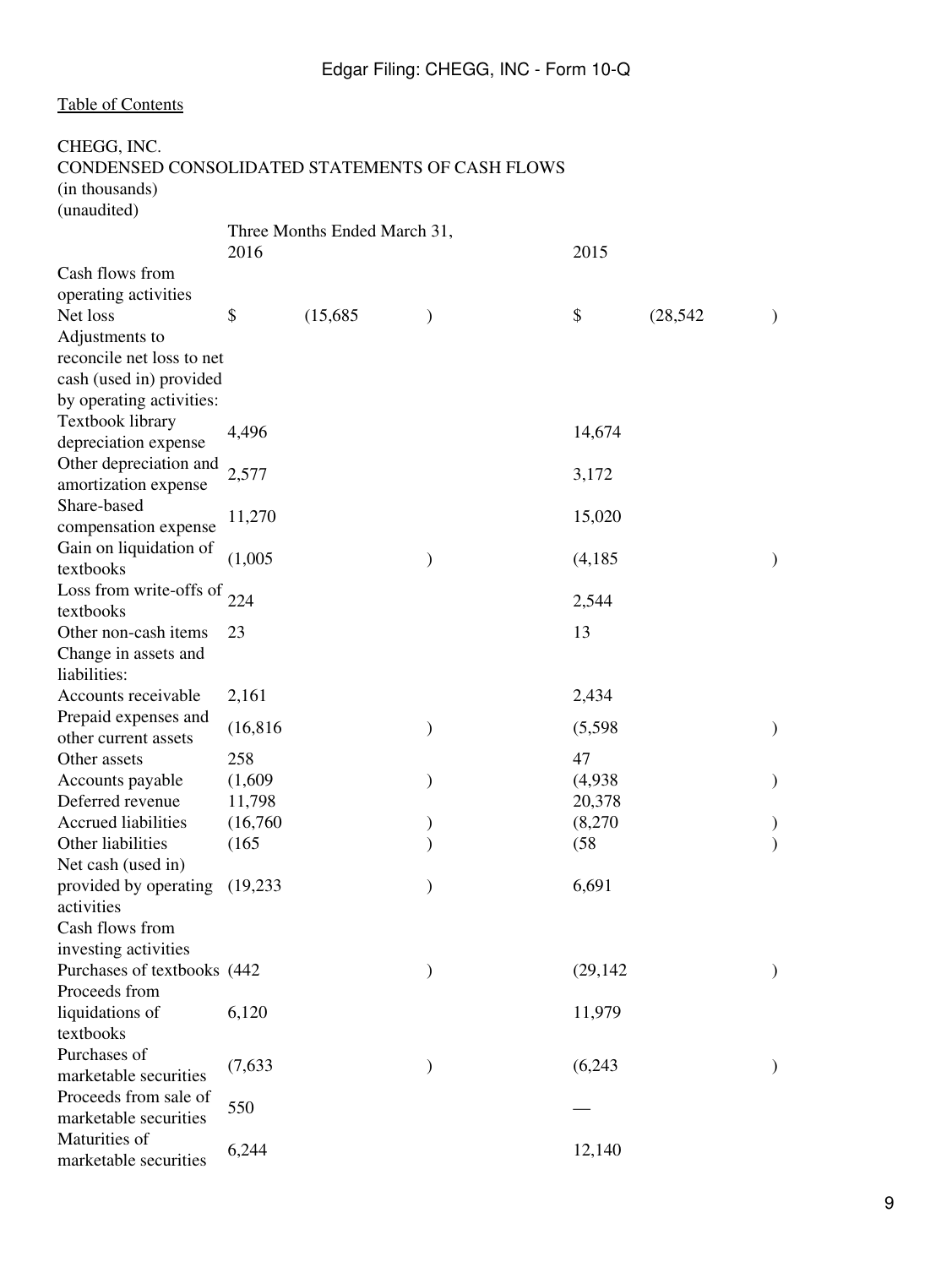| Purchases of property<br>and equipment   | (4,800)   |        | )             | (1, 486) |        | $\mathcal{E}$ |
|------------------------------------------|-----------|--------|---------------|----------|--------|---------------|
| Net cash provided by                     |           |        |               |          |        |               |
| (used in) investing                      | 39        |        |               | (12,752) |        | $\mathcal{)}$ |
| activities                               |           |        |               |          |        |               |
| Cash flows from                          |           |        |               |          |        |               |
| financing activities                     |           |        |               |          |        |               |
| Common stock issued                      |           |        |               | 6,626    |        |               |
| under stock plans, net                   |           |        |               |          |        |               |
| Payment of taxes                         |           |        |               |          |        |               |
| related to the net share (6,331)         |           |        | )             | (4, 391) |        | $\mathcal{)}$ |
| settlement of RSUs                       |           |        |               |          |        |               |
| Repurchase of common                     |           |        |               | (2,263)  |        | $\mathcal{)}$ |
| stock                                    |           |        |               |          |        |               |
| Net cash used in<br>financing activities | (6, 331)  |        | $\mathcal{E}$ | (28)     |        | $\mathcal{E}$ |
| Net decrease in cash                     |           |        |               |          |        |               |
| and cash equivalents                     | (25, 525) |        | $\mathcal{E}$ | (6,089)  |        | $\mathcal{E}$ |
| Cash and cash                            |           |        |               |          |        |               |
| equivalents, beginning 67,029            |           |        |               | 56,117   |        |               |
| of period                                |           |        |               |          |        |               |
| Cash and cash                            |           |        |               |          |        |               |
| equivalents, end of                      | \$        | 41,504 |               | \$       | 50,028 |               |
| period                                   |           |        |               |          |        |               |
| Supplemental cash flow                   |           |        |               |          |        |               |
| data:                                    |           |        |               |          |        |               |
| Cash paid during the                     |           |        |               |          |        |               |
| period for:                              |           |        |               |          |        |               |
| Interest                                 | \$        | 19     |               | \$       | 25     |               |
| Income taxes                             | \$        | 402    |               | \$       | 423    |               |
| Non-cash investing and                   |           |        |               |          |        |               |
| financing activities:                    |           |        |               |          |        |               |
| Accrued purchases of                     | \$        | 2,310  |               | \$       | 2,759  |               |
| long-lived assets                        |           |        |               |          |        |               |
| Issuance of common                       |           |        |               |          |        |               |
| stock related to prior                   | \$        |        |               | \$       | 825    |               |
| acquisition<br>$\mathbf{X}$              | $\sim$    | 1.77   |               |          |        |               |
|                                          |           |        |               |          |        |               |

See Notes to Condensed Consolidated Financial Statements.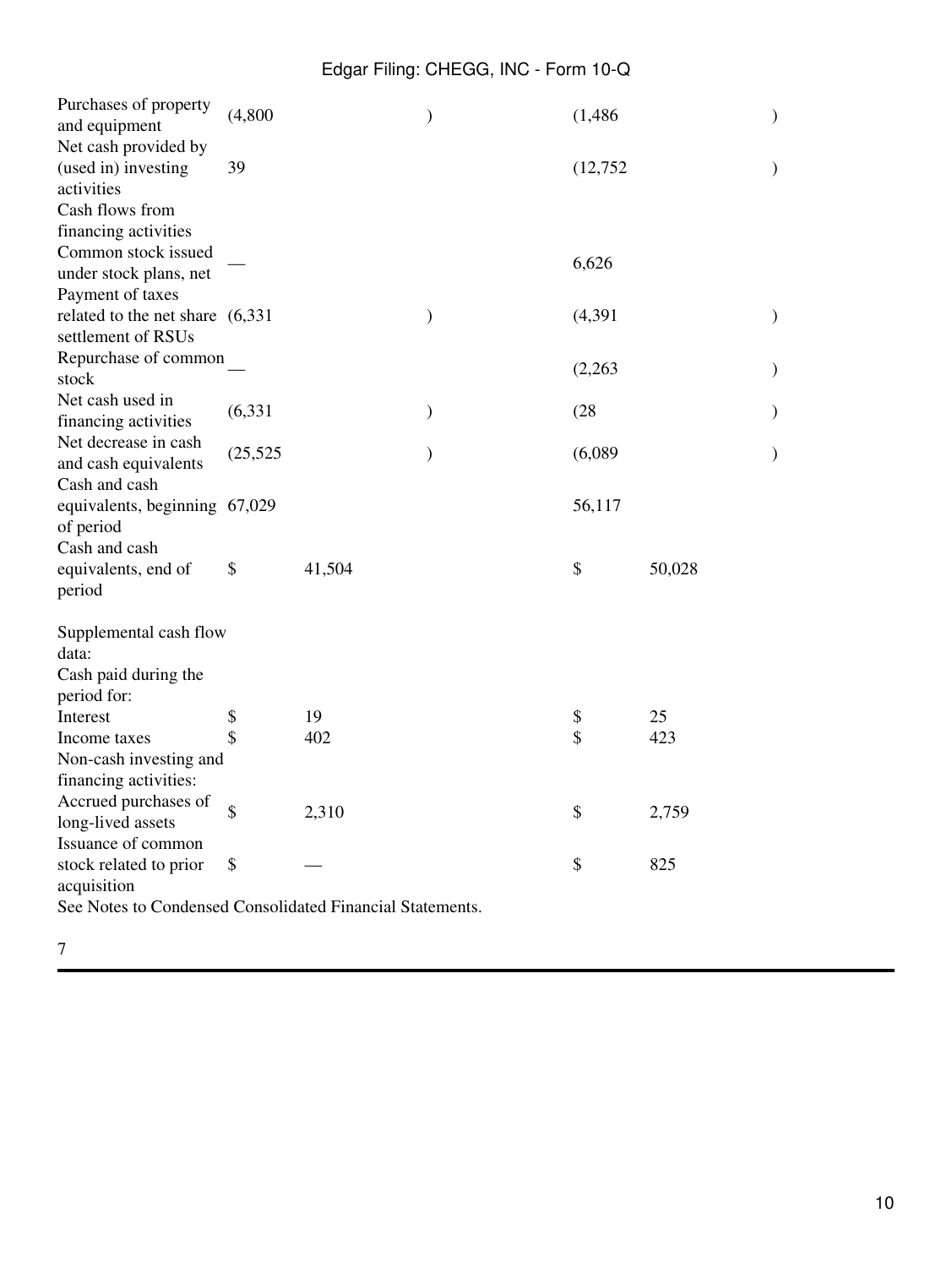### <span id="page-10-0"></span>[Table of Contents](#page-2-0)

## CHEGG, INC. NOTES TO CONDENSED CONSOLIDATED FINANCIAL STATEMENTS

### Note 1. Background and Basis of Presentation

### Company and Background

Chegg, Inc. (Chegg, the Company, we, us, or our), headquartered in Santa Clara, California, was incorporated as a Delaware corporation on July 29, 2005. Chegg is the leading student-first connected learning platform, empowering students to take control of their education to save time, save money, and get smarter. We help students study more effectively for college admissions exams, find the right college to accomplish their goals, get better grades and test scores while in school and find internships that allow them to gain valuable skills to help them enter the workforce after college. Our connected learning platform offers products and services that students need throughout the college lifecycle, from choosing a college through graduation and beyond. We strive to improve the overall return on investment in education.

### Basis of Presentation

The accompanying condensed consolidated balance sheet as of March 31, 2016, the condensed consolidated statements of operations, the condensed consolidated statements of comprehensive loss and the condensed consolidated statements of cash flows for the three months ended March 31, 2016 and 2015 and the related footnote disclosures are unaudited. In the opinion of management, the accompanying unaudited condensed consolidated financial statements contain all adjustments, including normal recurring adjustments, necessary to present fairly our financial position as of March 31, 2016 and our results of operations and cash flows for the three months ended March 31, 2016 and 2015. Our results of operations and cash flows for the three months ended March 31, 2016 are not necessarily indicative of the results to be expected for the full year.

We operate in a single segment. Our fiscal year ends on December 31 and in this report we refer to the year ended December 31, 2015 as 2015.

The condensed consolidated financial statements and related financial information should be read in conjunction with the audited consolidated financial statements and the related notes thereto, included in our Annual Report on Form 10-K for the year ended December 31, 2015 (the Annual Report on Form 10-K) filed with the U.S. Securities and Exchange Commission (SEC).

There have been no material changes to our significant accounting policies as compared to the significant accounting policies described in our Annual Report on Form 10-K.

### Use of Estimates

The preparation of financial statements in conformity with generally accepted accounting principles in the United States (U.S. GAAP) requires management to make estimates, judgments and assumptions that affect the reported amounts of assets and liabilities; the disclosure of contingent liabilities at the date of the financial statements; and the reported amounts of revenues and expenses during the reporting periods. Significant estimates, assumptions and judgments are used for, but not limited to: revenue recognition, recoverability of accounts receivable, determination of the useful lives and salvage value assigned to our textbook library, restructuring charges, share-based compensation expense including estimated forfeitures, accounting for income taxes, useful lives assigned to long-lived assets for depreciation and amortization, impairment of goodwill and long-lived assets, and the valuation of acquired intangible assets. We base our estimates on historical experience, knowledge of current business conditions and various other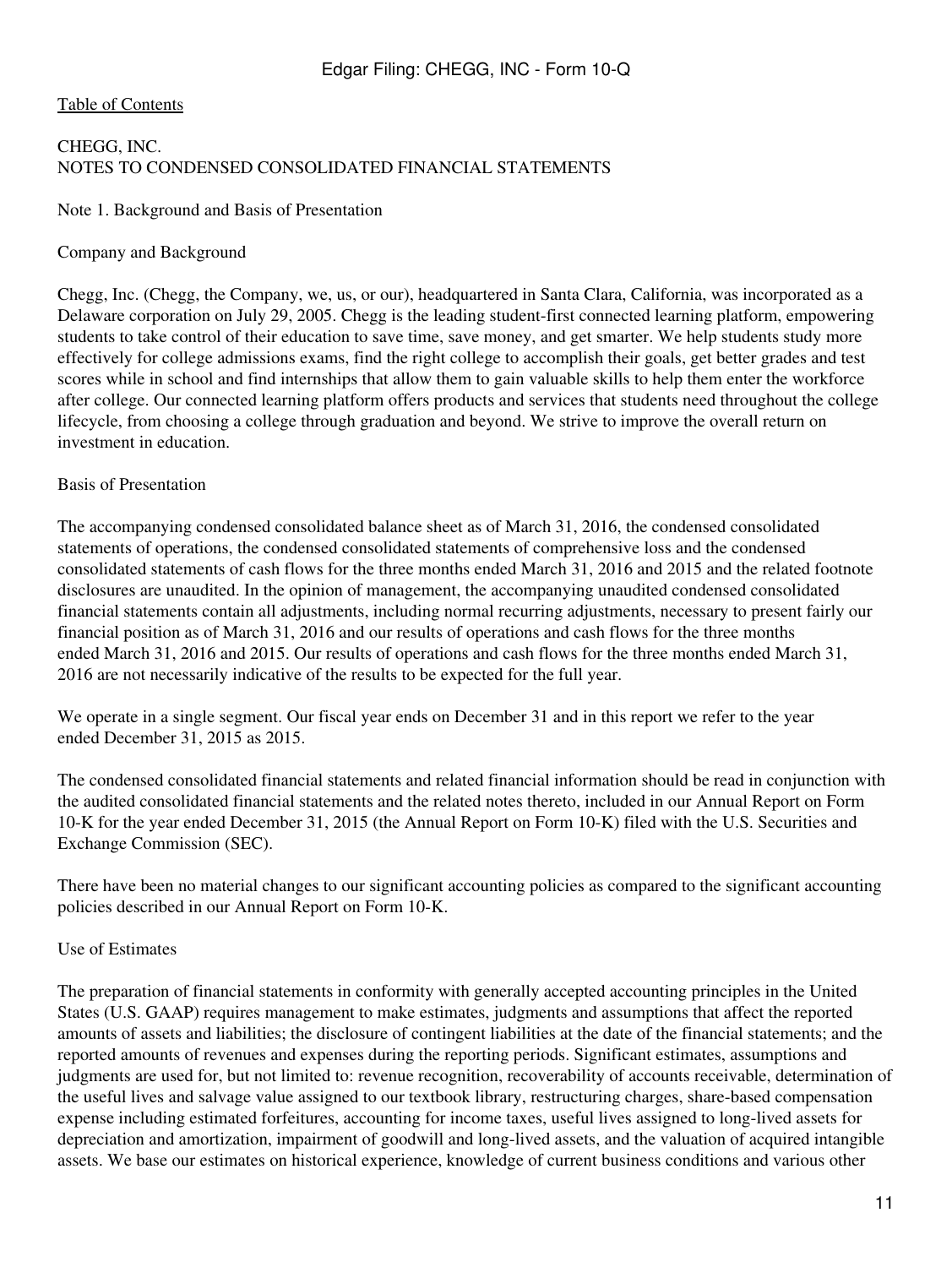factors we believe to be reasonable under the circumstances. These estimates are based on management's knowledge about current events and expectations about actions we may undertake in the future. Actual results could differ from these estimates, and such differences could be material to our financial position and results of operations.

Recent Accounting Pronouncements

Except for the 2016 accounting pronouncements, which are described below, there have been no material changes to recent accounting pronouncements as compared to recent accounting pronouncements described in our Annual Report on Form 10-K for the year ended December 31, 2015.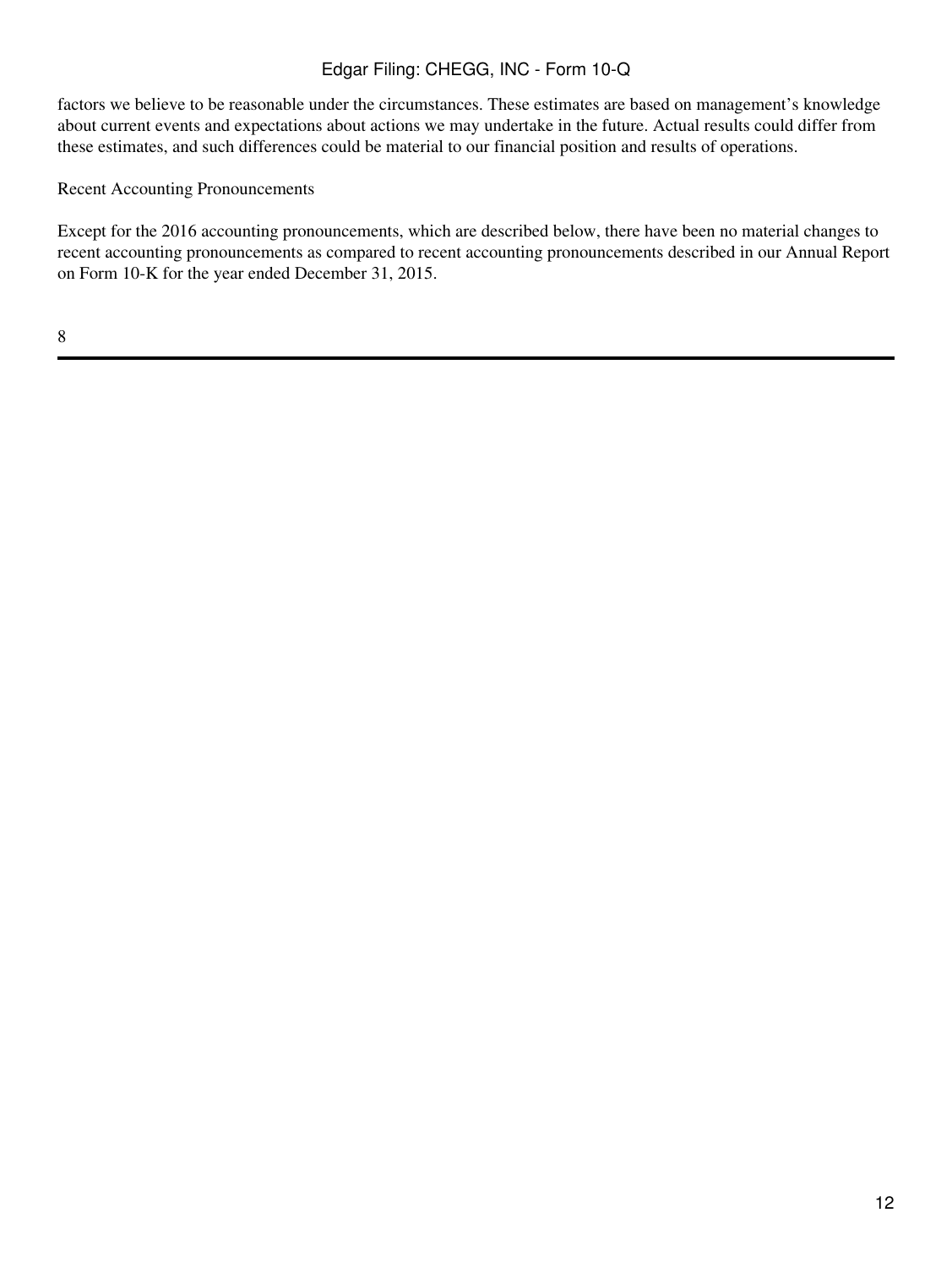In March 2016 the Financial Accounting Standards Board (FASB) issued Accounting Standards Update (ASU) No. 2016-09 Compensation - Stock Compensation (Topic 718): Improvements to Employee Share-Based Payment Accounting. ASU 2016-09 provides for simplification involving several aspects of the accounting for share-based payment transactions, including the income tax consequences, classification of awards as either equity or liabilities, and classification on the statement of cash flows. In addition to these simplifications, ASU 2016-09 also eliminate the guidance in Topic 718 that was indefinitely deferred shortly after the issuance of FASB Statement No. 123 (revised 2004), Share-Based Payment. Early adoption is permitted and the application of the guidance is different for each update included within ASU 2016-09. The guidance is effective for annual periods after December 15, 2016, and we are currently in the process of evaluating the impact of this new guidance.

In March 2016, the FASB issued ASU No. 2016-08 Revenue from Contracts with Customers (Topic 606) - Principal versus Agent Considerations (Reporting Revenue Gross versus Net). ASU No. 2016-08 requires an entity to determine whether the nature of its promise to provide goods or services to a customer is performed in a principal or agent capacity and to recognize revenue in a gross or net manner based on its principal/agent designation. Early adoption is not permitted and we can choose to apply the standard retrospectively to each prior reporting period presented (full retrospective application) or retrospectively with the cumulative effect of initially applying the standard as an adjustment to the opening balance of retained earnings of the annual reporting period that includes the date of initial application (modified retrospective application). The guidance is effective for annual periods after December 15, 2017, and we are currently in the process of evaluating the impact of this new guidance.

In February 2016, the FASB issued ASU 2016-02, Leases (Topic 842). ASU 2016-02 requires an entity to recognize a right-of-use asset and lease liability for all leases with terms of more than 12 months. Recognition, measurement and presentation of expenses will depend on classification as a finance or operating lease. The amendments in this update also require certain quantitative and qualitative disclosures about leasing arrangements. Early adoption is permitted and the guidance requires a modified retrospective adoption. The guidance is effective for annual periods after December 15, 2018, and we are currently in the process of evaluating the impact of this new guidance.

In January 2016, the FASB issued ASU 2016-01, Financial Instruments – Overall (Subtopic 825-10): Recognition and Measurement of Financial Assets and Financial Liabilities. ASU 2016-01 requires all financial assets and liabilities not accounted for under the equity method to be measured at fair value with the changes in fair value recognized in net income. The amendments in this update also require an entity to separately present in other comprehensive income the portion of the total change in the fair value of a liability resulting from a change in the instrument-specific credit risk when the entity has elected to measure the liability at fair value in accordance with the fair value option for financial instruments. In addition, the amendments in this update supersede the requirement to disclose the methods and significant assumptions used in calculating the fair value that is required to be disclosed for financial instruments measured at amortized cost on the balance sheet for public business entities. Early adoption is not permitted except for the comprehensive income presentation requirement and the updated guidance requires a prospective application with a cumulative-effect adjustment to the balance sheet as of the beginning of the fiscal year of adoption. The guidance is effective for annual periods after December 15, 2017 and we are currently in the process of evaluating the impact of this new guidance.

### Note 2. Net Loss Per Share

Basic net loss per share is computed by dividing the net loss by the weighted-average number of shares of common stock outstanding during the period, less the weighted-average unvested common stock subject to repurchase or forfeiture. Diluted net loss per share is computed by giving effect to all potential shares of common stock, including stock options, warrants, restricted stock units (RSUs) and performance-based restricted stock units (PSUs), to the extent dilutive. Basic and diluted net loss per share was the same for each period presented as the inclusion of all potential common shares outstanding would have been anti-dilutive.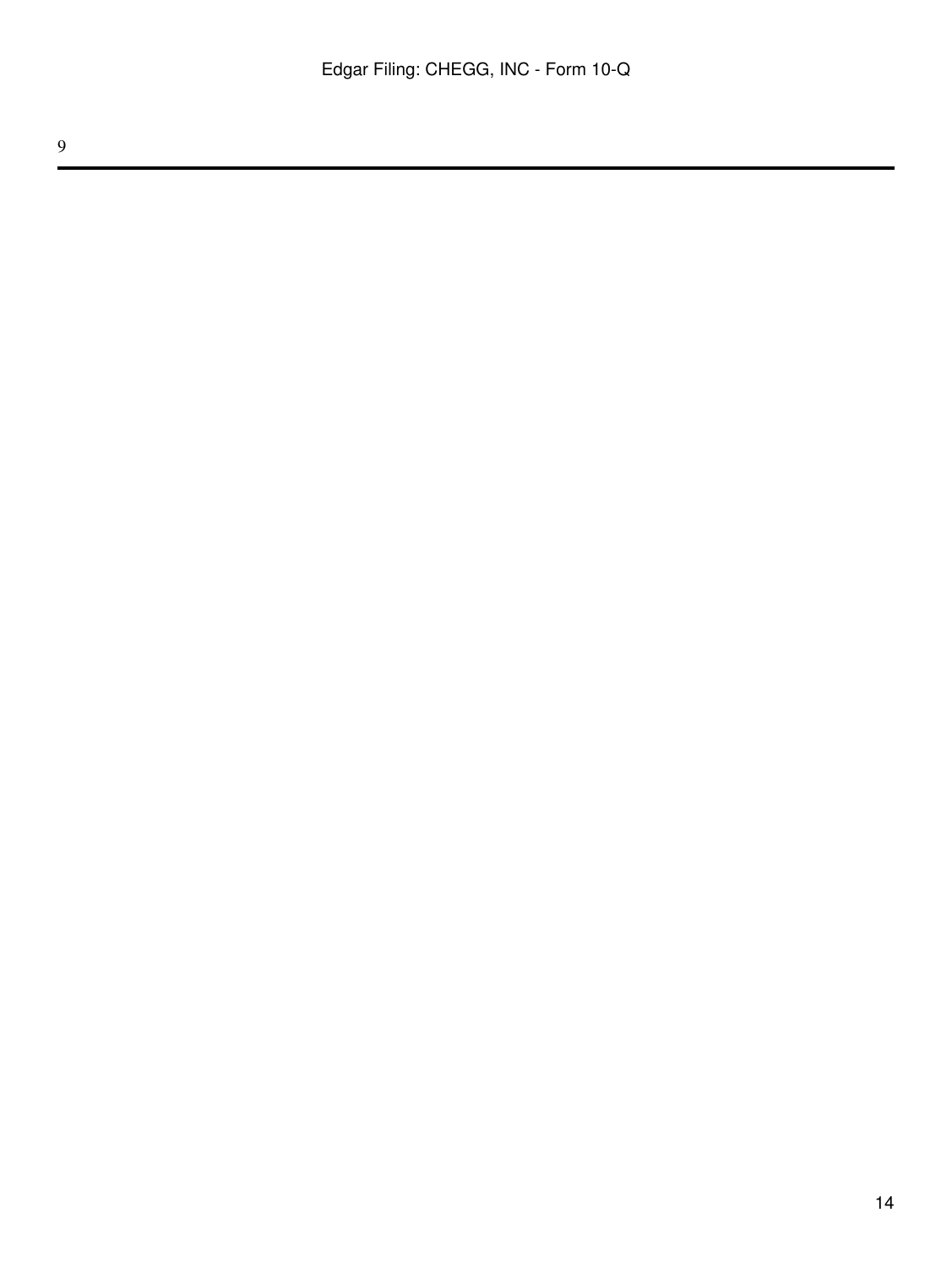The following table sets forth the computation of historical basic and diluted net loss per share (in thousands, except per share amounts):

|                                                                                      |           | Three Months Ended     |
|--------------------------------------------------------------------------------------|-----------|------------------------|
|                                                                                      | March 31, |                        |
|                                                                                      | 2016      | 2015                   |
| Numerator:                                                                           |           |                        |
| Net loss                                                                             |           | \$(15,685) \$(28,542)  |
| Denominator:                                                                         |           |                        |
| Weighted average common shares used to compute net loss per share, basic and diluted | 89.118    | 84,794                 |
| Net loss per share, basic and diluted                                                | \$(0.18)  | $\rightarrow$ \$(0.34) |

The following potential weighted-average shares of common stock outstanding were excluded from the computation of diluted net loss per share attributable to common stockholders because including them would have been anti-dilutive (in thousands):

| Three Months       |                                                                                      |  |
|--------------------|--------------------------------------------------------------------------------------|--|
| <b>Ended March</b> |                                                                                      |  |
| 31.                |                                                                                      |  |
|                    |                                                                                      |  |
|                    |                                                                                      |  |
| 3.011              | 54                                                                                   |  |
| 85                 | 26                                                                                   |  |
|                    | 634                                                                                  |  |
|                    |                                                                                      |  |
|                    | 2016 2015<br>11,170 12,398<br>Warrants to purchase common stock 200<br>14,466 13,112 |  |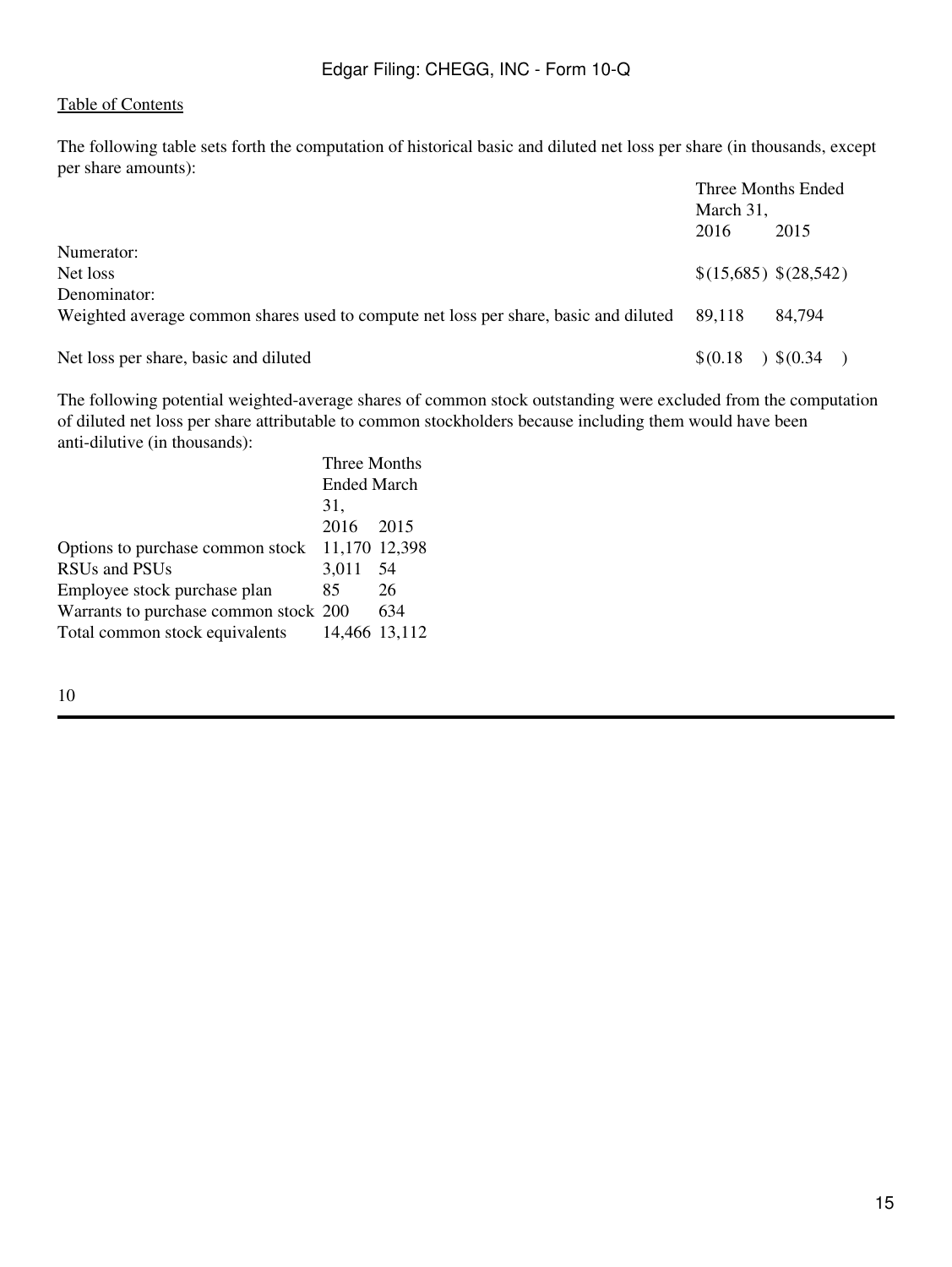### Note 3. Cash and Cash Equivalents, Investments and Restricted Cash

The following table shows our cash and cash equivalents, restricted cash and investments' adjusted cost, unrealized gain (loss) and fair value as of March 31, 2016 and December 31, 2015 (in thousands):

|                                             | March 31, 2016 |                   |                |               | December 31, 2015         |            |                           |  |               |
|---------------------------------------------|----------------|-------------------|----------------|---------------|---------------------------|------------|---------------------------|--|---------------|
|                                             | Cost           | Net<br>Unrealized | Gain/(Loss)    | Fair<br>Value | Cost                      | <b>Net</b> | Unrealized<br>Gain/(Loss) |  | Fair<br>Value |
| Cash and cash equivalents:                  |                |                   |                |               |                           |            |                           |  |               |
| Cash                                        | $$38,121$ \$   |                   |                |               | \$38,121 \$52,905 \$      |            |                           |  | \$52,905      |
| Money market funds                          | 1,284          |                   |                | 1,284         | 6,672                     |            |                           |  | 6,672         |
| Commercial paper                            | 2,099          |                   |                | 2,099         | 5,453                     |            |                           |  | 5,453         |
| Corporate securities                        |                |                   |                |               | 600                       | (1)        |                           |  | 599           |
| Agency bond                                 |                |                   |                |               | 1,400                     |            |                           |  | 1,400         |
| Total cash and cash equivalents \$41,504 \$ |                |                   |                |               | $$41,504$ \$67,030 \$ (1) |            |                           |  | \$67,029      |
| Short-term investments:                     |                |                   |                |               |                           |            |                           |  |               |
| Commercial paper                            | \$4,384        | \$                |                | \$4,384       | \$3,746                   | \$         |                           |  | \$3,746       |
| Corporate securities                        | 12,115         | 5                 |                | 12,120        | 10,572                    | (12)       |                           |  | 10,560        |
| Agency bonds                                | 3,497          | 1                 |                | 3,498         | 3,494                     |            |                           |  | 3,494         |
| Total short-term investments                | \$19,996       | \$                | 6              |               | \$20,002 \$17,812 \$ (12) |            |                           |  | \$17,800      |
| Long-term investments:                      |                |                   |                |               |                           |            |                           |  |               |
| Corporate securities                        | \$1,875        | \$                | $\overline{2}$ | \$1,877       | \$3,241                   |            | \$ (10)                   |  | \$3,231       |
| Agency bond                                 | 1,001          |                   |                | 1,001         | 1,001                     | (3)        |                           |  | 998           |
| Long-term corporate securities              | \$2,876        | $\mathbb{S}$      | $\overline{2}$ | \$2,878       | \$4,242                   | \$         | (13)                      |  | \$4,229       |
| Short-term restricted cash                  | \$300          | \$                |                | \$300         | \$300                     | \$         |                           |  | \$300         |
| Long-term restricted cash                   | 478            |                   |                | 478           | 478                       |            |                           |  | 478           |
| Total restricted cash                       | \$778          | \$                |                | \$778         | \$778                     | \$         |                           |  | \$778         |

The amortized cost and fair value of available-for-sale investments as of March 31, 2016 by contractual maturity were as follows (in thousands):

|                                                     | Cost              | Fair  |
|-----------------------------------------------------|-------------------|-------|
|                                                     |                   | Value |
| Due in 1 year or less                               | \$22,095 \$22,101 |       |
| Due in 1-2 years                                    | 2.876             | 2.878 |
| Investments not due at a single maturity date 1,284 |                   | 1.284 |
| Total                                               | \$26,255 \$26,263 |       |

Investments not due at a single maturity date in the preceding table consist of money market fund deposits.

As of March 31, 2016, we considered the declines in fair value of our investment portfolio to be temporary in nature and did not consider any of our investments to be other-than-temporarily impaired. We typically invest in highly-rated securities with a minimum credit rating of A- and a weighted average maturity of five months, and our investment policy generally limits the amount of credit exposure to any one issuer. The policy requires investments generally to be investment grade, with the primary objective of preserving capital and maintaining liquidity. Fair values were determined for each individual security in the investment portfolio. When evaluating an investment for other-than-temporary impairment, we review factors such as the length of time and extent to which fair value has been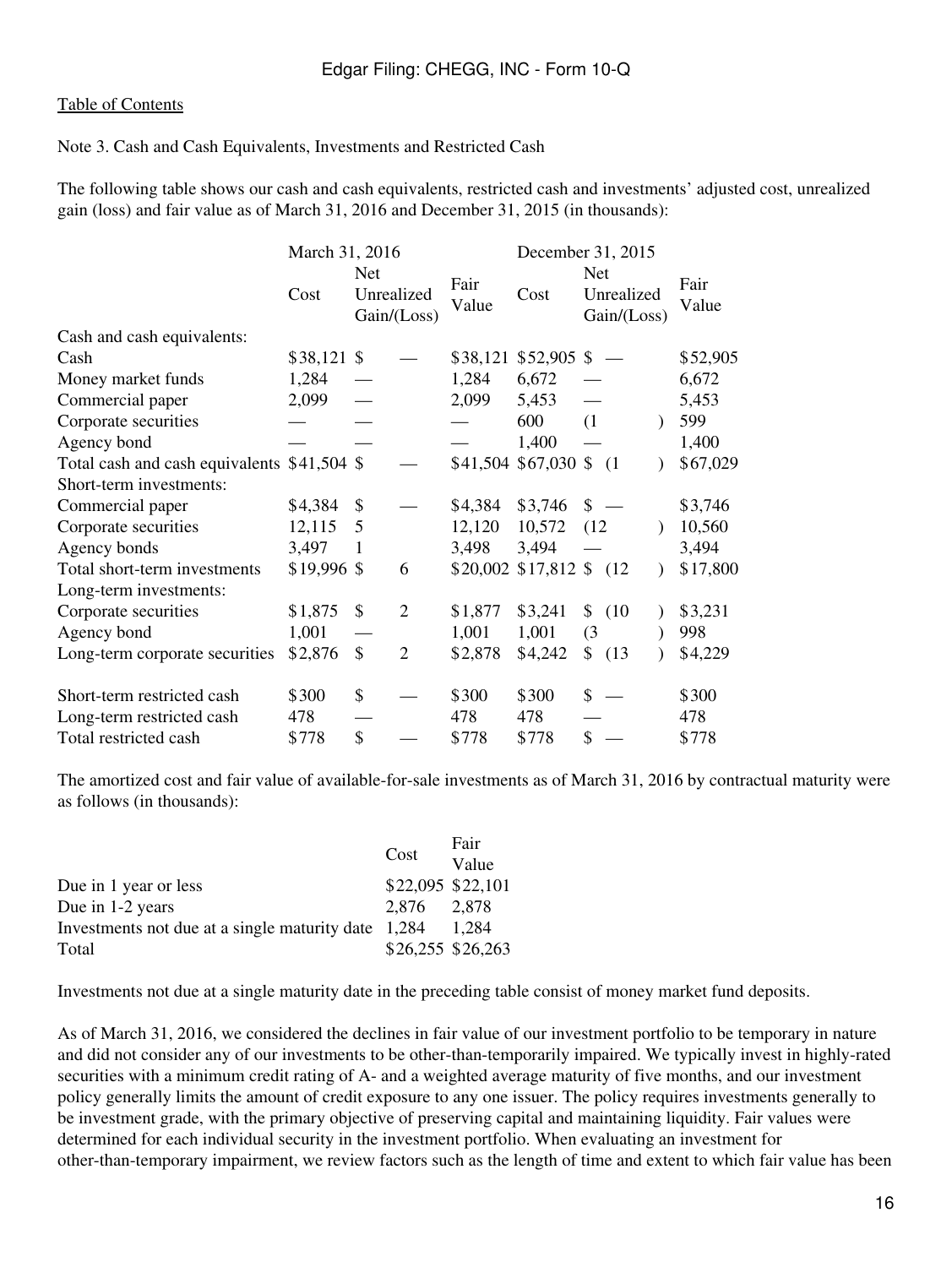below its cost basis, the financial condition of the issuer and any changes thereto, changes in market interest rates and our intent to sell, or whether it is more likely than not it will be required to sell, the investment before recovery of the investment's cost basis. During the three months ended March 31, 2016, we did not recognize any impairment charges.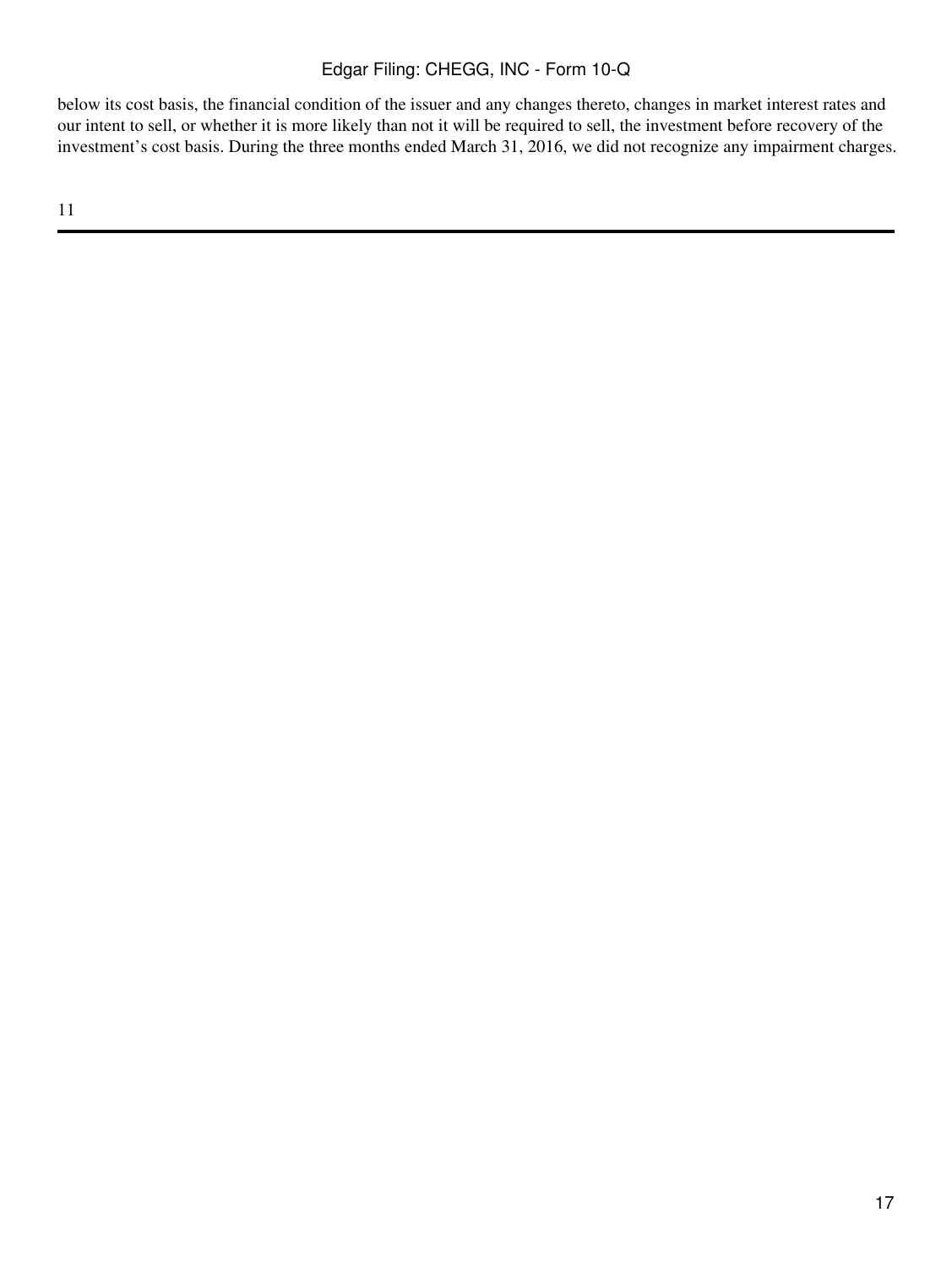## Strategic Investment

During the year ended December 31, 2015, we invested \$2.0 million in a third party to expand our customer reach. This investment is included in other assets on our condensed consolidated balance sheet. We did not record other-than-temporary impairment charges on this investment during the three months ended March 31, 2016 as there were no significant identified events or changes in circumstances that would be considered an indicator for impairment.

Note 4. Fair Value Measurement

We have established a fair value hierarchy used to determine the fair value of our financial instruments as follows:

Level 1—Inputs are unadjusted quoted prices in active markets for identical assets or liabilities.

Level 2—Inputs are quoted prices for similar assets and liabilities in active markets or inputs that are observable for the assets or liabilities, either directly or indirectly through market corroboration, for substantially the full term of the financial instruments.

Level 3—Inputs are unobservable inputs based on our own assumptions used to measure assets and liabilities at fair value; the inputs require significant management judgment or estimation.

A financial instrument's classification within the fair value hierarchy is based on the lowest level of any input that is significant to the fair value measurement.

Financial instruments measured and recorded at fair value on a recurring basis as of March 31, 2016 and December 31, 2015 are classified based on the valuation technique level in the tables below (in thousands):

|                                                  | March 31, 2016 |                                                                                      |                                                           |  |
|--------------------------------------------------|----------------|--------------------------------------------------------------------------------------|-----------------------------------------------------------|--|
|                                                  | Total          | <b>Quoted Prices</b><br>in Active<br>Markets for<br>Identical<br>Assets<br>(Level 1) | Significant<br>Other<br>Observable<br>Inputs<br>(Level 2) |  |
| Assets:                                          |                |                                                                                      |                                                           |  |
| Cash equivalents:                                |                |                                                                                      |                                                           |  |
| Money market funds                               |                | $$1,284$ \, \$ 1,284                                                                 |                                                           |  |
| Commercial paper                                 | 2,099          |                                                                                      | 2,099                                                     |  |
| Short-term investments:                          |                |                                                                                      |                                                           |  |
| Commercial paper                                 | 4,384          |                                                                                      | 4,384                                                     |  |
| Corporate securities                             | 12,120         |                                                                                      | 12,120                                                    |  |
| Agency bonds                                     | 3,498          |                                                                                      | 3,498                                                     |  |
| Long-term investments:                           |                |                                                                                      |                                                           |  |
| Corporate securities                             | 1,877          |                                                                                      | 1,877                                                     |  |
| Agency bond                                      | 1,001          |                                                                                      | 1,001                                                     |  |
| Total assets measured and recorded at fair value |                | $$26,263$ \$ 1,284                                                                   | \$24,979                                                  |  |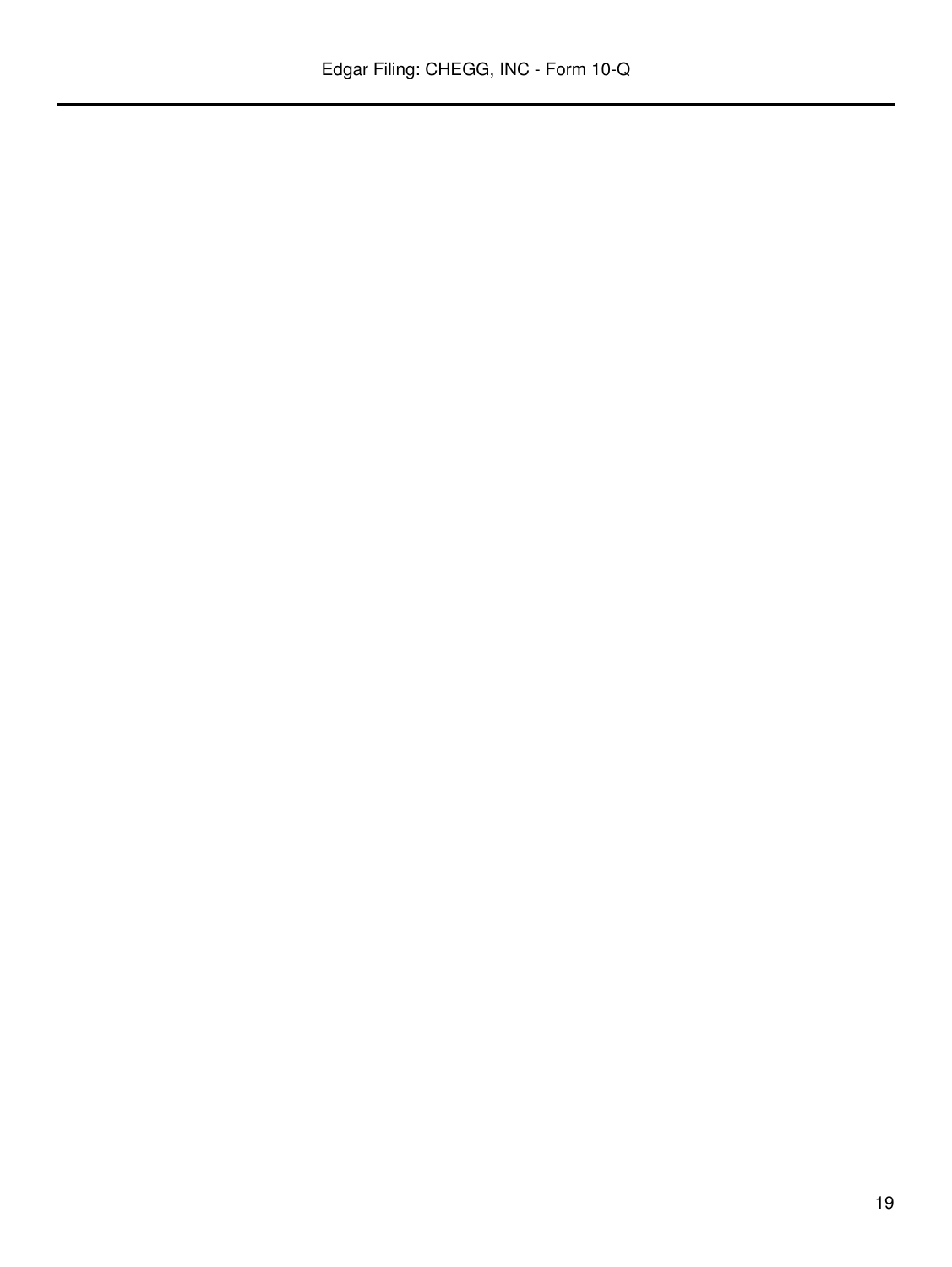|                                                  | December 31, 2015 |                                                                                      |                                                           |  |
|--------------------------------------------------|-------------------|--------------------------------------------------------------------------------------|-----------------------------------------------------------|--|
|                                                  | Total             | <b>Quoted Prices</b><br>in Active<br>Markets for<br>Identical<br>Assets<br>(Level 1) | Significant<br>Other<br>Observable<br>Inputs<br>(Level 2) |  |
| Assets:                                          |                   |                                                                                      |                                                           |  |
| Cash equivalents:                                |                   |                                                                                      |                                                           |  |
| Money market funds                               | \$6,672           | \$6,672                                                                              | $\frac{1}{2}$                                             |  |
| Commercial paper                                 | 5,453             |                                                                                      | 5,453                                                     |  |
| Corporate securities                             | 599               |                                                                                      | 599                                                       |  |
| Agency bond                                      | 1,400             |                                                                                      | 1,400                                                     |  |
| Short-term investments:                          |                   |                                                                                      |                                                           |  |
| Commercial paper                                 | 3,746             |                                                                                      | 3,746                                                     |  |
| Corporate securities                             | 10,560            | $\overline{\phantom{m}}$                                                             | 10,560                                                    |  |
| Agency bonds                                     | 3,494             |                                                                                      | 3,494                                                     |  |
| Long-term investments:                           |                   |                                                                                      |                                                           |  |
| Corporate securities                             | 3,231             |                                                                                      | 3,231                                                     |  |
| Agency bond                                      | 998               |                                                                                      | 998                                                       |  |
| Total assets measured and recorded at fair value |                   | \$36,153 \$ 6,672                                                                    | \$29,481                                                  |  |

We value our marketable securities based on quoted prices in active markets for identical assets (Level 1 inputs) or inputs other than quoted prices that are observable either directly or indirectly (Level 2 inputs) in determining fair value. We classify all of our fixed income available-for-sale securities as having Level 2 inputs. The valuation techniques used to measure the fair value of our financial instruments having Level 2 inputs were derived from non-binding market consensus prices that are corroborated by observable market data, quoted market prices for similar instruments, or pricing models such as discounted cash flow techniques.

The methods described above may produce a fair value calculation that may not be indicative of net realizable value or reflective of future fair values. Furthermore, while we believe our valuation methods are appropriate and consistent with other market participants, the use of different methodologies or assumptions to determine the fair value of certain financial instruments could result in a different fair value measurement at the reporting date.

Note 5. Intangible Assets

Intangible assets as of March 31, 2016 and December 31, 2015 consist of the following (in thousands, except weighted-average amortization period):

|                                    | March 31, 2016   |                                          |          |
|------------------------------------|------------------|------------------------------------------|----------|
|                                    | Weighted-Average |                                          |          |
|                                    | Amontoinsation   |                                          | Net      |
|                                    |                  | Accumulated<br>Periodrrying Amortization | Carrying |
|                                    | (in Amount       |                                          | Amount   |
|                                    | months)          |                                          |          |
| Developed technologies             | 52 \$9,417       | \$ (6,919)                               | \$2,498  |
| Customer lists                     | 20 2,820         | (2, 333)                                 | 487      |
| Trade names                        | 48 2,343         | (1,066)                                  | 1,277    |
| Non-compete agreements             | 28 1,220         | (970)                                    | 250      |
| Master service agreements 21 1,030 |                  | (905                                     | 125      |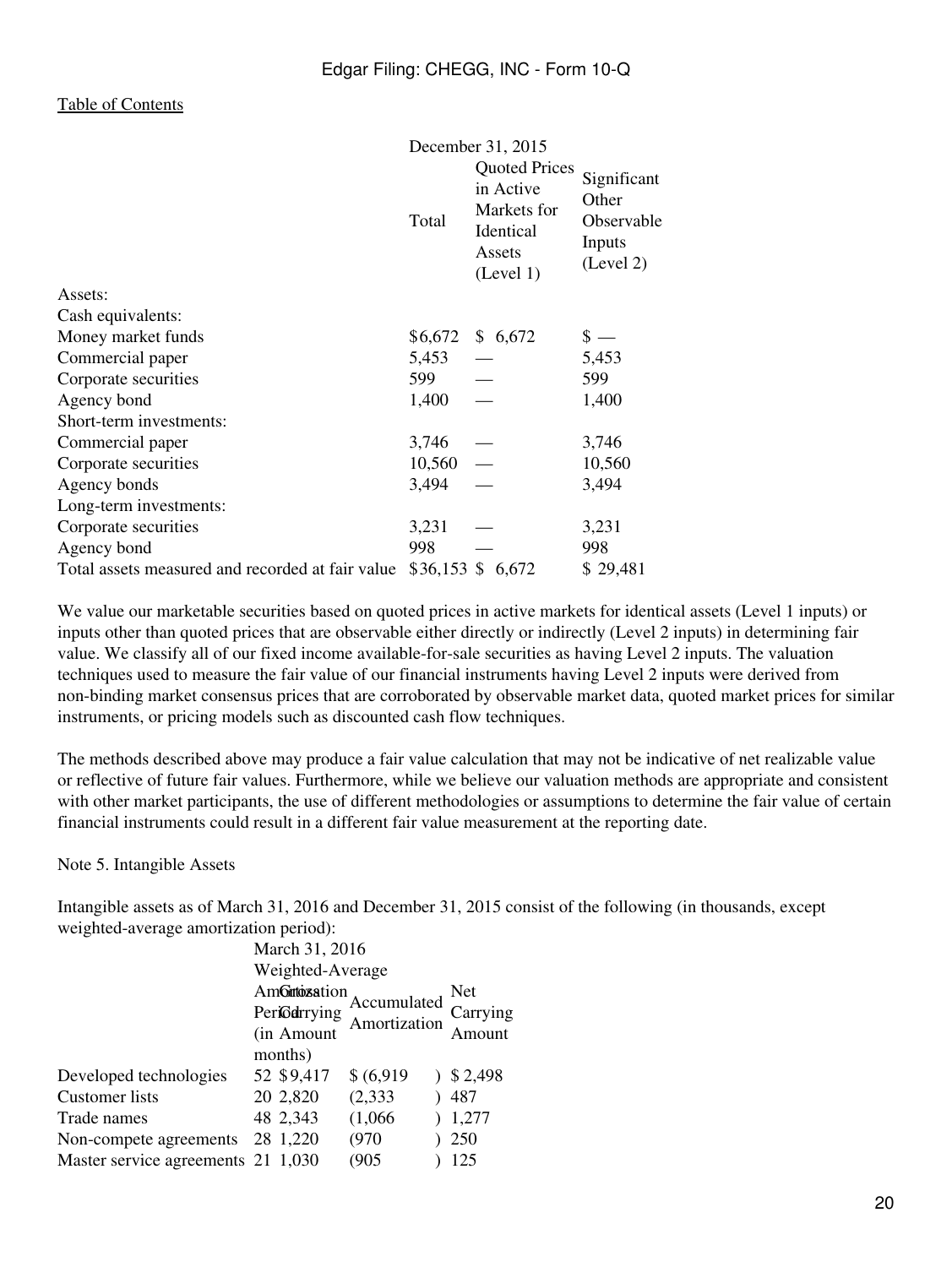| Indefinite-lived trade name $-3,600$ | $\overline{\phantom{a}}$      | 3.600 |
|--------------------------------------|-------------------------------|-------|
| Total intangible assets              | $$20,430 \$ (12,193) \$8,237$ |       |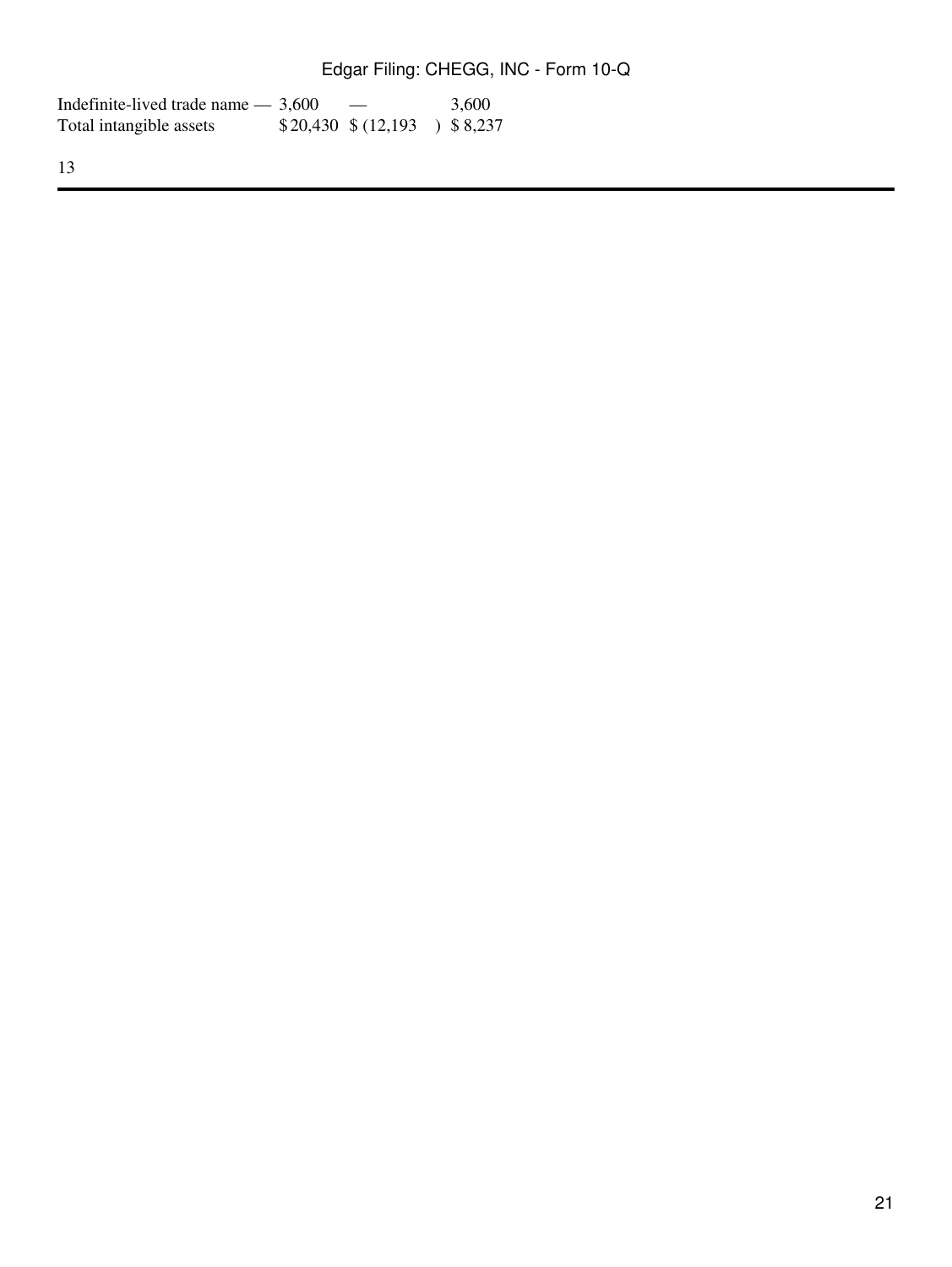|                                      | December 31, 2015 |             |              |  |           |
|--------------------------------------|-------------------|-------------|--------------|--|-----------|
|                                      | Weighted-Average  |             |              |  |           |
|                                      | AmGntoinsation    |             | Net          |  |           |
|                                      |                   | Periodrying | Accumulated  |  | Carrying  |
|                                      |                   | (in Amount) | Amortization |  | Amount    |
|                                      |                   | months)     |              |  |           |
| Developed technologies               |                   | 52 \$9,417  | \$ (6,702)   |  | 3, 2, 715 |
| Customer lists                       |                   | 20 2,820    | (2,239)      |  | 581       |
| Trade names                          |                   | 48 2,343    | (920)        |  | 1,423     |
| Non-compete agreements               |                   | 28 1,220    | (832)        |  | 388       |
| Master service agreements 21 1,030   |                   |             | (872)        |  | 158       |
| Indefinite-lived trade name $-3,600$ |                   |             |              |  | 3,600     |
| Total intangible assets              |                   | \$20,430    | \$(11,565)   |  | \$8,865   |

During the three months ended March 31, 2016 and 2015, amortization expense related to our acquired intangible assets totaled approximately \$0.6 million and \$1.6 million, respectively.

As of March 31, 2016, the estimated future amortization expense related to our finite-lived intangible assets is as follows (in thousands):

| Remaining nine months of 2016 \$1,610 |
|---------------------------------------|
| 1.701                                 |
| 1,018                                 |
| 308                                   |
|                                       |
| \$4,637                               |
|                                       |

Note 6. Debt Obligations

In August 2013, we entered into a revolving credit facility with an aggregate principal amount of \$50.0 million (the Revolving Credit Facility). In June 2014, we amended the Revolving Credit Facility to reduce the aggregate principal amount to \$40.0 million with an accordion feature that, subject to certain financial criteria, allows us to borrow up to a total of \$75.0 million. In August 2015, we amended the Revolving Credit Facility to reduce the financial covenant consolidated EBITDA requirements beginning the quarter ended June 30, 2015 and to reduce the aggregate principal amount to \$30.0 million with an accordion feature that, subject to certain financial criteria, allows us to borrow up to a total of \$65.0 million beginning the quarter ended December 31, 2015. The Revolving Credit Facility carries, at our election, a base interest rate of the greater of the Federal Funds Rate plus 0.5% or one-month LIBOR plus 1% or a LIBOR based interest rate plus additional interest of up to 4.5% depending on our leverage ratio. The Revolving Credit Facility will expire in August 2016. The Revolving Credit Facility requires us to repay the outstanding balance at expiration, or to prepay the outstanding balance, if certain reporting and financial covenants are not maintained. These financial covenants are as follows: (1) maintain specified quarterly levels of consolidated EBITDA, which is defined as net income (loss) before tax plus interest expense, provision for (benefit from) income taxes, depreciation and amortization expense, non-cash share-based compensation expense and costs and expenses not to exceed \$2.0 million in closing fees related to the revolving credit facility; and (2) maintain a leverage ratio greater than 1.5 to 1.0 as of the end of each quarter, based on the ratio of the consolidated outstanding debt balance to consolidated EBITDA for the period of the four fiscal quarters most recently ended. As of March 31, 2016, we were in compliance with these financial covenants.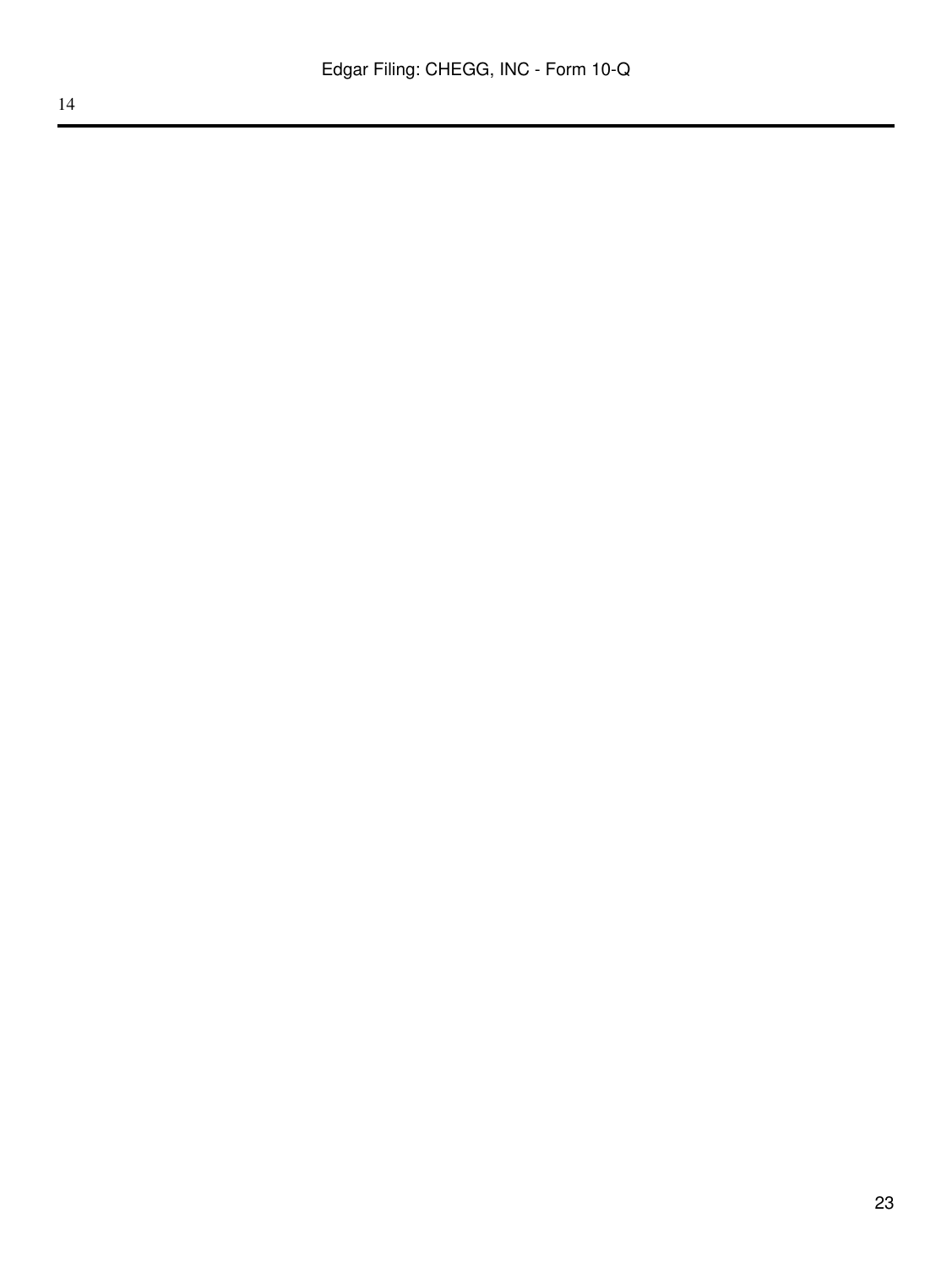### Note 7. Commitments and Contingencies

We lease our office and warehouse facilities under operating leases, which expire at various dates through 2021. Our primary operating lease commitments at March 31, 2016 related to our headquarters in Santa Clara, California, our office in San Francisco, California, and our warehouse in Shepherdsville, Kentucky. We recognize rent expense on a straight-line basis over the lease period. Where leases contain escalation clauses, rent abatements, or concessions, such as rent holidays and landlord or tenant incentives or allowances, we apply them in the determination of straight-line rent expense over the lease term. On April 10, 2015, we signed an agreement to sublease effectively one half of our warehouse in Kentucky. On March 15, 2016, our subtenant expanded their sublease to lease additional space in our warehouse. We expect this sublease agreement to generate \$0.1 million of sublease income per month through the end of November 2016. Rental expense, net of sublease income, was approximately \$0.4 million and \$0.9 million in the three months ended March 31, 2016 and 2015, respectively.

From time to time, third parties may assert patent infringement claims against us in the form of letters, litigation, or other forms of communication. In addition, we may from time to time be subject to other legal proceedings and claims in the ordinary course of business, including claims of alleged infringement of trademarks, copyrights and other intellectual property rights; employment claims; and general contract or other claims. We may also, from time to time, be subject to various legal or government claims, disputes, or investigations. Such matters may include, but not be limited to, claims, disputes, or investigations related to warranty, refund, breach of contract, employment, intellectual property, government regulation, or compliance or other matters.

In July 2010, the Kentucky Tax Authority issued a property tax assessment of approximately \$1.0 million related to our textbook library located in our Kentucky warehouse for the 2009 and 2010 tax years under audit. In March 2011, we filed a protest with the Kentucky Board of Tax Appeals that was rejected in March 2012. In September 2012, we filed a complaint seeking declaratory rights against the Commonwealth of Kentucky in the Bullitt Circuit Court of Kentucky, and that case was subsequently dismissed in favor of administration remedies with the Kentucky Tax Authority. We received a final Notice of Tax due in October 2012 from the Kentucky Tax Authority and we appealed this notice in November 2012 with the Kentucky Board of Tax Appeals. In May 2013, we presented an Offer in Judgment to the Kentucky Tax Authority of approximately \$150,000, excluding tax and penalties, an amount that we have accrued for the two years under audit. We accrued this amount as of December 31, 2012. We appealed to the Kentucky Board of Tax Appeals in July 2013 and the Board issued a ruling in favor of the Kentucky Department of Revenue in January 2014 maintaining the property tax assessment. In February 2014, we filed an appeal to the Franklin Circuit Court in Kentucky and in June 2014 the Circuit Court held in abeyance our motion to appeal. In October 2014 the Franklin Circuit Court in Kentucky issued its opinion and order reversing the Board of Tax Appeal's decision, setting aside the Kentucky Department of Revenue's tax assessments against us and further vacating all penalties and interest. The Kentucky Department of Revenue has appealed the Circuit Court ruling. On March 4, 2016, the Kentucky Court of Appeals ruled unanimously in our favor, affirming our position that no property tax was owed on the textbooks. The Kentucky Department of Revenue has petitioned the Kentucky Supreme Court for a discretionary review and we have subsequently filed a response in opposition to their motion for discretionary review with the Kentucky Supreme Court. We have no information on when the Kentucky Supreme Court will rule on the petition. Due to the uncertainties related to the appeal, we are unable to evaluate the likelihood of either a favorable or unfavorable outcome. We believe that it is reasonably possible that we will incur a loss; however, we cannot currently estimate a range of any possible losses we may experience in connection with this case. Accordingly, we are unable at this time to estimate the effects of this matter on our financial condition, results of operations, or cash flows.

We are not aware of any other pending legal matters or claims, individually or in the aggregate, that are expected to have a material adverse impact on our consolidated financial position, results of operations, or cash flows. However, our determination of whether a claim will proceed to litigation cannot be made with certainty, nor can the results of litigation be predicted with certainty. Nevertheless, defending any of these actions, regardless of the outcome, may be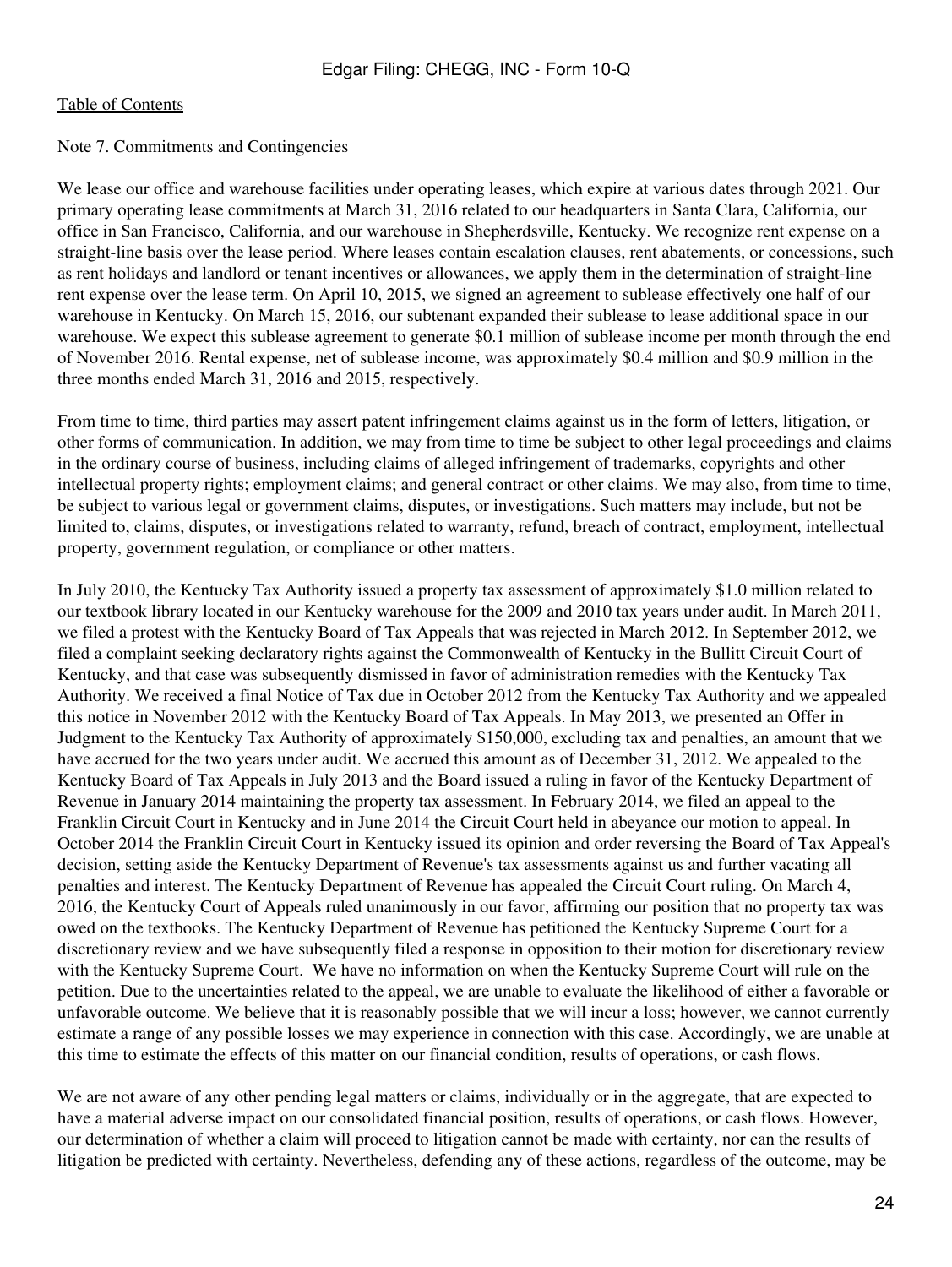costly, time consuming, distract management personnel, and have a negative effect on our business. An adverse outcome in any of these actions, including a judgment or settlement, may cause a material adverse effect on our future business, operating results, and/or financial condition.

Note 8. Guarantees and Indemnifications

We have agreed to indemnify our directors and officers for certain events or occurrences, subject to certain limits, while such persons are or were serving at our request in such capacity. We may terminate the indemnification agreements with these persons upon termination of employment, but termination will not affect claims for indemnification related to events occurring prior to the effective date of termination. We have a directors' and officers' insurance policy that limits our potential exposure up to the limits of our insurance coverage. In addition, we also have other indemnification agreements with various vendors against certain claims, liabilities, losses, and damages. The maximum amount of potential future indemnification is unlimited.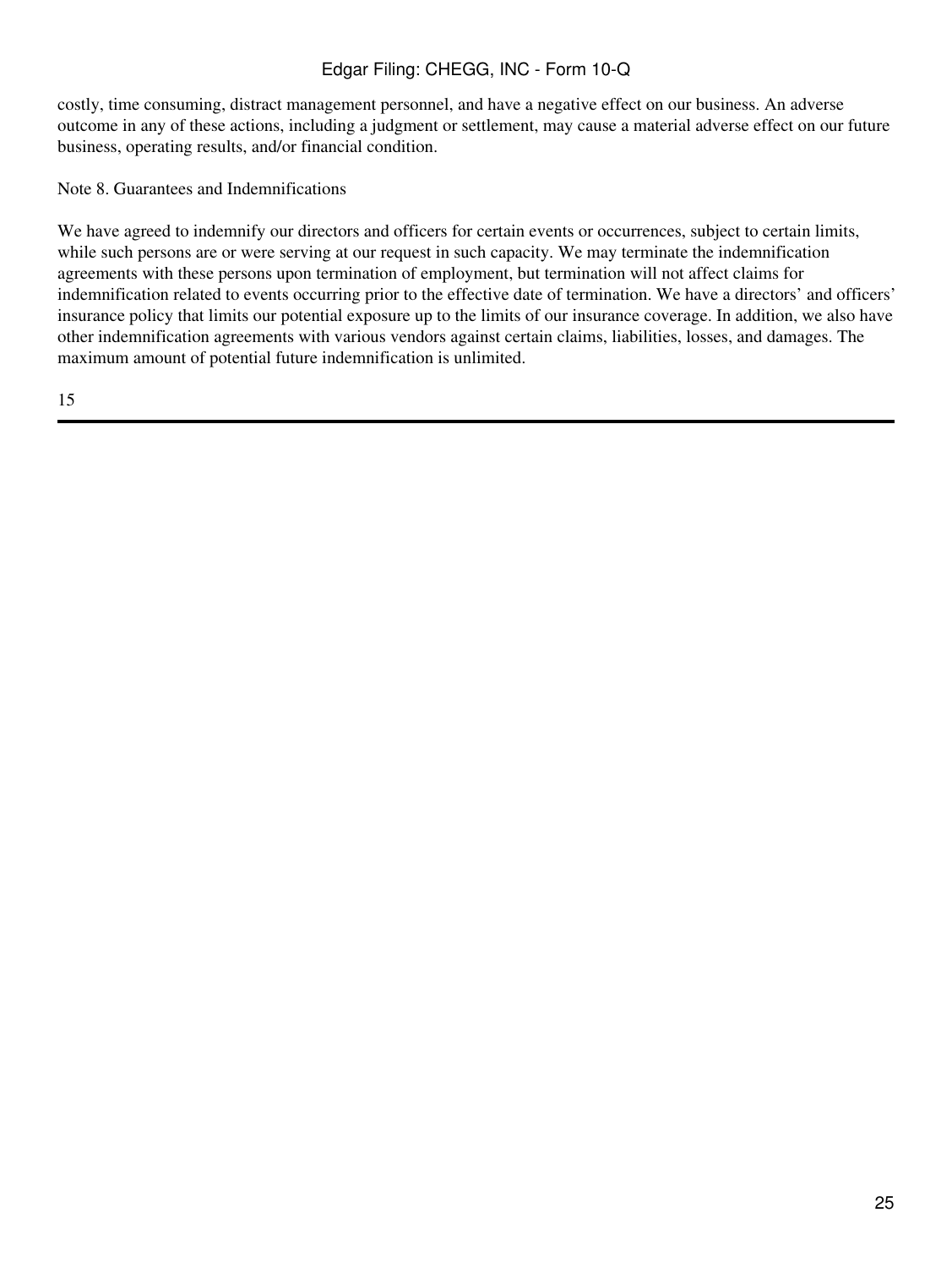We believe the fair value of these indemnification agreements is minimal. We have not recorded any liabilities for these agreements as of March 31, 2016.

Note 9. Stockholders' Equity

Share-based Compensation

Total share-based compensation expense recorded for employees and non-employees, is as follows (in thousands):

|                                                          | Three Months<br>Ended March 31, |       |  |
|----------------------------------------------------------|---------------------------------|-------|--|
|                                                          |                                 |       |  |
|                                                          | 2016                            | 2015  |  |
| Cost of revenues                                         | \$28                            | \$134 |  |
| Technology and development                               | 4,126                           | 4,707 |  |
| Sales and marketing                                      | 1,893                           | 5,054 |  |
| General and administrative                               | 5.223                           | 5,125 |  |
| Total share-based compensation expense \$11,270 \$15,020 |                                 |       |  |

There was no capitalized share-based compensation expense as of March 31, 2016 and March 31, 2015.

Fair Value of Restricted Stock Units (RSUs) and of Performance-Based Restricted Stock Units (PSUs)

RSUs and PSUs are converted into shares of our common stock upon vesting on a one-for-one basis. Vesting of RSUs is subject to the employee's continuing service to us, while vesting of PSUs is subject to our achievement of specified corporate financial performance objectives in addition to the employee's continuing service to us. The compensation expense related to RSUs and PSUs is determined using the fair value of our common stock on the date of grant and the expense is recognized on a straight-line basis over the vesting period. RSUs are typically fully vested at the end of three or four years while PSUs vest subject to the achievement of performance objectives and if achieved, typically vest over two to three years. We assess the achievement of performance objectives on a quarterly basis and adjust our share-based payment expense as appropriate.

Fair Value of 2013 Employee Stock Purchase Plan (ESPP)

Under the 2013 ESPP, rights to purchase shares are generally granted during the second and fourth quarter of each year. We estimate the fair value of rights granted under the 2013 ESPP at the date of grant using the Black-Scholes-Merton option-pricing model.

Stock Option Activity

There were no option awards granted to employees, consultants, officers or directors during the three months ended March 31, 2016 and 2015, respectively.

As of March 31, 2016, our total unrecognized compensation expense for stock options granted to employees, officers, directors, and consultants was approximately \$7.0 million, which will be recognized over a weighted-average vesting period of approximately 0.9 years.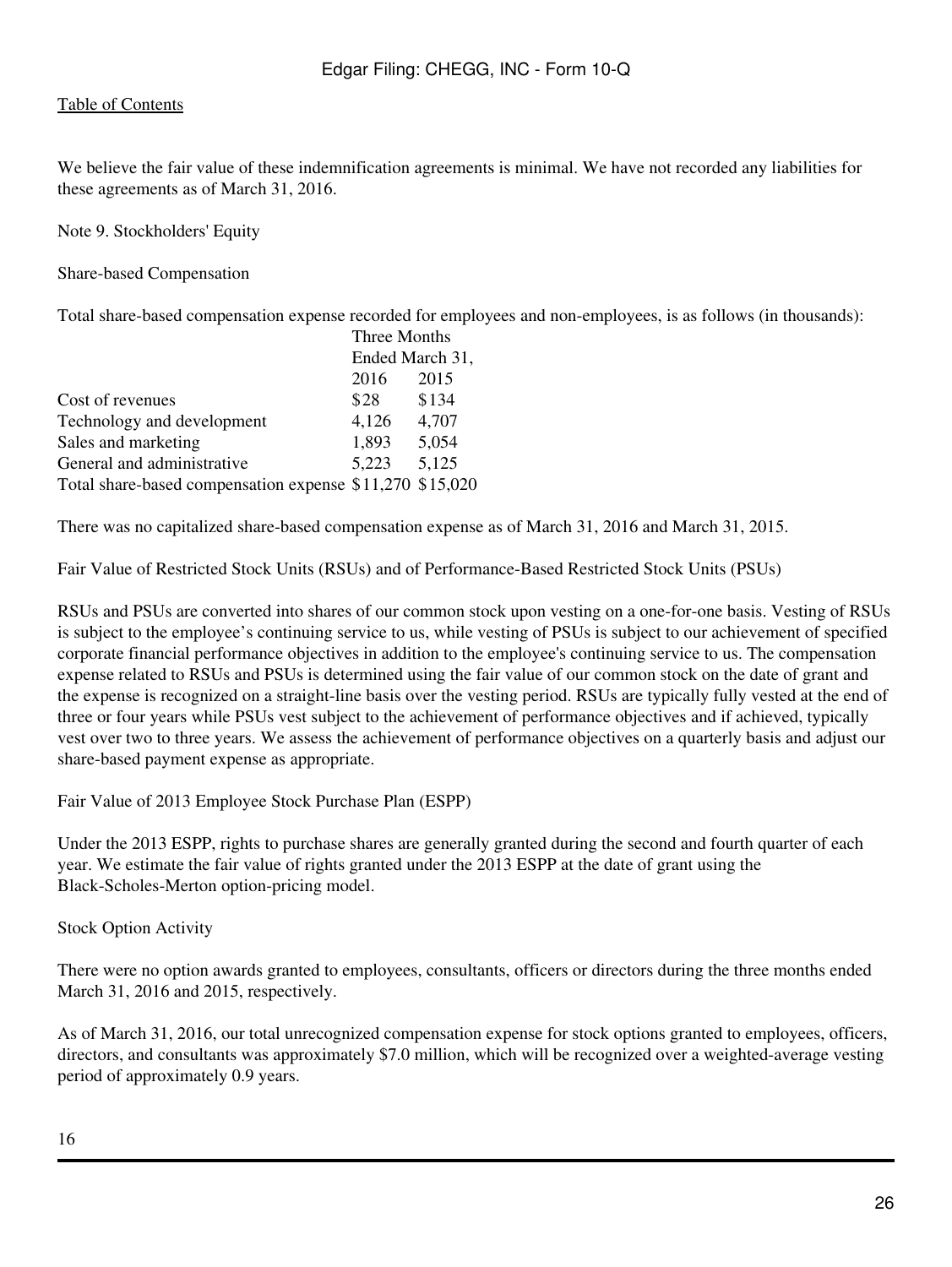RSU and PSU Activity

| RSU <sub>s</sub> and                            |                                                                                                                                                             |  |
|-------------------------------------------------|-------------------------------------------------------------------------------------------------------------------------------------------------------------|--|
| <b>PSUs Outstanding</b>                         |                                                                                                                                                             |  |
|                                                 |                                                                                                                                                             |  |
|                                                 |                                                                                                                                                             |  |
| <b>PSUs</b>                                     | <b>Grant Date</b>                                                                                                                                           |  |
|                                                 |                                                                                                                                                             |  |
| Balance at December 31, 2015 13,270,650 \$ 6.38 |                                                                                                                                                             |  |
|                                                 |                                                                                                                                                             |  |
|                                                 |                                                                                                                                                             |  |
|                                                 |                                                                                                                                                             |  |
|                                                 |                                                                                                                                                             |  |
|                                                 | Number of Weighted<br>RSUs and Average<br><b>Outstanding Fair Value</b><br>7,356,485 4.22<br>$(3,165,053)$ 6.55<br>$(2,459,428)$ 6.33<br>15,002,654 \$ 5.29 |  |

### 2015 PSU Grant

In February 2015, we granted PSUs under the 2013 Plan to certain of our key employees. The PSUs entitle the employees to receive a certain number of shares of our common stock based on our satisfaction of certain financial and strategic performance targets during 2015 (the 2015 Performance Period) and 2016 (the 2016 Performance Period). Based on the achievement of the performance conditions during the 2015 Performance Period for the February 2015 grants, the final settlement met the minimum threshold for the 2015 Performance Period based on a specified objective formula approved by the Compensation Committee of the Board of Directors (the Compensation Committee). The PSUs related to the 2015 Performance Period vest annually over a one or three year period depending on the employee, with the initial vesting occurring in February 2016. During the three months ended March 31, 2016, financial and strategic performance targets were set by the Compensation Committee for the 2016 Performance Period for the February 2015 grants. The PSUs related to the 2016 Performance Period vest over a one year period with vesting occurring in March 2017.

During the three months ended March 31, 2016, the Compensation Committee approved a modification of the performance targets related to the 2015 Performance Period for 26 employees. As a result of the modification, we recorded an expense of \$1.5 million during the three months ended March 31, 2016.

The target number of shares underlying the PSUs granted during the three months ended March 31, 2015 totaled 2,300,824 shares and had a weighted average grant date fair value of \$6.59 per share. During the three months ended March 31, 2016, 688,464 shares were released relating to the 2015 Performance Period.

## 2016 PSU Grant

In March 2016, we granted PSUs under the 2013 Plan to certain of our key executives. The PSUs entitle the executives to receive a certain number of shares of our common stock based on our satisfaction of certain financial and strategic performance targets during 2016. Based on the achievement of the performance conditions during 2016 for the March 2016 grants, the final settlement will range between zero and 100% of the target shares underlying the PSU awards based on a specified objective formula approved by the Compensation Committee. If earned, these PSUs will vest over a three year period depending on the employee, with the initial vesting occurring in March 2018.

The target number of shares underlying the PSUs granted during the three months ended March 31, 2016 totaled 2,377,842 shares and had a weighted average grant date fair value of \$4.32 per share. As of March 31, 2016, we expect these PSUs to meet the maximum level for vesting.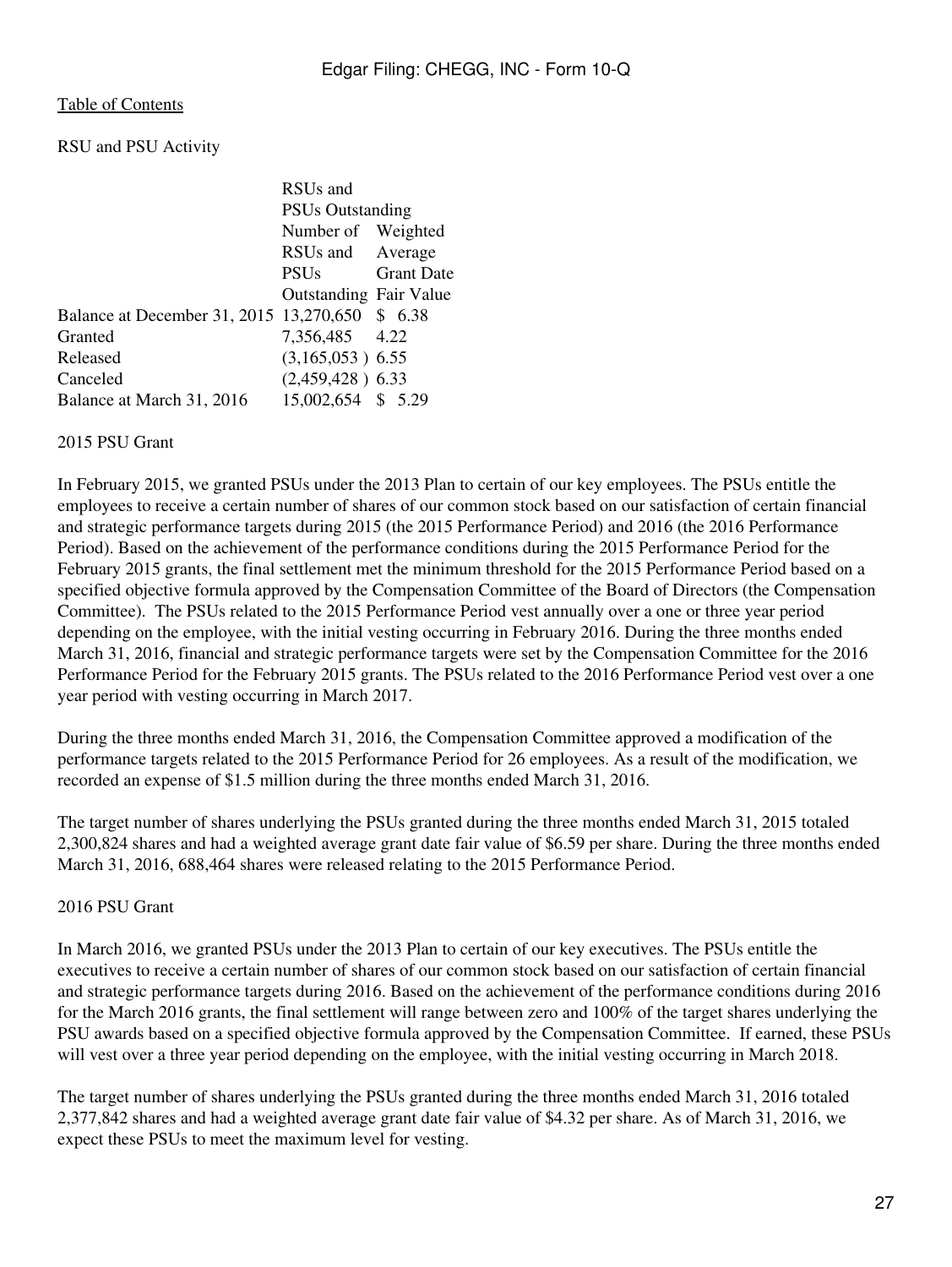As of March 31, 2016, we had a total of approximately \$54.7 million of unrecognized compensation costs related to RSUs and PSUs that are expected to be recognized over the remaining weighted average period of 2.2 years.

Note 10. Income Taxes

We recorded an income tax provision of approximately \$0.4 million and \$0.3 million for the three months ended March 31, 2016 and 2015, respectively. The income tax provision for the three months ended March 31, 2016 was primarily due to state and foreign income tax expense and federal tax expense related to tax amortization of acquired indefinite lived intangible assets. The income tax provision for three months ended March 31, 2015 was primarily due to state and foreign income taxes offset by the release of valuation allowance resulting from our acquisition of InstaEDU.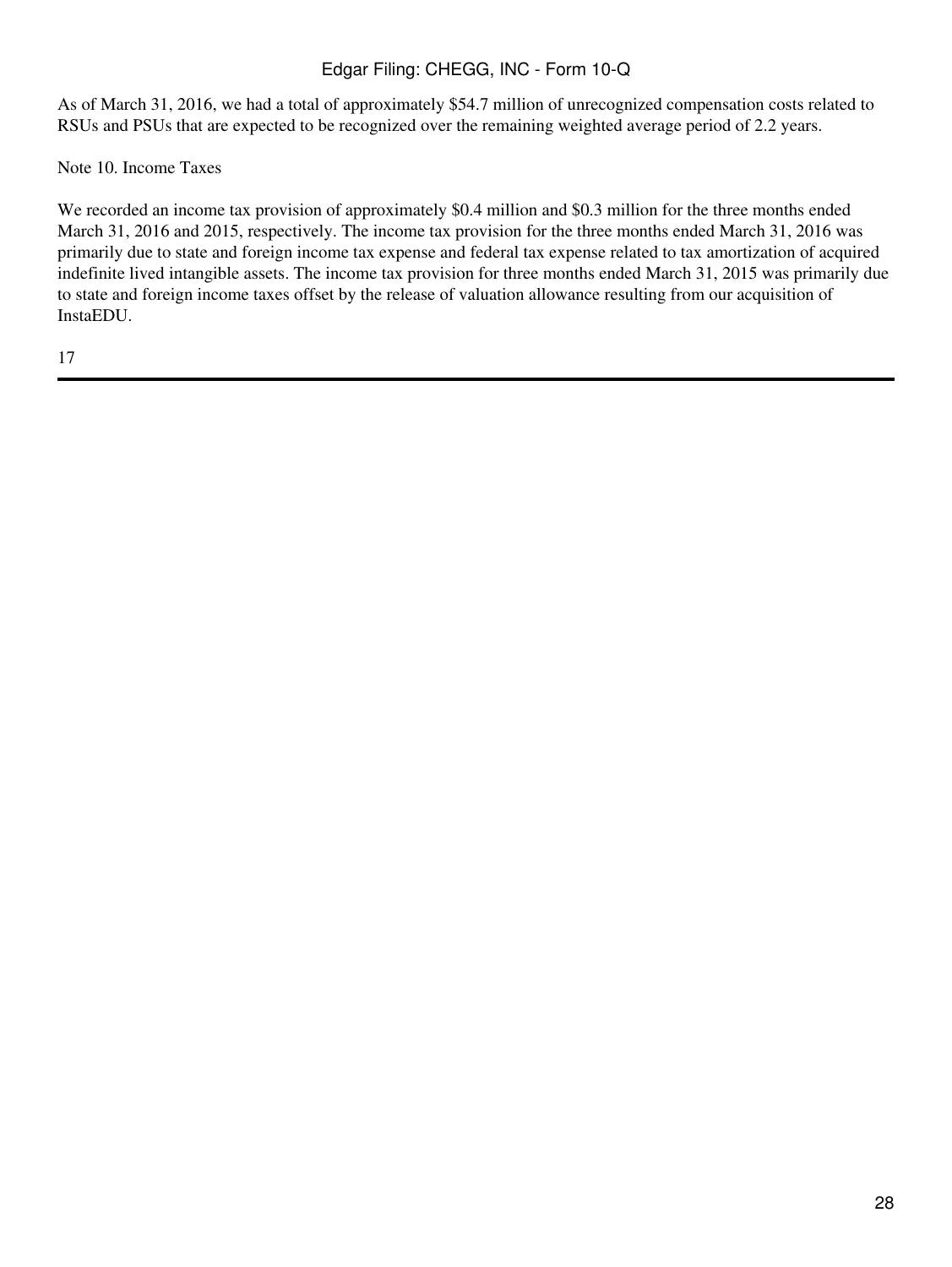### Note 11. Restructuring (Credits) Charges

The following table summarizes the activity related to the accrual for restructuring charges (in thousands):

|                                    | Workforce<br>Reduction<br>Costs | Lease<br>Termination<br>and Other<br>Costs | Total   |
|------------------------------------|---------------------------------|--------------------------------------------|---------|
| Balance at December 31, 2015 \$ 55 |                                 | \$2,463                                    | \$2,518 |
| Restructuring credits              |                                 | (44                                        | (44     |
| Cash payments                      | (55                             | (485)                                      | (540)   |
| Balance at March 31, 2016          |                                 | \$1,934                                    | \$1,934 |

### 2015 Restructuring Plan

Restructuring charges recorded in 2015 were related to our exits from our print coupon business and our Kentucky warehouse. As a result of our strategic partnership with Ingram, we successfully exited our warehouse facilities during the year ended December 31, 2015. Restructuring credits recorded during the three months ended March 31, 2016 were related to a partial reversal of previously accrued lease termination costs due to our subtenant leasing additional space. Costs incurred to date related to the lease termination and other costs are expected to be fully paid by 2021.

As of March 31, 2016, the \$1.9 million liability was comprised of a short-term accrual of \$1.7 million included within accrued liabilities and a long-term accrual of \$0.2 million included within other liabilities on the consolidated balance sheet.

## Note 12. Related-Party Transactions

Our Chief Executive Officer is a member of the Board of Directors of Adobe Systems Incorporated (Adobe). During the three months ended March 31, 2016 and March 31, 2015, we had purchases of \$1.0 million and \$0.1 million, respectively. We had no revenues in the three months ended March 31, 2016 and March 31, 2015, respectively, from Adobe. We had \$0.4 million in payables as of March 31, 2016 and December 31, 2015, respectively, to Adobe. We had no outstanding accounts receivables as of March 31, 2016 and December 31, 2015 from Adobe.

One of our board members is also a member of the Board of Directors of Cengage Learning, Inc. (Cengage). During the three months ended March 31, 2016 and March 31, 2015, we had purchases of \$4.0 million and \$4.3 million, respectively. We had no revenues in the three months ended March 31, 2016 and March 31, 2015, respectively, from Cengage. We had \$0.2 million and an immaterial amount in payables as of March 31, 2016 and December 31, 2015, respectively, to Cengage. We had no outstanding accounts receivables as of March 31, 2016 and December 31, 2015 from Cengage.

One of our board members is also a member of the Board of Directors of Groupon, Inc. (Groupon). During the three months ended March 31, 2016 and March 31, 2015, we had purchases of \$0.2 million and zero, respectively. We had no revenues in the three months ended March 31, 2016 and March 31, 2015 from Groupon. We had \$0.1 million and an immaterial amount in payables as of March 31, 2016 and December 31, 2015, respectively, to Groupon. We had no outstanding accounts receivables as of March 31, 2016 and December 31, 2015 from Groupon.

Transactions with the above related parties have been conducted on an arms length basis and the terms of our contracts are consistent with our contracts with other independent parties.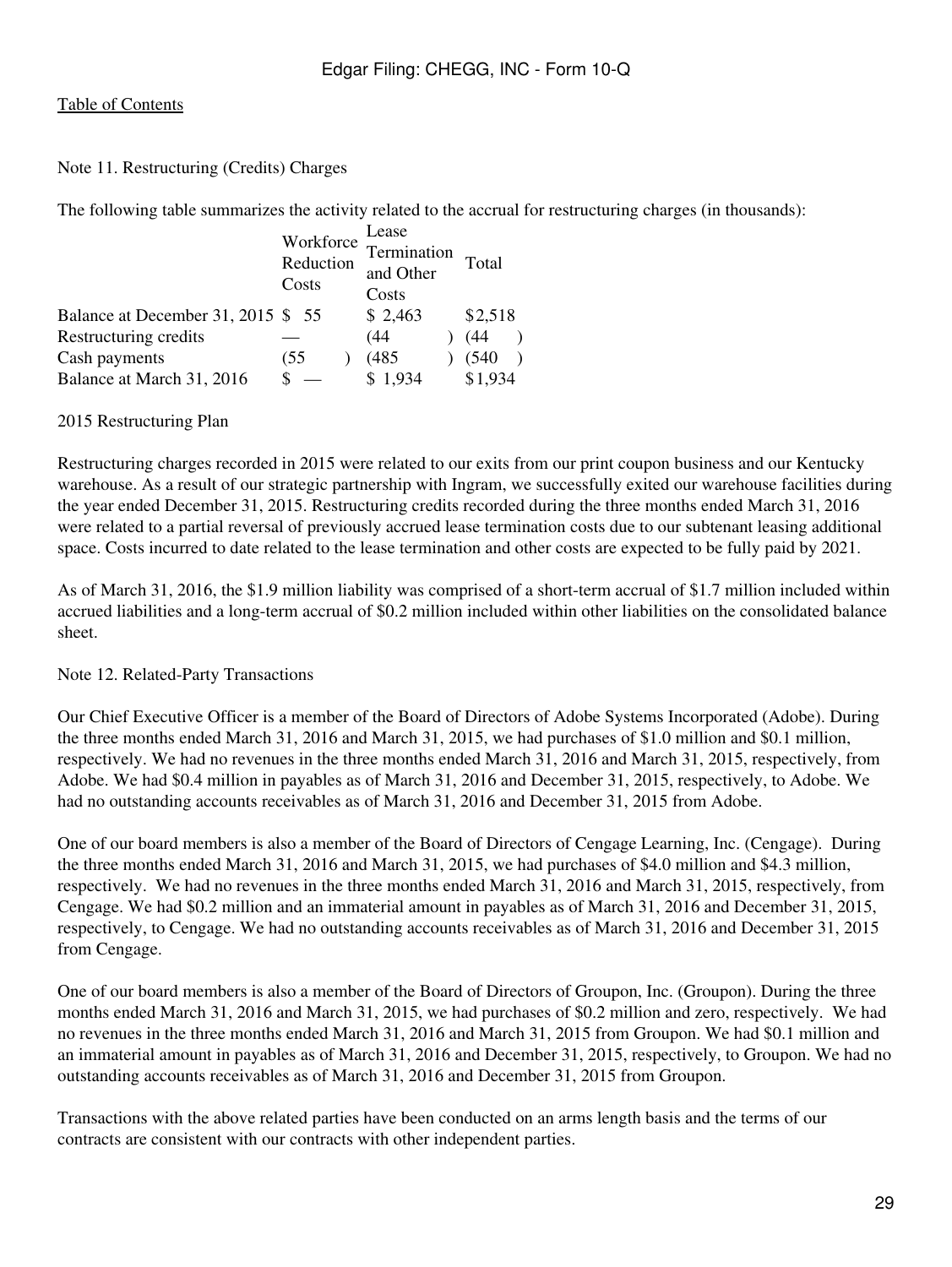## Note 13. Subsequent Event

On May 1, 2016, we acquired all of the outstanding interest of Imagine Easy Solutions, LLC, a privately held online learning company based in New York that provides a portfolio of online writing tools. Pursuant to the terms of the interest purchase agreement, we paid approximately \$25.7 million in cash to the sellers at the closing of the acquisition and we will pay \$17.0 million in cash to the sellers by April 2017. There are potential additional payments of up to \$18.0 million over the next three years subject to contingencies that will be recorded as acquisition related compensation costs on our condensed consolidated statements of operations. These contingent payments may be settled by us, at our sole discretion, either in cash or shares of our common stock.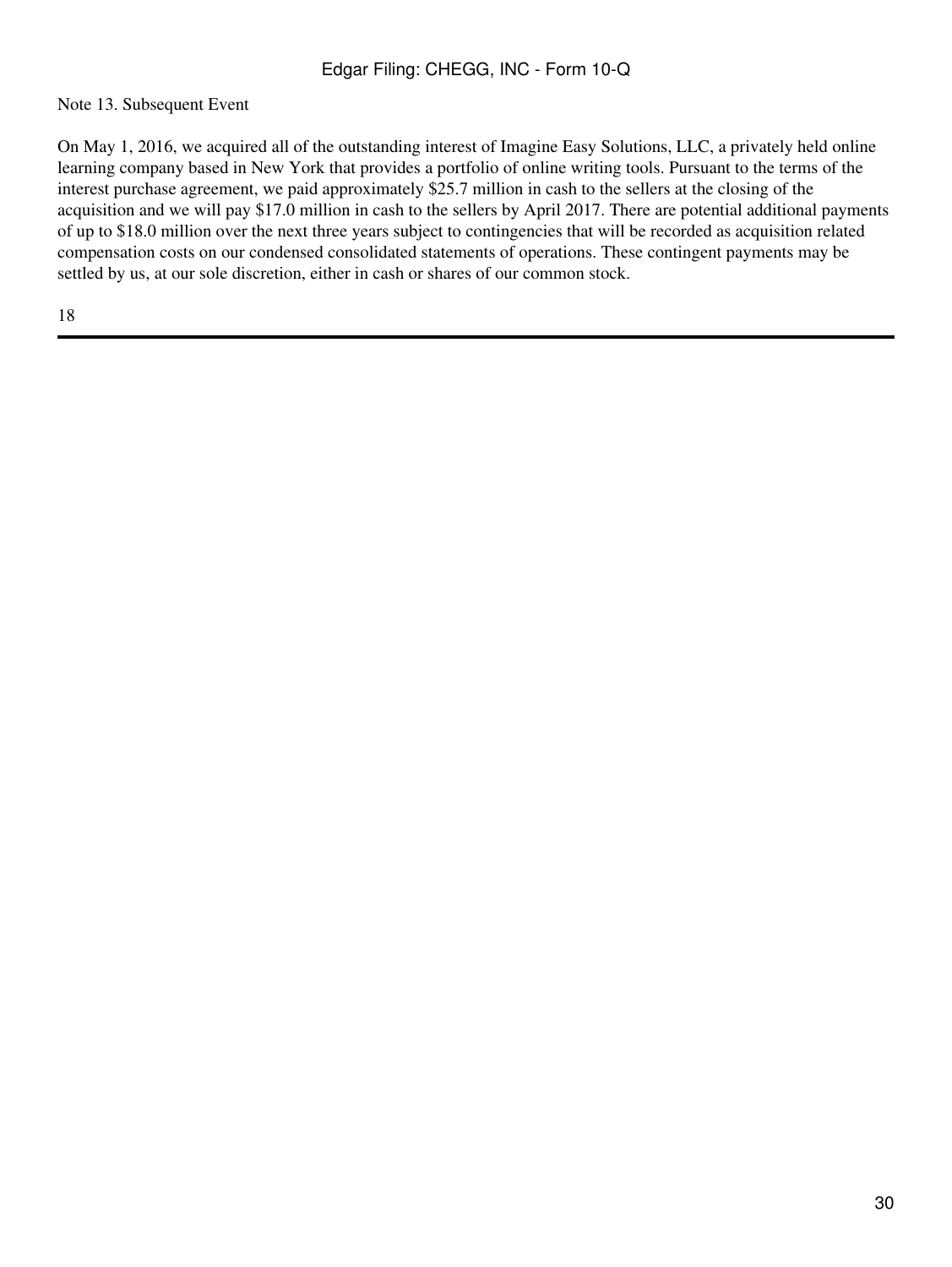### <span id="page-30-0"></span>ITEM 2. MANAGEMENT'S DISCUSSION AND ANALYSIS OF FINANCIAL CONDITION AND RESULTS OF OPERATIONS

You should read the following discussion of our financial condition and results of operations in conjunction with our condensed consolidated financial statements and the related notes included in Part I, Item 1, "Financial Statements (unaudited)" of this Quarterly Report on Form 10-Q. In addition to historical consolidated financial information, the following discussion contains forward-looking statements that reflect our plans, estimates, and beliefs. Our actual results could differ materially from those discussed in the forward-looking statements. See the "Note about Forward-Looking Statements" for additional information. Factors that could cause or contribute to these differences include those discussed below and elsewhere in this Quarterly Report on Form 10-Q, particularly in Part II, Item 1A, "Risk Factors."

### **Overview**

Chegg is the leading student-first connected learning platform. Our goal is to help students transition from high school to college to career, with a view to improving student outcomes. We help students study more effectively for college admission exams, find the right college to accomplish their goals, get better grades and test scores while in school and find internships that allow them to gain valuable skills to help them enter the workforce after college. We strive to improve the overall return on investment in education.

We match domestic and international students with colleges, universities and other academic institutions (collectively referred to as colleges) in the United States. Students get help finding the best fit school for them and colleges are able to reach the best candidates at a fraction of the cost of traditional marketing. Once in college, we provide a range of products and services to help students save time, save money and get smarter. We offer an extensive print textbook library for rent and sale both on our own and through our strategic partnership with Ingram, which we discuss in more detail below. We also offer eTextbooks for rent and sale. Students can subscribe to our digital services, such as Chegg Study, which provides step-by-step Textbook Solutions and Expert Answers, helping students with their course work. We also have live tutors available to students online, anytime, anywhere through our Chegg Tutors service. Finally, we provide access to internships to help students gain skills that are critical to securing their first job.

To deliver services to students, we partner with a variety of third parties. We work with colleges to help shape their incoming classes. We source print textbooks, eTextbooks and supplemental materials directly or indirectly from thousands of publishers in the United States, including Pearson, Cengage Learning, McGraw Hill, Wiley and MacMillan. We have a large network of students and professionals who leverage our platform to tutor in their spare time and employers who leverage our platform to post their internships and jobs. In addition, because we have a large student user base, local and national brands partner with us to reach the college and high school demographic.

During the three months ended March 31, 2016 and 2015, we generated net revenues of \$66.7 million and \$84.9 million, respectively, and in the same periods had net losses of \$15.7 million and \$28.5 million, respectively. We plan to continue to invest in our long-term growth, particularly further investment in the technology that powers our connected learning platform, the development of additional products and services that serve students, and expanding our strategic partnership with Ingram.

Our strategy for achieving and maintaining profitability is centered upon our ability to utilize Chegg Services to increase student engagement with our connected learning platform. We plan to continue to invest in the expansion of Chegg Services to provide a more compelling and personalized solution and deepen engagement with students. On May 1, 2016, we acquired Imagine Easy Solutions, LLC, a privately held online learning company based in New York that provides a portfolio of online writing tools. We anticipate this acquisition to enhance our ability to acquire new students, increase the value to our existing students and have a meaningful and positive impact on their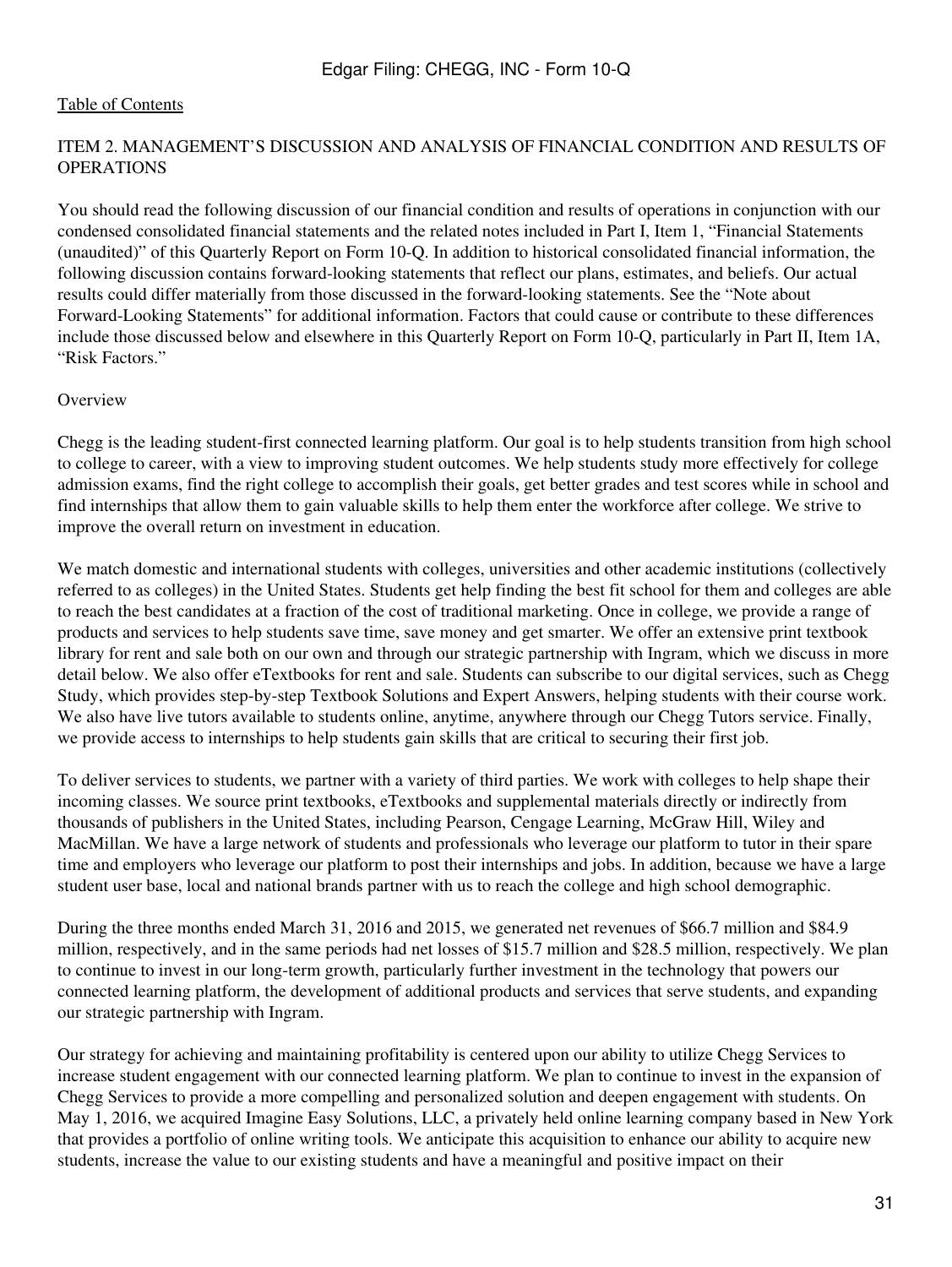outcomes. Further, we believe this expanded and deeper penetration of the student demographic will allow us to drive further growth in our enrollment and brand marketing services. In addition, we believe that the investments we have made to achieve our current scale will allow us to drive increased operating margins over time that, together with increased contributions of Chegg Services products, will enable us to accomplish profitability and become cash-flow positive for the long-term. Our ability to accomplish these long-term objectives is subject to numerous risks and uncertainties, including our ability to attract, retain and increasingly engage the student population, intense competition in our markets, the ability to achieve sufficient contributions to revenue from Chegg Services and other factors described in greater detail in Part II, Item 1A, "Risk Factors."

We have presented revenues for our two product lines, Required Materials and Chegg Services, based on how students view us and the utilization of our products by them. Required Materials includes all products that are essential for students to meet the requirements of their coursework and Chegg Services includes all other products we provide to supplement the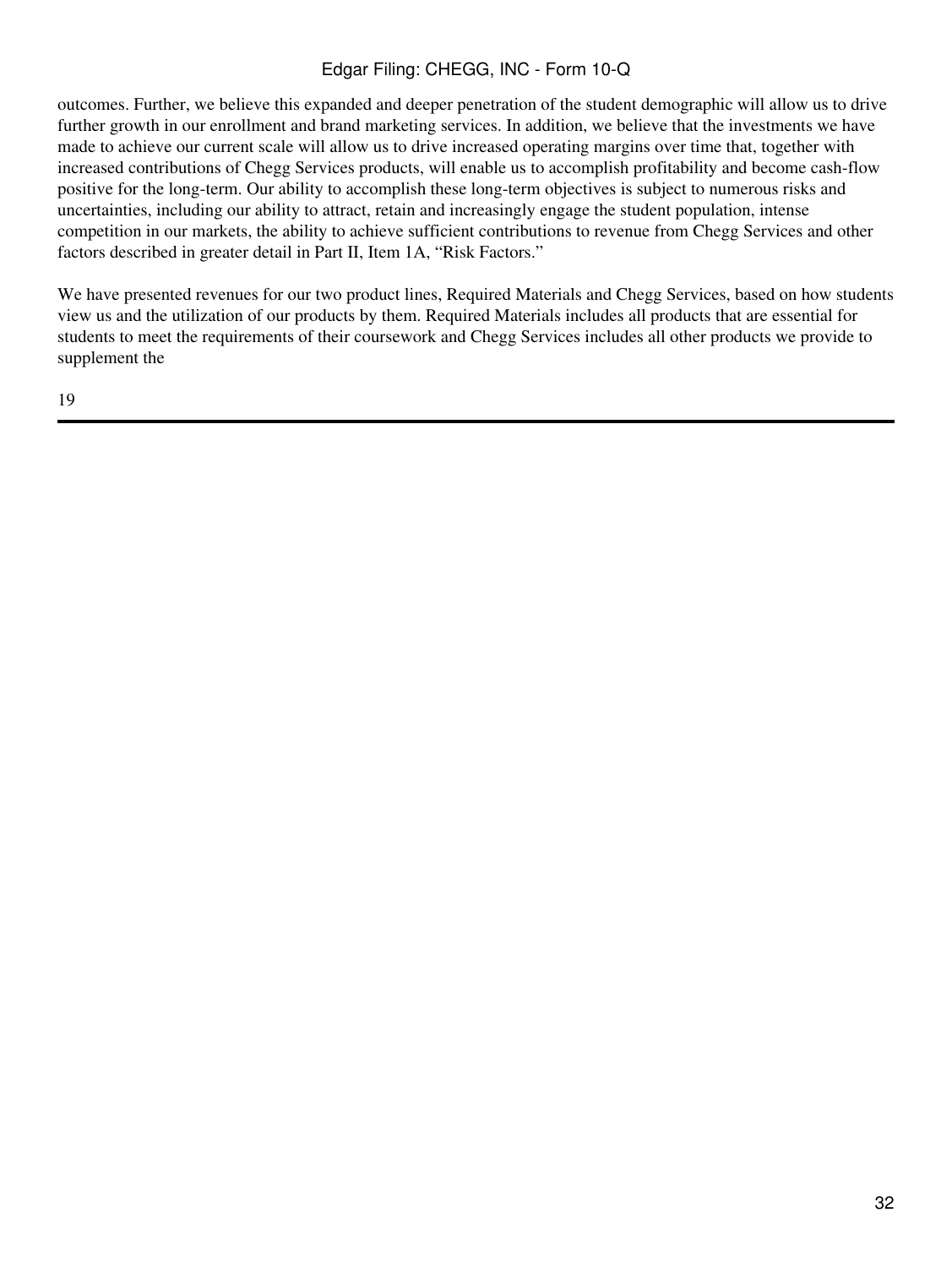requirements and help students with their coursework. Chegg Services also includes our marketing services which help to complete our offering of services to students. More detail on our two product lines is discussed in the next two sections titled "Required Materials" and "Chegg Services."

### Required Materials

Our Required Materials product line includes the rental and sale of print textbooks and eTextbooks as well as the commission we receive from Ingram. Our web-based, multiplatform eTextbook Reader, eTextbooks and supplemental course materials are available from approximately 120 publishers as of March 31, 2016, which we offer as a rental-equivalent solution and for free to students awaiting the arrival of their print textbook rental. This product line has been highly capital intensive due to the resources required to maintain a print textbook rental library. As a result of our strategic partnership with Ingram, we have exited our warehouse facilities in Kentucky and have transitioned our textbook library to Ingram's facilities, which has helped to free up resources historically required by this product line. We will continue to liquidate our print textbook library through the normal course of our operations and expect it to be fully liquidated at the end of 2016. Until that point, we will continue to rent textbooks and recognize revenues on the textbooks that we own as rental revenues on our consolidated statement of operations through the liquidation period. Once our entire print textbook library has been liquidated, all revenues from print textbook rentals will be commission-based.

We have historically capitalized the investment in our print textbook library and record depreciation expense in cost of revenues over its useful life using an estimated liquidation value. During the three months ended March 31, 2016, our investment in print textbooks, net of proceeds from textbook liquidation, was an inflow of \$5.7 million and an outflow during the three months ended March 31, 2015 of \$17.2 million. In the three months ended March 31, 2016, we received an inflow of cash as we continued to liquidate our existing textbook library. This is expected to continue through 2016 as we are no longer purchasing textbooks for rental as a result of our strategic partnership with Ingram.

We use our website to liquidate print textbooks from our print textbook library, which allows us to generate greater recovery on our print textbooks compared to bulk liquidations, while at the same time providing students substantial savings over the retail price of a new book. We are able to adjust what we liquidate based on expected rental demand. We also use our website to source, on behalf of Ingram, both new and used print textbooks for rental or resale from wholesalers, publishers and students. Purchasing used print textbooks allows for a reduction in the investments necessary to maintain the rental catalog while at the same time attracting students to our website by offering more for their textbooks than they could generally get by selling them back to their campus bookstore.

In the aggregate, Required Materials revenues were 62% and 74% of net revenues during the three months ended March 31, 2016 and 2015, respectively.

## Chegg Services

Our Chegg Services are experiencing rapid growth and we expect our partnership with Ingram to accelerate the growth of these offerings by freeing up capital while allowing us to maintain our leadership and brand recognition. Our Chegg Services for students include our connected learning platform, or the Student Hub, our test preparation service currently covering the ACT and SAT exams, online tutoring, our Chegg Study service, College Admissions, Scholarship Services and Internship Services. In addition, we offer enrollment marketing services to colleges, allowing them to reach interested college-bound high school students that use our College Admissions, and Scholarship Services. We also work with leading brands, such as Dell, MasterCard, Microsoft, PayPal, Proctor & Gamble, Red Bull, Shutterfly and Starbucks, to provide students with discounts, promotions and other products that, based on student feedback, delight them. For example, for Red Bull, we inserted a free can of Red Bull in select textbook rental shipments to students and Microsoft sponsored a "Free Study Week," which included free access to our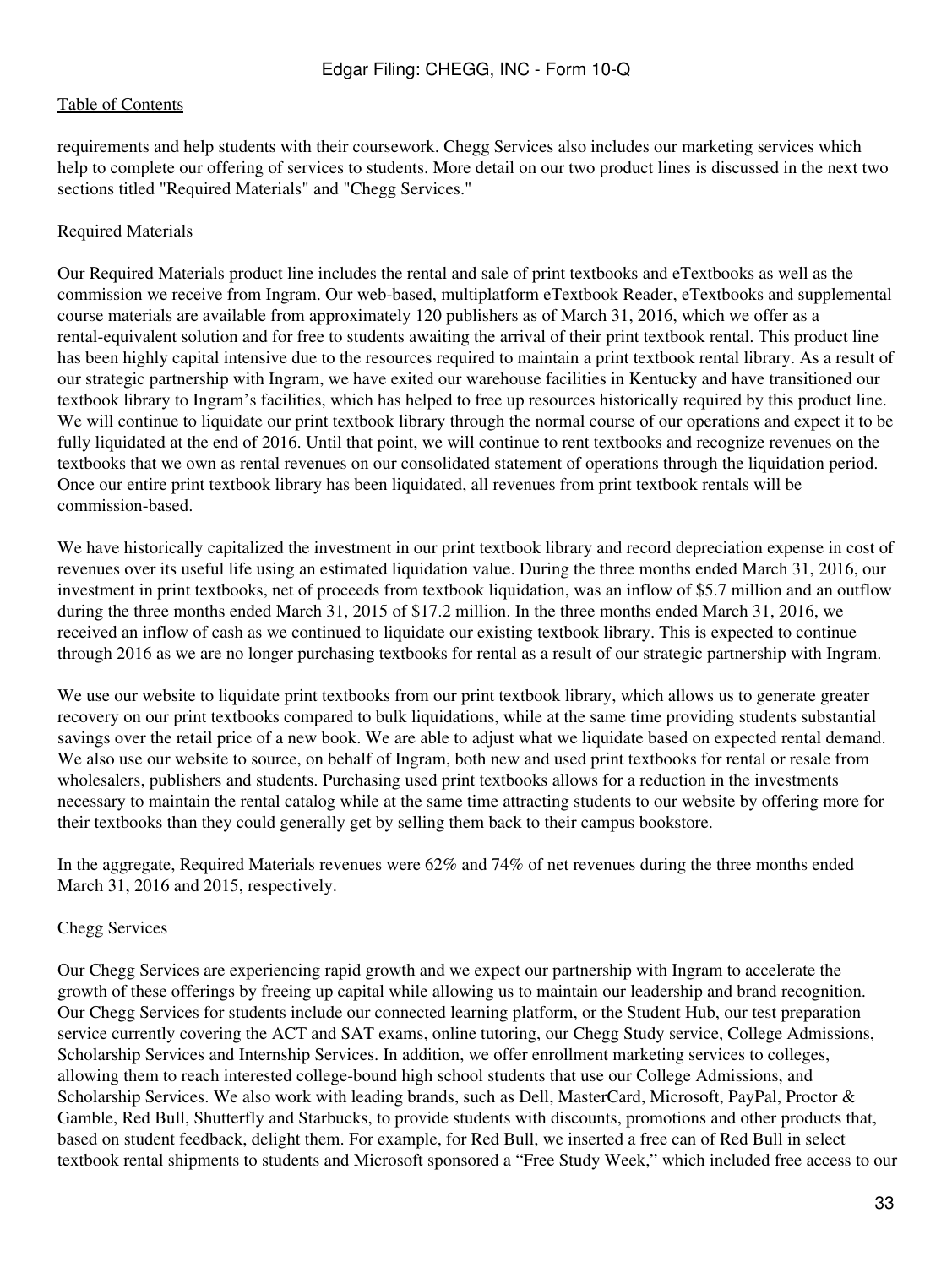Chegg Study service as well as additional free study materials. All of our brand advertising services and the discounts, promotions and other products provided to students are paid for by the brands.

Students typically pay to access Chegg Services such as Chegg Study on a monthly or annual basis, while colleges subscribe to our enrollment marketing services and brands pay us depending on the nature of the campaign. In the aggregate, Chegg Services revenues were 38% and 26% of net revenues during the three months ended March 31, 2016 and 2015, respectively.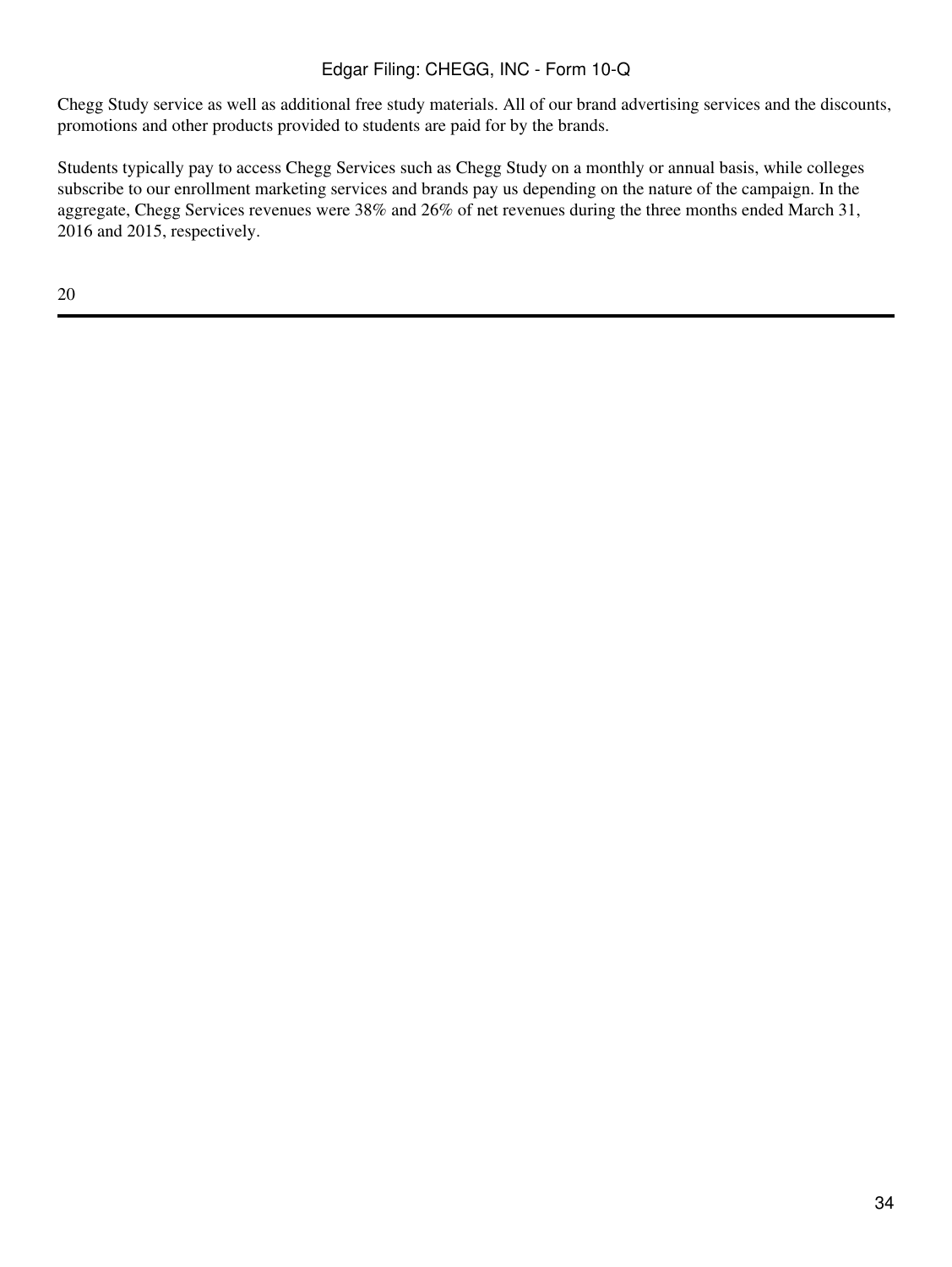### Strategic Partnership with Ingram

We expect our partnership with Ingram to accelerate the growth of Chegg Services products by allowing us to utilize capital otherwise spent on the purchase of print textbooks, and at the same time allowing us to maintain our leading position and high brand recognition through our iconic orange boxes. We entered into a definitive inventory purchase and consignment agreement with Ingram that will allow us to focus exclusively on eTextbooks and Chegg Services. Under the agreement, since May 1, 2015, Ingram has been responsible for all new investments in the print textbook library, fulfillment logistics, and has title and risk of loss related to print textbook rentals. As a result of our strategic partnership with Ingram, our revenues include a commission on the total revenues that we earn from Ingram upon their fulfillment of a rental transaction using print textbooks for which Ingram has title and risk of loss. Additionally, we have ceased making additional investments in our print textbook library during 2015 and expect to rent and liquidate our existing inventory of print textbooks throughout 2016. This new model will allow us to reduce and eventually eliminate the operating expenses we incur to acquire and maintain a print textbook library. As we transition to a fully digital company, we will continue to buy used books on Ingram's behalf including books through our buyback program and invoice Ingram at cost. We will also continue to provide Ingram with extended payment terms throughout 2016 as we procure print textbooks on behalf of Ingram, before moving to normal payment terms in 2017.

### Seasonality of Our Business

A substantial majority of our revenues are recognized ratably over the term the student rents our print textbooks and eTextbooks or has access to our Chegg Services. Historically, this has generally resulted in our highest revenues in the fourth quarter as it reflects more days of the academic year and our lowest revenues in the second quarter as colleges conclude their academic year for summer and there are fewer days of rentals. The recognition of revenues from our eTextbooks and Chegg Services will continue to follow this trend. As a result of our strategic partnership with Ingram, revenues from Ingram owned print textbook rental transactions will now be higher in the first and third quarters as we recognize a commission on the transaction rather than recognizing the revenues ratably over the term the student rents our textbooks. The variable expenses associated with our shipments of textbooks and marketing activities are highest in the first and third quarters as shipping and other fulfillment costs and marketing expenses are expensed when incurred, generally at the beginning of academic terms. We expect these variable expenses to decrease during 2016 as we have completely transitioned the shipping and fulfillment activities related to textbooks to Ingram. As a result of these factors, the most concentrated periods for our revenues and expenses do not necessarily coincide and comparisons of our quarterly operating results on a sequential basis may not provide meaningful insight into our overall financial performance. We expect our strategic partnership with Ingram to shift peak revenues in the periods that a student rents a textbook as a result of our revenue sharing agreement such that our revenues will more closely track the academic calendar as our expenses associated with the textbook rental business decrease.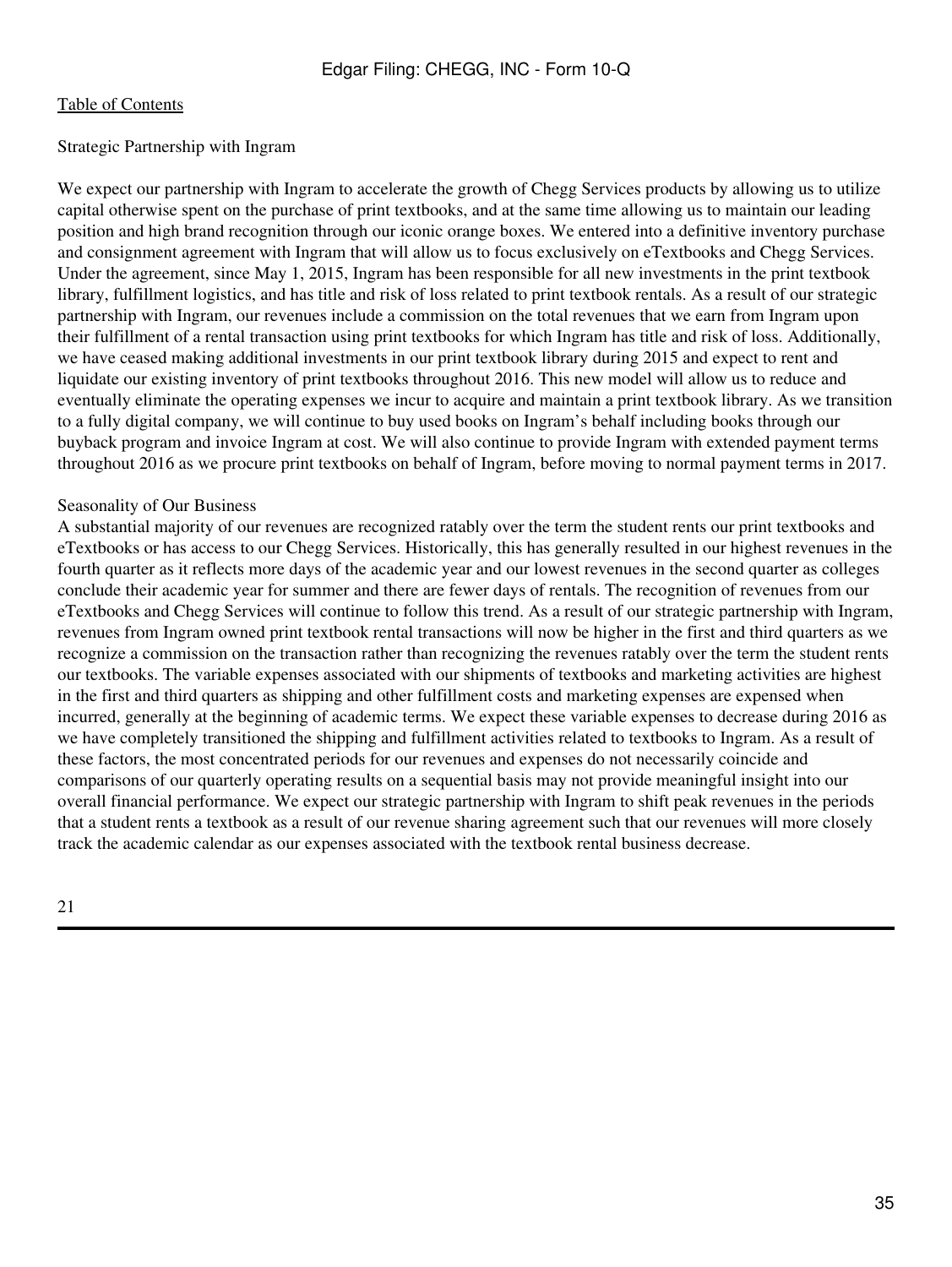# Results of Operations

The following table summarizes our historical consolidated statements of operations (in thousands, except percentage of revenues):

|                                                                      | Three Months Ended March 31, |                      |                                     |            |
|----------------------------------------------------------------------|------------------------------|----------------------|-------------------------------------|------------|
|                                                                      | 2016                         |                      | 2015                                |            |
| Net revenues:                                                        |                              |                      |                                     |            |
| Rental                                                               | \$14,564                     | 22                   | % \$37,714                          | 44<br>$\%$ |
| Services                                                             | 39,362                       | 59                   | 31,367                              | 37         |
| <b>Sales</b>                                                         | 12,728                       | 19                   | 15,791                              | 18         |
| Total net revenues                                                   | 66,654                       | 100                  | 84,872                              | 100        |
| Cost of revenues $(1)$ :                                             |                              |                      |                                     |            |
| Rental                                                               | 13,513                       | 20                   | 38,555                              | 45         |
| Services                                                             | 13,475                       | 20                   | 11,837                              | 14         |
| <b>Sales</b>                                                         | 11,935                       | 18                   | 15,101                              | 18         |
| Total cost of revenues                                               | 38,923                       | 58                   | 65,493                              | 77         |
| Gross profit                                                         | 27,731                       | 42                   | 19,379                              | 23         |
| Operating expenses $(1)$ :                                           |                              |                      |                                     |            |
| Technology and development                                           | 16,958                       | 25                   | 16,144                              | 19         |
| Sales and marketing                                                  | 14,446                       | 22                   | 21,392                              | 25         |
| General and administrative                                           | 12,666                       | 19                   | 11,777                              | 14         |
| Restructuring (credits) charges                                      | (44)                         | $)$ —                | 2,514                               | 3          |
| Gain on liquidation of textbooks                                     | (1,005)                      | (1)                  | (4,185)                             | )(5)       |
| Total operating expenses                                             | 43,021                       | 65                   | 47,642                              | 56         |
| Loss from operations                                                 | $(15,290)$ $(23)$            |                      | (28, 263)                           | )(33)      |
| Total interest expense and other income, net                         | 5                            |                      | 15                                  |            |
| Loss before provision for income taxes                               | (15,285)                     | (23)                 | (28, 248)                           | )(33)      |
| Provision for income taxes                                           | 400                          | (1)<br>$\rightarrow$ | 294                                 |            |
| Net loss                                                             |                              |                      | $$(15,685)$ (24)% $$(28,542)$ (33)% |            |
| <sup>(1)</sup> Includes share-based compensation expense as follows: |                              |                      |                                     |            |
| Cost of revenues                                                     | \$28                         |                      | \$134                               |            |
| Technology and development                                           | 4,126                        |                      | 4,707                               |            |
| Sales and marketing                                                  | 1,893                        |                      | 5,054                               |            |
| General and administrative                                           | 5,223                        |                      | 5,125                               |            |
| Total share-based compensation expense                               | \$11,270                     |                      | \$15,020                            |            |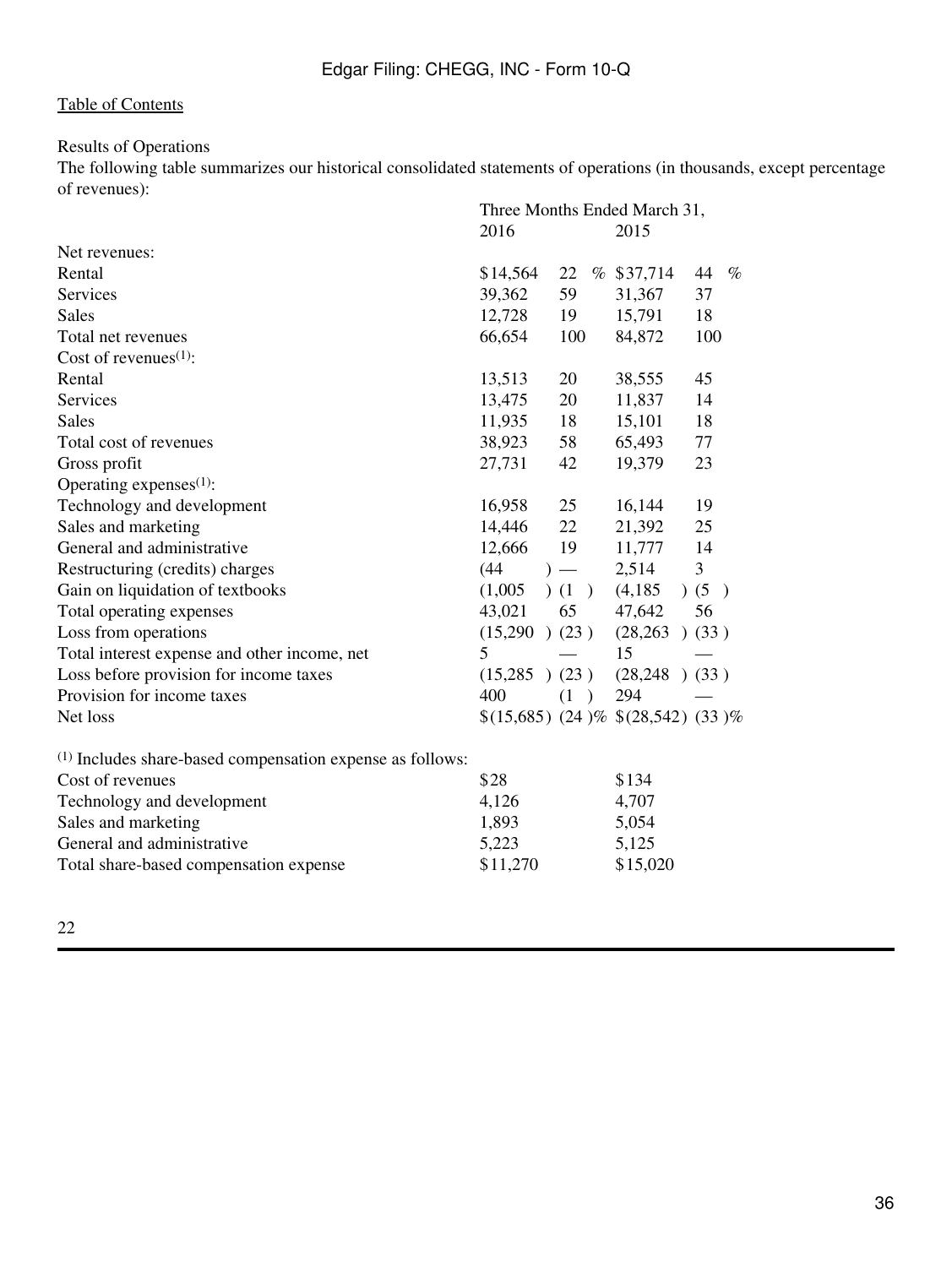Three Months Ended March 31, 2016 and 2015

#### Net Revenues

Net revenues in the three months ended March 31, 2016 decreased \$18.2 million, or 21%, compared to the same period in 2015. Rental revenues decreased \$23.2 million or 61%, while services revenues increased \$8.0 million, or 25%, and sales revenues decreased \$3.1 million, or 19%.

The decrease in rental revenues during the three months ended March 31, 2016 was due to our strategic partnership with Ingram, which commenced in July 2014. As a result of our strategic partnership, our rental revenues are increasingly classified as services revenues to represent the commission on the total revenues that we earn from Ingram upon their fulfillment of a rental transaction using books for which Ingram has title and risk of loss rather than recognizing rental revenues from transactions using our print textbooks. The increase in services revenues during the three months ended March 31, 2016 was driven primarily from growth across our other offerings for students which included increased revenues from our Chegg Study service as well as an increase in the commissions earned from Ingram. The decrease in sales revenues during the three months ended March 31, 2016 was driven primarily from a decrease in textbooks sold on a just in time basis.

The following table sets forth our net revenues for the periods shown for our Required Materials and Chegg Services product lines (dollars in thousands):

| Three Months                                          |       |      |        |      |
|-------------------------------------------------------|-------|------|--------|------|
|                                                       | Ended |      | Change |      |
| March 31,                                             |       |      |        |      |
|                                                       | 2016  | 2015 | - S    | $\%$ |
| Required Materials \$41,098 \$62,396 \$(21,298) (34)% |       |      |        |      |
| Chegg Services 25,556 22,476 3,080                    |       |      |        | 14   |
| Total net revenues \$66,654 \$84,872 \$(18,218) (21)% |       |      |        |      |

Required Materials revenues decreased \$21.3 million, or 34%, in the three months ended March 31, 2016 compared to the same period in 2015, primarily due to our partnership with Ingram. We expect this to continue to decrease throughout 2016 as our Required Materials revenues are increasingly comprised of a commission earned from Ingram rather than the full revenues from a print textbook rental transaction. Required Materials revenues represented 62% and 74% of net revenues during the three months ended March 31, 2016 and 2015, respectively. Chegg Services revenues increased \$3.1 million, or 14%, in the three months ended March 31, 2016, compared to the same period in 2015 due to growth in new memberships for our Chegg Study service, partially offset by revenues recognized from our print coupon business that we exited during the three months ended March 31, 2015. Chegg Services represented 38% and 26% of net revenues during the three months ended March 31, 2016 and 2015, respectively.

#### Cost of Revenues

The following table sets forth our cost of revenues for the periods shown (dollars in thousands):

|                                                          | Three Months |       |                                     |          |
|----------------------------------------------------------|--------------|-------|-------------------------------------|----------|
|                                                          | Ended        |       | Change                              |          |
|                                                          | March 31,    |       |                                     |          |
|                                                          | 2016         | 2015  |                                     | $\%$     |
| Cost of revenues <sup><math>(1)</math></sup>             |              |       | $$38,923$ \$65,493 \$(26,570) (41)% |          |
| $(1)$ Includes share-based compensation expense of: \$28 |              | \$134 | \$(106)                             | $(79)$ % |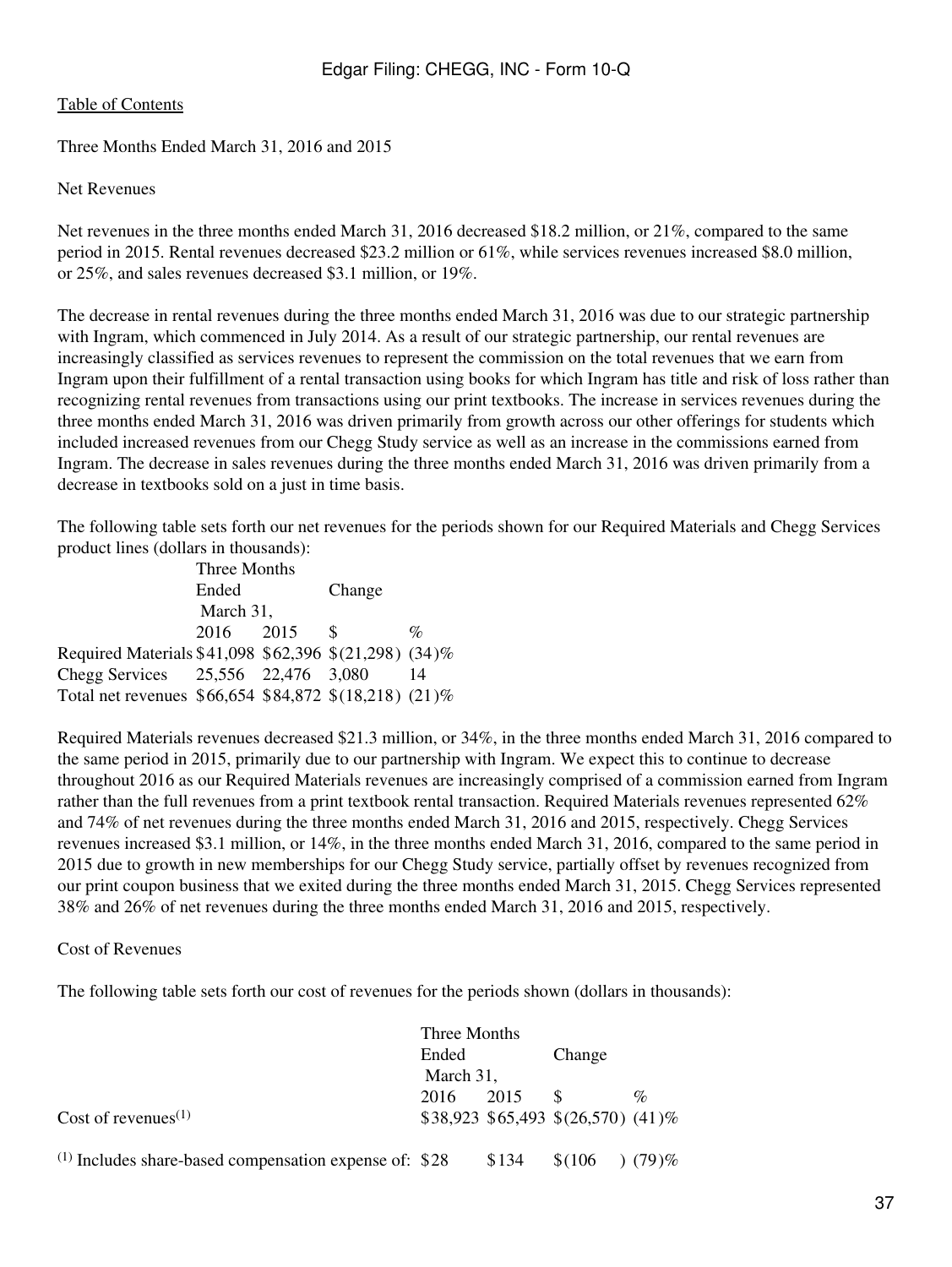Cost of revenues in the three months ended March 31, 2016 decreased by \$26.6 million, or 41%, compared to the same period in 2015. The decrease in absolute dollars and as a percentage of revenues for the three months ended March 31, 2016 was primarily due to a decrease in textbook depreciation of \$10.2 million, lower order fulfillment costs of \$7.5 million, a decrease in write-offs related to our print textbook library of \$2.3 million and lower warehouse personnel costs of \$2.1 million. These decreases resulted from Ingram's fulfillment of more print textbook rental orders and the closure of our warehouse in Kentucky. As a result, gross margins increased to 42% in the three months ended March 31, 2016, from 23% in the three months ended March 31, 2015.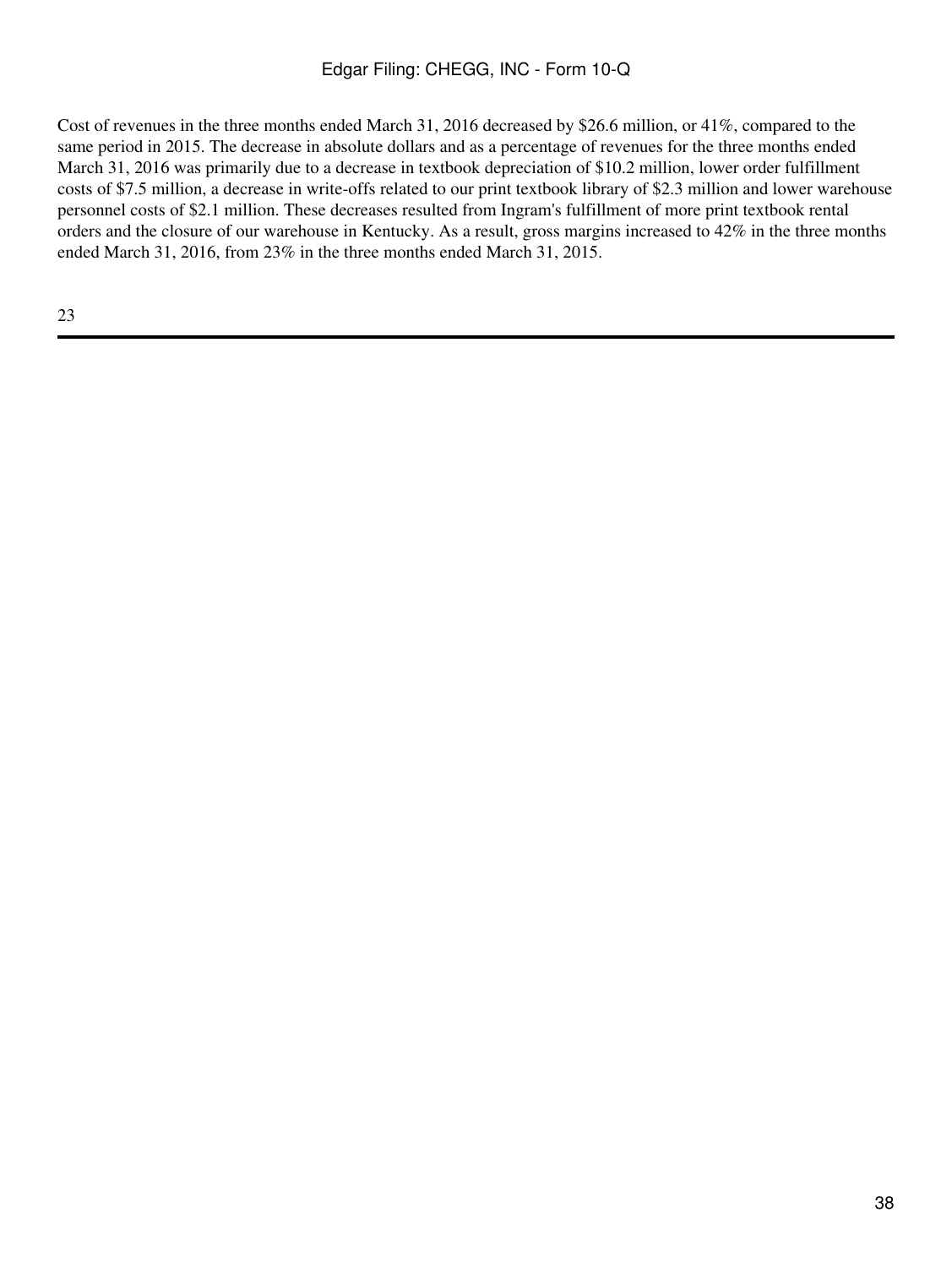Further, as we move towards Ingram taking title and risk of loss for the print textbook inventory needed to fulfill all print textbook rentals and sales, we anticipate our total cost of revenues will continue to decrease and our total gross margins will continue to increase.

#### Operating Expenses

The following table sets forth our operating expenses for the periods shown (dollars in thousands):

|                                                              | Three Months                 |                                       |                          |           |
|--------------------------------------------------------------|------------------------------|---------------------------------------|--------------------------|-----------|
|                                                              | Ended<br>Change<br>March 31, |                                       |                          |           |
|                                                              |                              |                                       |                          |           |
|                                                              | 2016                         | 2015                                  | \$                       | $\%$      |
| Technology and development <sup><math>(1)</math></sup>       | \$16,958                     | \$16,144                              | \$814                    | 5<br>$\%$ |
| Sales and marketing $(1)$                                    | 14,446 21,392                |                                       | $(6,946)$ $(32)$         |           |
| General and administrative $(1)$                             | 12,666 11,777                |                                       | 889                      | 8         |
| Restructuring (credits) charges                              | (44)                         | 2,514                                 | (2,558)<br>$\rightarrow$ | n/m       |
| Gain on liquidation of textbooks                             | (1,005)                      | $(4,185)$ $3,180$                     |                          | (76)      |
|                                                              | \$43,021                     | $$47,642 \quad $(4,621) \quad (10)\%$ |                          |           |
| <sup>(1)</sup> Includes share-based compensation expense of: |                              |                                       |                          |           |
| Technology and development                                   | \$4,126                      | \$4,707                               | $$ (581) (12) \%$        |           |
| Sales and marketing                                          | 1,893                        | 5,054                                 | $(3,161)$ $(63)$         |           |
| General and administrative                                   | 5,223                        | 5,125                                 | 98                       | 2         |
| Share-based compensation expense                             | \$11,242                     | \$14,886                              | $$(3,644) (24)$ %        |           |

n/m - not meaningful

#### Technology and Development

Technology and development expenses during the three months ended March 31, 2016 increased \$0.8 million, or 5%, compared to the same period in 2015. During the three months ended March 31, 2016, our employee-related expenses increased \$1.2 million and our share-based compensation expense decreased \$0.6 million compared to the three months ended March 31, 2015. Technology and development as a percentage of net revenues were 25% during the three months ended March 31, 2016 compared to 19% of net revenues during the three months ended March 31, 2015.

# Sales and Marketing

Sales and marketing expenses during the three months ended March 31, 2016 decreased by \$6.9 million, or 32%, compared to the same period in 2015. The decrease was primarily attributable to a decrease in employee-related expenses, advertising and marketing expenses and share-based compensation expenses of \$1.3 million, \$1.8 million and \$3.2 million, respectively, compared to the three months ended March 31, 2015. Sales and marketing expenses as a percentage of net revenues were 22% during the three months ended March 31, 2016 compared to 25% during the same period in 2015.

#### General and Administrative

General and administrative expenses in the three months ended March 31, 2016 increased \$0.9 million, or 8%, compared to the same period in 2015. The increase was due to higher employee-related expenses and share-based compensation expenses that increased \$0.4 million and \$0.1 million, respectively, compared to the same period in 2015. General and administrative expenses as a percentage of net revenues were 19% during the three months ended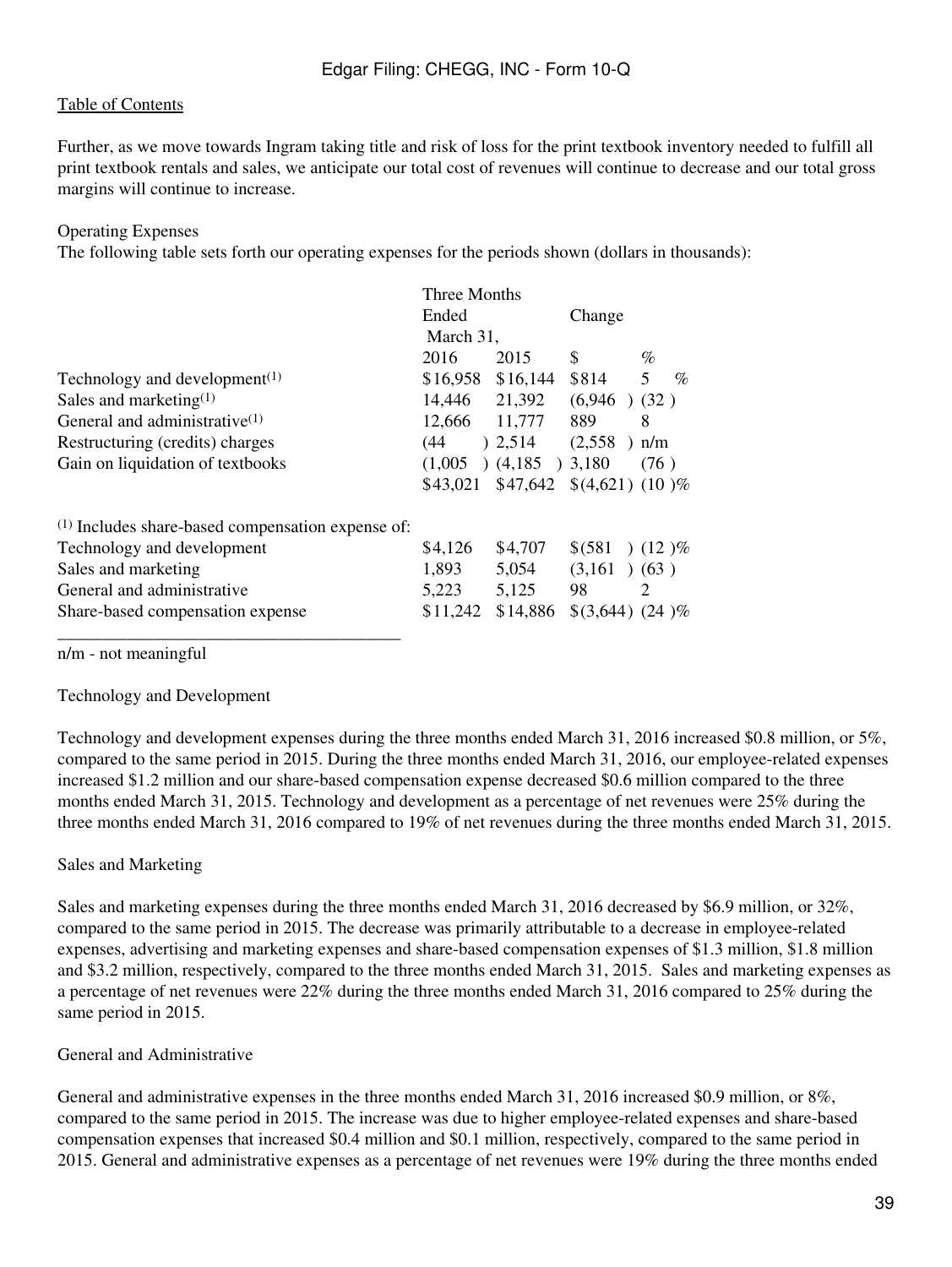March 31, 2016 compared to 14% during the same period in 2015.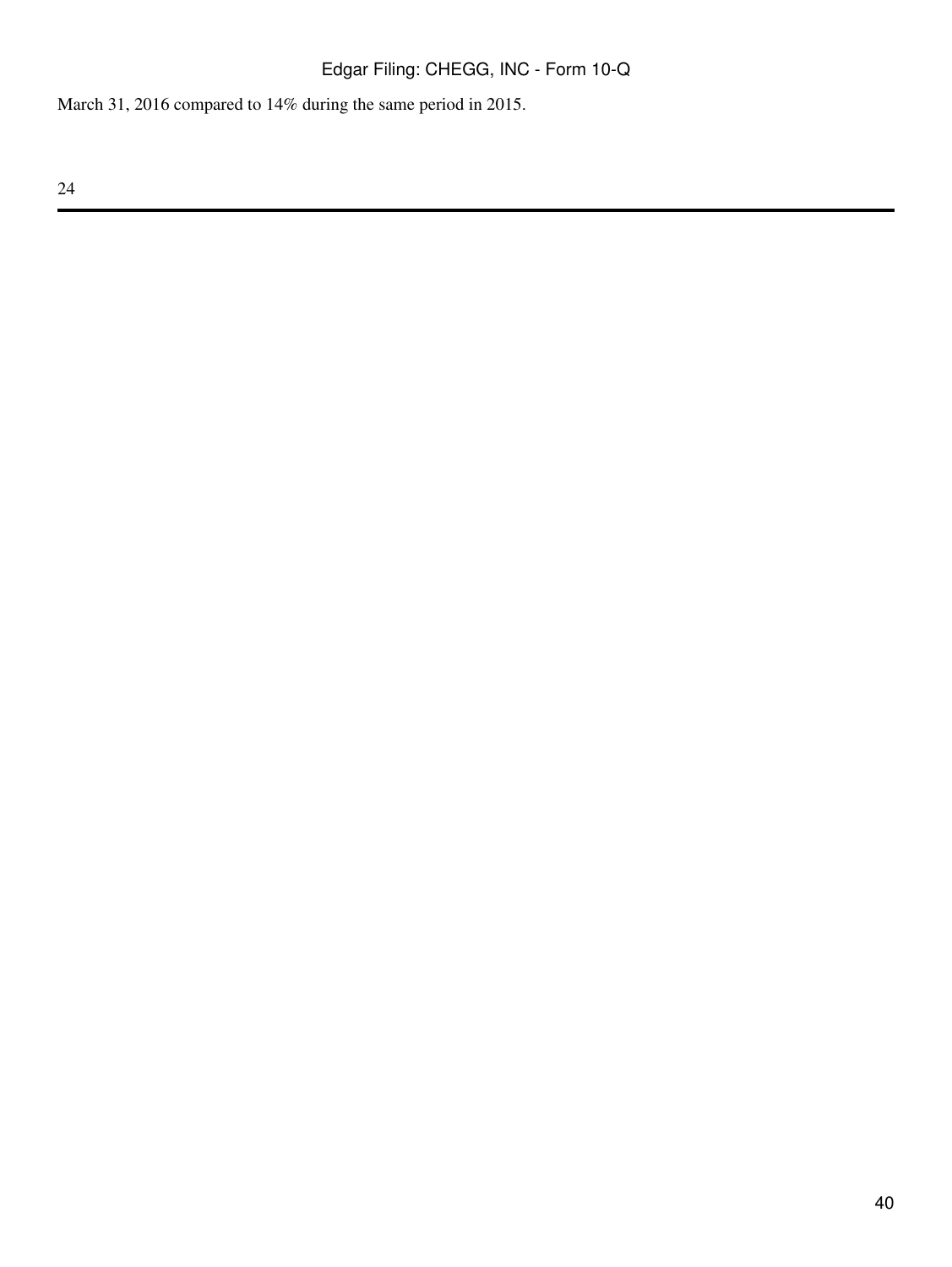Restructuring (Credits) Charges

Restructuring credits recorded during the three months ended March 31, 2016 were related to a partial reversal of previously accrued lease termination costs due to our subtenant leasing additional space. Costs incurred to date related to the lease termination and other costs are expected to be fully paid by 2021.

Gain on Liquidation of Textbooks

During the three months ended March 31, 2016 and 2015, we had a gain on liquidation of print textbooks of \$1.0 million and \$4.2 million, respectively, resulting from proceeds received from liquidation of previously rented print textbooks on our website and through various other liquidation channels. As Ingram purchases all new print textbooks used for print textbook rentals and our remaining textbook library ages, we liquidated fewer books and received lower proceeds per book.

Interest Expense and Other Income, Net

The following table sets forth our interest expense and other income, net, for the periods shown (dollars in thousands):

|                                                       | Three                        |              |                    |                           |
|-------------------------------------------------------|------------------------------|--------------|--------------------|---------------------------|
|                                                       | Months<br>Ended<br>March 31, |              | Change             |                           |
|                                                       |                              |              |                    |                           |
|                                                       |                              |              |                    |                           |
|                                                       |                              | 2016 2015 \$ |                    | $\%$                      |
| Interest expense, net                                 |                              |              |                    | $$(60) $(61) $1 \t(2) \%$ |
| Other income, net                                     | 65                           |              | $76$ $(11)$ $(14)$ |                           |
| Total interest expense and other income, net \$5 \$15 |                              |              |                    | $$(10)(67)\%$             |

Interest expense, net remained flat during the three months ended March 31, 2016 compared to the same period in 2015.

Other income, net decreased during the three months ended March 31, 2016 compared to the same period in 2015, primarily due to the interest earned on our investments.

Provision for Income Taxes

The following table sets forth our provision for income taxes for the periods shown (dollars in thousands):

Three Months Ended March 31, Change 2016 2015 \$ % Provision for income taxes \$400 \$294 \$106 36%

We recorded an income tax provision of approximately \$0.4 million and \$0.3 million for the three months ended March 31, 2016 and 2015, respectively, which was primarily due to state and foreign income tax expense and federal tax expense. The increase during the three months ended March 31, 2016 compared to the same period in 2015 was primarily due to an increase in foreign profits.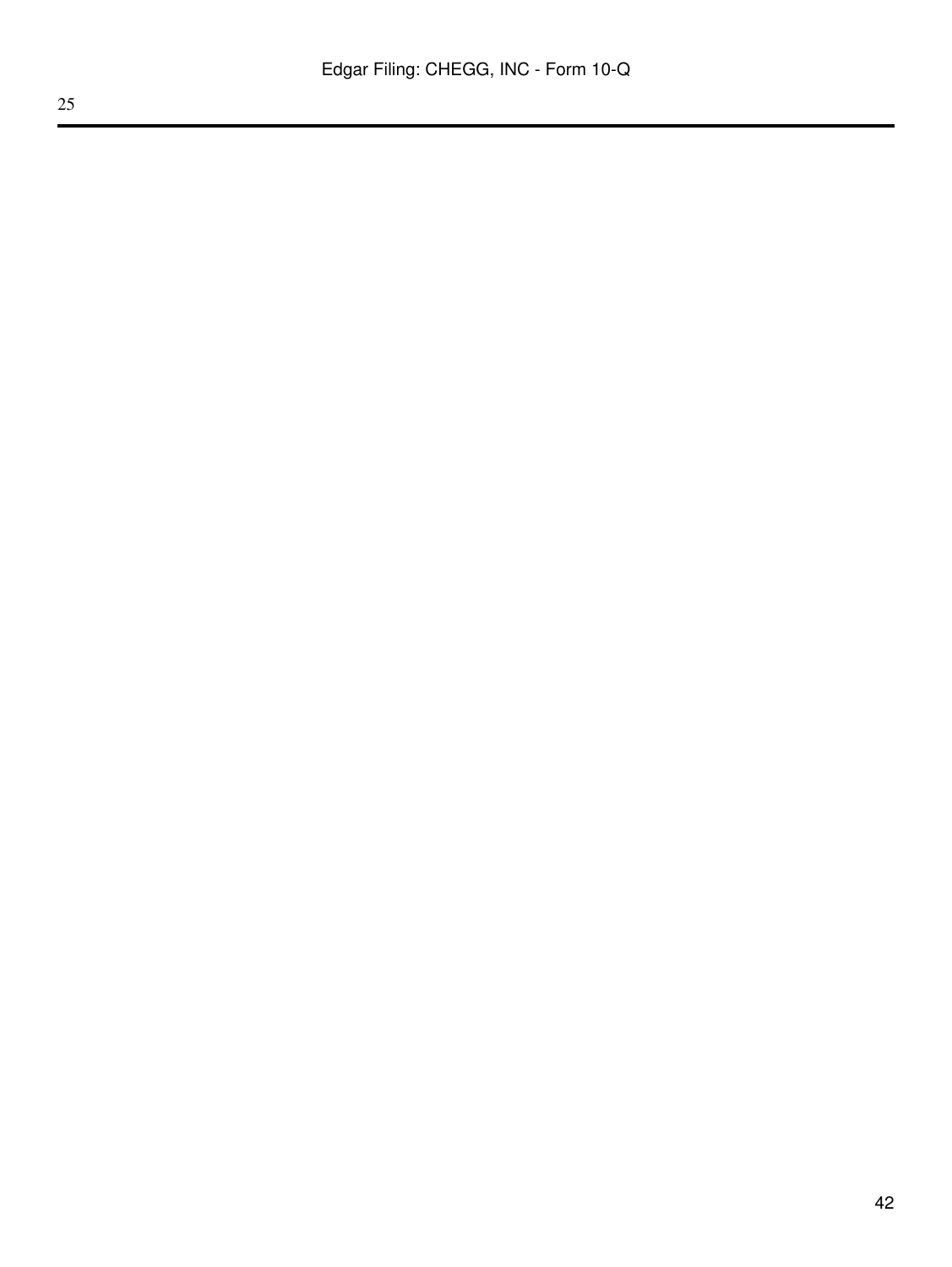#### Liquidity and Capital Resources

As of March 31, 2016, our principal sources of liquidity were cash, cash equivalents and investments totaling \$64.4 million, which were held for working capital purposes. The substantial majority of our net revenues are from e-commerce transactions with students, which are settled immediately through payment processors, as opposed to our accounts payable, which are settled based on contractual payment terms with our suppliers. Our cash equivalents and investments are composed primarily of commercial paper, corporate securities, money market funds and agency bonds. We also have an aggregate principal amount of \$30.0 million available under our revolving credit facility with an accordion feature that, subject to certain financial criteria, allows us to borrow up to a total of \$65.0 million. The revolving credit facility expires in August 2016. As of March 31, 2016, we were in compliance with all financial covenants and had no amounts outstanding under the revolving credit facility.

As a result of our expanded strategic partnership with Ingram, we will continue to buy used print textbooks on Ingram's behalf, including print textbooks through our buyback program, and invoice Ingram at cost. We provided Ingram with extended payment terms in 2015 and will continue to do so in 2016 for the purchase of print textbooks, before moving to normal payment terms in 2017. We have a reimbursement balance due from Ingram included within other current assets on the consolidated balance sheet related to the purchase of these textbooks of \$39.1 million and \$28.9 million as of March 31, 2016 and December 31, 2015, respectively. As a result of our strategic partnership with Ingram, we anticipate having significantly more working capital.

During the three months ended March 31, 2016, our proceeds from print textbook liquidations exceeded our investment in print textbooks and resulted in a cash inflow of \$5.7 million as a result of our strategic partnership with Ingram whereby we no longer make new investments in the print textbook library. Since May 1, 2015, Ingram has been responsible for all new investments in the print textbook library. During the three months ended March 31, 2015, our investment in print textbooks, net of proceeds from textbook liquidations, was \$17.2 million.

As of March 31, 2016, we have incurred cumulative losses of \$344.8 million from our operations and we expect to incur additional losses in the future. Our operations have been financed primarily by net proceeds from the sales of shares of our convertible preferred stock, through various debt financing activities and our IPO.

We believe that our existing sources of liquidity will be sufficient to fund our operations and debt service obligations for at least the next 12 months. Our future capital requirements will depend on many factors, including our rate of revenue growth, our investments in technology and development activities, our acquisition of new products and services and our sales and marketing activities. To the extent that existing cash and cash equivalents, investments and cash from operations are insufficient to fund our future activities, we may need to raise additional funds through public or private equity or debt financing. Additional funds may not be available on terms favorable to us or at all. If adequate funds are not available on acceptable terms, or at all, we may be unable to adequately fund our business plans and it could have a negative effect on our business, operating cash flows and financial condition.

Most of our cash is held in the United States. As of March 31, 2016, our foreign subsidiaries held an insignificant amount of cash in foreign jurisdictions. We currently do not intend or foresee a need to repatriate these funds. In addition, based on our current and future needs, we believe our current funding and capital resources for our international operations are adequate.

The following table sets forth our cash flows (in thousands):

Three Months Ended March 31, 2016 2015

Consolidated Statements of Cash Flows Data: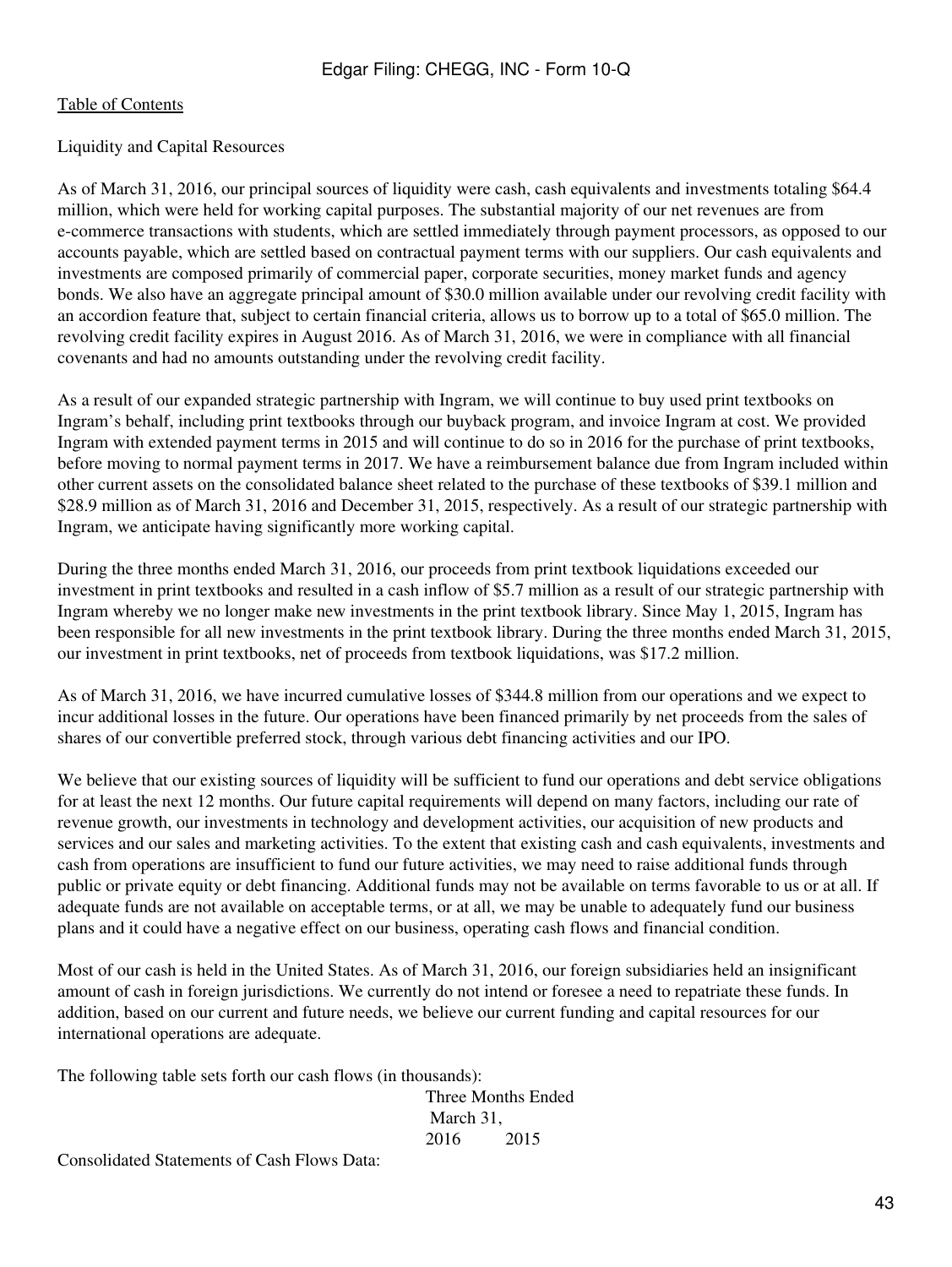| Net cash (used in) provided by operating activities $\{(19,233)$ \$6,691 |                    |            |
|--------------------------------------------------------------------------|--------------------|------------|
| Net cash provided by (used in) investing activities $$39$                |                    | \$(12,752) |
| Net cash used in financing activities                                    | $$(6,331)$ $$(28)$ |            |

Cash Flows from Operating Activities

Although we incurred net losses during the three months ended March 31, 2016 and 2015, our net losses were partially or fully offset by non-cash expenditures such as print textbook library depreciation expense, other depreciation and

26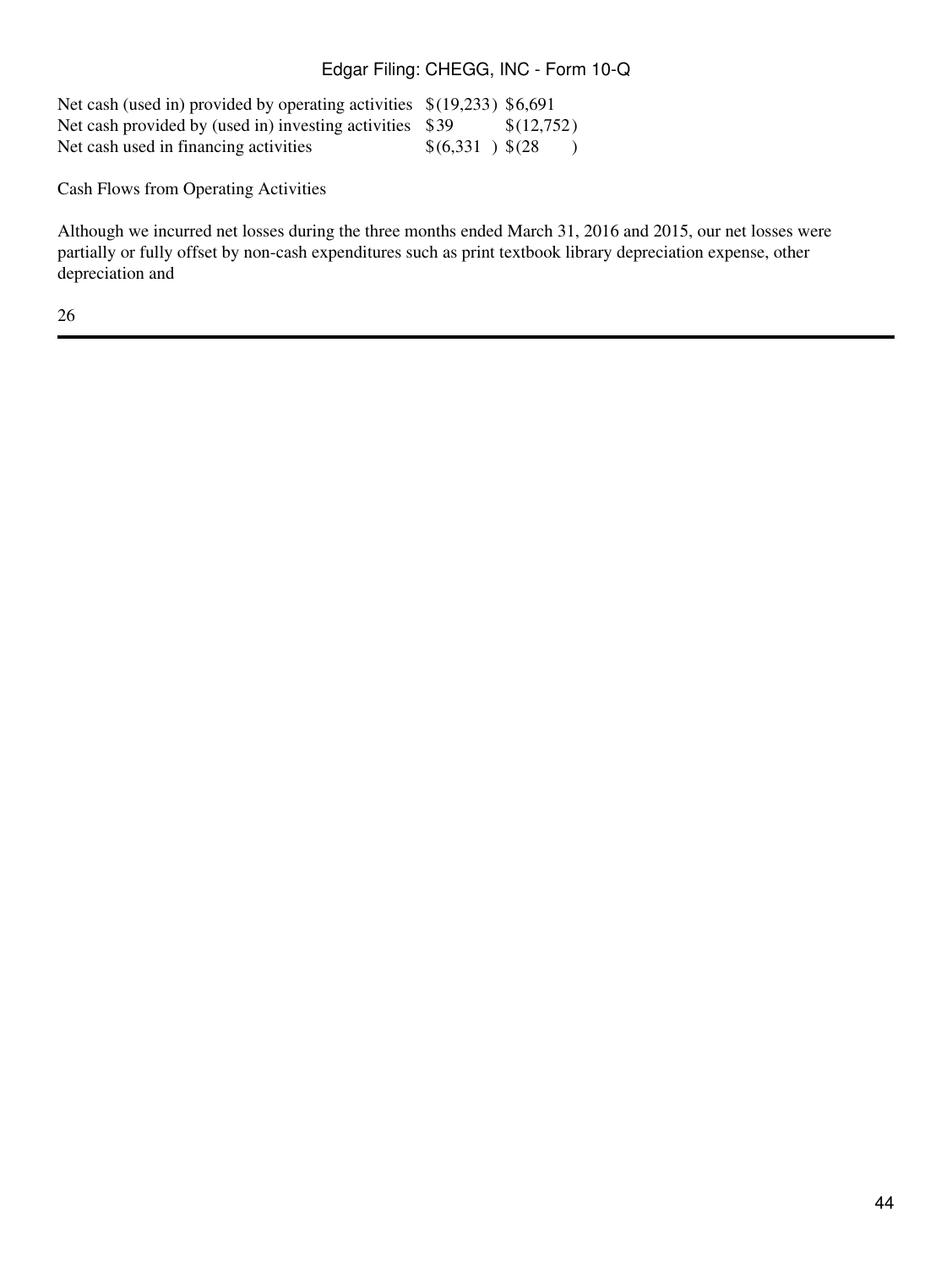amortization expense and share-based compensation expense.

Net cash used in operating activities during the three months ended March 31, 2016 was \$19.2 million. Our net loss of \$15.7 million was increased by the change in our prepaid expenses and other current assets of \$16.8 million and accrued liabilities of \$16.8 million and partially decreased by the change in deferred revenue of \$11.8 million. These account balance changes were partially offset by significant non-cash operating expenses, including print textbook library depreciation expense of \$4.5 million, other depreciation and amortization expense of \$2.6 million and share-based compensation expense of \$11.3 million. During the three months ended March 31, 2016, we saw a decline in our textbook depreciation expense and an increase in the change of our prepaid expenses and other current assets, which was a result of our strategic partnership with Ingram, where we are no longer making investments in our print textbook inventory yet continue to buy books on Ingram's behalf, while providing them with extended payment terms. The change in accrued liabilities was due to Ingram's share of revenue on a print textbook rental transaction that was paid during the three months ended March 31, 2016. The effects of these three items were the primary reasons we had net cash used in operating activities for the three months ended March 31, 2016.

Net cash provided by operating activities during the three months ended March 31, 2015 was \$6.7 million. Our net loss of \$28.5 million was more than offset by significant non-cash operating expenses, including textbook library depreciation expense of \$14.7 million, other depreciation and amortization expense of \$3.2 million, share-based compensation expenses of \$15.0 million and loss from write-offs of textbooks of \$2.5 million.

# Cash Flows from Investing Activities

Cash flows from investing activities have been primarily related to the purchase of print textbooks, marketable securities and property and equipment, offset by proceeds from the maturity of marketable securities and the proceeds from the liquidation of print textbooks.

Net cash provided by investing activities during the three months ended March 31, 2016 was \$39,000 and was primarily used for the purchase of marketable securities of \$7.6 million, purchase of property and equipment of \$4.8 million offset by proceeds from the sale or maturity of marketable securities of \$6.8 million and proceeds from the liquidation of print textbooks of \$6.1 million.

Net cash used in investing activities during the three months ended March 31, 2015 was \$12.8 million and was primarily used for the purchases of textbooks of \$29.1 million, purchases of investments of \$6.2 million and purchases of property and equipment of \$1.5 million, partially offset by proceeds from the sale or maturity of investments of \$12.1 million and proceeds from the liquidation of textbooks of \$12.0 million.

# Cash Flows from Financing Activities

Net cash used in financing activities during the three months ended March 31, 2016 was \$6.3 million and was related to the payment of \$6.3 million in taxes related to the net share settlement of restricted stock units (RSUs) which became fully vested during the period.

Net cash used in financing activities during the three months ended March 31, 2015 was \$28,000 and was primarily related to the payment of \$4.4 million in taxes related to the net share settlement of RSUs which became fully vested during the period as well as the repurchase of common stock of \$2.3 million associated with a put option granted in connection with a prior acquisition, offset by the proceeds from the exercise of stock options totaling \$6.6 million.

# Contractual Obligations and Other Commitments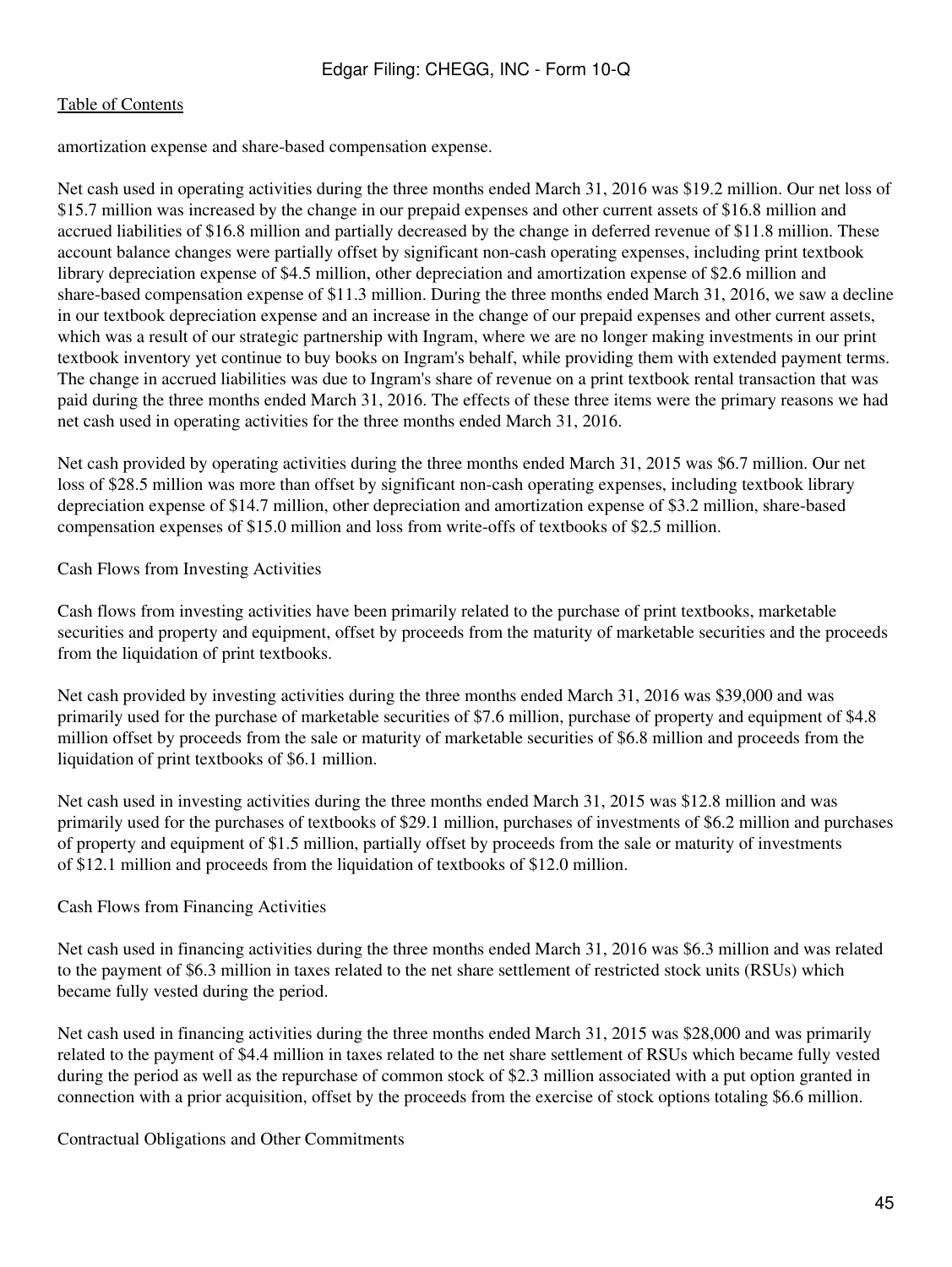As a result of our expanded partnership with Ingram and the exit of our Kentucky warehouse during 2015, we signed an agreement on April 10, 2015 to sublease effectively one half of our warehouse in Kentucky. On March 15, 2016, our subtenant expanded their sublease to lease additional space in our warehouse. We expect this sublease agreement to generate \$0.1 million of sublease income per month through the end of November 2016.

# Off-Balance Sheet Arrangements

Through March 31, 2016, we did not have any relationships with unconsolidated organizations or financial partnerships, such as structured finance or special purpose entities that would have been established for the purpose of facilitating off-balance sheet arrangements or other contractually narrow or limited purposes.

27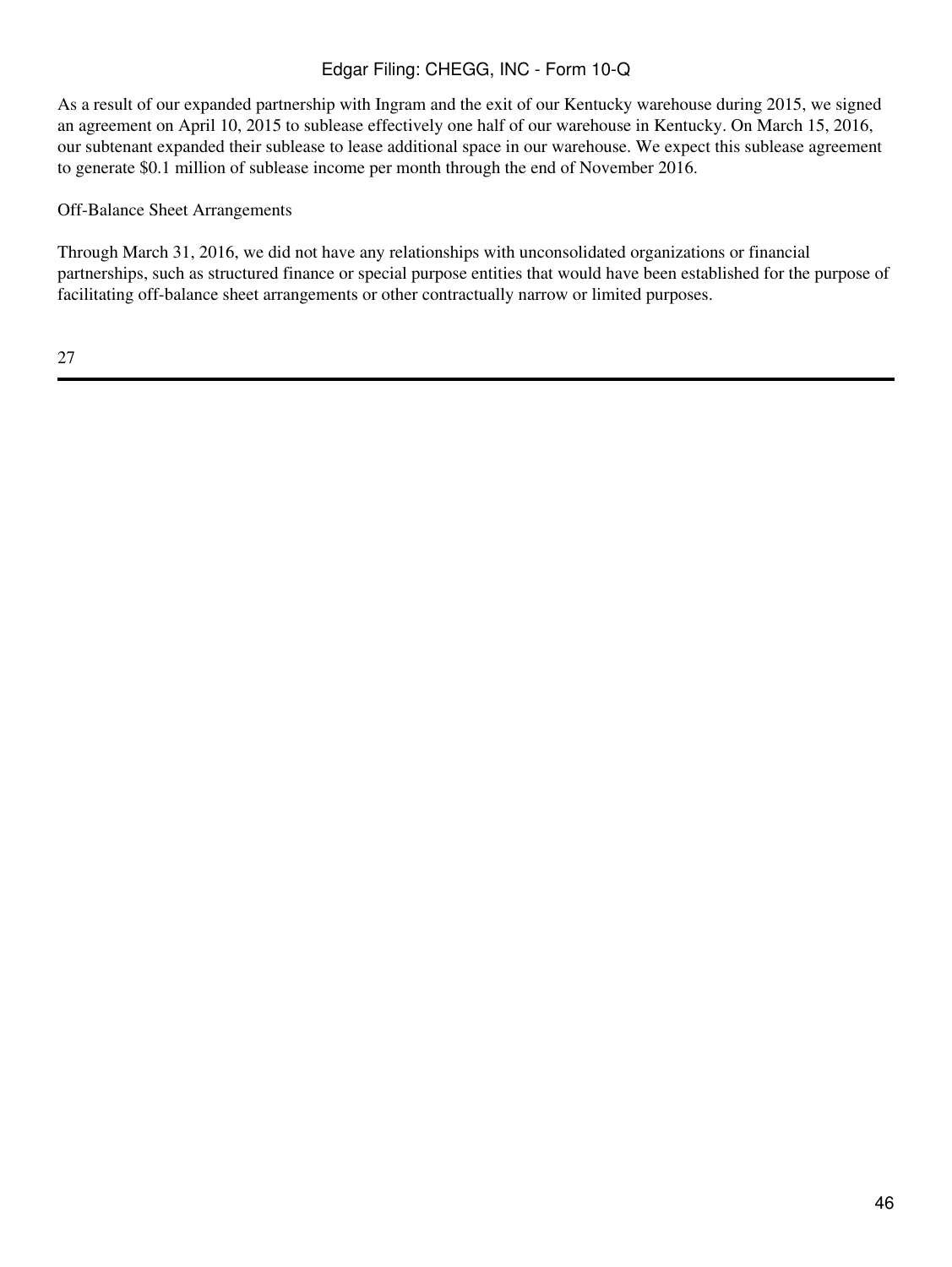#### Critical Accounting Policies, Significant Judgments and Estimates

Our consolidated financial statements are prepared in accordance with generally accepted accounting principles in the United States (U.S. GAAP). The preparation of these consolidated financial statements requires us to make estimates and assumptions that affect the reported amounts of assets, liabilities, revenues, costs and expenses and related disclosures. These estimates form the basis for judgments we make about the carrying values of our assets and liabilities, which are not readily apparent from other sources. We base our estimates and judgments on historical experience and on various other assumptions that we believe are reasonable under the circumstances. On an ongoing basis, we evaluate our estimates and assumptions. Our actual results may differ from these estimates under different assumptions or conditions.

There have been no material changes in our critical accounting policies and estimates during the three months ended March 31, 2016 as compared to the critical accounting policies and estimates disclosed in Part II, Item 7 "Management's Discussion and Analysis of Financial Condition and Results of Operations" contained in our Annual Report on Form 10-K for the year ended December 31, 2015.

### Recent Accounting Pronouncements

For relevant recent accounting pronouncements, see Note 1-Background and Basis of Presentation of our accompanying Notes to Condensed Consolidated Financial Statements included in Part I, Item 1, "Financial Statements (unaudited)" of this Quarterly Report on Form 10-Q.

### ITEM 3. QUANTITATIVE AND QUALITATIVE DISCLOSURES ABOUT MARKET RISK

There have been no material changes in our market risk during the three months ended March 31, 2016, compared to the disclosures in Part II, Item 7A, "Quantitative and Qualitative Disclosures about Market Risk" contained in our Annual Report on Form 10-K.

# ITEM 4. CONTROLS AND PROCEDURES

#### (a)Evaluation of Disclosure Controls and Procedures

Under the supervision and with the participation of our management, including our principal executive officer and principal financial officer, we conducted an evaluation of the effectiveness of the design and operation of our disclosure controls and procedures, as defined in Rules 13a-15(e) and 15d-15(e) under the Exchange Act, as of the end of the period covered by this report.

In designing and evaluating our disclosure controls and procedures, management recognizes that any disclosure controls and procedures, no matter how well designed and operated, can provide only reasonable assurance of achieving the desired control objectives. In addition, the design of disclosure controls and procedures must reflect the fact that there are resource constraints and that management is required to apply its judgment in evaluating the benefits of possible controls and procedures relative to their costs.

Based on management's evaluation, our principal executive officer and principal financial officer concluded that our disclosure controls and procedures are designed to, and are effective to, provide assurance at a reasonable level that the information we are required to disclose in reports that we file or submit under the Exchange Act is recorded, processed, summarized and reported within the time periods specified in SEC rules and forms and that such information is accumulated and communicated to our management, including our Chief Executive Officer and Chief Financial Officer, as appropriate, to allow timely decisions regarding required disclosures.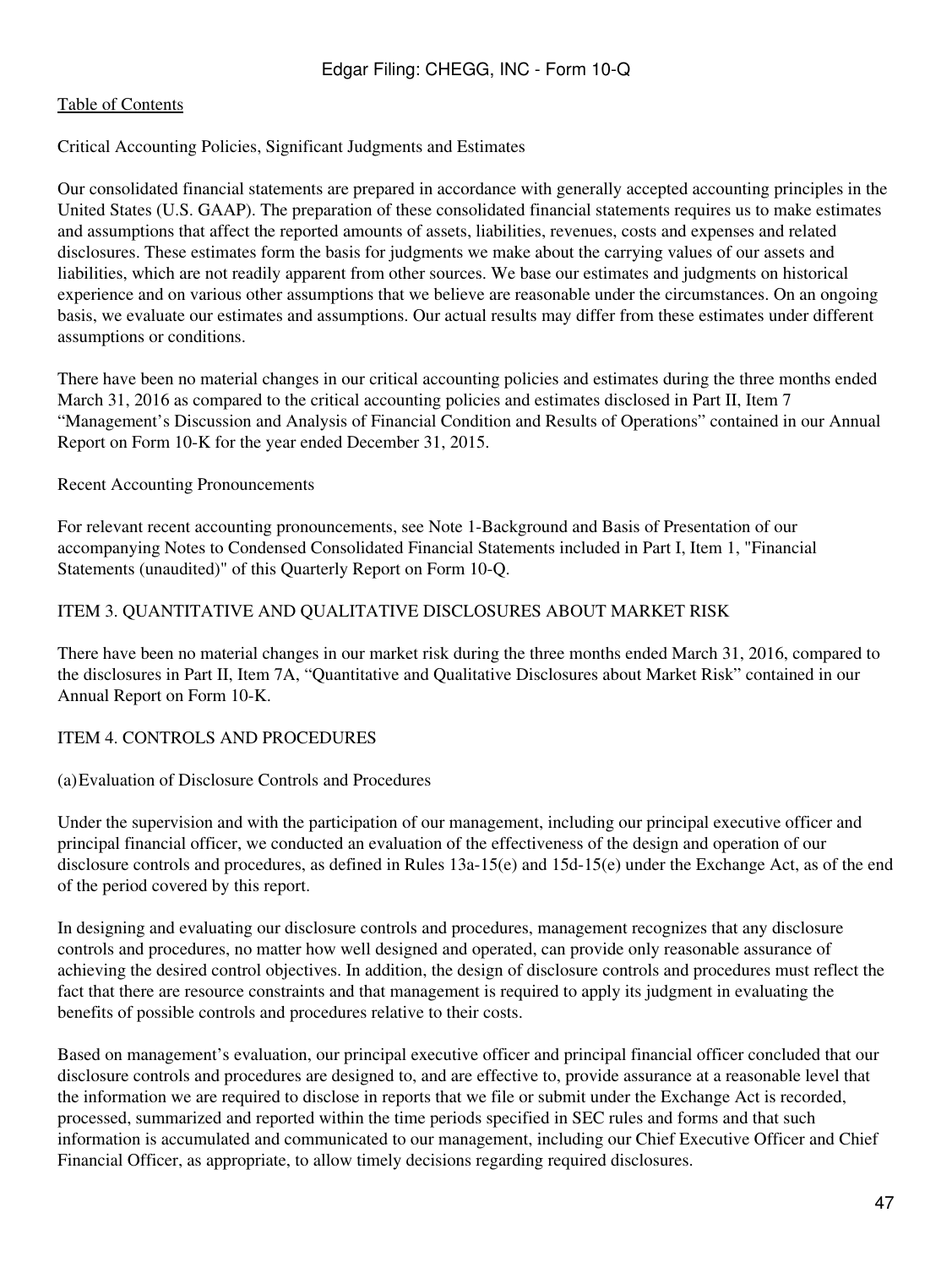(b)Changes in Internal Control over Financial Reporting

During the three months ended March 31, 2016, there were no changes in our internal control over financial reporting identified in connection with the evaluation required by Rules 13a-15(d) and 15d-15(d) of the Exchange Act that occurred during our most recently completed fiscal quarter that materially affected, or are reasonably likely to materially affect, our internal control over financial reporting.

28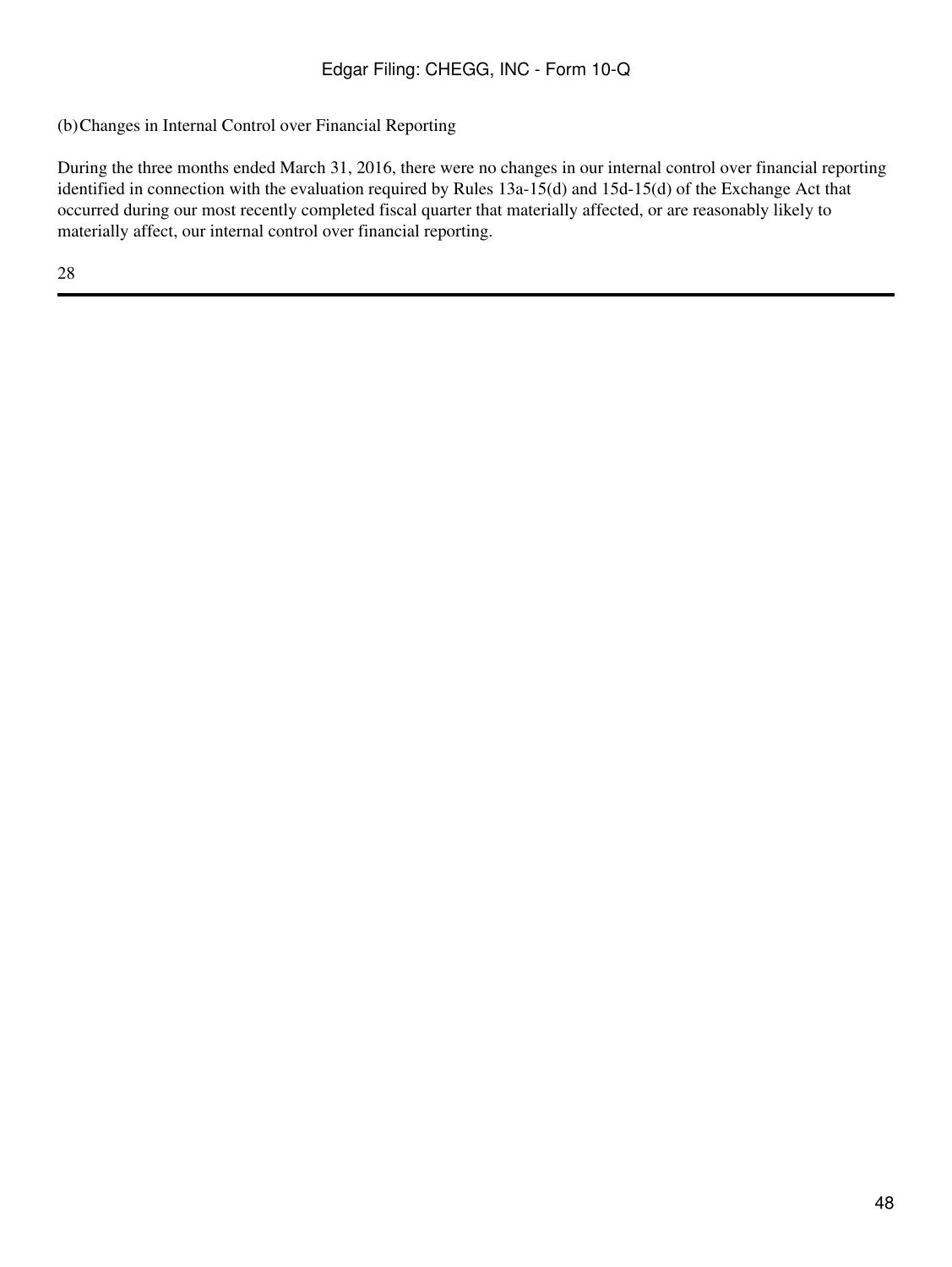#### PART II - OTHER INFORMATION

### ITEM 1. LEGAL PROCEEDINGS

From time to time, third parties may assert patent infringement claims against us in the form of letters, litigation or other forms of communication. In addition, we may from time to time be subject to other legal proceedings and claims in the ordinary course of business, including claims of alleged infringement of trademarks, copyrights and other intellectual property rights; employment claims; and general contract or other claims. We may also, from time to time be subject to various legal or government claims, disputes, or investigations. Such matters may include, but not be limited to, claims, disputes or investigations related to warranty, refund, breach of contract, employment, intellectual property, government regulation or compliance or other matters.

In July 2010, the Kentucky Tax Authority issued a property tax assessment of approximately \$1.0 million related to our textbook library located in our Kentucky warehouse for the 2009 and 2010 tax years under audit. In March 2011, we filed a protest with the Kentucky Board of Tax Appeals that was rejected in March 2012. In September 2012, we filed a complaint seeking declaratory rights against the Commonwealth of Kentucky in the Bullitt Circuit Court of Kentucky, and that case was subsequently dismissed in favor of administration remedies with the Kentucky Tax Authority. We received a final Notice of Tax due in October 2012 from the Kentucky Tax Authority and we appealed this notice in November 2012 with the Kentucky Board of Tax Appeals. In May 2013, we presented an Offer in Judgment to the Kentucky Tax Authority of approximately \$150,000, excluding tax and penalties, an amount that we have accrued for the two years under audit. We accrued this amount as of December 31, 2012. We appealed to the Kentucky Board of Tax Appeals in July 2013 and the Board issued a ruling in favor of the Kentucky Department of Revenue in January 2014 maintaining the property tax assessment. In February 2014, we filed an appeal to the Franklin Circuit Court in Kentucky and in June 2014 the Circuit Court held in abeyance our motion to appeal. In October 2014 the Franklin Circuit Court in Kentucky issued its opinion and order reversing the Board of Tax Appeal's decision, setting aside the Kentucky Department of Revenue's tax assessments against us and further vacating all penalties and interest. The Kentucky Department of Revenue has appealed the Circuit Court ruling. On March 4, 2016, the Kentucky Court of Appeals ruled unanimously in our favor, affirming our position that no property tax was owed on the textbooks. The Kentucky Department of Revenue has petitioned the Kentucky Supreme Court for a discretionary review and we have subsequently filed a response in opposition to their motion for discretionary review with the Kentucky Supreme Court. We have no information on when the Kentucky Supreme Court will rule on the petition. Due to the uncertainties related to the appeal, we are unable to evaluate the likelihood of either a favorable or unfavorable outcome. We believe that it is reasonably possible that we will incur a loss; however, we cannot currently estimate a range of any possible losses we may experience in connection with this case. Accordingly, we are unable at this time to estimate the effects of this matter on our financial condition, results of operations, or cash flows.

We are not aware of any other pending legal matters or claims, individually or in the aggregate, that are expected to have a material adverse impact on our consolidated financial position, results of operations or cash flows. However, our analysis of whether a claim may proceed to litigation cannot be predicted with certainty, nor can the results of litigation be predicted with certainty. Nevertheless, defending any of these actions, regardless of the outcome, may be costly, time consuming, distract management personnel and have a negative effect on our business. An adverse outcome in any of these actions, including a judgment or settlement, may cause a material adverse effect on our future business, operating results and/or financial condition.

# ITEM 1A. RISK FACTORS

The risks and uncertainties set forth below, as well as other risks and uncertainties described elsewhere in this Quarterly Report on Form 10-Q including in our consolidated financial statements and related notes and "Management's Discussion and Analysis of Financial Condition and Results of Operations" or in other filings by Chegg with the SEC,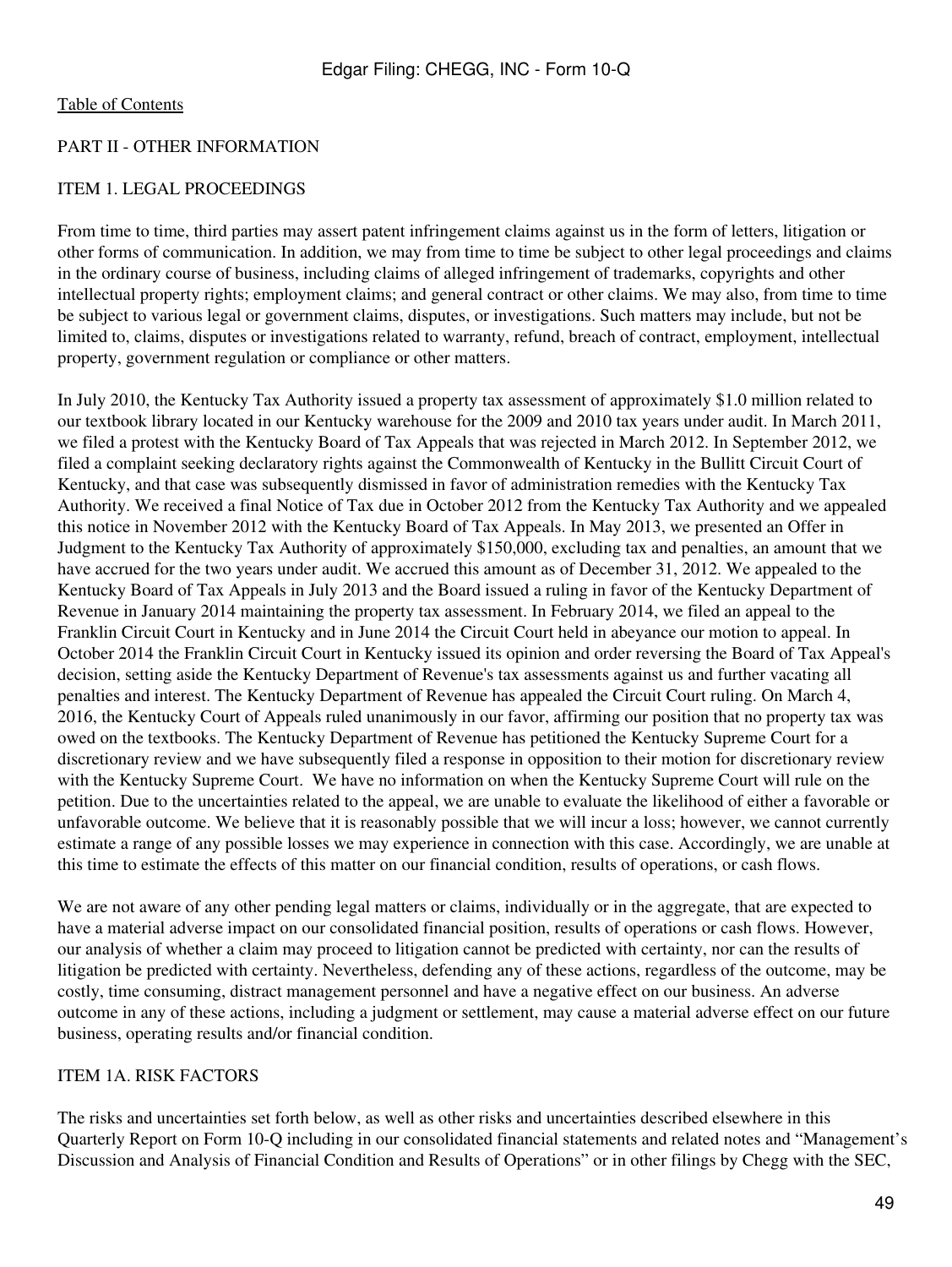could adversely affect our business, financial condition, results of operations and the trading price of our common stock. Additional risks and uncertainties that are not currently known to us or that are not currently believed by us to be material may also harm our business operations and financial results. Because of the following risks and uncertainties, as well as other factors affecting our financial condition and operating results, past financial performance should not be considered to be a reliable indicator of future performance, and investors should not use historical trends to anticipate results or trends in future periods.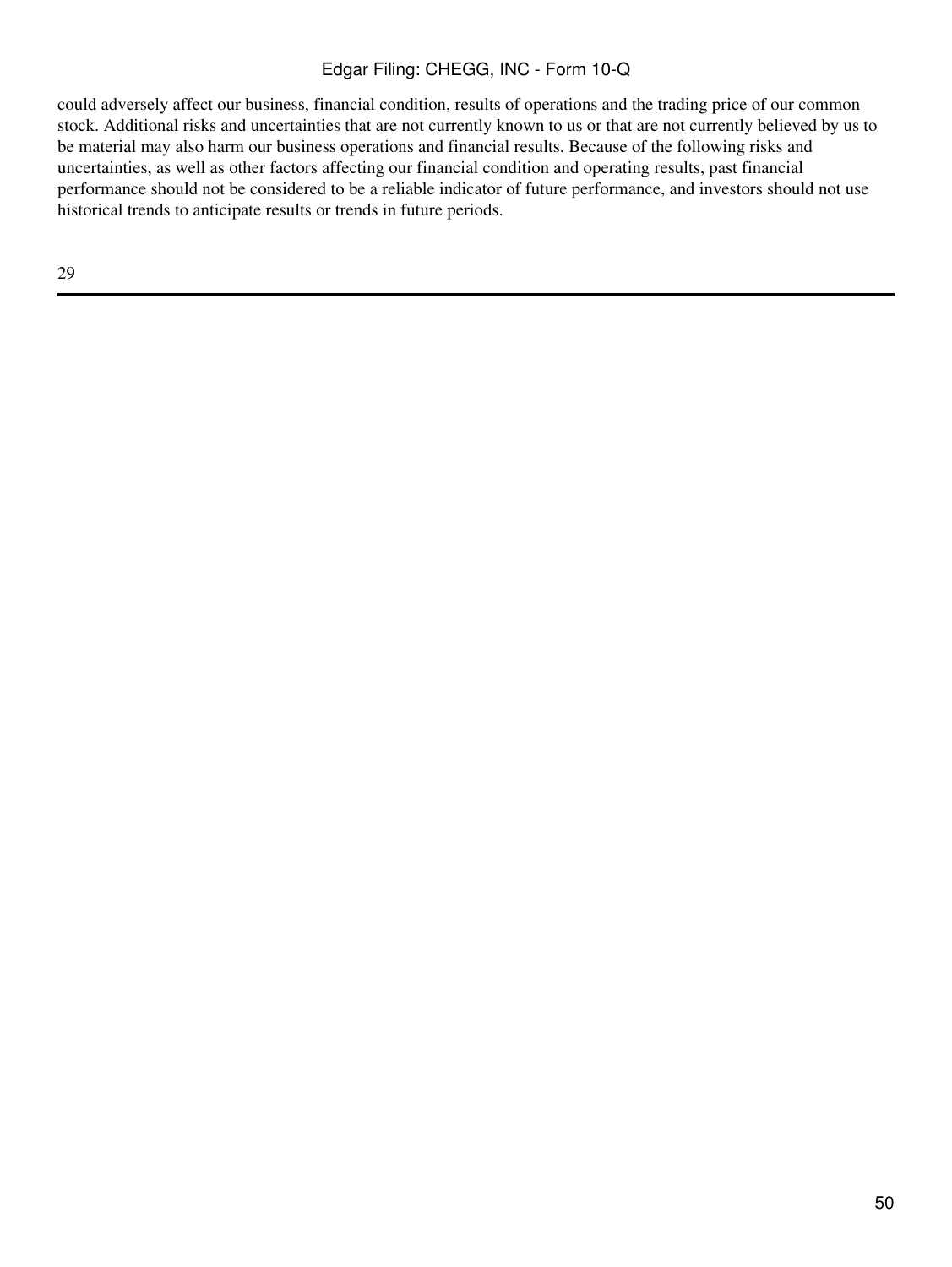Risks Related to Our Business and Industry

Our limited operating history, recent business model transition and evolving digital offerings make it difficult to evaluate our current business and future prospects.

Although we began our operations in July 2005, we did not launch our online print textbook rental business until 2007 or begin generating revenues at scale from print textbook rentals until 2010. We began transitioning to a new model for our Required Materials product line in August 2014 through our strategic partnership with Ingram to accelerate our transition away from the more capital intensive aspects of the print textbook rental business. We expect to cease maintaining a textbook library and to be a fully digital company by 2017. We continue to market, use our branding and maintain the customer experience around print textbook rentals, while Ingram funds all new rental textbook inventory, fulfillment, logistics, and has title and risk of loss related to textbook rentals for the textbooks they own. The transition may be disruptive to our operations and may adversely affect our business and results of operations if we are unable to successfully transition these aspects of the print textbook rental business to Ingram. Since July 2010, we also have been focused on expanding our other offerings, in many instances through the

acquisition of other companies, to include digital textbooks (eTextbooks), supplemental materials, multiplatform eTextbook Reader software, Chegg Study, Chegg Tutors, Chegg Test Prep, College Admissions and Scholarship Services, purchases of used textbooks, internships, careers, college counseling, enrollment marketing services and brand advertising. Our newer products and services, or any other products and services we may introduce or acquire, may not be integrated effectively into our business, achieve or sustain profitability or achieve market acceptance at levels sufficient to justify our investment.

Our ability to fully integrate new products and services into our connected learning platform or achieve satisfactory financial results from them is unproven. Because we have a limited operating history and the market for our products and services, including newly acquired or developed products and services, is rapidly evolving, it is difficult for us to predict our operating results, particularly with respect to our newer offerings, and the ultimate size of the market for our products and services. If the market for a connected learning platform does not develop as we expect, or if we fail to address the needs of this market, our business will be harmed.

We face the risks, expenses and difficulties typically encountered by companies in their early stage of development, including, but not limited to our ability to successfully:

**execute on our relatively new, evolving and unproven business model;** 

•develop new products and services, both independently and with developers or other third parties;

attract and re attract and retain students and increase their engagement with our connected learning platform and our mobile

•attract and retain colleges, universities and other academic institutions and brands to our marketing services; •manage the growth of our business, including increasing or unforeseen expenses;

everop and seale a mgn performance demology influence especially during peak periods prior to each academic term; develop and scale a high performance technology infrastructure to efficiently handle increased usage by students,

wholesalers, colleges and brands; maintain and manage relationships with strategic partners, including Ingram and other distributors, publishers,

•develop a profitable business model and pricing strategy;

•compete with companies that offer similar services or products;

expand into adjacent markets;

*Intergate the ongoing evolution and ancertain appli*navigate the ongoing evolution and uncertain application of regulatory requirements, such as privacy laws, to our

integrate and realize synergies from businesses that we acquire; and

expand into foreign markets.

We have encountered and will continue to encounter these risks and if we do not manage them successfully, our business, financial condition, results of operations and prospects may be materially and adversely affected.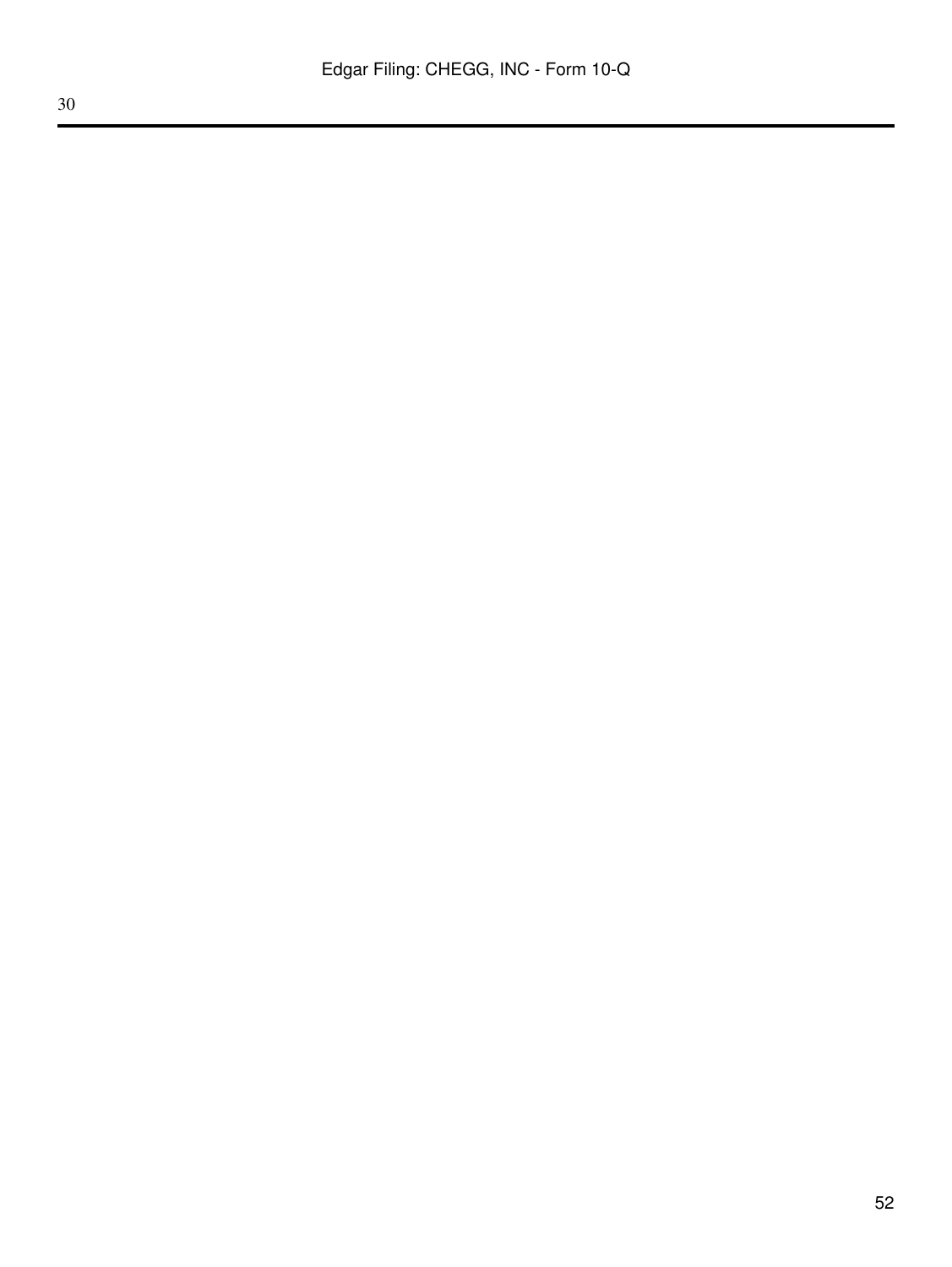We have a history of losses and we may not achieve or sustain profitability in the future.

We have experienced significant net losses since our incorporation in July 2005, and we may continue to experience net losses in the future. Our net losses for the three months ended March 31, 2016 and 2015 were \$15.7 million and \$28.5 million, respectively. As of March 31, 2016, we had an accumulated deficit of \$344.8 million. We expect to make significant investments in the development and expansion of our business and our cost of revenues and operating expenses may increase. Operating expense may be negatively impacted by the liquidation of our textbook library as we move to a digital revenue model. We may not succeed in increasing our revenues sufficiently to offset these higher expenses, and our efforts to grow the business may prove more expensive than we currently anticipate. We may incur significant losses in the future for a number of reasons, including slowing demand for print textbook rentals and/or our other products and services; increasing competition, particularly for the price of textbooks; decreased spending on education; and other risks described in this Quarterly Report on Form 10-Q. We may encounter unforeseen expenses, challenges, complications and delays and other unknown factors as we pursue our business plan and our business model continues to evolve. While our revenues have grown in recent periods, this growth may not be sustainable and we may not be able to achieve profitability. To achieve profitability, we may need to change our operating infrastructure and scale our operations more efficiently. We also may need to reduce our costs or implement changes in our product offerings to improve the predictability of our revenues. For example, we expect the expansion of our partnership with Ingram to allow us to transition substantially all of our print textbook rental revenues to commissions based revenues by 2017. If we fail to implement these changes on a timely basis or are unable to implement them due to factors beyond our control, our business may suffer. If we do achieve profitability, we may not be able to sustain or increase such profitability.

We operate in a rapidly changing market and we are transitioning our business model to a fully digital business. If we do not successfully adapt to known or unforeseen market developments, our business and financial condition could be materially and adversely affected.

The market for our connected learning platform is still unproven and rapidly changing. Historically, we generated the majority of our revenues from print textbooks. Print textbook rental is highly capital intensive and presents both business planning and logistical challenges that are complex. To reduce our investment in the highly capital intensive nature of print textbook rentals, we have entered into a partnership with Ingram wherein Ingram makes all new investments in the rental library of print textbooks, taking title and risk of loss for the books, and provides logistical and fulfillment services for the print textbooks that we rent and sell. The partnership allows us to market, use our branding and maintain the customer experience around print textbook rentals, while reducing our investments in textbook inventory, fulfillment and logistics operations. As a result of this change, we stopped making additional investments in our textbook library beginning in May 2015 and we expect to rent and liquidate our remaining inventory of print textbooks during 2016. We expect the transition of these aspects of our print textbook offerings to Ingram to be complete by 2017. Our partnership with Ingram is non-exclusive and subject to significant risks, including our ability to cost-effectively liquidate our remaining inventory of textbooks, Ingram's ability to acquire textbooks and manage logistical and fulfillment activities for us, our ability to create a successful and profitable partnership, the provision of extended payment terms to Ingram for the facilitation of textbook purchases beyond Ingram's capital commitment, and that we and/or Ingram may elect to terminate the partnership sooner than anticipated.

We have added and plan to continue to add new offerings to our connected learning platform to diversify our sources of revenues, which will require us to make substantial investments in the products and services we develop or acquire. New offerings may not achieve market success at levels that recover our investment or contribute to profitability. Because these offerings are not as capital intensive as our print textbook rental service, the barriers to entry for existing and future competitors may be lower and allow for even more rapid changes to the market. Furthermore, the market for these other products and services is relatively new and may not develop as we expect. If the market for our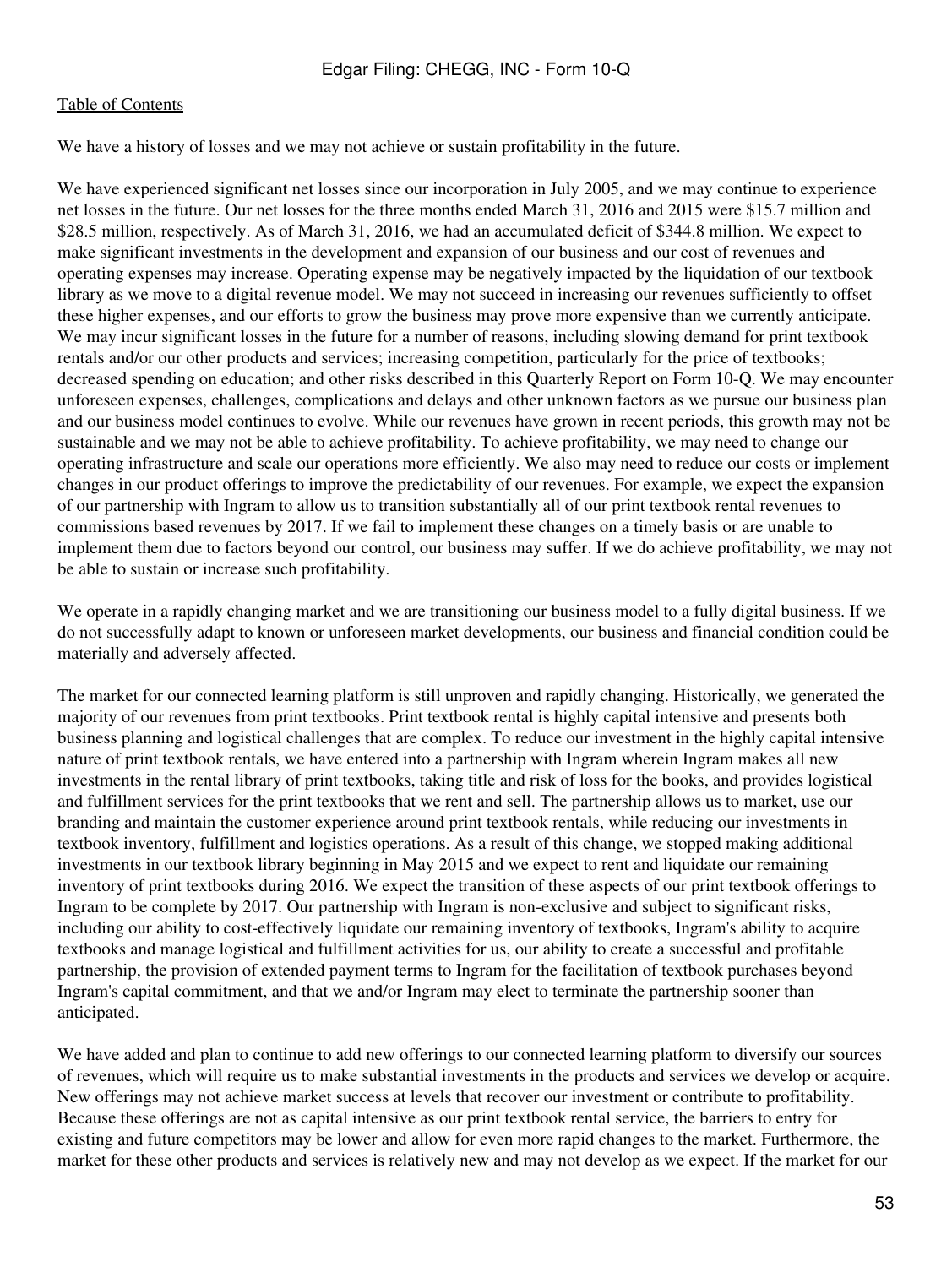offerings does not develop as we expect, or if we fail to address the needs of this market, our business will be harmed. We may not be successful in executing on our evolving business model, and if we cannot provide an increasing number of products and services that students, colleges and brands find compelling, we will not be able to continue our recent growth and increase our revenues, margins and profitability. For all of these reasons, the evolution of our business model is ongoing and the future revenues and income potential of our business is uncertain.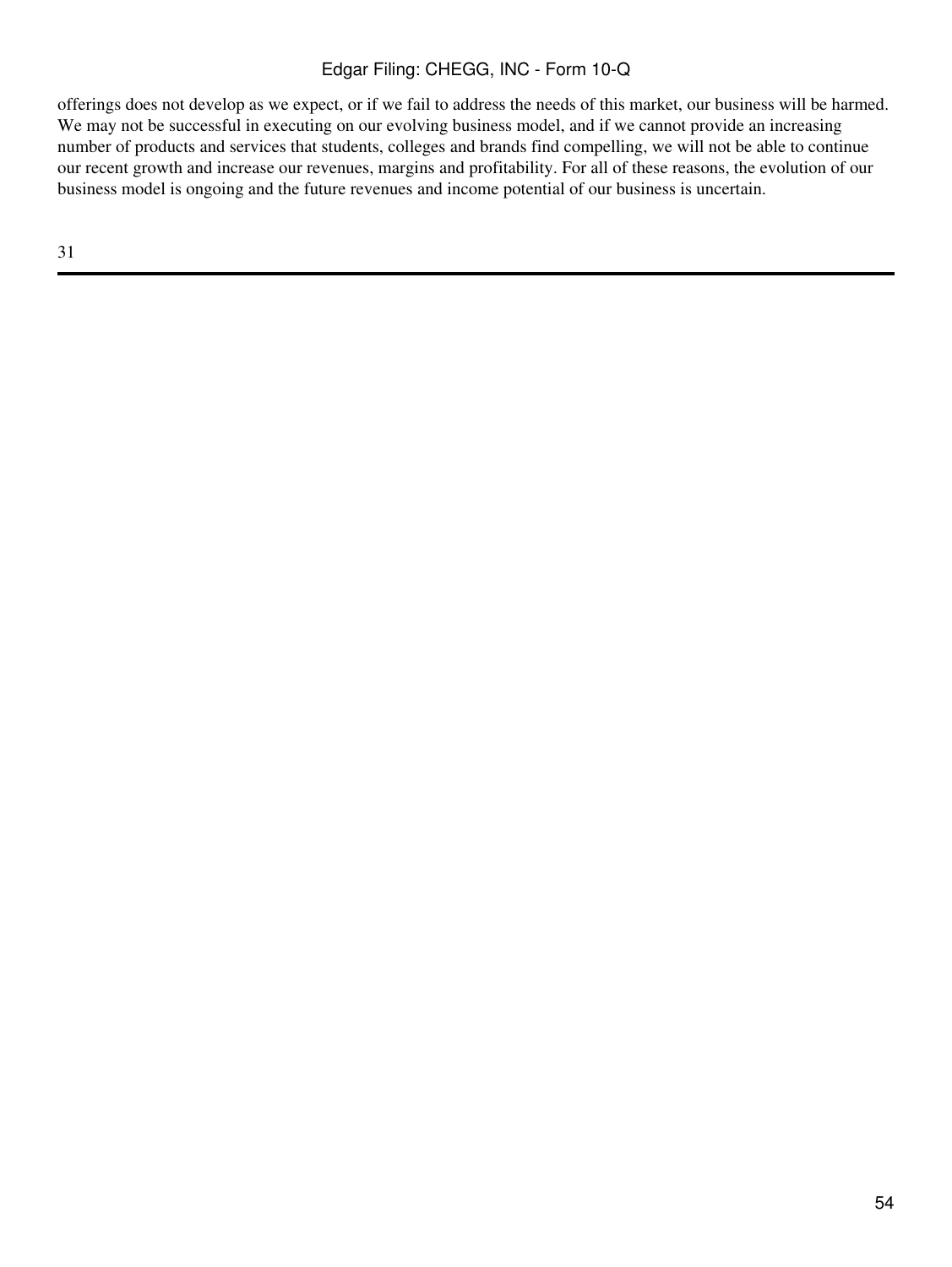Our business is highly seasonal and our reliance on a concentration of activity at the beginning of each academic term exposes our business to increased risk from disruption during peak periods and makes our operating results difficult to predict.

We derive a significant portion of our net revenues from print textbook rental and, to a lesser extent, sale transactions, which occur in large part during short periods of time around the commencement of the fall, winter and spring academic terms. In particular, we and Ingram experience the largest increase in rental and sales volumes during the last two weeks of August and first two weeks of September and to a lesser degree in December and in January. The increased volume of orders that we and Ingram have to process during these limited periods of time means that any shortfalls or disruptions in our operations during these peak periods will have a disproportionately large impact on our annual operating results and the potential future growth of our business.

As a result of this seasonality, which corresponds to the academic calendar, our revenues fluctuate significantly quarter to quarter depending upon the timing of where we are in our "rush" cycle and sequential quarter-over-quarter comparisons of our revenues and operating results are not likely to be meaningful. In addition, our operating results for any given quarter cannot be used as an accurate indicator of our results for the year. In particular, we anticipate that our ability to accurately forecast financial results for future periods will be most limited at the time we present our second quarter financial results, which will generally occur midsummer and precede the "fall rush." In addition, our other offerings are relatively new and, as a result, we have limited experience with forecasting revenues from them.

The fourth quarter has typically been our highest performing quarter as we were recognizing a full quarter of revenues on print textbooks that we owned from peak volumes in August and September and partial revenues from peak volumes in December, while the second quarter has typically been our lowest performing quarter as students start their summer vacations and the volume of our textbook rentals and sales and purchases of supplemental materials and Chegg Study decreases. With Ingram fulfilling more of the print textbook rental orders through our strategic partnership, we now expect our first and third quarters to be higher as we now recognize a commission immediately on the transaction of an Ingram owned print textbook rather than recognizing the revenues ratably over the term the student rents one of our print textbooks. This will continue to the point where all print textbook rental transactions are fulfilled by Ingram and our revenues are comprised entirely of a commission earned on the transaction.

We base our operating expense budgets on expected net revenue trends. Operating expenses, similar to revenues and cost of revenues, fluctuate significantly quarter to quarter due to the seasonality of our business and are generally higher during the first and third quarters as we incur marketing expense in connection with our peak periods at the beginning of each academic term. Because our revenues were historically concentrated in the fourth quarter and expenses are concentrated in the first and third quarters, we have experienced operating losses in the first and third quarters and operating income in the fourth quarter. As a result, sequential quarterly comparison of our financial results has not be meaningful. We expect our seasonality to shift as a result of our strategic partnership with Ingram and our highest quarters for revenues and operating expense to coincide. Further, a portion of our expenses, such as office space and warehouse facility lease obligations and personnel costs, are largely fixed and are based on our expectations of our peak levels of operations. The Ingram partnership has resulted in our operating expenses related to textbook acquisition, shipping and fulfillment and warehouse facility lease obligations to decrease and we expect that our overall operating expenses to be more evenly distributed throughout the year. Nonetheless, we expect to continue to incur significant marketing expenses during peak periods and to have fixed expenses for office space and personnel and as such, we may be unable to adjust spending quickly enough to offset any unexpected revenues shortfall. Accordingly, any shortfall in net revenues may cause significant variation in operating results in any quarter.

Our operating results are expected to be difficult to predict based on a number of factors.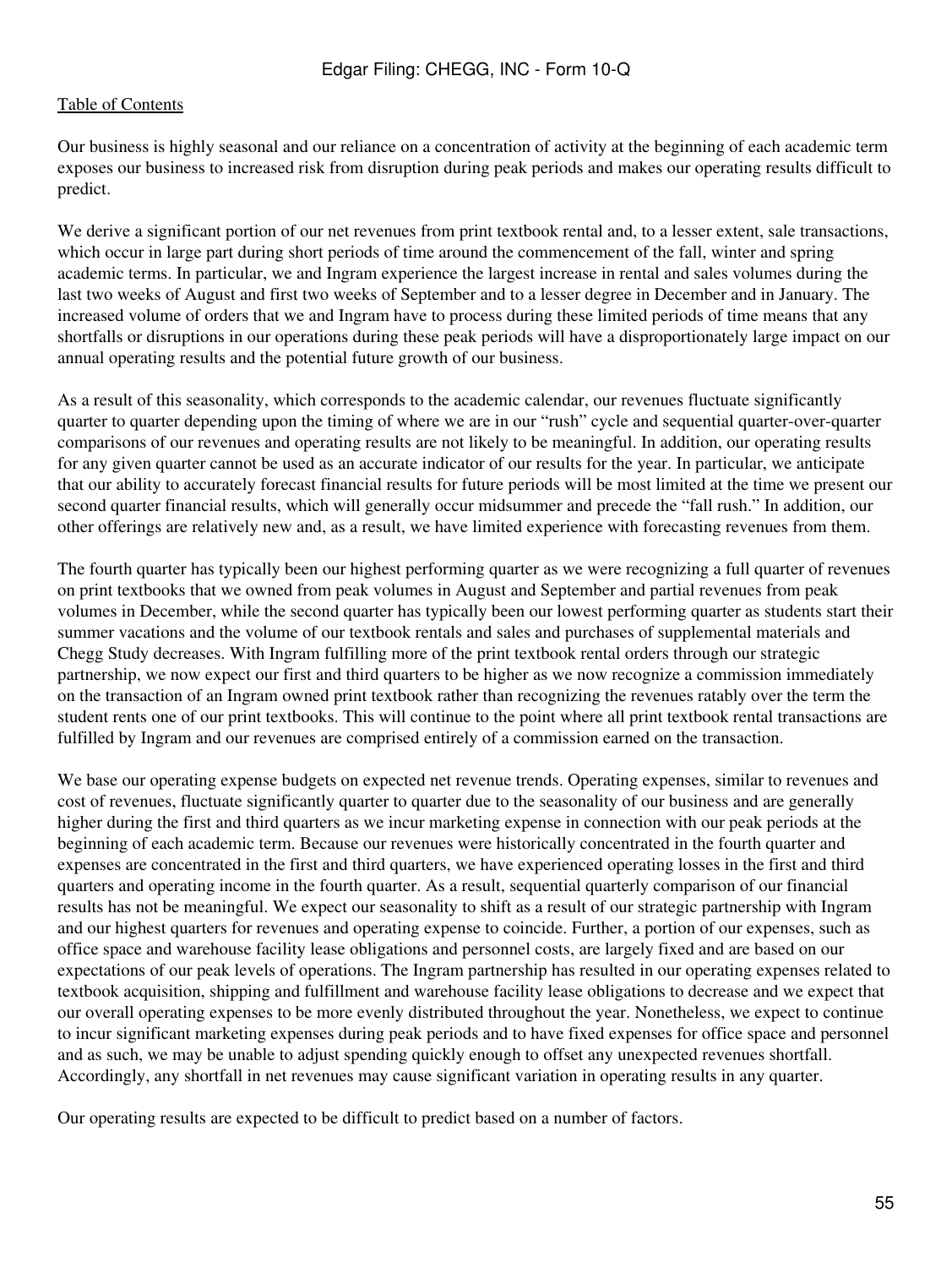We expect our operating results to fluctuate in the future based on a variety of factors, many of which are outside our control and are difficult to predict. As a result, period-to-period comparisons of our operating results may not be a good indicator of our future or long-term performance. The following factors may affect us from period-to-period and may affect our long-term performance:

was about a complex of the beginning of each academic term; our ability to attract and retain students and increase their engagement with our connected learning platform and

the rate of adoption of our offerings;

•changes in demand for print textbook rentals, including as a result of pricing changes for alternatives or by us; •changes in demand for eTextbooks, including as a result of pricing changes by publishers;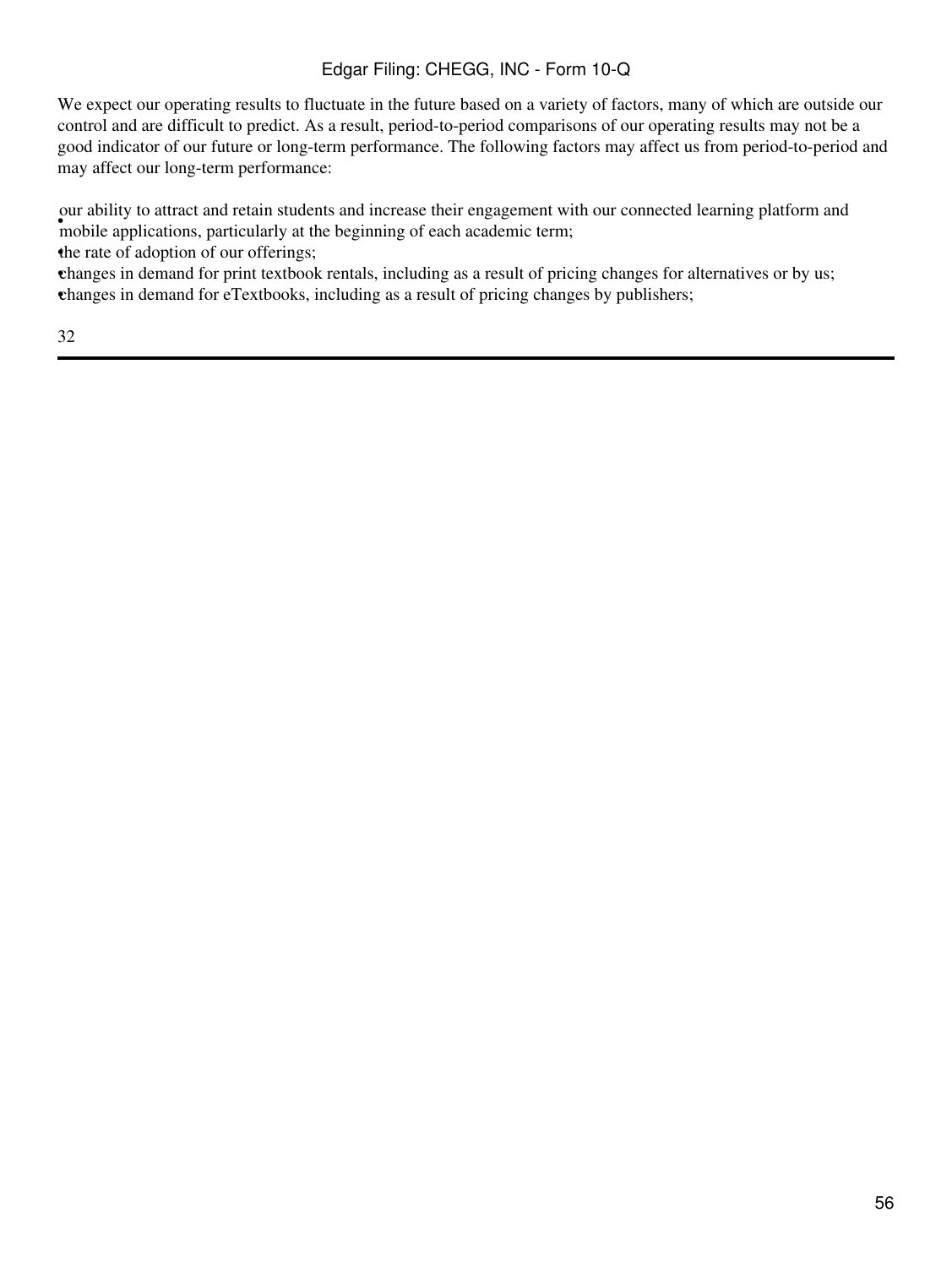•

• of students and student selections, during peak periods and as a result of the potential growth in volume of our ability and Ingram's ability to manage fulfillment processes to handle significant volume increases in the number transactions over time;

car abiny to successiany unified the information geomplementary products and services to our users; our ability to successfully utilize the information gathered from our connected learning platform to target sales of

•changes by our competitors to their product and service offerings;

•price competition and our ability to react appropriately to such competition;

•our ability and Ingram's ability to manage the textbook library;

•our ability to execute on the expanded partnership with Ingram to facilitate our transition to digital content; during peak periods; disruptions to our internal computer systems and our fulfillment information technology infrastructure, particularly

•the effectiveness of Ingram's shipping center, particularly in peak periods;

and infrastructure; the amount and timing of operating costs and capital expenditures relating to expansion of our business, operations

•our ability to successfully manage the integration of operations, technology and personnel resulting from acquisitions; •governmental regulation in particular regarding privacy and advertising and taxation policies; and •general macroeconomic conditions and economic conditions specific to higher education.

Difficulties that could arise from our partnership with Ingram may have an adverse effect on our business and results of operations.

We rely on Ingram to make new investments in the textbook library and fulfill our print textbook rentals and sales orders. We purchase used books on Ingram's behalf, including books through our buyback program, and invoice Ingram at cost. As we continue to focus on reducing the expense and investment necessary to support the rental of Chegg owned textbooks, we have become increasingly committed to this strategic partnership. If our continuing partnership with Ingram is interrupted or if Ingram experiences disruptions in its business or is not able to perform as anticipated, or we experience problems with the transition of inventory and logistics and fulfillment activities to Ingram, Ingram may not be able to reimburse us for the books we have procured on their behalf, especially before we move to normal payment terms in 2017, or we may experience operational difficulties, an inability to fulfill print textbook orders, increased costs and a loss of business, as well as a greater than expected deployment of capital for textbook acquisition, that may have a material adverse effect on our business, results of operations and financial condition. Furthermore, if we are unable to achieve the financial return targets set forth in our agreement with Ingram, we could be required to make additional payments to Ingram which could adversely affect our results of operations.

If our efforts to attract new students to use our products and services and increase student engagement with our connected learning platform are not successful, our business will be adversely affected.

The growth of our business depends on our ability to attract new students to use our products and services and to increase the level of engagement by existing students with our connected learning platform. The substantial majority of our revenues depends on small transactions made by a widely dispersed student population with an inherently high rate of turnover primarily as a result of graduation. Many of the students we desire to attract are accustomed to obtaining textbooks through bookstores or used booksellers. The rate at which we expand our student user base and increase student engagement with our connected learning platform may decline or fluctuate because of several factors, including:

ed about and infinite stating to consistently provided in the selecting, receiving and returning print textbooks; our ability and Ingram's ability to consistently provide students with a convenient, high quality experience for

•our ability and Ingram's ability to accurately forecast and respond to student demand for print textbooks;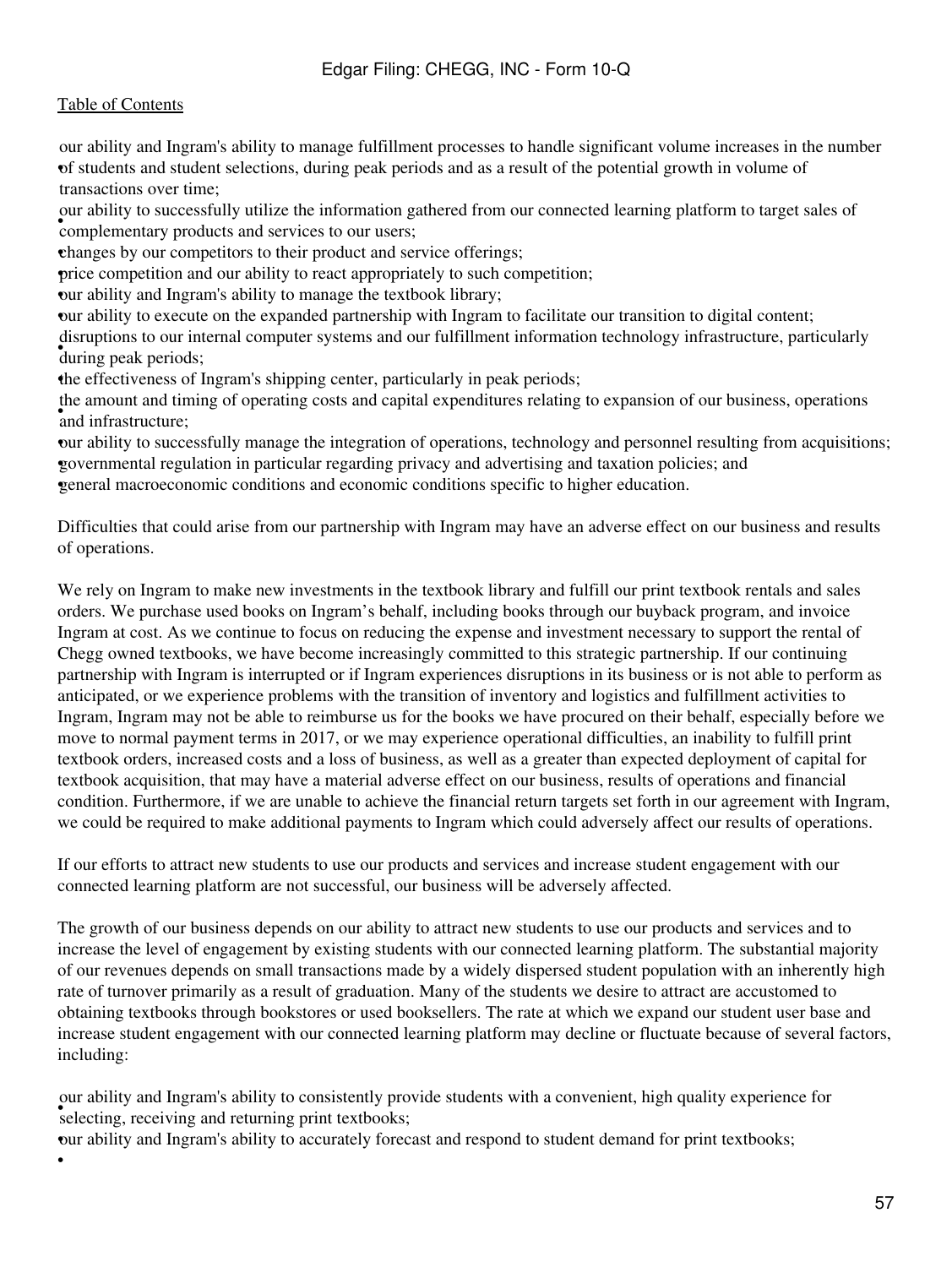the pricing of our textbooks for rental or sale in relation to other alternatives, including the textbook prices offered by publishers or by other competing textbook rental providers;

•the quality and prices of our offerings compared to those of our competitors;

•the rate of adoption of eTextbooks and our ability to capture a significant share of that market;

Chegg Test Prep; our ability to engage high school students with our College Admissions and Scholarship Services, Chegg Tutors and

•changes in student spending levels;

•changes in the number of students attending college;

•the effectiveness of our sales and marketing efforts; and

•our ability to introduce new products and services that are favorably received by students.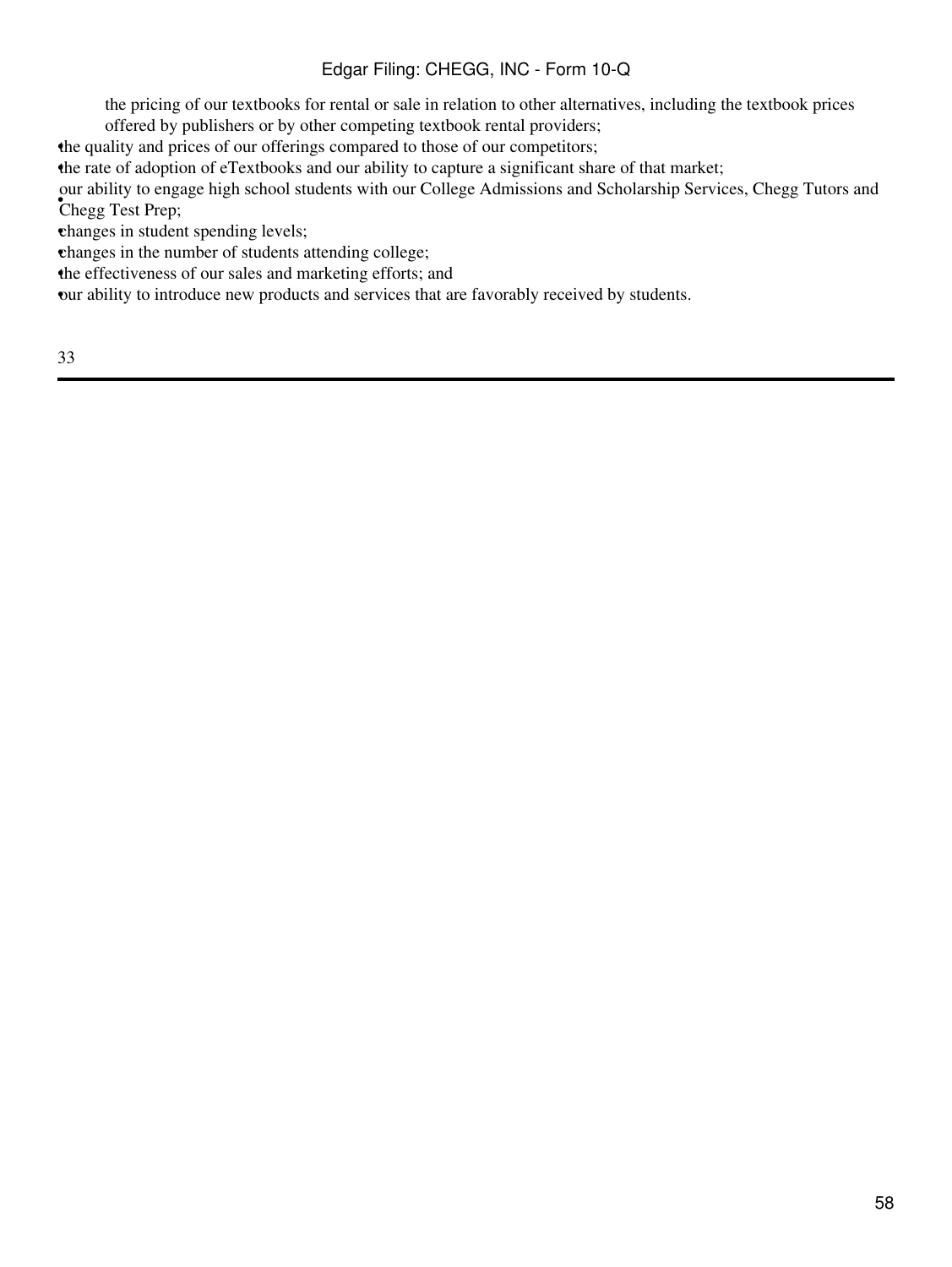### [Table of Contents](#page-2-0)

If we do not attract more students to our connected learning platform and the products and services that we offer or if students do not increase their level of engagement with our platform, our revenues may grow more slowly than expected or decline. Many students use our print textbook service as a result of word-of-mouth advertising and referrals from students who have used this service in the past. If our efforts to satisfy our existing student user base are not successful, we may not be able to attract new students and, as a result, our business will be adversely affected.

If our efforts to build a strong brand are not successful, we may not be able to grow our student user base, which could adversely affect our operating results.

We believe our brand is a key asset of our business. Developing, protecting and enhancing the "Chegg" brand is critical to our ability to expand our student user base and increase student engagement with our connected learning platform. A strong brand also helps to counteract the significant student turnover we experience from year to year as students graduate and differentiates us from our competitors.

To succeed in our efforts to strengthen our brand identity, we must, among other activities:

•maintain our reputation as a trusted source of textbooks, content and services for students;

•maintain the quality of and improve our existing products and services;

•maintain and control the quality of our brand as we transition to Ingram for our textbook fulfillment logistics;

introduce products and services that are favorably received;

•adapt to changing technologies;

•adapt to students' rapidly changing tastes, preferences, behavior and brand loyalties;

•protect our students' data, such as passwords and personally identifiable information;

•protect our trademark and other intellectual property rights;

•continue to expand our reach to students in high school, graduate school and internationally;

- ensure that the content posted to our website by students is reliable and does not infringe on third-party
- copyrights or violate other applicable laws, our terms of use or the ethical codes of those students' colleges; •adequately address students' concerns with our products and services; and

students who use Internships.com into the Chegg brand and Chegg.com. convert and fully integrate the brands and students that we acquire, including the Internships.com brand and the

Our ability to successfully achieve these goals is not entirely within our control and we may not be able to maintain the strength of our brand or do so in a cost effective manner. Factors that could negatively affect our brand include:

• changes in student sentiment about the quality or usefulness of our connected learning platform and our products and services;

reliable manner or that otherwise affect the student experience on our website or our mobile application; technical or other problems that prevent us, or Ingram, from delivering our products and services in a rapid and •concern from colleges about the ways students use our content offerings, such as our Expert Answers service; •brand conflict between acquired brands and the Chegg brand;

•student concerns related to privacy and the way in which we use student data as part of our products and services;

- the reputation or products and services of competitive companies;
- and

• conduct at their colleges. students' misuse of our products and services in ways that violate our terms of services, applicable laws or the code of

We intend to offer new products and services to students to grow our business. If our efforts are not successful, our business and financial results would be adversely affected.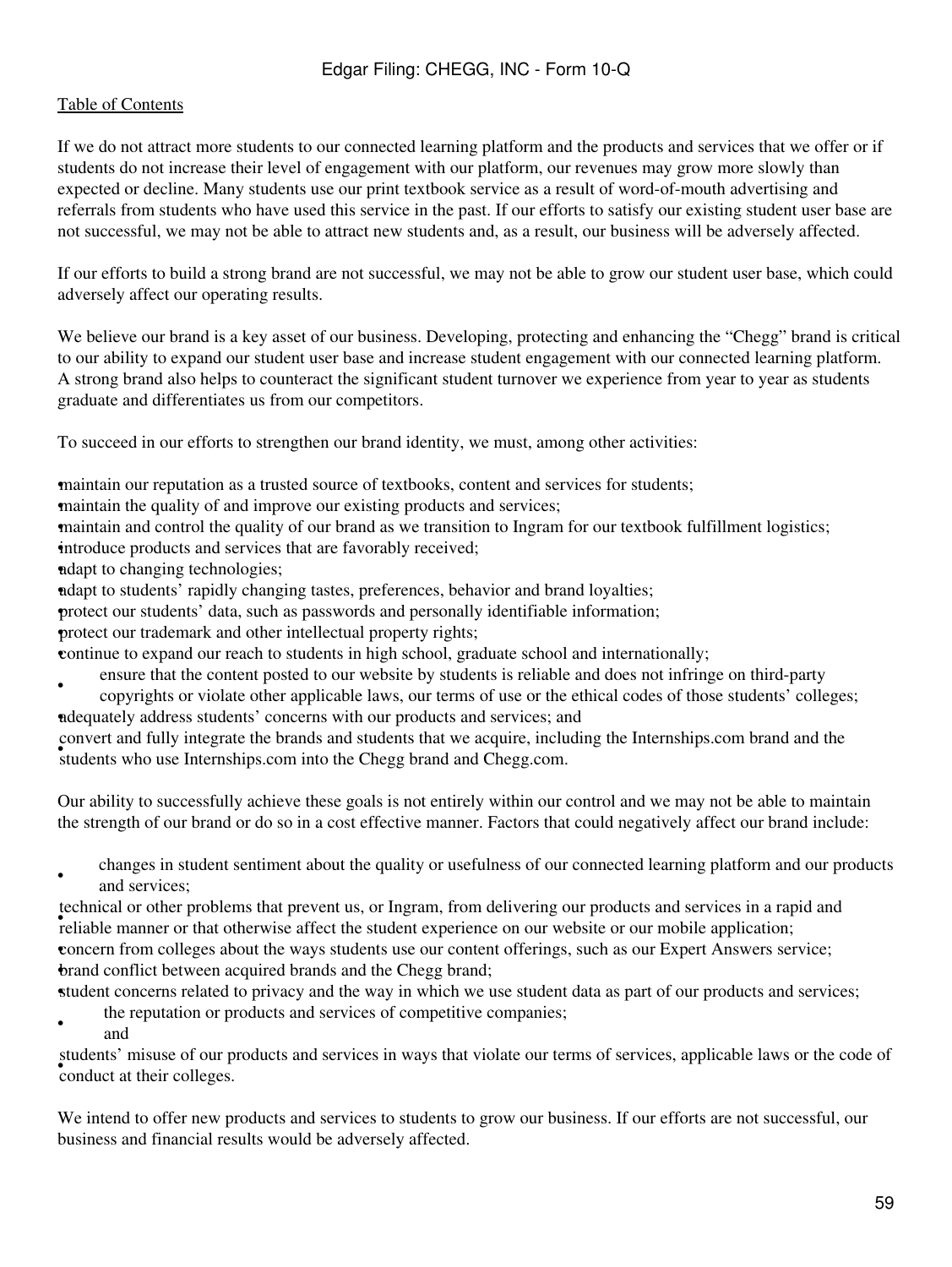Our ability to attract and retain students and increase their engagement with our connected learning platform depends on our ability to connect them with the product, person or service they need to save time, save money, and get smarter. Part of our strategy is to offer students new products and services in an increasingly relevant and personalized way. We may develop such products and services independently, by acquisition or in conjunction with developers and other third parties. For example, in 2014, we acquired our tutoring and internships services in the acquisitions of InstaEDU and Internships.com, respectively, and we developed Chegg Test Prep internally, which we launched in beta in November 2015. The markets for these new products and services may be unproven, and these products may include technologies and business models with which we have little or no prior development or operating experience or may significantly change our existing products and services. If our new or enhanced products and services fail to engage our students or attract new students, or if we are unable to obtain content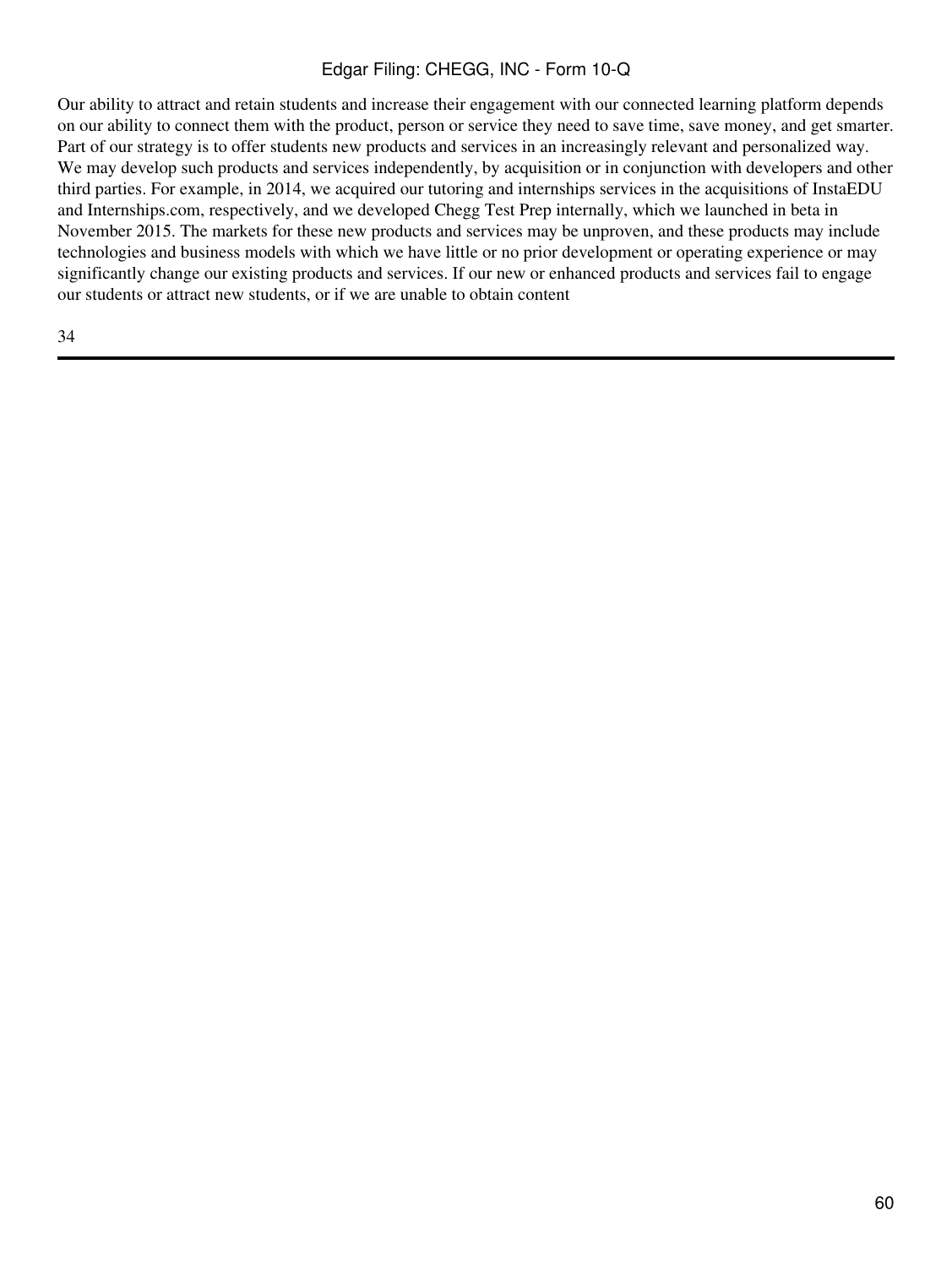from third parties that students want, we may fail to grow our student base or generate sufficient revenues, operating margin or other value to justify our investments, and our business would be adversely affected.

In the future, we may invest in new products and services and other initiatives to generate revenues, but there is no guarantee these approaches will be successful. Acquisitions of new companies, products and services create integration risk, while development of new products and services and enhancements to existing products and services involve significant time, labor and expense and are subject to risks and challenges including managing the length of the development cycle, entry into new markets, integration into our existing business, regulatory compliance, evolution in sales and marketing methods and maintenance and protection of intellectual property and proprietary rights. If we are not successful with our new products and services, we may not be able to maintain or increase our revenues as anticipated or recover any associated development costs, and our financial results could be adversely affected. For example, in 2014 we acquired a print coupon business, which we later determined to no longer support or expand, and as a result, in 2014 recorded an impairment charge of \$1.6 million related to the write-off of intangible assets from that acquisition.

Our future revenues depend on our ability to continue to attract new students from a high school and college student population that has an inherently high rate of turnover primarily due to graduation, requiring us to invest continuously in marketing to the student population to build brand awareness and loyalty, which we may not be able to accomplish on a cost-effective basis or at all.

We are dependent on the acquisition of new students from a high school and college student population that has an inherently high rate of turnover primarily due to graduation. Most incoming college students will not have previously used products and services like the ones we provide. We rely heavily on word-of-mouth and other marketing channels, including online advertising, search engine marketing and social media. The student demographic is characterized by rapidly changing tastes, preferences, behavior, and brand loyalty. Developing an enduring business model to serve this population is particularly challenging. Our ability to attract new students depends not only on investment in our brand and our marketing efforts, but also on the perceived value of our products and services versus competing alternatives among our extremely price conscious student user base. If our marketing initiatives are not successful or become less effective, or if the cost of such initiatives were to significantly increase, we may not be able to attract new students as successfully or efficiently and, as a result, our revenues and results of operations would be adversely affected. Even if our marketing initiatives succeed in establishing brand awareness and loyalty, we may be unable to maintain and grow our student user base if our competitors, some of whom are substantially larger and have greater financial resources, adopt aggressive pricing strategies to compete against us. If we are unable to offer competitive prices for our products and services fewer students may use our connected learning platform, products or services.

If we fail to convince colleges and brands of the benefits of advertising on our platform or to use our marketing services, our business could be harmed.

Our business strategy includes increasing our revenues from enrollment marketing services and brand advertising. Colleges and brands may view our connected learning platform as experimental and unproven. They may not do business with us, or may reduce the amounts they are willing to spend to advertise with us, if we do not deliver ads, sponsorships and other commercial content and marketing programs in an effective manner, or if they do not believe that their investment in advertising with us will generate a competitive return relative to other alternatives. Our ability to grow the number of colleges that use our enrollment marketing services and brands that use our brand advertising, and ultimately to generate advertising and marketing services revenues, depends on a number of factors, including our ability to successfully:

• advertisers; compete for advertising and marketing dollars from colleges, brands, online marketing and media companies and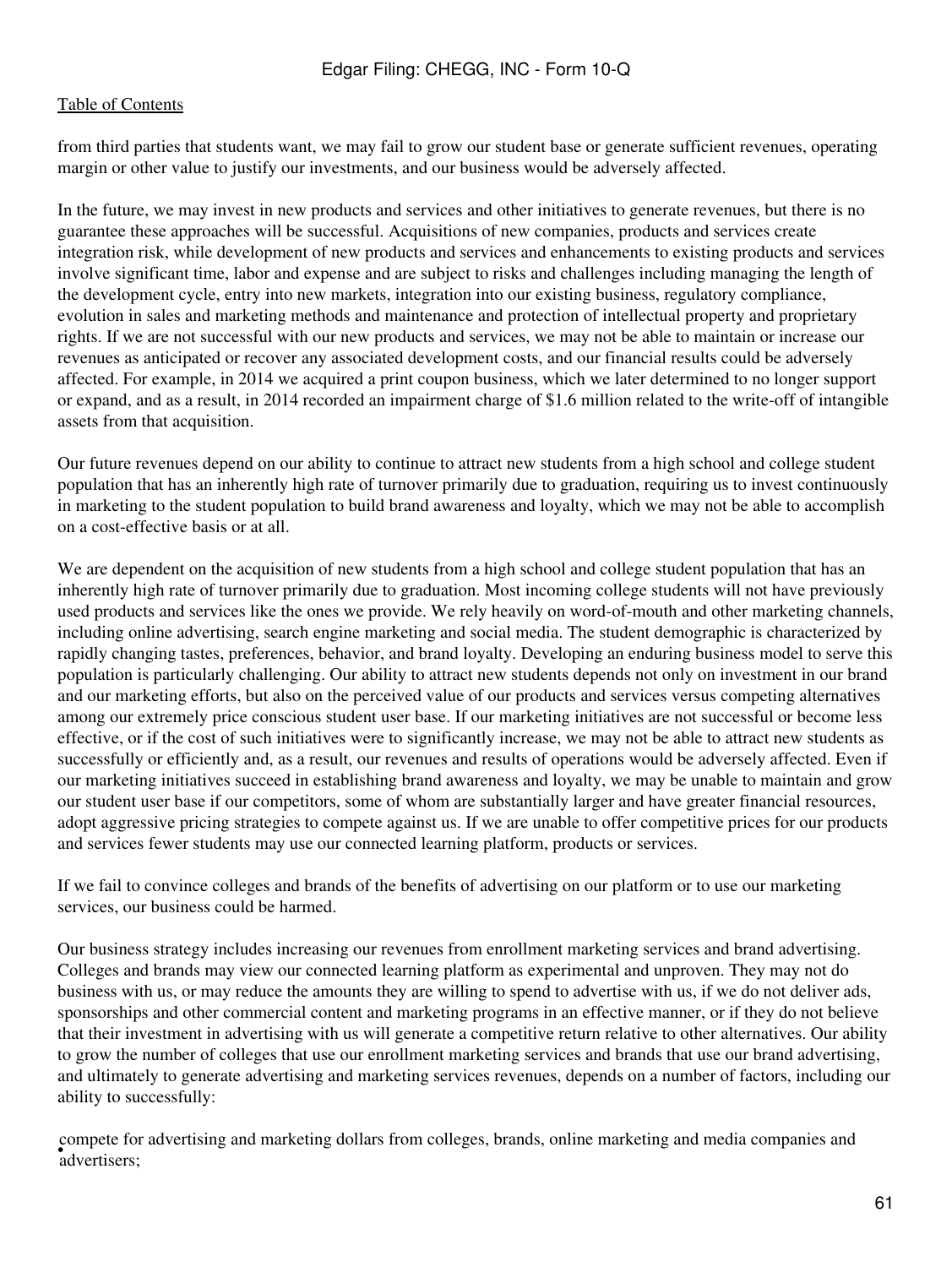- penetrate the market for student-focused
	- advertising;

end a pharonic that can deriver developing and marketing set develop a platform that can deliver advertising and marketing services across multiple channels, including print,

•improve our analytics and measurement solutions to demonstrate the value of our advertising and marketing services; •maintain the retention, growth and engagement of our student user base;

• platforms for advertising and marketing purposes; strengthen our brand and increase our presence in media reports and with publicity companies that utilize online

• content; create new products that sustain or increase the value of our advertising and marketing services and other commercial

•manage changes in the way online advertising and marketing services are priced;

• general; and weather the impact of macroeconomic conditions and conditions in the advertising industry and higher education in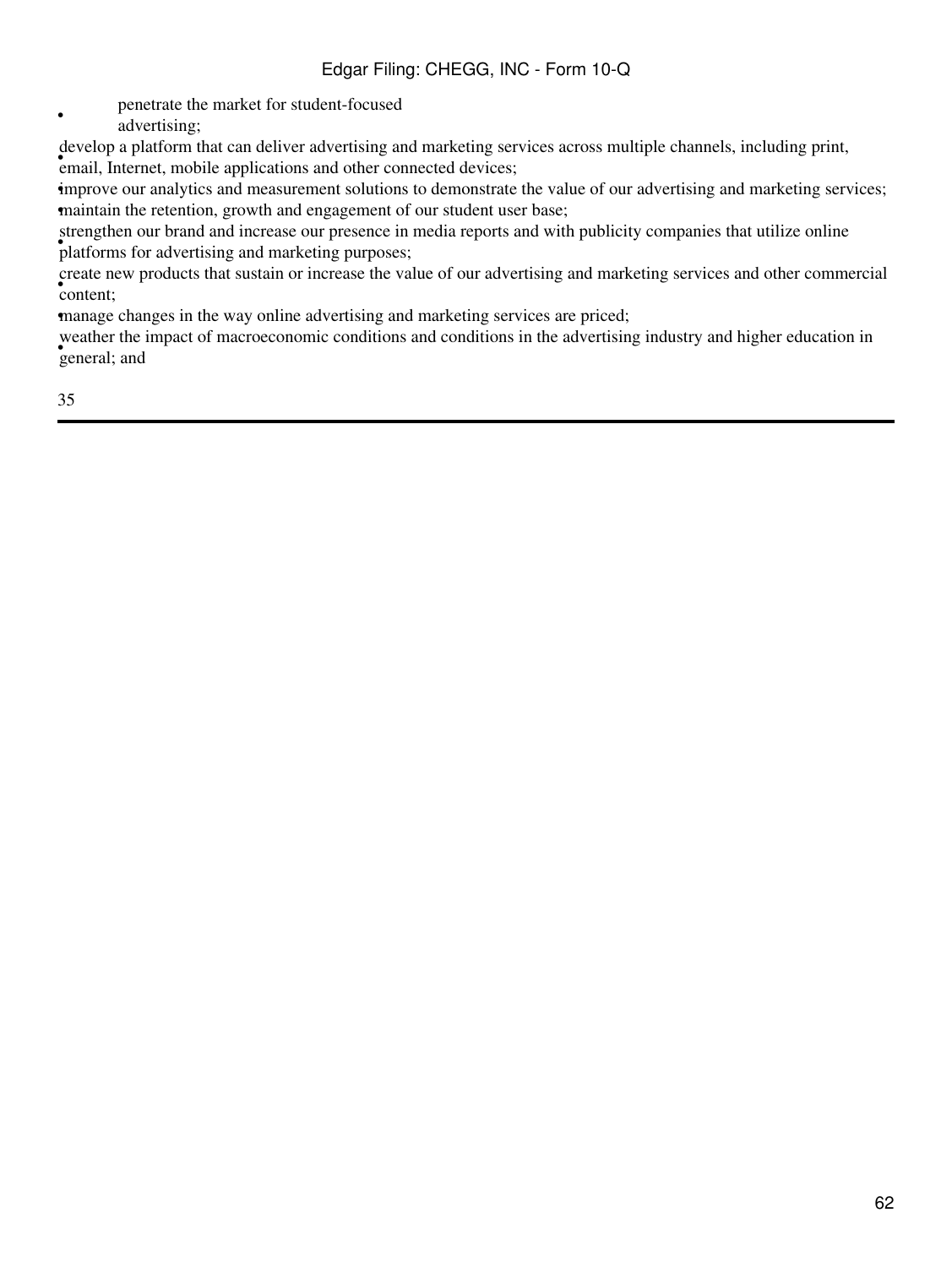• litigation. manage legal developments relating to data privacy, advertising or marketing services, legislation and regulation and

If we are not able to manage the growth of our business both in terms of scale and complexity, our operating results and financial condition could be adversely affected.

We have expanded rapidly since we launched our online print textbook rental service in 2007. We anticipate further expanding our operations to offer additional products, services and content to help grow our student user base and to take advantage of favorable market opportunities. As we grow, our operations and the technology infrastructure we use to manage and account for our operations will become more complex, and managing these aspects of our business will become more challenging. Any future expansion will likely place significant demands on our resources, capabilities and systems, and we may need to develop new processes and procedures and expand the size of our infrastructure to respond to these demands. If we are not able to respond effectively to new and increasingly complex demands that arise because of the growth of our business, or, if in responding to such demands, our management is materially distracted from our current operations, our operating results and financial condition may be adversely affected.

We may not realize the anticipated benefits of acquisitions, which could disrupt our business and harm our financial condition and results of operations.

As part of our business strategy, we have made and intend to make acquisitions to add specialized employees, complementary businesses, products, services, operations or technologies. Realizing the benefits of acquisitions depends, in part, on our successful integration of acquired companies including their technologies, products, services, operations and personnel in a timely and efficient manner. We may incur significant costs integrating acquired companies and if our integration efforts are not successful we may not be able to offset our acquisition costs. Acquisitions involve many risks that may negatively impact our financial condition and results of operations, including the risks that the acquisitions may:

•require us to incur charges and substantial debt or liabilities;

•cause adverse tax consequences, substantial depreciation or deferred compensation charges;

Fourt in acquired in process research and development expenses of in the rature may require the amortization,<br>write-down or impairment of amounts related to deferred compensation, goodwill and other intangible assets; and result in acquired in-process research and development expenses or in the future may require the amortization; •give rise to various litigation risks, including the increased likelihood of litigation.

#### In addition:

•we may not generate sufficient financial return to offset acquisition costs;

• operations and personnel of any company that we acquire, particularly if key personnel of the acquired company we may encounter difficulties or unforeseen expenditures in integrating the business, technologies, products, services, decide not to work for us;

• management; an acquisition may disrupt our ongoing business, divert resources, increase our expenses and distract our

an acquisition may delay adoption rates or reduce engagement rates for our products and services and diose or the<br>company acquired by us due to student uncertainty about continuity and effectiveness of service from either an acquisition may delay adoption rates or reduce engagement rates for our products and services and those of the <sup>•</sup> and services; and we may encounter difficulties in, or may be unable to, successfully sell or otherwise monetize any acquired products

• experience. an acquisition may involve the entry into geographic or business markets in which we have little or no prior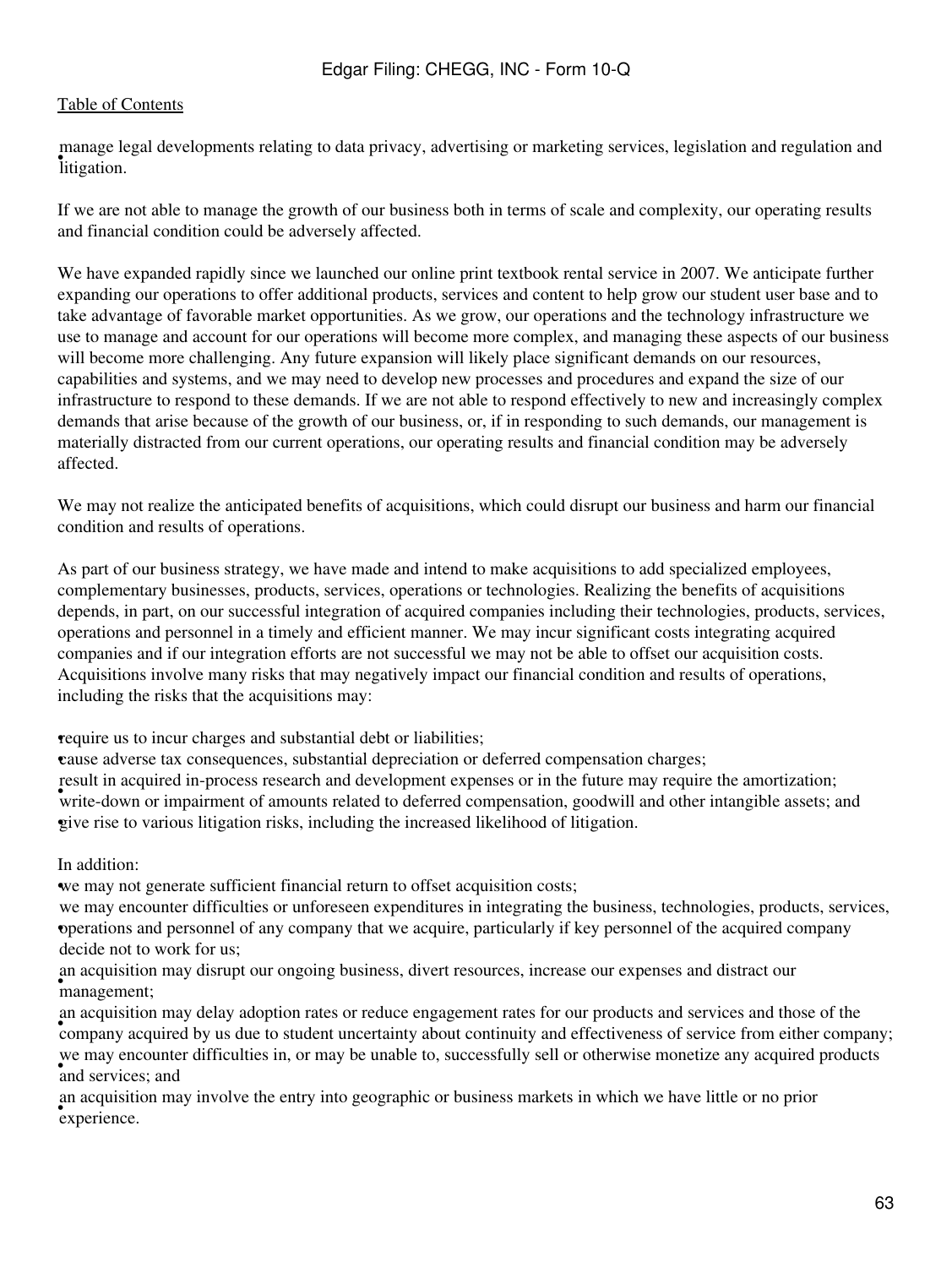Acquired companies, businesses and assets can be complex and time consuming to integrate. For example, we recently expanded into internships with the acquisition of Internships.com in October 2014. We are currently in the process of transitioning the Internships.com users to the Chegg platform and integrating this brand into the Chegg platform. We may not successfully transition these users to the Chegg platform.

In addition, we have made, and may make in the future, acquisitions that we later determine are not complementary with our evolving business model. For example, in 2014 we acquired a print coupon business, which we later determined to no longer support or expand and as a result, in 2014 recorded an impairment charge of \$1.6 million related to the write-off of acquired intangible assets.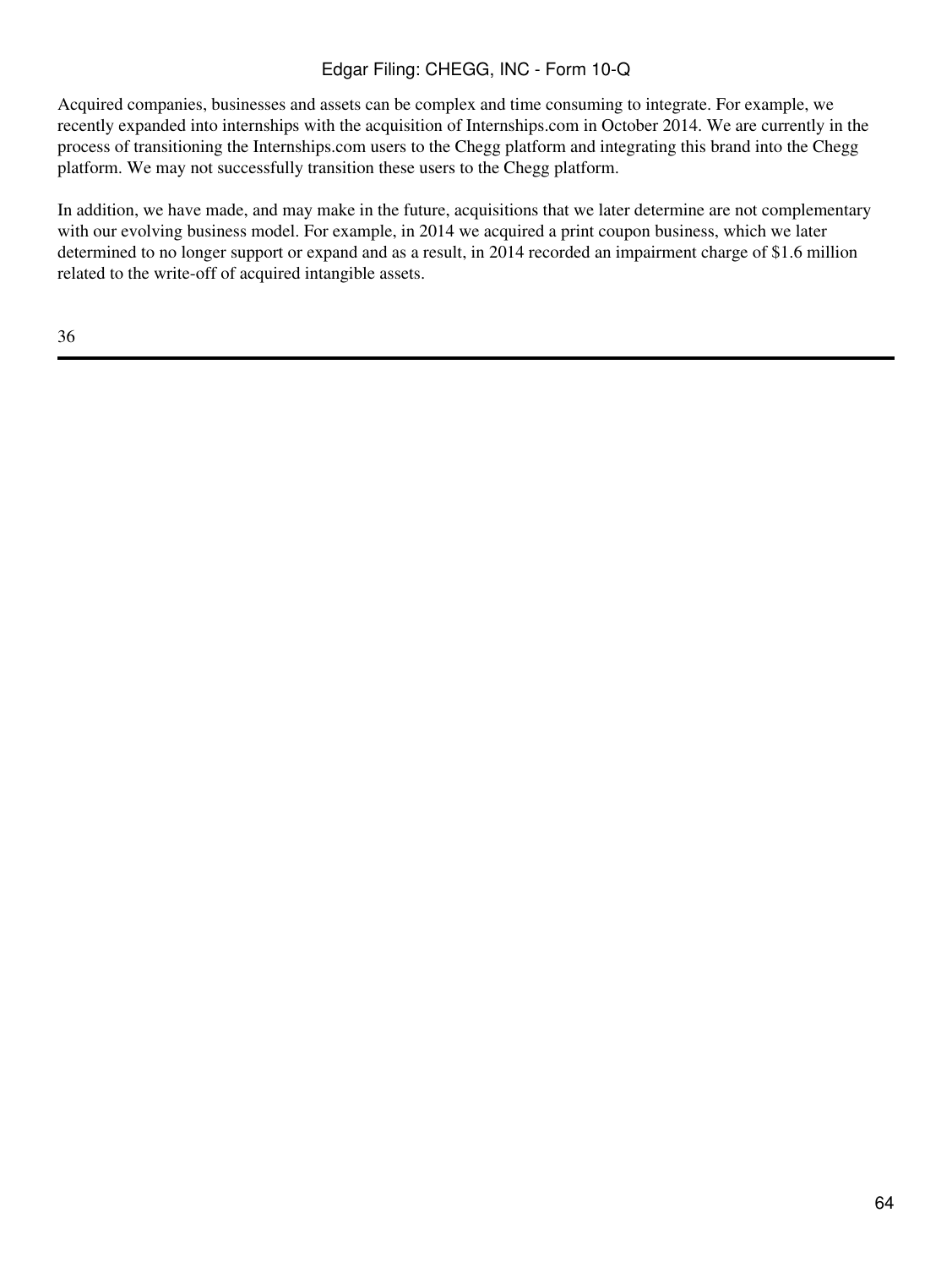We may pursue additional acquisitions in the future to add specialized employees, complementary companies, products, services or technologies. Our ability to acquire and integrate larger or more complex companies, products, or technologies in a successful manner is unproven. We may not be able to find suitable acquisition candidates, and we may not be able to complete acquisitions on favorable terms, if at all. To finance any future acquisitions we may issue equity, which could be dilutive, or debt, which could be costly, potentially dilutive, and require substantial restrictions on the conduct of our business. If we fail to successfully complete any acquisitions, integrate the services, products, personnel, operations or technologies associated with such acquisitions into our company, or identify and address liabilities associated with the acquired business or assets, our business, revenues and operating results could be adversely affected. Any future acquisitions we complete may not achieve our goals.

Ingram purchases, and we price, textbooks based on anticipated levels of demand and other factors that we estimate based on historical experience and various other assumptions. If actual results differ materially from our estimates, our gross margins may decline.

The print textbook rental distribution model requires our fulfillment partner, Ingram, to make substantial investments in their textbook library based on our expectations regarding numerous factors, including ongoing demand for these titles in print form. To realize a return on their investments, we must rent each purchased textbook multiple times, and as such, we are exposed to the risk of not achieving financial return targets set forth in our agreement with Ingram, which could result in additional payments to Ingram and adversely affect our results of operations. We typically plan the textbook purchases based on factors such as pricing, our demand forecast for the most popular titles, estimated timing of edition changes, estimated utilization levels and planned liquidations of stale, old or excess titles in the print textbook library. These factors are highly unpredictable and can fluctuate substantially, especially if pricing pressure becomes more intense, as we have seen in recent rush cycles, or demand is reduced due to seasonality or other factors, including increased use of eTextbooks. We rely on a proprietary model to analyze and optimize the purchasing decisions and rely on inputs from third parties including publishers, distributors, wholesalers and colleges to make our decisions. We also rely on students to return print textbooks to Ingram in a timely manner and in good condition so that we can re-rent or sell those textbooks. If the information we receive from third parties is not accurate or reliable, if students fail to return books or return damaged books, or if we for any other reason forecast demand inaccurately and cause Ingram to acquire insufficient copies of specific textbooks, we may be unable to satisfy student demand or we may have to incur significantly increased costs in order to do so, in which event our student satisfaction and results of operations could be affected adversely. Conversely, if we attempt to mitigate this risk and cause Ingram to acquire more copies than needed to satisfy student demand, then our textbook utilization rates would decline and we may be required to make additional payments to Ingram and our gross margins would be affected adversely.

When deciding whether to offer a textbook for rent and the price we charge for that rental, we also must weigh a variety of factors and assumptions and if our judgments or assumptions are incorrect, our gross margins may be adversely affected. Certain textbooks cost more to acquire depending on the source from which they are acquired and the terms on which they are acquired. We must factor in some projection of the number of rentals we will be able to achieve with such textbooks and at what rental price, among other factors, to determine whether we believe it will be profitable to cause Ingram to acquire such textbooks and for us to offer them for rent. If the textbooks Ingram acquires are lost or damaged prematurely Ingram may not be able to recover its costs or generate revenues on those textbooks. If we are unable to effectively make decisions about whether to cause Ingram to acquire textbooks and the price we charge to rent those textbooks, including if the assumptions upon which our decisions are made prove to be inaccurate, our gross margins may decline significantly.

We may need additional capital, and we cannot be sure that additional financing will be available or on favorable terms.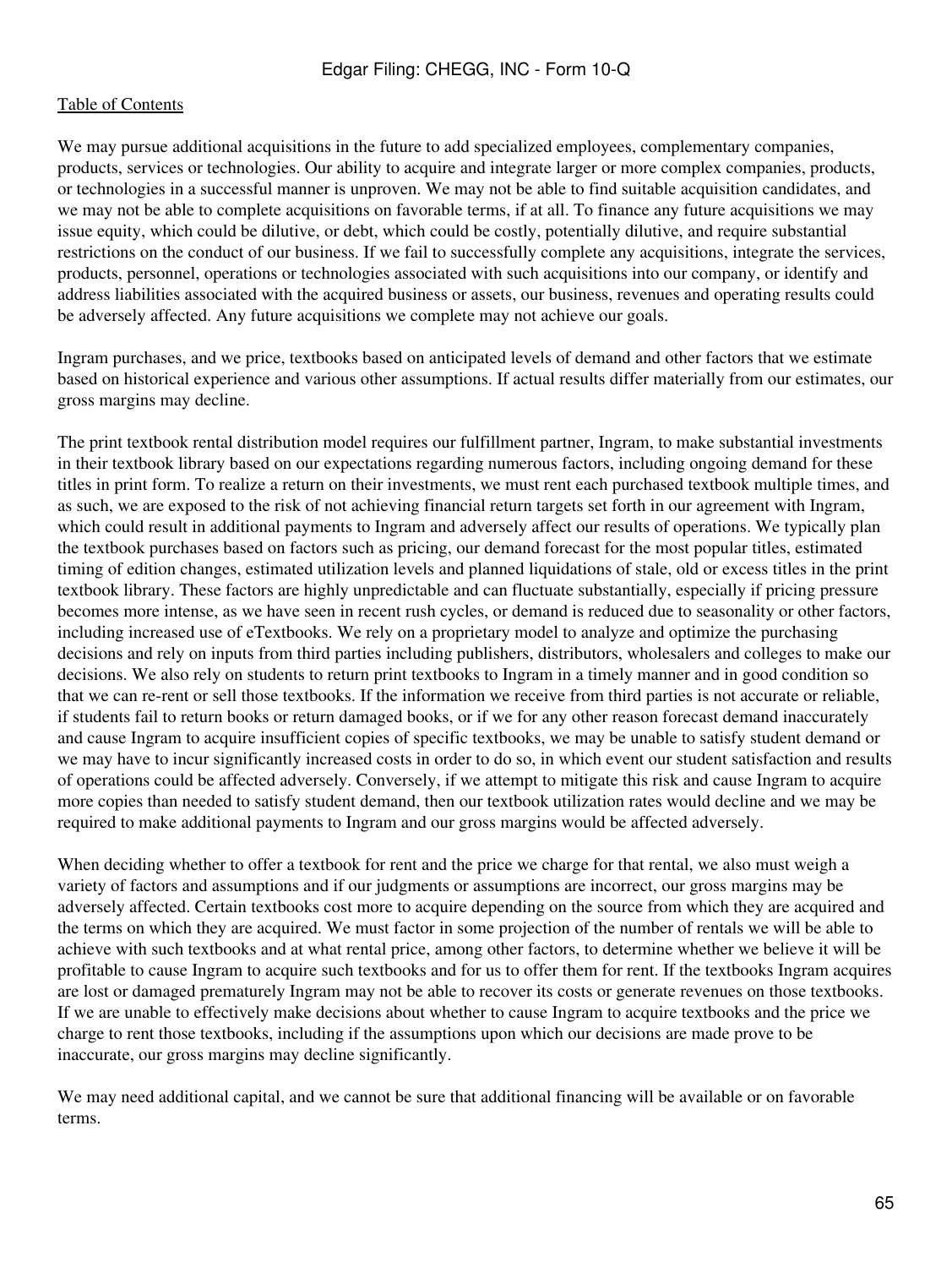Historically, investments in our business have substantially exceeded the cash we have generated from our operations. We have funded our operating losses and capital expenditures through proceeds from equity and debt financings, equipment leases and cash flow from operations. Although we currently anticipate that our available funds and cash flow from operations will be sufficient to meet our cash needs for the foreseeable future, especially considering our expanded partnership with Ingram, we may require additional financing, particularly if the investment required to fund our operations is greater than we anticipate or we choose to invest in new technologies or complementary businesses or change our business model. Our ability to obtain financing will depend, among other things, on our development efforts, business plans, operating performance and condition of the capital markets at the time we seek financing. Additional financing may not be available to us on favorable terms when required, or at all especially considering that we will no longer own a textbook library, which we previously used as collateral for our debt financings, following the full transition resulting from the expanded Ingram partnership. If we raise additional funds through the issuance of equity, equity-linked or debt securities, those securities may have rights, preferences or privileges senior to the rights of our common stock, and our stockholders may experience substantial dilution.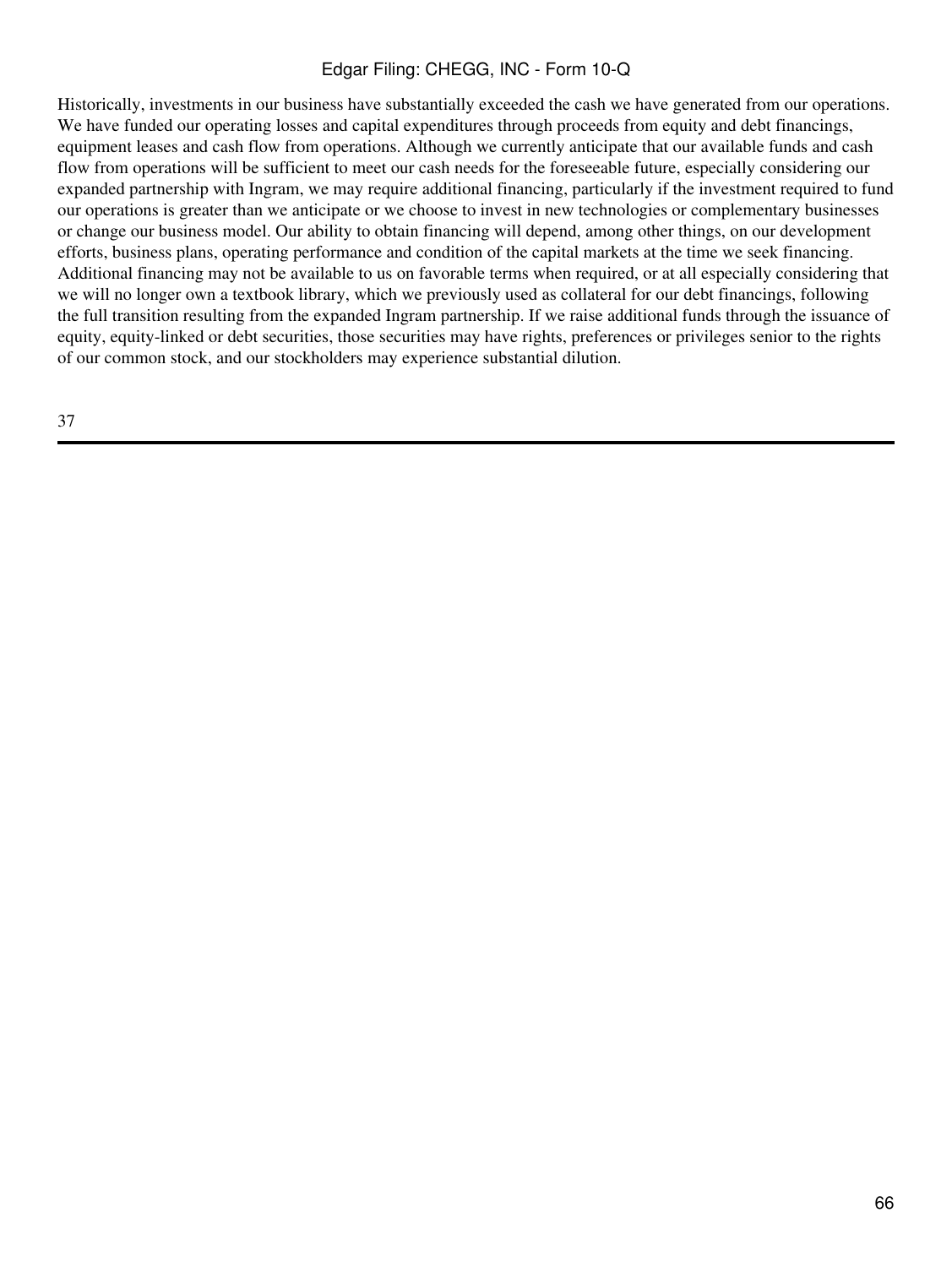If Ingram's relationships with the shipping providers that deliver textbooks directly to our students are terminated or impaired, if shipping costs increase or if these vendors are unable to timely deliver textbooks to our students, our business and results of operations could be substantially harmed.

Ingram predominantly relies on United Parcel Service (UPS) to deliver textbooks from its textbook warehouse and to return textbooks to Ingram from our students. To a lesser extent Ingram relies on FedEx for delivery of print textbook rentals and on publishers, distributors and wholesalers to fulfill a certain portion of textbook sales orders and liquidations. As a result, our business could be subject to carrier disruptions and increased costs due to factors that are beyond our control, including labor difficulties, inclement weather, increased fuel costs and other rising costs of transportation and terrorist activity. If the delivery failures or delays or damage rates for our textbooks increase as a result of any such factors, this would increase our cost to deliver textbooks. If UPS were to limit its services or delivery areas, such as by the discontinuation of Saturday delivery service, Ingram's ability to timely deliver textbooks could diminish, and our student satisfaction could be adversely affected. If Ingram's relationships with its shipping vendors are terminated or impaired or if Ingram's shipping vendors are unable to deliver merchandise for us, Ingram would be required to rely on alternative carriers for delivery and return shipments of textbooks to and from students. Ingram may be unable to sufficiently engage alternative carriers on a timely basis or on terms favorable to them, if at all. If textbooks are not delivered on time to students, they could become dissatisfied and discontinue their use of our service, which could adversely affect our operating results.

We face significant competition in each aspect of our business, and we expect such competition to increase, particularly in the market for textbooks.

Our products and services compete for students, colleges and advertisers and we expect such competition to increase, as described below.

• provider or format to another. As a consequence, our Required Materials product line competes primarily on price. Products and Services for Students. The market for textbooks and supplemental materials is intensely competitive and subject to rapid change. We face competition from college bookstores, some of which are operated by Follett and Barnes & Noble Education, online marketplaces such as Amazon.com, eBay.com and Half.com and providers of eTextbooks such as Apple iTunes, Blackboard and Google, as well as various private textbook rental websites. Many students purchase from multiple textbook providers, are highly price sensitive and can easily shift spending from one Our eTextbook product competes on price, selection and the functionality and compatibility of our eTextbook Reader across a wide variety of desktop and mobile devices. With respect to our other offerings, our competitors include companies that offer students study materials and educational content such as publishers, Web Assign and other tutorial services, test preparation services, job boards, and other online career guidance services.

Internet and email advertising and print mail marketing programs. In this area, we compete primarily on the basis of Enrollment Marketing Services. With respect to our enrollment marketing services, we compete against traditional methods of student recruitment, including student data providers such as standardized test providers, radio, television, the number of high quality connections between prospective students and institutions of higher learning we are able to provide as well as on price.

France Advertising. While respect to brands, we compete while official divertisers and marketers, especially those that target high school and college students. Brand Advertising. With respect to brands, we compete with online and offline outlets that generate revenues from

Our industry is evolving rapidly and is becoming increasingly competitive. Many of our competitors have longer operating histories, larger customer bases, greater brand recognition and significantly greater financial, marketing and other resources than we do. Some of our competitors have adopted, and may continue to adopt, aggressive pricing policies and devote substantially more resources to marketing, website and systems development than we do. In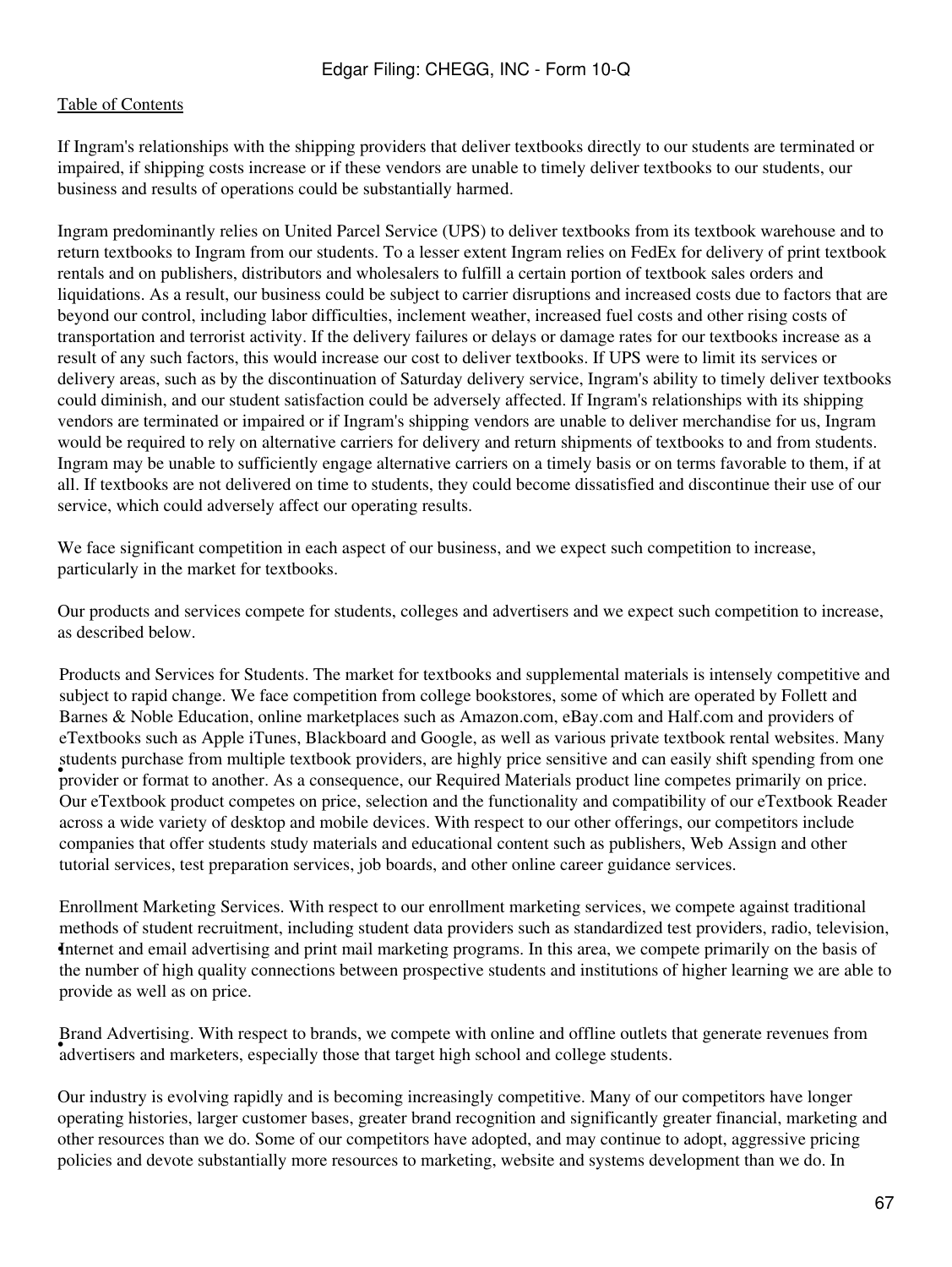addition, a variety of business models are being pursued for the provision of print textbooks, some of which may be more profitable or successful than our business model. For example, a recent U.S. Supreme Court decision may make it easier for third parties to import low-cost "gray market" textbooks for resale in the United States, and these textbooks may compete with our offerings. In addition, Follett has partnered with some colleges through its includED program, which allows schools to deliver required course materials directly to students by including them in the cost of college as part of tuition and fees. Such strategic alliances may eliminate our ability to compete favorably with our Required Materials product line because of the added convenience they offer to students, which may result in reduced textbook rentals, loss of market share and reduced revenues. In addition, our competitors also may form or extend strategic alliances with publishers that could adversely affect Ingram's ability to obtain textbooks on favorable terms. We face similar risks from strategic alliances by other participants in the education ecosystem with respect to our newer offerings. We may, in the future, establish alliances or relationships with other competitors or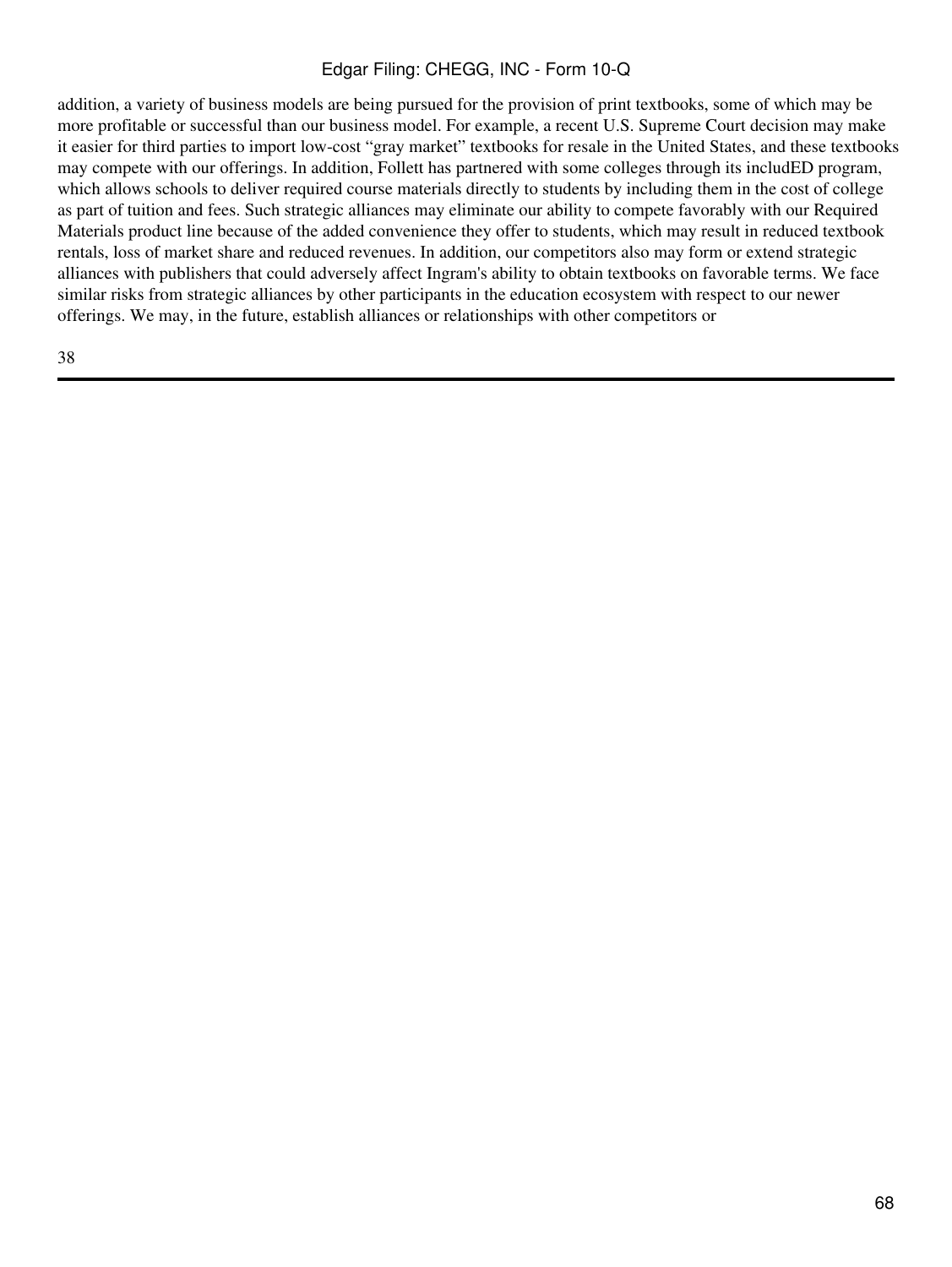potential competitors. To the extent such alliances are terminated or new alliances and relationships are established, our business could be harmed.

We rely heavily on our proprietary technology to process deliveries and returns of our textbooks and to manage other aspects of our operations. The failure of this technology to operate effectively, particularly during peak periods, could adversely affect our ability to retain and attract student users.

We use complex proprietary software to process deliveries and returns of our textbooks and to manage other aspects of our operations, including systems to consider the market price for textbooks, general availability of textbook titles and other factors to determine how to buy textbooks and set prices for textbooks and other content in real time. We rely on the expertise of our engineering and software development teams to maintain and enhance the software used for our distribution operations. We cannot be sure that the maintenance and enhancements we make to our distribution operations will achieve the intended results or otherwise be of value to students. If we are unable to maintain and enhance our technology to manage the shipping and return of textbooks in a timely and efficient manner, particularly during peak periods, our ability to retain existing students and to add new students may be impaired.

Any significant disruption to our computer systems, especially during peak periods, could result in a loss of students, colleges and/or brands which could harm our business, results of operations and financial condition.

We rely on computer systems housed in two facilities, one located on the East Coast and one located on the West Coast, to manage our operations. We have experienced and expect to continue to experience periodic service interruptions and delays involving our systems. While we maintain a live fail-over capability that would allow us to switch our operations from one facility to another in the event of a service outage, that process could still result in service interruptions. These service interruptions could have a disproportionate effect on our operations if they were to occur during one of our peak periods. Our facilities are vulnerable to damage or interruption from earthquakes, floods, fires, power loss, telecommunications failures and similar events. For example, our operations in Visakhapatnam, India were disrupted for several days following the landfall of cyclone Hudhud in October 2014. Our facilities also are subject to break-ins, sabotage, intentional acts of vandalism, the failure of physical, administrative and technical security measures, terrorist acts, natural disasters, human error, the financial insolvency of our third-party vendors, and other unanticipated problems or events. The occurrence of any of these events could result in interruptions in our service and unauthorized access to, theft or alteration of, the content and data contained on our systems. We also rely on systems and infrastructure of the Internet to operate our business and provide our services. Interruptions in our own systems or in the infrastructure of the Internet could hinder our ability to operate our business, damage our reputation or brand and result in a loss of students, colleges or brands which could harm our business, results of operations and financial condition.

We rely on third-party software and service providers, including Amazon Web Services (AWS), to provide systems, storage and services for our website. Any failure or interruption experienced by such third parties could result in the inability of students to use our products and services, result in a loss of revenues and harm our reputation.

We rely on third-party software and service providers, including AWS, to provide systems, storage and services, including user log in authentication, for our website. Any technical problem with, cyber-attack on, or loss of access to such third parties' systems, servers or technologies could result in the inability of our students to rent or purchase print textbooks, interfere with access to our digital content and other online products and services or result in the theft of end-user personal information. For example, AWS experienced a service disruption during the second quarter of 2012, which affected some aspects of the delivery of our products and services for approximately one day. While this particular event did not adversely impact our business, a similar outage of a longer duration or during peak periods could.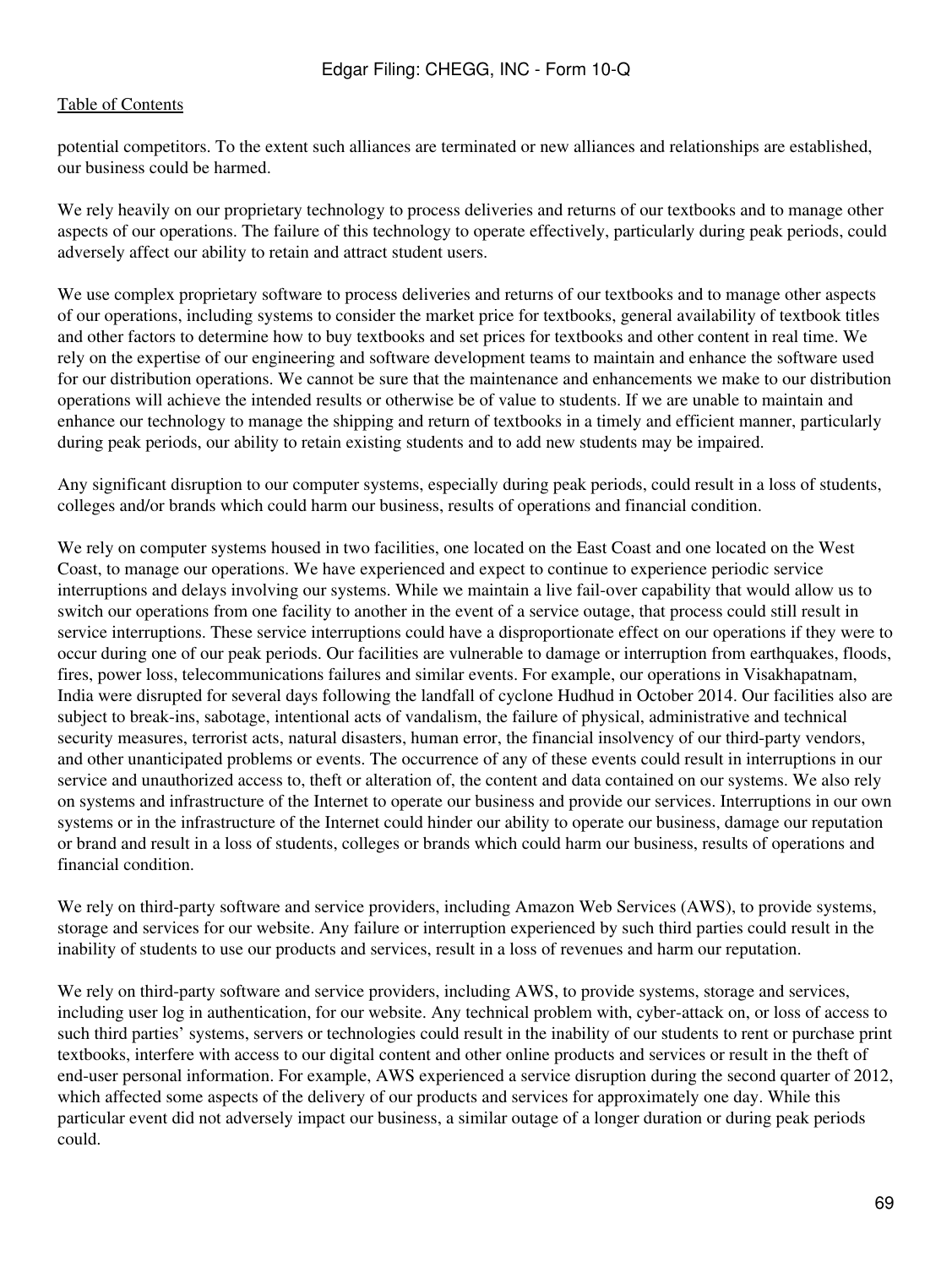Our reliance on AWS makes us vulnerable to any errors, interruptions, or delays in their operations. Any disruption in the services provided by AWS could harm our reputation or brand or cause us to lose students or revenues or incur substantial recovery costs and distract management from operating our business. AWS may terminate its agreement with us upon 30 days' notice. Upon expiration or termination of our agreement with AWS, we may not be able to replace the services provided to us in a timely manner or on terms and conditions, including service levels and cost, that are favorable to us, and a transition from one vendor to another vendor could subject us to operational delays and inefficiencies until the transition is complete.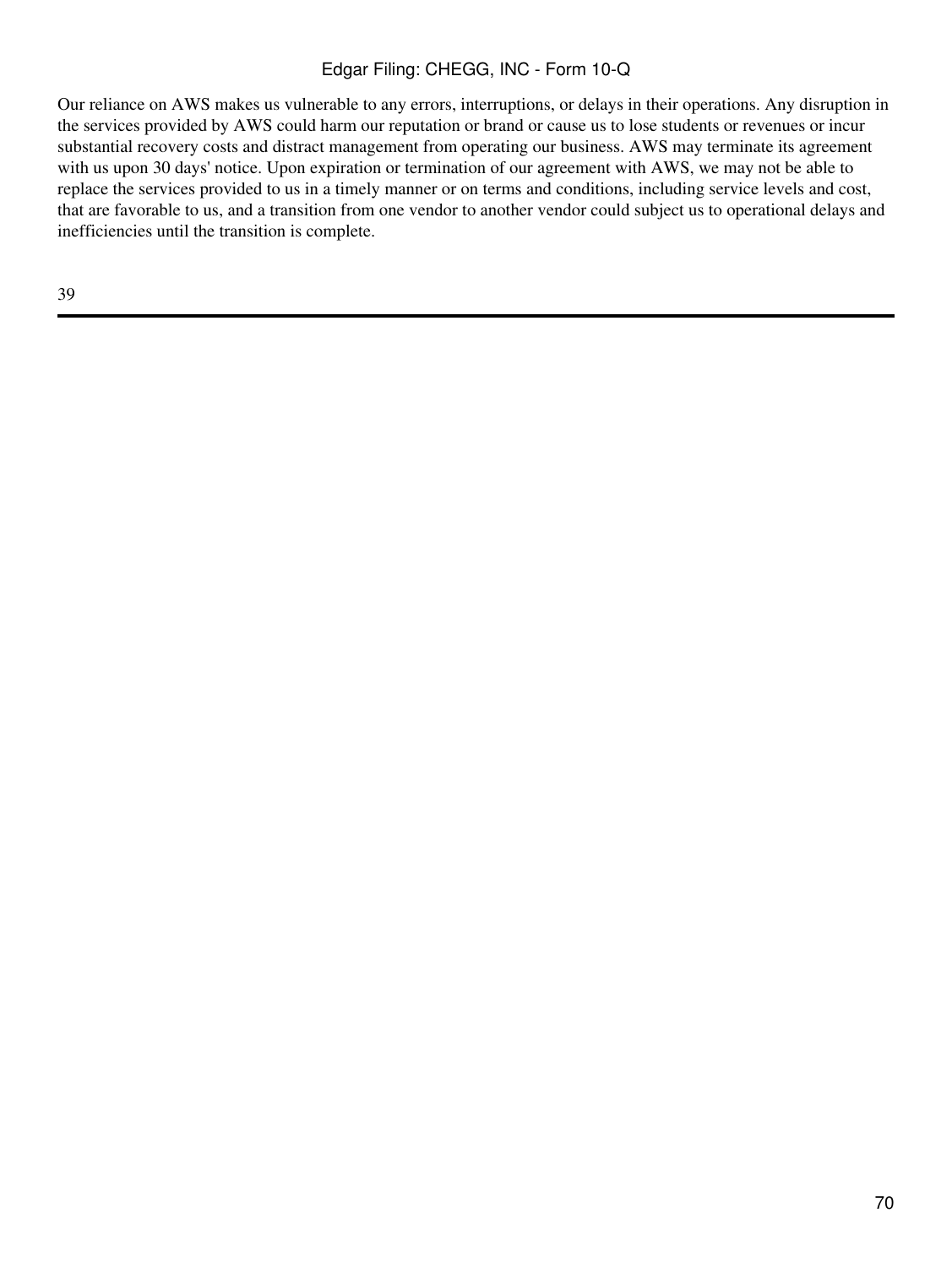Increased activity during peak periods places substantially increased strain on our operations and any failure to deliver our products and services during these periods will have an adverse effect on student satisfaction and our revenues.

We historically experience a disproportionate amount of activity to occur on our website at the beginning of each academic term as students search our textbook catalog and place orders for course materials. If too many students access our website within a short period of time due to increased demand, we may experience system interruptions that make our website unavailable, slowed or prevent Ingram from efficiently fulfilling rental orders, which may reduce the volume of textbooks we are able to rent or sell and may also impact our ability to sell marketing services to colleges and brands. If our connected learning platform is unavailable when students attempt to access it or it does not load as quickly as they expect, we may rent or sell fewer textbooks and services. In addition, during peak periods, we utilize, and Ingram utilizes, independent contractors and temporary personnel to supplement the workforce primarily in our student advocacy organizations and in Ingram's warehouses. Competition for qualified personnel has historically been intense, and we or Ingram may be unable to adequately staff our student advocacy organizations or Ingram's warehouses during these peak periods. For example, during the 2014 fall rush period, our staffing agencies were not able to provide as many temporary personnel as we expected. Any understaffing could lead to an increase in both the amount of time required to ship textbooks, which could lead to student dissatisfaction, and increase the amount of time required to process a rental return, which could result in Ingram purchasing more inventory than necessary. Moreover, UPS and FedEx, the third-party carriers that Ingram relies on to deliver textbooks to students, and publishers, wholesalers and distributors that ship directly to our students may be unable to meet our shipping and delivery requirements during peak periods. Any such disruptions to our business could cause our customers to be dissatisfied with our products and services and have an adverse effect on our revenues.

Computer malware, viruses, hacking, phishing attacks and spamming could harm our business and results of operations.

Computer malware, viruses, physical or electronic break-ins and similar disruptions could lead to interruptions and delays in our services and operations and loss, misuse or theft of data. Computer malware, viruses, computer hacking and phishing attacks against online networking platforms have become more prevalent and may occur on our systems in the future. We believe that we could be a target for such attacks because of the incidence of hacking among students.

Any attempts by hackers to disrupt our website service or our internal systems, if successful, could harm our business, be expensive to remedy and damage our reputation or brand. Our network security business disruption insurance may not be sufficient to cover significant expenses and losses related to direct attacks on our website or internal systems. Efforts to prevent hackers from entering our computer systems are expensive to implement and may limit the functionality of our services. Though it is difficult to determine what, if any, harm may directly result from any specific interruption or attack, any failure to maintain performance, reliability, security and availability of our products and services and technical infrastructure may harm our reputation, brand and our ability to attract students to our website. Any significant disruption to our website or internal computer systems could result in a loss of students, colleges or brands and, particularly if disruptions occur during the peak periods at the beginning of each academic term, could adversely affect our business and results of operations.

We may not timely and effectively scale and adapt our existing technology and network infrastructure to ensure that our connected learning platform is accessible and delivers a satisfactory user experience to students.

It is important to our success that students be able to access our connected learning platform at all times. We have previously experienced, and may in the future experience, service disruptions, outages and other performance problems due to a variety of factors, including infrastructure changes, third-party service providers, human or software errors and capacity constraints due to an overwhelming number of students accessing our platform simultaneously. If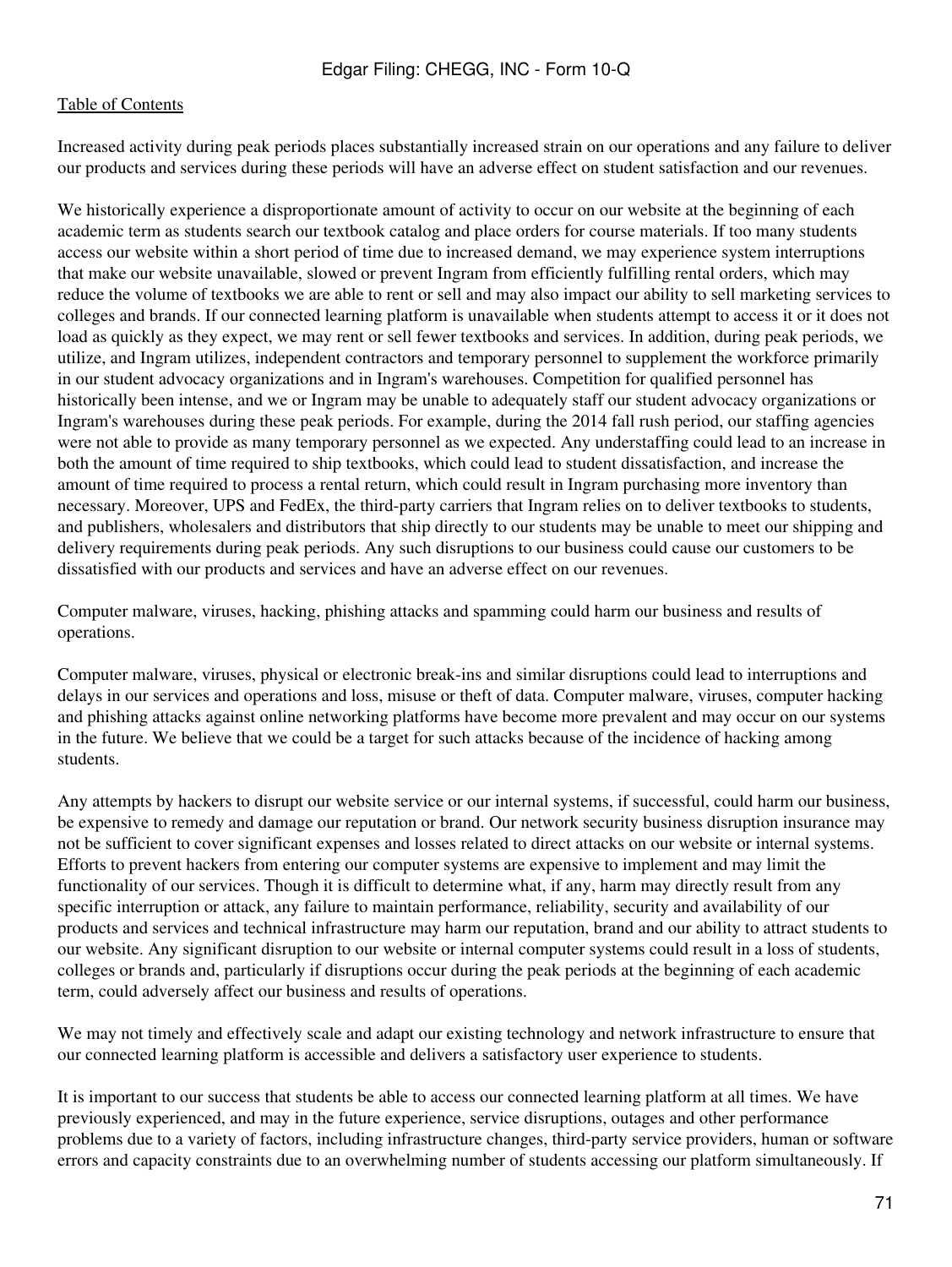our connected learning platform is unavailable when students attempt to access it or it does not load as quickly as they expect, students may seek other services to obtain the information for which they are looking and may not return to our platform as often in the future, or at all. This would negatively impact our ability to attract students and brands and the frequency with which they use our website and mobile applications.

Our platform functions on software that is highly technical and complex and may now or in the future contain undetected errors, bugs, or vulnerabilities. Some errors in our software code may only be discovered after the code has been deployed. Any errors, bugs, or vulnerabilities discovered in our code after deployment, inability to identify the cause or causes of performance problems within an acceptable period of time or difficultly maintaining and improving the performance of our platform, particularly during peak usage times, could result in damage to our reputation or brand, loss of students, colleges and brands, loss of revenues, or liability for damages, any of which could adversely affect our business and financial results.

We expect to continue to make significant investments to maintain and improve the availability of our platform and to enable rapid releases of new features and products. To the extent that we do not effectively address capacity constraints,

40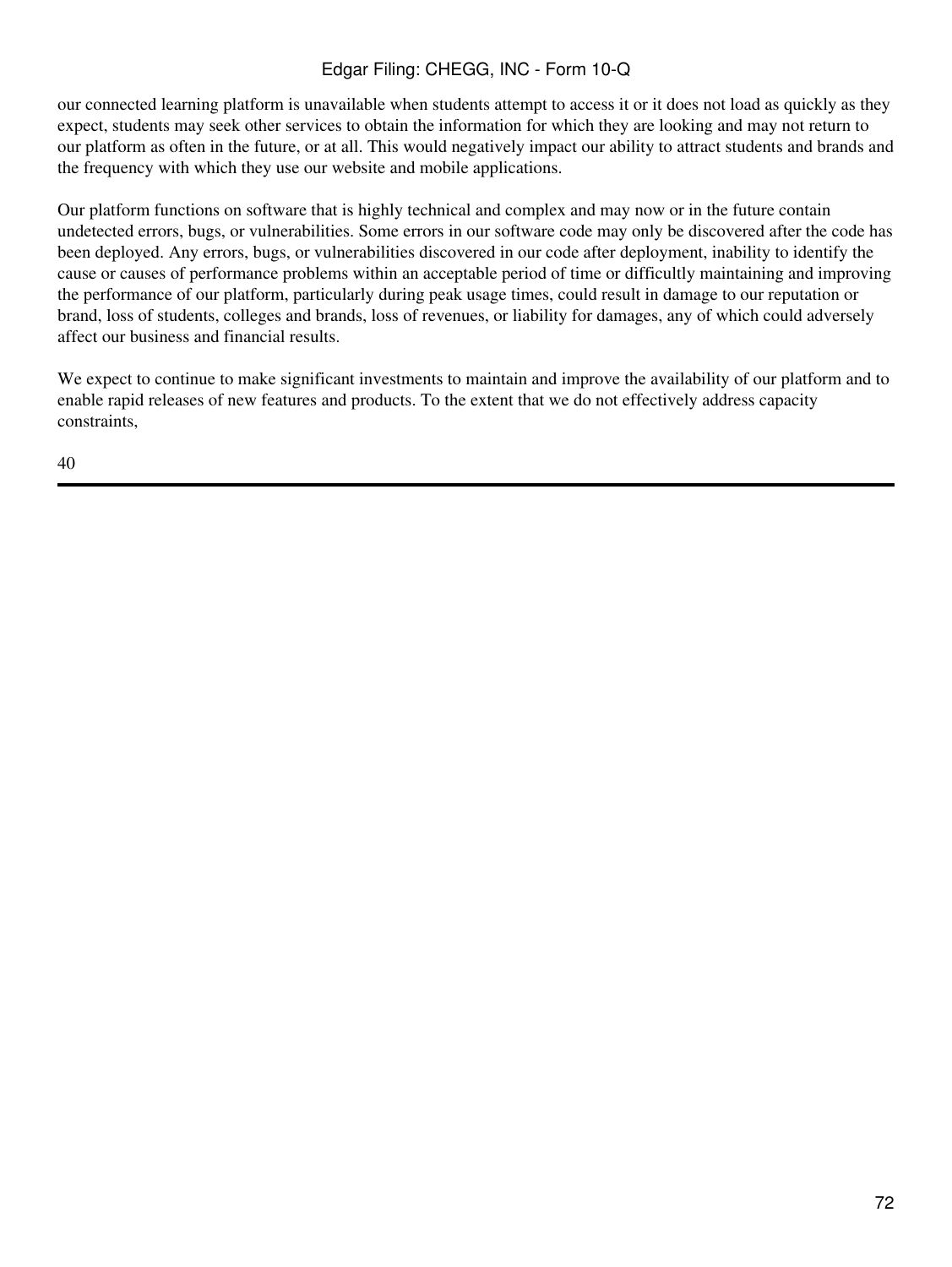upgrade our systems as needed and continually develop our technology and network architecture to accommodate actual and anticipated changes in technology, our business and operating results may be harmed.

We have a disaster recovery program to transition our operating platform and data to a failover location in the event of a catastrophe and have tested this capability under controlled circumstances, however, there are several factors ranging from human error to data corruption that could materially lengthen the time our platform is partially or fully unavailable to our student user base as a result of the transition. If our platform is unavailable for a significant period of time as a result of such a transition, especially during peak periods, we could suffer damage to our reputation or brand, loss of students, colleges and brands or loss of revenues any of which could adversely affect our business and financial results.

Growing our student user base and their engagement with our connected learning platform through mobile devices depends upon the effective operation of our mobile applications with mobile operating systems, networks and standards that we do not control.

There is no guarantee that students will use our mobile applications, such as the mobile version of our website, m.chegg.com, Chegg Flashcards and Chegg Textbook Solutions, rather than competing products. We are dependent on the interoperability of our mobile applications with popular mobile operating systems that we do not control, such as Google's Android and iOS, and any changes in such systems that degrade our products' functionality or give preferential treatment to competitive products could adversely affect the usage of our applications on mobile devices. Additionally, in order to deliver high quality mobile products, it is important that our products work well with a range of mobile technologies, systems, networks and standards that we do not control. We may not be successful in developing relationships with key participants in the mobile industry or in developing products that operate effectively with these technologies, systems, networks or standards. In the event that it is more difficult for students to access and use our applications on their mobile devices, or if students choose not to access or use our applications on their mobile devices or use mobile products that do not offer access to our applications, our student growth and student engagement levels could be harmed.

If we are not able to maintain the compatibility of our eTextbook Reader with third-party operating systems, demand for our eTextbooks may decline and have an adverse effect on our operating results.

Our eTextbook Reader is designed to provide students with access to eTextbooks from any device with an Internet connection and an Internet browser, including PCs, iPads, Android tablets, Kindles, Nooks and mobile phones. Our eTextbook Reader can be used across a variety of third-party operating systems. If we are not able to maintain the compatibility of our eTextbook Reader with third-party operating systems, demand for our eTextbooks could decline and revenues would be adversely affected. We may desire in the future to make our eTextbook Reader compatible with new or existing third-party operating systems that achieve popularity within the education marketplace, and these third-party operating systems may not be compatible with our designs. Any failure on our part to modify our applications to ensure compatibility with such third-party operating systems could reduce demand for our products and services.

If the transition from print to digital distribution does not proceed as we expect, our business and financial condition will be adversely affected.

The textbook distribution market has begun shifting toward digital distribution. If demand for eTextbooks accelerates more rapidly than we expect, we could be required to write-off excess print textbooks for which the rental demand has eroded or make additional payments to Ingram under our inventory purchase and consignment agreement. Further, our sale of used print textbooks represents a substantial source of cash from investing activities, and a substantial diminution on the value of these assets due to a shift in demand toward digital, or any other reason, could materially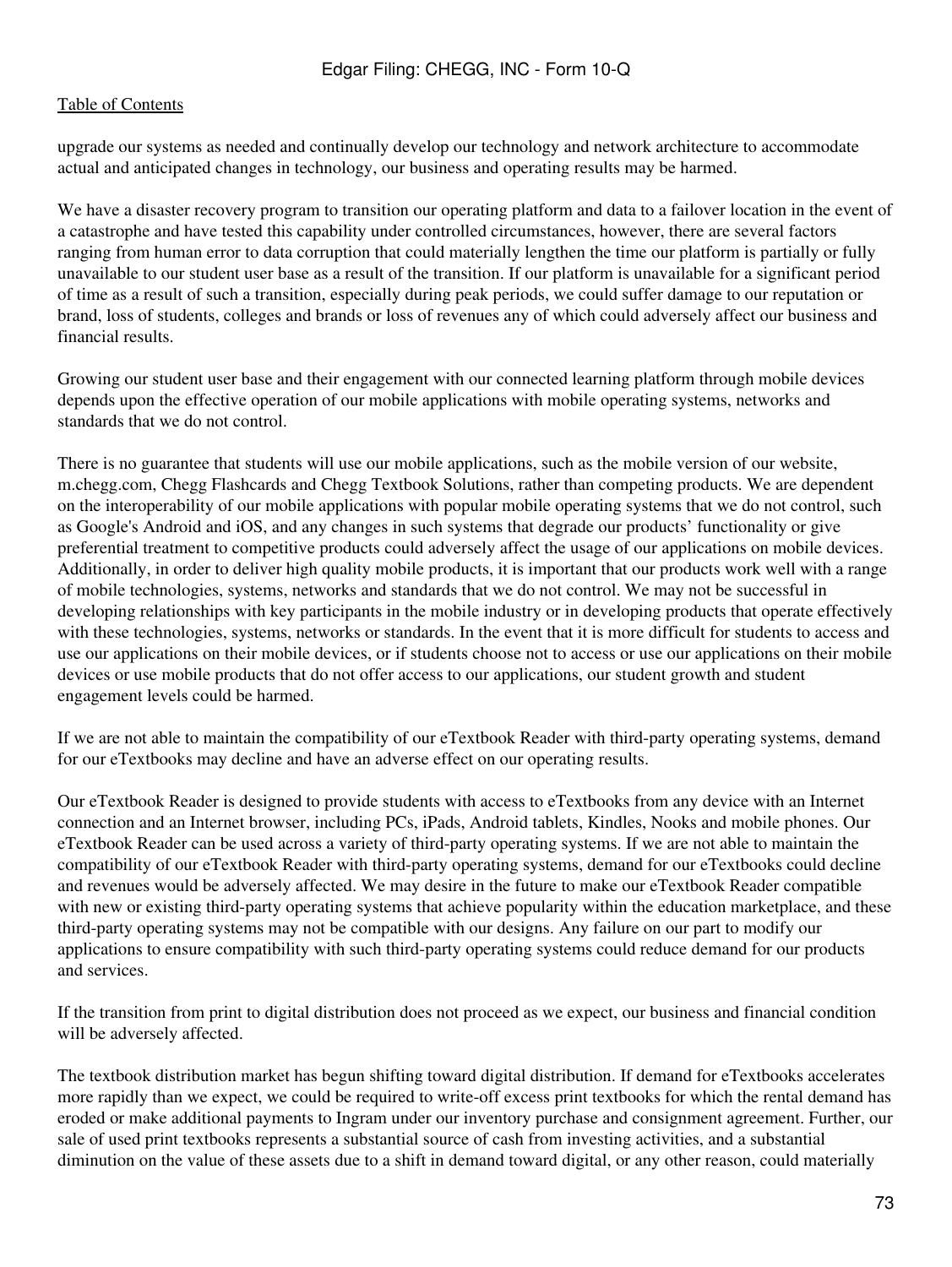and adversely affect our financial condition. Conversely, if the transition to digital distribution of textbooks does not gain market acceptance as we expect, capital requirements over the long term may be greater than we expect and our opportunities for growth may be diminished. In that case, we may need to raise additional capital, which may not be available on reasonable terms, or at all, and we may not realize the potential long-term benefits of a shift to digital distribution, including greater pricing flexibility, the ability to distribute a larger library of eTextbooks compared to print textbooks and lower cost of revenues.

If publishers refuse to grant us distribution rights to digital content on acceptable terms or terminate their agreements with us, or if we are unable to adequately protect their digital content rights, our business could be adversely affected.

We rely on licenses from publishers to distribute eTextbooks to our customers. We do not have long-term contracts or arrangements with most publishers that guarantee the availability of eTextbooks. If we are unable to secure and maintain rights to distribute eTextbooks to students upon terms that are acceptable to us, or if publishers terminate their agreements with us, we would not be able to acquire eTextbooks from other sources and our ability to attract new students and retain existing students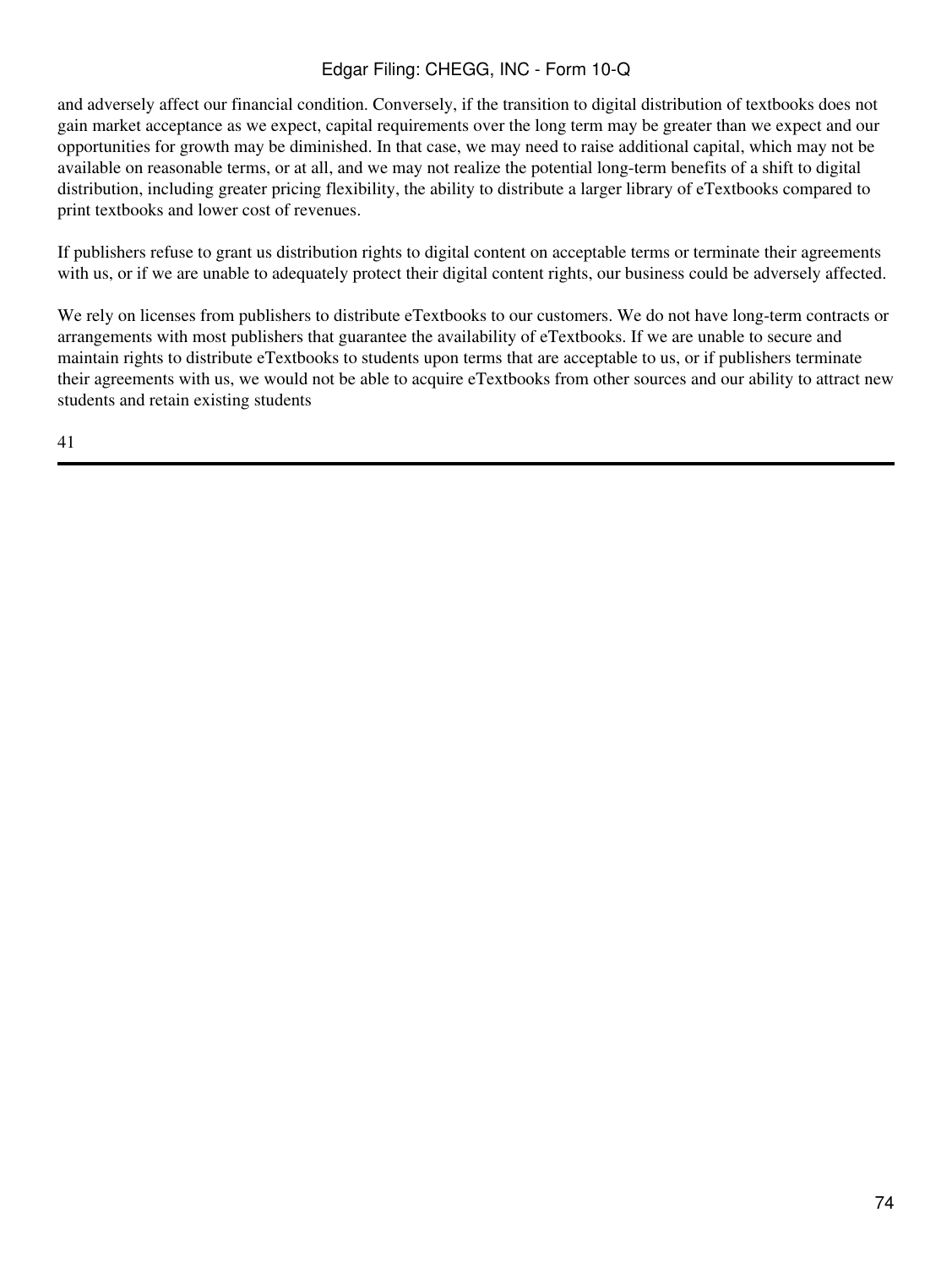could be adversely impacted. Some of our licenses give the publisher the right to withdraw our rights to distribute eTextbooks without cause and/or give the publisher the right to terminate the entire license agreement without cause. If a publisher exercises such a right, this could adversely affect our business and financial results. Moreover, to the extent we are able to secure and maintain rights to distribute eTextbooks, our competitors may be able to obtain the same rights on more favorable terms.

In addition, our ability to distribute eTextbooks depends on publishers' belief that we include effective digital rights management technology to control access to digital content. If the digital rights management technology that we use is compromised or otherwise malfunctions, we could be subject to claims, and publishers may be unwilling to include their content in our service. If users are able to circumvent the digital rights management technology that we use, they may acquire unauthorized copies of the textbooks that they would otherwise rent from us, which could decrease our textbook rental volume and adversely affect our results of operations.

If Internet search engines' methodologies are modified or our search result page rankings decline for other reasons, student engagement with our website could decline.

We depend in part on various Internet search engines, such as Google, Bing and Yahoo!, to direct a significant amount of traffic to our website. Similarly, we depend on mobile app stores such as iTunes and Google Play to allow students to locate and download Chegg mobile applications that enable our service. Our ability to maintain the number of students directed to our website is not entirely within our control. Our competitors' search engine optimization (SEO) efforts may result in their websites receiving a higher search result page ranking than ours, or Internet search engines could revise their methodologies in an attempt to improve their search results, which could adversely affect the placement of our search result page ranking. If search engine companies modify their search algorithms in ways that are detrimental to our search result page ranking or in ways that make it harder for students to find our website, or if our competitors' SEO efforts are more successful than ours, overall growth could slow, student engagement could decrease, and fewer students may use our platform. These modifications may be prompted by search engine companies entering the online networking market or aligning with competitors. Our website has experienced fluctuations in search result rankings in the past, and we anticipate similar fluctuations in the future. Any reduction in the number of students directed to our website could harm our business and operating results.

Our core value of putting students first may conflict with the short-term interests of our business.

We believe that adhering to our core value of putting students first is essential to our success and in the best interests of our company and the long-term interests of our stockholders. In the past, we have forgone, and in the future we may forgo, short-term revenue opportunities that we do not believe are in the best interests of students, even if our decision negatively impacts our operating results in the short term. For example, we offer free services without advertising to students that require investment by us, such as our Internships service, in order to promote a more comprehensive solution. As part of our College Admissions, and Scholarship Services marketing efforts, we identify select partner organizations who offer complementary content and services that support students in exploring colleges. We enable these partner organizations to use our college match service through their websites to enable students to request information about colleges of interest. We also developed the Chegg for Good program to connect students and employees with partners to engage them in causes related to education and the environment. We work with the nonprofit conservation organization American Forest to plant trees around the world and our funding has enabled the planting of more than six million trees to date. We formed the Chegg Foundation, a California nonprofit public benefit corporation, to engage in charitable and education-related activities, which we funded with one percent of the net proceeds from our IPO in November 2013. Our philosophy of putting students first may cause us to make decisions that could negatively impact our relationships with publishers, colleges and brands, whose interests may not always be aligned with ours or those of our students. Our decisions may not result in the long-term benefits that we expect, in which case our level of student satisfaction and engagement, business and operating results could be harmed.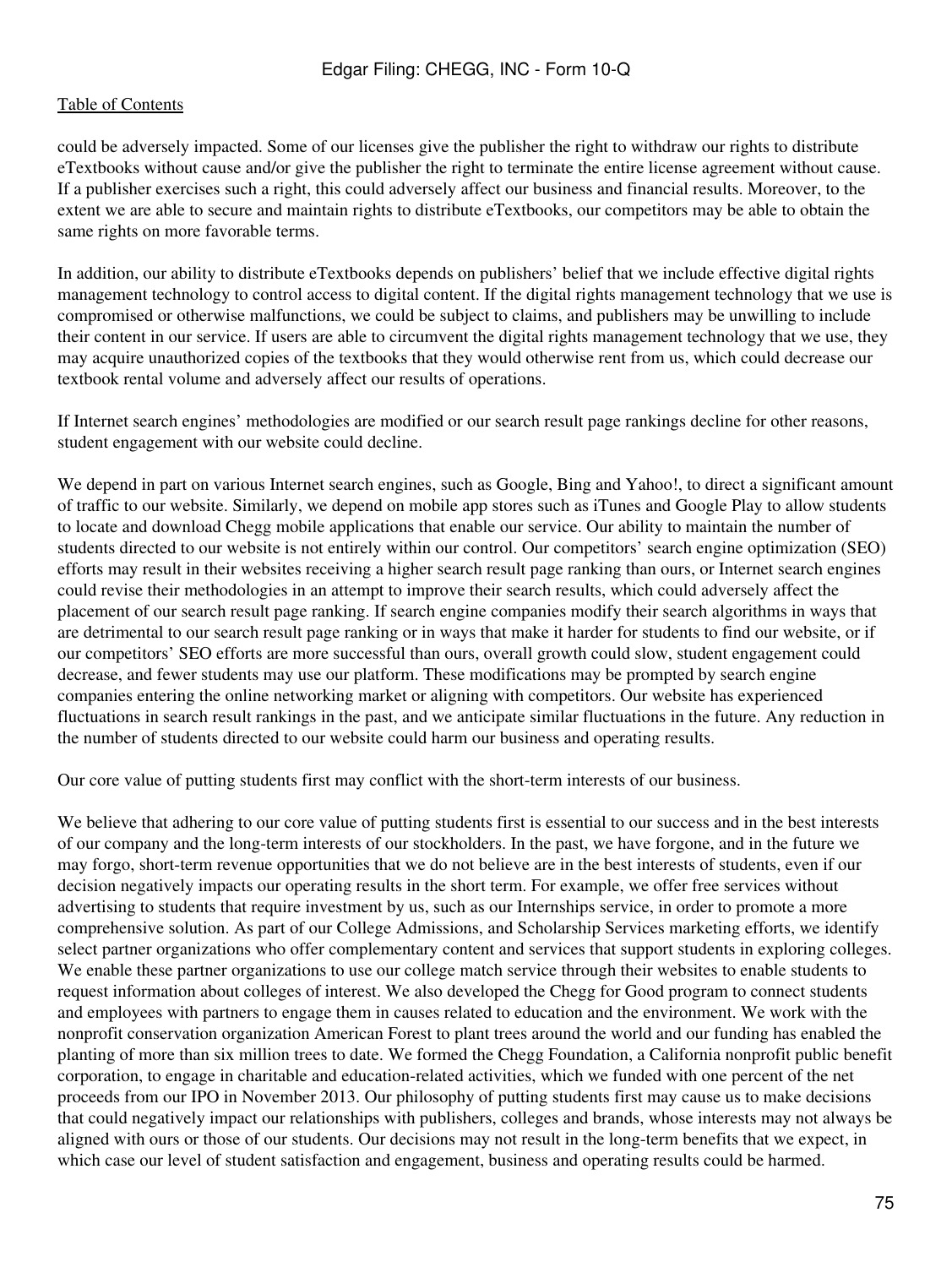If we are required to discontinue certain of our current marketing activities, our ability to attract new students may be adversely affected.

Laws or regulations may be enacted which restrict or prohibit use of emails or similar marketing activities that we currently rely on. For example:

• create criminal penalties for emails containing fraudulent headers and control other abusive online marketing the CAN-SPAM Act of 2003 and similar laws adopted by a number of states regulate unsolicited commercial emails, practices;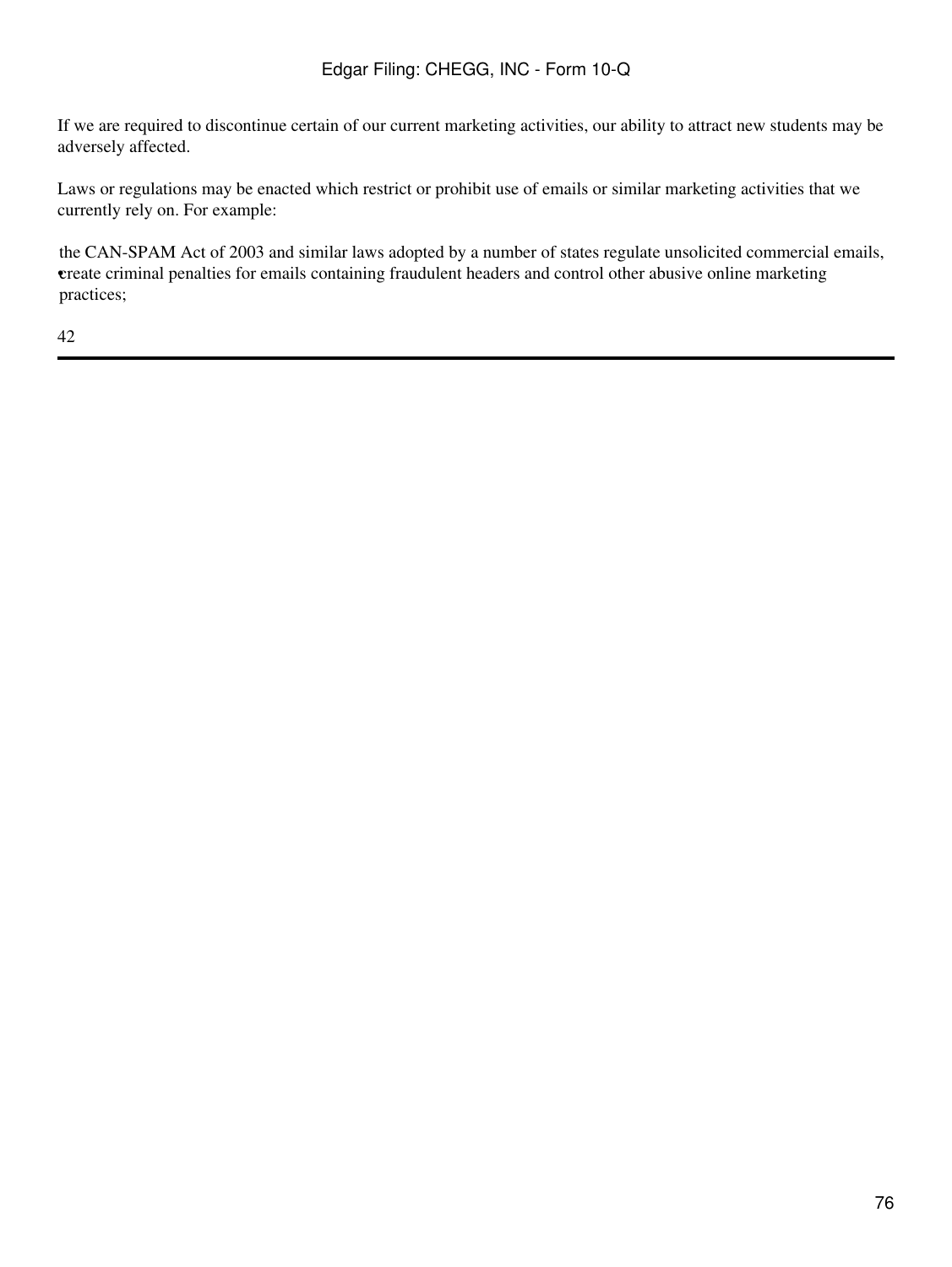• communications with consumers and impose fines and liability for failure to comply with rules with respect to the U.S. Federal Trade Commission (FTC) has guidelines that impose responsibilities on companies with respect to advertising or marketing practices they may deem misleading or deceptive; and • New York, have created do-not-call lists. Other states, such as Oregon and Washington, have enacted "no rebuttal the TCPA restricts telemarketing and the use of automated telephone equipment. The TCPA limits the use of automatic dialing systems, artificial or prerecorded voice messages and SMS text messages. It also applies to unsolicited text messages advertising the commercial availability of goods or services. Additionally, a number of states have enacted statutes that address telemarketing. For example, some states, such as California, Illinois and statutes" that require the telemarketer to end the call when the consumer indicates that he or she is not interested in the product being sold. Restrictions on telephone marketing, including calls and text messages, are enforced by the FTC, the Federal Communications Commission, states and through the availability of statutory damages and class action lawsuits for violations of the TCPA.

Even if no relevant law or regulation is enacted, we may discontinue use or support of these activities if we become concerned that students or potential students deem them intrusive or they otherwise adversely affect our goodwill and brand. If our marketing activities are curtailed, our ability to attract new students may be adversely affected.

Our business and growth may suffer if we are unable to hire and retain key personnel.

We depend on the continued contributions of our senior management and other key personnel. In particular, we rely on the contributions of our Chief Executive Officer, Dan Rosensweig. All of our executive officers and key employees are at-will employees, meaning they may terminate their employment relationship at any time. We compensate our employees through a combination of salary, benefits and equity compensation. Volatility or a decline in our stock price may affect our ability to retain and motivate key employees, each of whom has been granted stock options, RSUs or both. Competition for qualified personnel can be intense, and we may not be successful in retaining and motivating such personnel, particularly to the extent our stock price remains volatile or at a depressed level, as equity compensation plays an important role in how we compensate our employees. Such individuals may elect to seek employment with other companies that they believe have better long-term prospects. If we lose the services of one or more members of our senior management team or other key personnel, or if one or more of them decides to join a competitor or otherwise compete directly or indirectly with us, we may not be able to successfully manage our business or achieve our business objectives. Our future success also depends on our ability to identify, attract and retain highly skilled technical, managerial, finance and media procurement personnel. Qualified individuals are in high demand, particularly in the San Francisco Bay Area where our executive offices are located, and we may incur significant costs to attract them. If we are unable to attract or retain the personnel we need to succeed, our business may suffer.

Government regulation of education and student information is evolving, and unfavorable developments could have an adverse effect on our operating results.

We are subject to regulations and laws specific to the education sector because we offer our products and services to students and collect data from students. Data privacy and security with respect to the collection of personally identifiable information from students continues to be a focus of worldwide legislation and regulation. This includes significant regulation in the European Union and legislation and compliance requirements in various jurisdictions around the world. Within the United States, several states have enacted legislation that goes beyond any federal requirements relating to the collection and use of personally identifiable information and other data from students. Examples include statutes adopted by the State of California and most other States that require online services to report certain breaches of the security of personal data and a California statute that requires companies to provide choice to California customers about whether their personal data is disclosed to direct marketers or to report to California customers when their personal data has been disclosed to direct marketers. In this regard, there are a large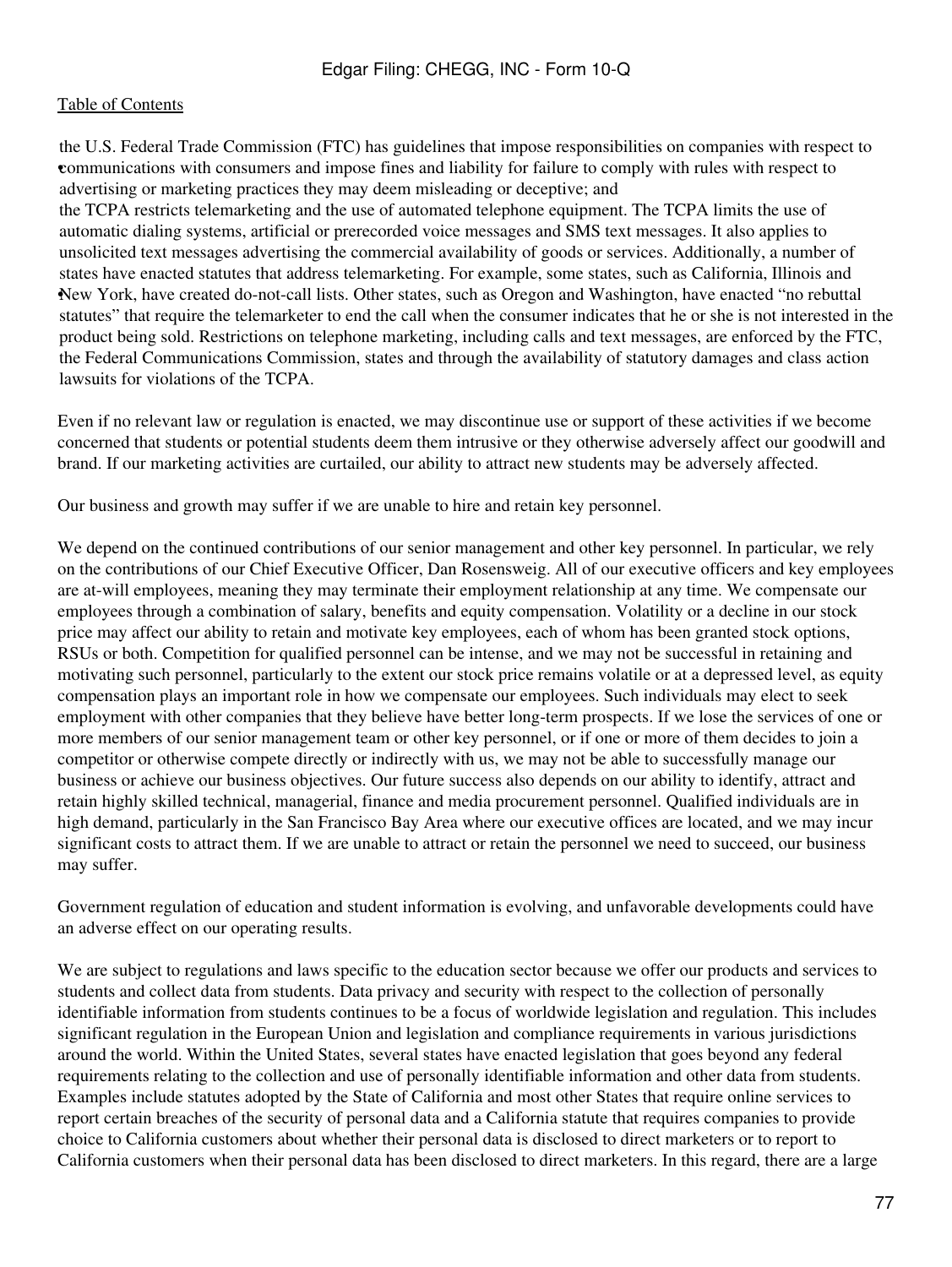number of legislative proposals before the U.S. Congress and various state legislative bodies regarding privacy issues related to our business. It is not possible to predict whether or when such legislation may be adopted, and certain proposals, if adopted, could harm our business through a decrease in student registrations and revenues. These decreases could be caused by, among other possible provisions, the required use of disclaimers or other requirements before students can utilize our services. We post our privacy policies and practices concerning the use and disclosure of student data on our website. However, any failure by us to comply with our posted privacy policies, FTC requirements or other privacy-related laws and regulations could result in proceedings by governmental or regulatory bodies or by private litigants that could potentially harm our business, results of operations and financial condition.

Our business may also be subject to laws specific to students, such as the Family Educational Rights and Privacy Act, the Delaware Higher Education Privacy Act and a California statute which restricts the access by postsecondary educational institutions of prospective students' social media account information. Compliance levels include disclosures, consents, transfer restrictions, notice and access provisions for which we may in the future need to build further infrastructure to further support.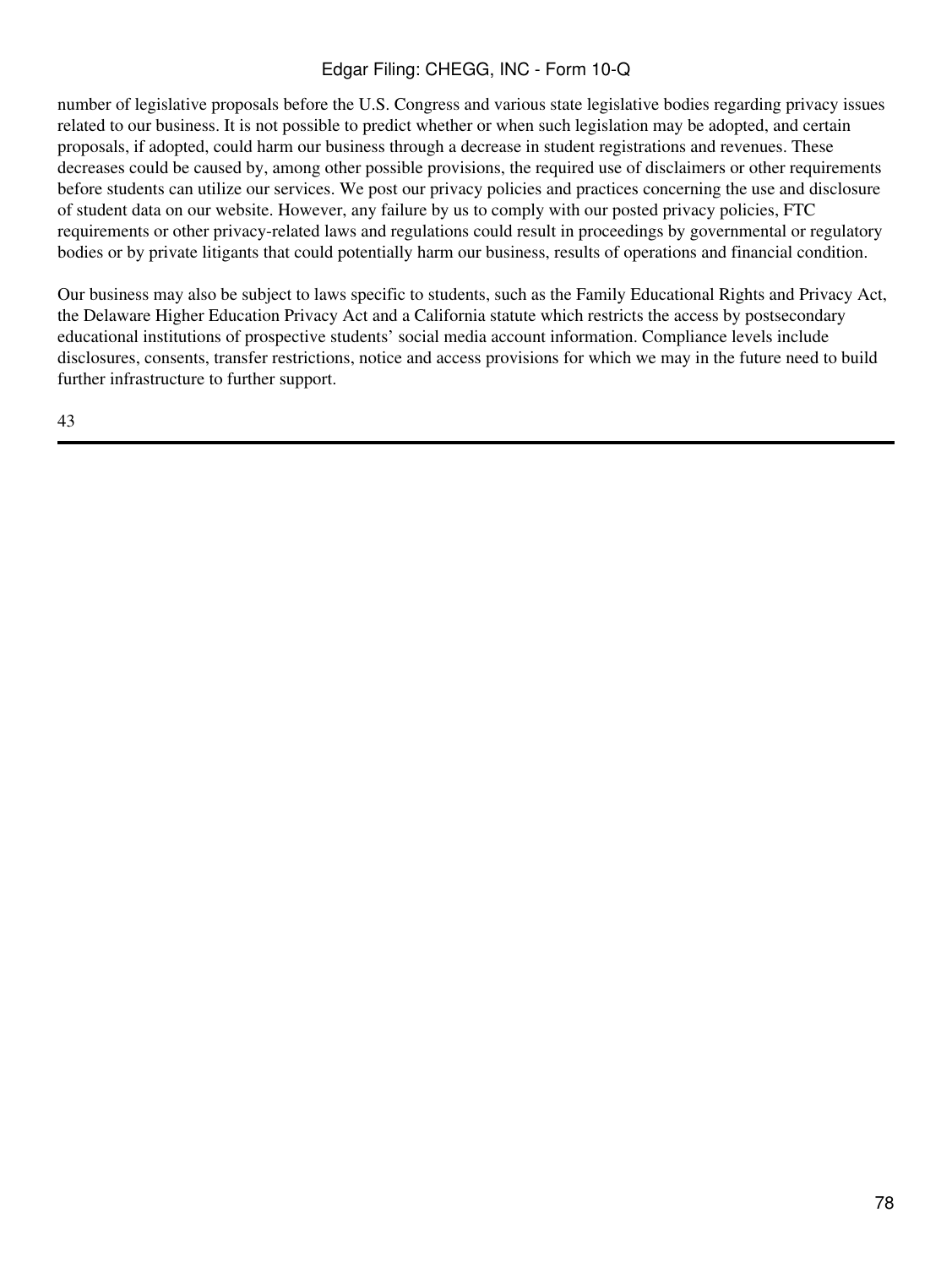We cannot guarantee that we have been or will be fully compliant in every jurisdiction, as it is not entirely clear how existing laws and regulations governing educational institutions affect our business. Moreover, as the education industry continues to evolve, increasing regulation by federal, state and foreign agencies becomes more likely. Recently, California adopted the Student Online Personal Information Protection Act which prohibits operators of online services used for K-12 school purposes from using or sharing student personal information. This act does not apply to general audience Internet websites but it is not clear how this Act will be interpreted and the breadth of services that will be restricted by it. Other states may adopt similar statutes. The adoption of any laws or regulations that adversely affect the popularity or growth in the use of the Internet particularly for educational services, including laws limiting the content that we can offer, and the audiences that we can offer that content to, may decrease demand for our service offerings and increase our cost of doing business. Future regulations, or changes in laws and regulations or their existing interpretations or applications, could also hinder our operational flexibility, raise compliance costs and result in additional historical or future liabilities for us, resulting in adverse impacts on our business and our operating results.

While we expect and plan for new laws, regulations and standards to be adopted over time that will be directly applicable to the Internet and to our student-focused activities, any existing or new legislation applicable to our business could expose us to substantial liability, including significant expenses necessary to comply with such laws and regulations and potential penalties or fees for non-compliance, and could negatively impact the growth in the use of the Internet for educational purposes and for our services in particular. We may also run the risk of retroactive application of new laws to our business practices that could result in liability or losses. Due to the global nature of the Internet, it is possible that the governments of other states and foreign countries might attempt to change previous regulatory schemes or choose to regulate transmissions or prosecute us for violations of their laws. We might unintentionally violate such laws, such laws may be modified and new laws may be enacted in the future. Any such developments could harm our business, operating results and financial condition. We may be subject to legal liability for our offerings.

We collect, process, store and use personal information and data, which subjects us to governmental regulation and other legal obligations related to privacy and our actual or perceived failure to comply with such obligations could harm our business.

In the ordinary course of business, and in particular in connection with merchandising our service to students, we collect, process, store and use personal information and data supplied by students. We may enable students to share their personal information with each other and with third parties and to communicate and share information into and across our platform. Other businesses have been criticized by privacy groups and governmental bodies for attempts to link personal identities and other information to data collected on the Internet regarding users' browsing and other habits. There are numerous federal, state and local laws regarding privacy and the collection, storing, sharing, using, processing, disclosing and protecting of personal information and other user data, the scope of which are changing, subject to differing interpretations, and which may be costly to comply with and may be inconsistent between countries and jurisdictions or conflict with other rules.

We currently face certain legal obligations regarding the manner in which we treat such information. Increased regulation of data utilization practices, including self-regulation or findings under existing laws, or new regulations restricting the collection, use and sharing of information from minors under the age of 18, that limit our ability to use collected data could have an adverse effect on our business. In addition, if unauthorized access to our students' data were to occur or if we were to disclose data about our student users in a manner that was objectionable to them, our business reputation and brand could be adversely affected, and we could face legal claims that could impact our operating results. Our reputation and brand and relationships with students would be harmed if our billing data were accessed by unauthorized persons.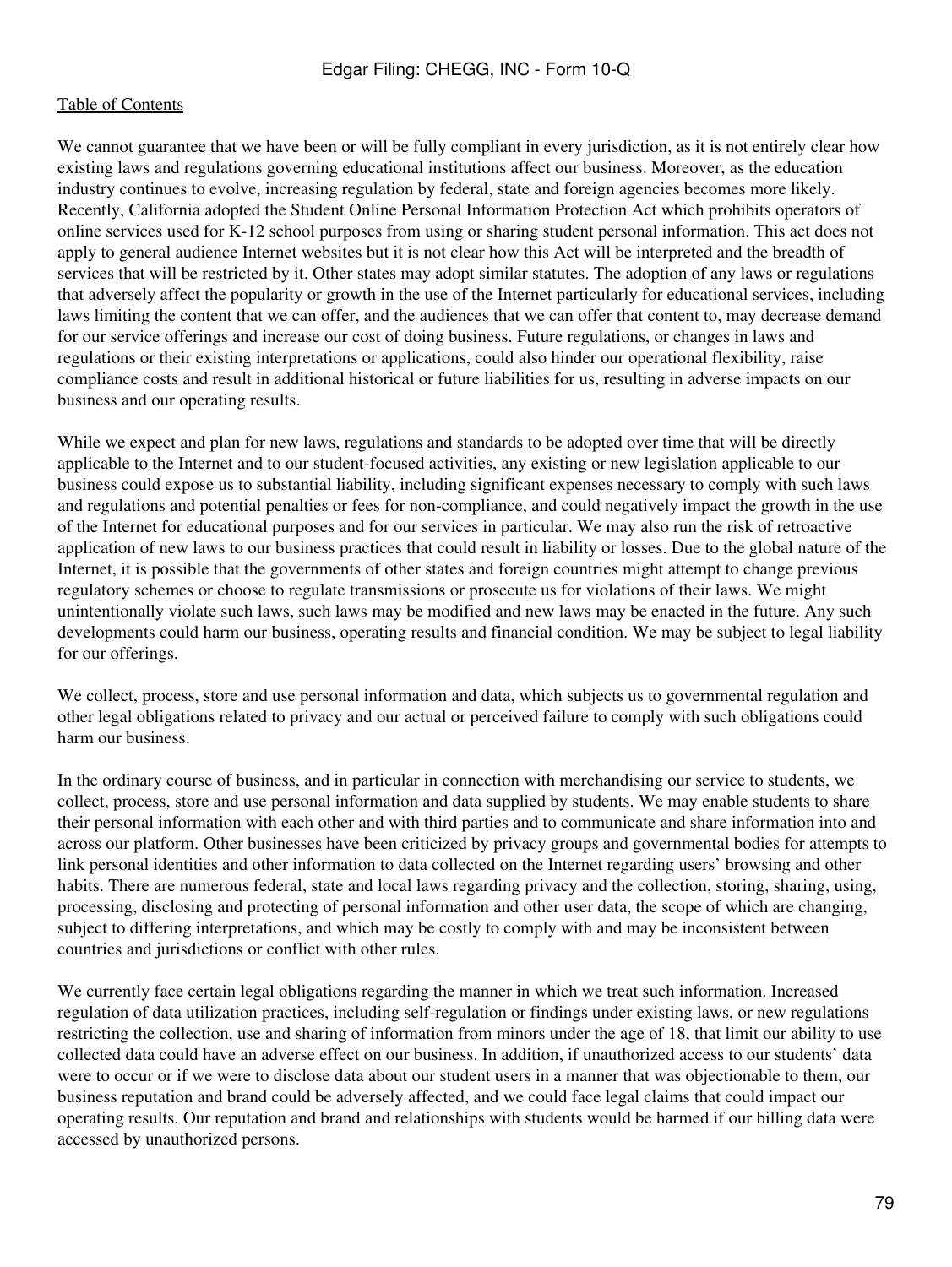We strive to comply with all applicable laws, policies, legal obligations and industry codes of conduct relating to privacy and data protection. However, U.S. federal, U.S. state and international laws and regulations regarding privacy and data protection are rapidly evolving and may be inconsistent and we could be deemed out of compliance as such laws and their interpretation change. In addition, foreign privacy, data protection, and other laws and regulations, particularly in Europe, are often more restrictive than those in the United States. The costs of compliance with, and other burdens imposed by, such laws and regulations that are applicable to our business operations may limit the use and adoption of our services and reduce overall demand for them. Furthermore, foreign court judgments or regulatory actions could impact our ability to transfer, process and/or receive transnational data, including data relating to students or partners outside the United States. Such judgments or actions could affect the manner in which we provide our services or adversely affect our financial results if foreign students and partners are not able to lawfully transfer data to us. For example, the European Court of Justice recently invalidated the U.S.-EU Safe Harbor framework that had been in place since 2000, which allowed companies to meet certain European legal requirements for the transfer of personal data from the European Economic Area to the United States. While other adequate legal mechanisms to lawfully transfer such data remain, the invalidation of the U.S.-EU Safe Harbor framework may result in different European data protection regulators applying differing standards for the transfer of personal data, which could result in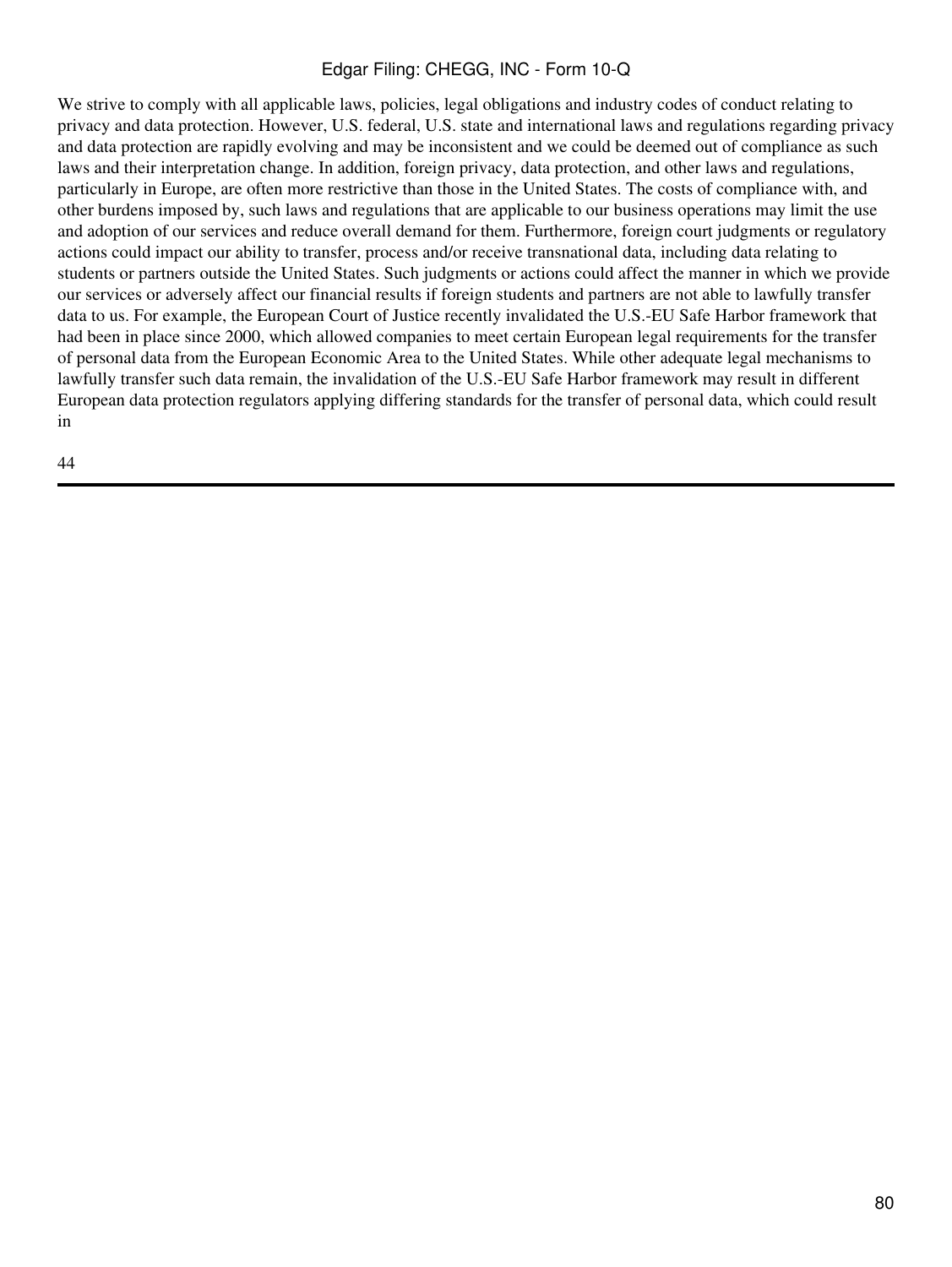increased regulation, cost of compliance and limitations on data transfer for us and our customers. In addition, some countries are considering or have passed legislation implementing data protection requirements or requiring local storage and processing of data or similar requirements that could increase the cost and complexity of delivering our services.

Any failure or perceived failure by us to comply with our privacy policies, our privacy or data-protection obligations to students or other third parties, our privacy or data-protection legal obligations or any compromise of security that results in the unauthorized release or transfer of sensitive information, which may include personally identifiable information or other data, may result in governmental enforcement actions, litigation or public statements against us by consumer advocacy groups or others and could cause students to lose trust in us, which could have an adverse effect on our business. Additionally, if third parties we work with, such as colleges and brands, violate applicable laws or our policies, such violations may also put our student users' information at risk and could in turn have an adverse effect on our business.

Public scrutiny of Internet privacy issues may result in increased regulation and different industry standards, which could deter or prevent us from providing our current products and services to students, thereby harming our business.

The regulatory framework for privacy issues worldwide is currently in flux and is likely to remain so for the foreseeable future. Practices regarding the collection, use, storage, display, processing, transmission and security of personal information by companies offering online services have recently come under increased public scrutiny. The U.S. government, including the White House, the FTC and the U.S. Department of Commerce, are reviewing the need for greater regulation of the collection and use of information concerning consumer behavior with respect to online services, including regulation aimed at restricting certain targeted advertising practices. The FTC in particular has approved consent decrees resolving complaints and their resulting investigations into the privacy and security practices of a number of online, social media companies. Similar actions may also impact us directly, particularly because high school students who use our College Admissions, College Counseling and Scholarship Services are typically under the age of 18, which subjects our business to laws covering the protection of minors. For example, various U.S. and international laws restrict the distribution of materials considered harmful to children and impose additional restrictions on the ability of online services to collect information from minors. The FTC has also revised the rules under the Children's Online Privacy Protection Act effective July 1, 2013. Although our services are not directed to children under 13, the FTC could decide that our site now or in the future has taken inadequate precautions to prevent children under 13 from accessing our site and providing us information.

The White House published a report calling for a consumer privacy Bill of Rights that could impact the collection of data, and the Department of Commerce seeks to establish a consensus-driven Do-Not-Track standard that could impact on-line and mobile advertising. The State of California and several other states have adopted privacy guidelines with respect to mobile applications. Our business, including our ability to operate internationally, could be adversely affected if legislation or regulations are adopted, interpreted or implemented in a manner that is inconsistent with our current business practices and that require changes to these practices, the design of our websites, mobile applications, products, features or our privacy policy. In particular, the success of our business has been, and we expect will continue to be, driven by our ability to responsibly use the data that students share with us. Therefore, our business could be harmed by any significant change to applicable laws, regulations or industry standards or practices regarding the use or disclosure of data that students choose to share with us or regarding the manner in which the express or implied consent of consumers for such use and disclosure is obtained. Such changes may require us to modify our products and services, possibly in a material manner, and may limit our ability to develop new products and services that make use of the data that we collect about our student users.

Our reputation and relationships with students would be harmed if our student users' data, particularly billing data, were to be accessed by unauthorized persons.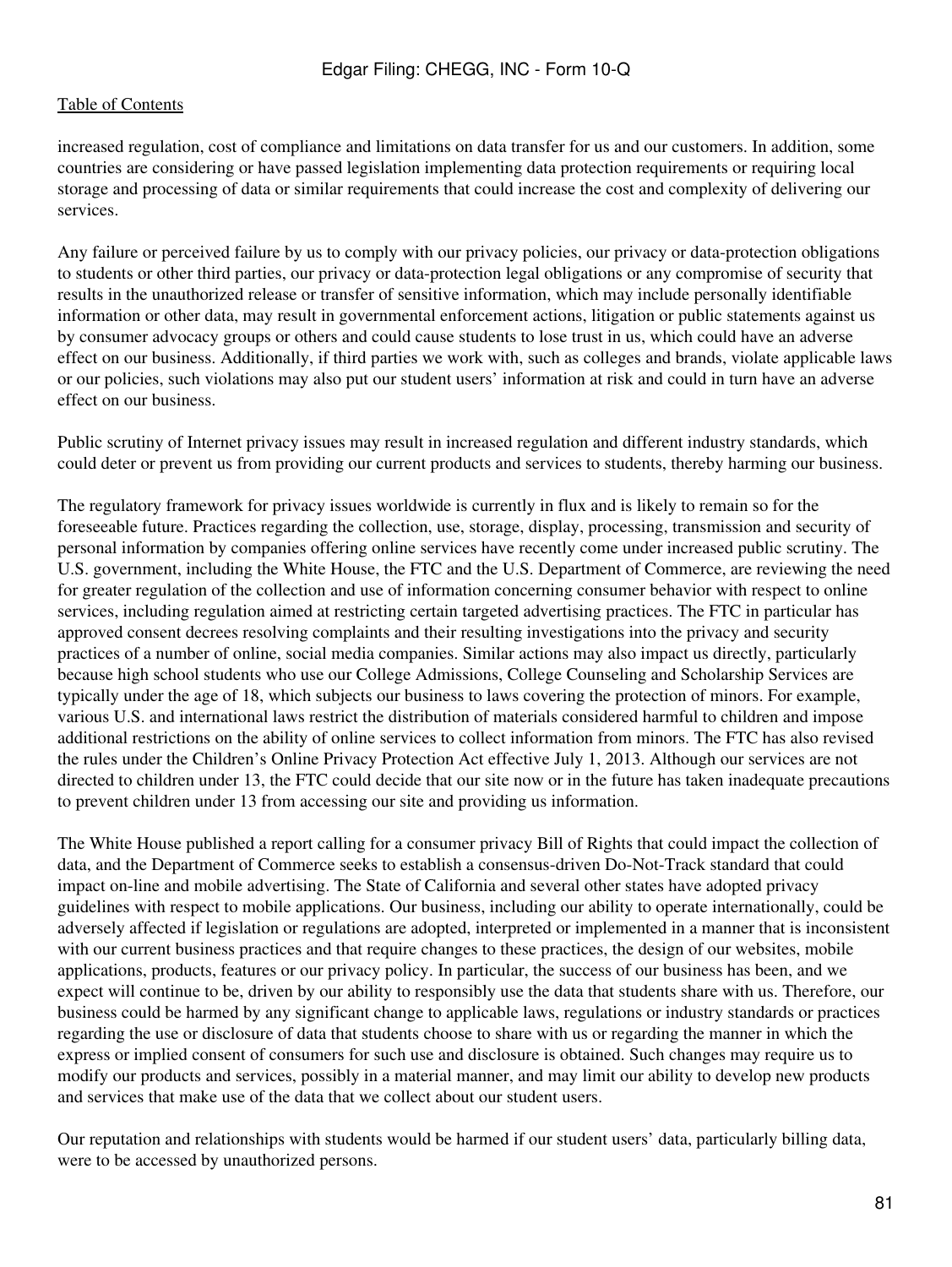We maintain personal data regarding students who use our platform, including names and, in many cases, mailing addresses. We take measures to protect against unauthorized intrusion into our student users' data. If, despite these measures, we or our payment processing services experience any unauthorized intrusion into our student users' data, current and potential student users may become unwilling to provide the information to us necessary for them to engage with our platform, we could face legal claims and our business and reputation could be adversely affected. The breach of a third-party's website, resulting in theft of user names and passwords, could result in the fraudulent use of that user login information on our platform. In addition, we do not obtain signatures from students in connection with the use of credit cards by them. Under current credit card practices, to the extent we do not obtain cardholders' signatures, we are liable for fraudulent credit card transactions, even when the associated financial institution approves payment of the orders. From time to time, fraudulent credit cards may be used. We may experience some loss from these fraudulent transactions. As an example, we discovered in 2014 that certain individuals fraudulently obtained several thousand textbooks from us. While we do have safeguards in place, we cannot be certain that other fraudulent schemes will not be successful. A failure to adequately control fraudulent transactions would harm our business and results of operations.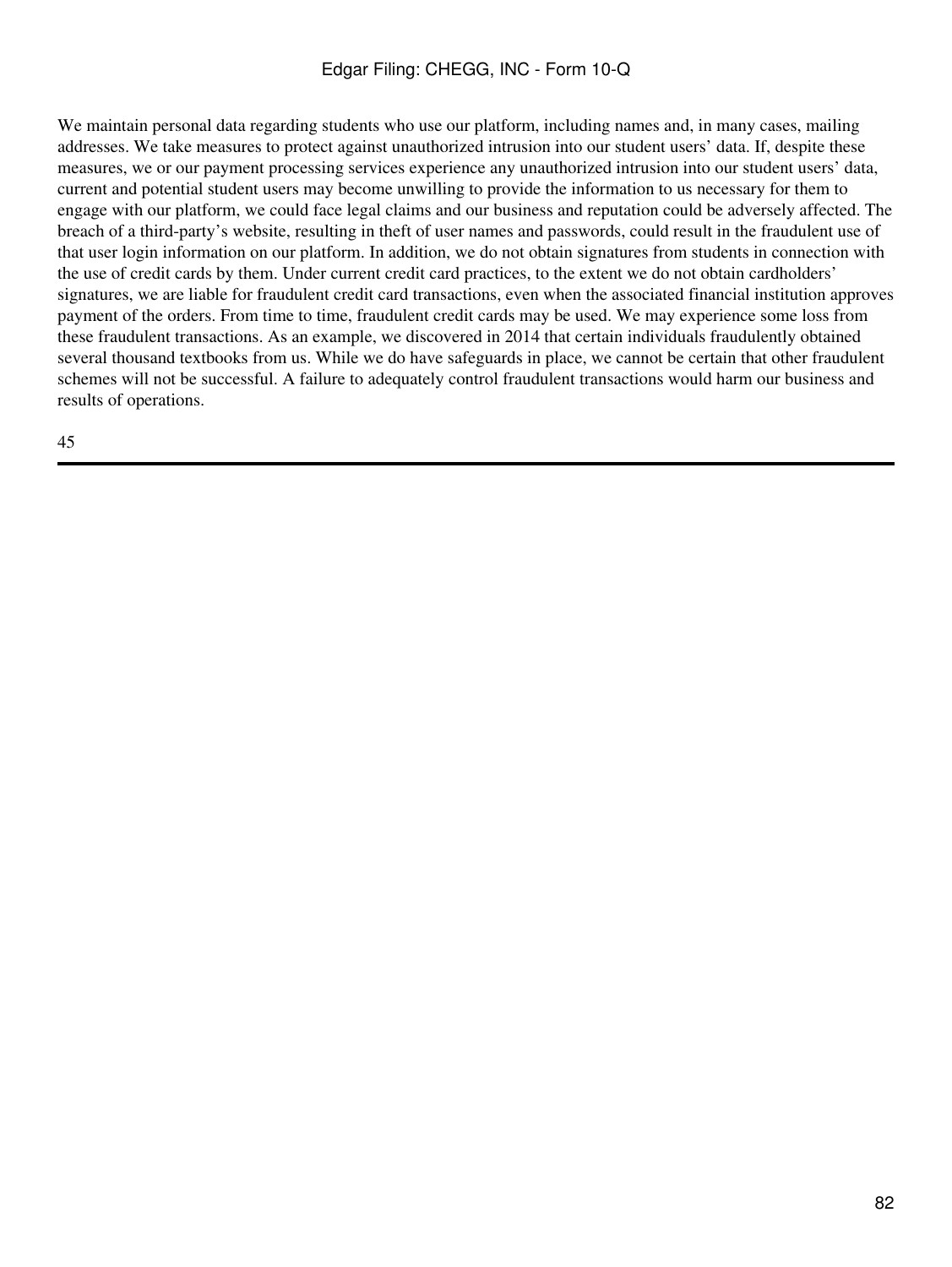If we become subject to liability for the Internet content that we publish or that is uploaded to our websites by students, our results of operations could be adversely affected.

As a publisher and distributor of online content, we face potential liability for negligence, copyright or trademark infringement or other claims based on the nature and content of materials that we publish or distribute. We also may face potential liability for content uploaded by students in connection with our community-related content. If we become liable, then our business may suffer. Third parties may initiate litigation against us without warning. Others may send us letters or other communications that make allegations without initiating litigation. We have in the past and may in the future receive such communications, which we assess on a case-by-case basis. We may elect not to respond to the communication if we believe it is without merit or we may attempt to resolve disputes out-of-court by removing content or services we offer or paying licensing or other fees. If we are unable to resolve such disputes, litigation may result. Litigation to defend these claims could be costly and harm our results of operations. We may not be adequately insured to cover claims of these types or indemnified for all liability that may be imposed on us. Any adverse publicity resulting from actual or potential litigation may also materially and adversely affect our reputation, which in turn could adversely affect our results of operations.

In addition, the Digital Millennium Copyright Act (DMCA) has provisions that limit, but do not necessarily eliminate, our liability for caching or hosting or for listing or linking to, content or third-party websites that include materials or other content that infringe copyrights or other intellectual property or proprietary rights, provided we comply with the strict statutory requirements of the DMCA. The interpretations of the statutory requirements of the DMCA are constantly being modified by court rulings and industry practice. Accordingly, if we fail to comply with such statutory requirements or if the interpretations of the DMCA change, we may be subject to potential liability for caching or hosting, or for listing or linking to, content or third-party websites that include materials or other content that infringe copyrights or other intellectual property or proprietary rights.

We maintain content usage review systems that, through a combination of manual and automated blocks, monitors for and makes us aware of potentially infringing content on our platform. Nevertheless, claims may continue to be brought and threatened against us for negligence, intellectual property infringement, or other theories based on the nature and content of information, its origin and its distribution and there is no guarantee that we will be able to resolve any such claims quickly and without damage to us, our business model, our reputation or our operations. From time to time, we have been subject to copyright infringement claims, some of which we have settled. While these settlements have not had a material impact on our financial condition, we may be subject to similar lawsuits in the future, including in connection with our other services. The outcome of any such lawsuits may not be favorable to us and could have a material adverse effect on our financial condition.

Failure to protect or enforce our intellectual property and other proprietary rights could adversely affect our business and financial condition and results of operations.

We rely and expect to continue to rely on a combination of trademark, copyright, patent and trade secret protection laws, as well as confidentiality and license agreements with our employees, consultants and third parties with whom we have relationships to protect our intellectual property and proprietary rights. As of March 31, 2016, we had 11 patents and 24 patent applications pending in the United States. We own six U.S. registered copyrights and have unregistered copyrights in our eTextbook Reader software, software documentation, marketing materials and website content that we develop. We own the registered U.S. trademarks "Chegg," "Chegg.com," "Chegg for Good," "CourseRank," "Cramster," "InstaEDU," "Internships.com", "Zinch" and "#1 In Textbook Rentals," among others, as well as a variety of serv marks. As of March 31, 2016, we own over 550 registered domain names. We also have a number of pending trademark applications in the United States and foreign jurisdictions and unregistered marks that we use to promote our brand. From time to time we expect to file additional patent, copyright and trademark applications in the United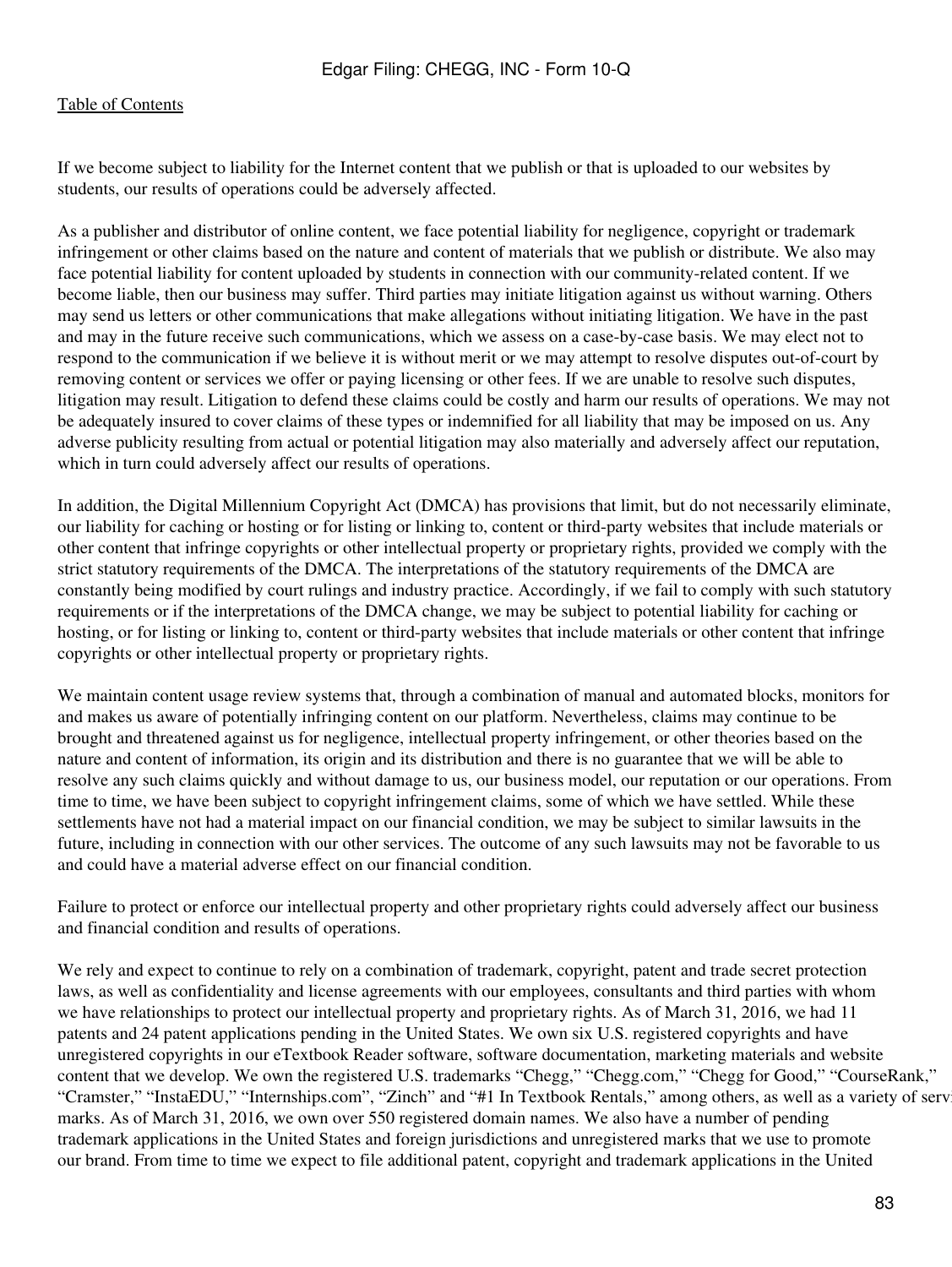States and abroad. Nevertheless, these applications may not be approved or otherwise provide the full protection we seek. Third parties may challenge any patents, copyrights, trademarks and other intellectual property and proprietary rights owned or held by us. Third parties may knowingly or unknowingly infringe, misappropriate or otherwise violate our patents, copyrights, trademarks and other proprietary rights and we may not be able to prevent infringement, misappropriation or other violation without substantial expense to us.

Furthermore, we cannot guarantee that:

- our intellectual property and proprietary rights will provide competitive advantages to us;
- our competitors or others will not design around our intellectual property or proprietary rights;

Future disputes will not be limited by our agreements with third parties; our ability to assert our intellectual property or proprietary rights against potential competitors or to settle current or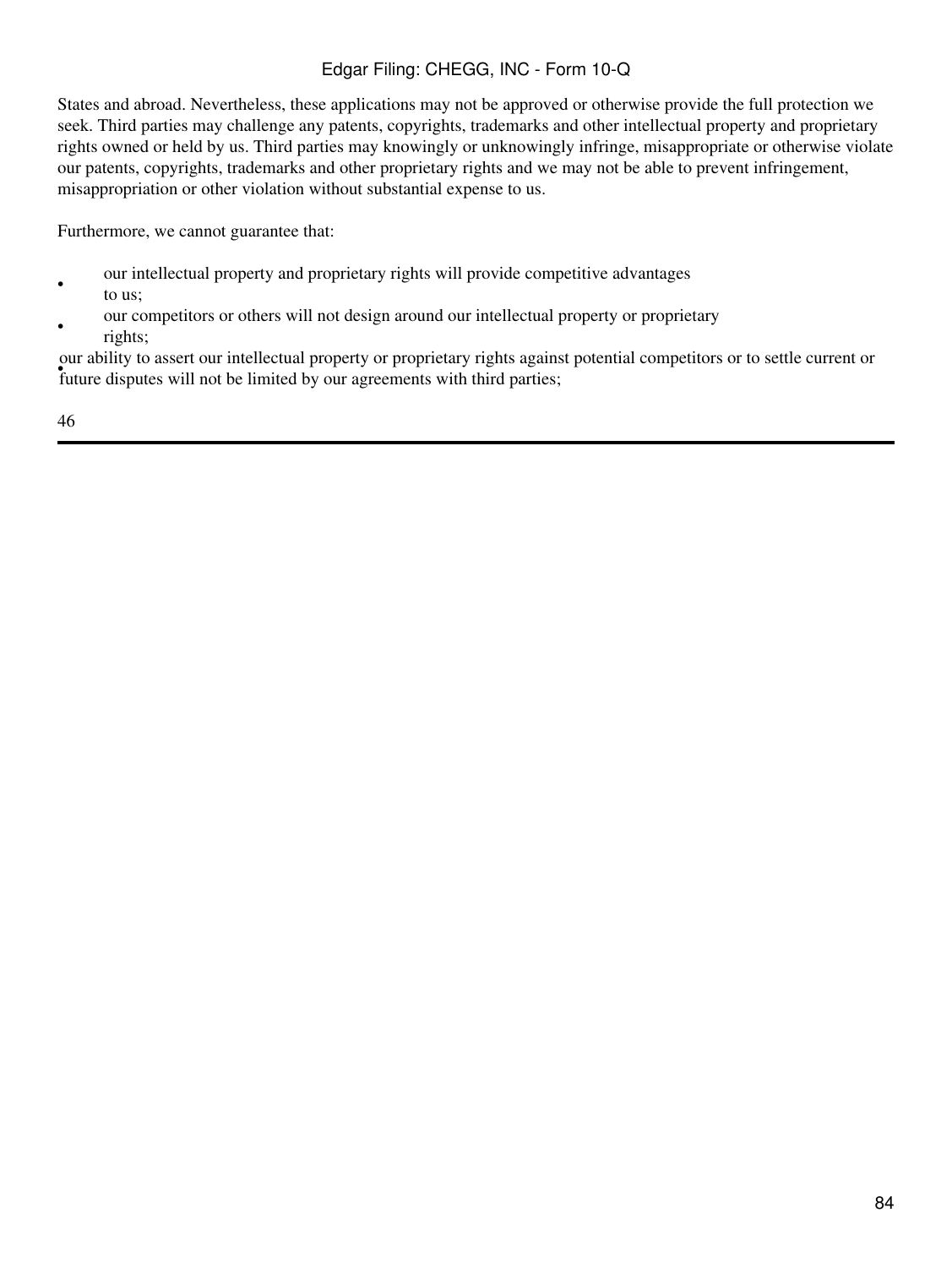where legal protection may be weak; our intellectual property and proprietary rights will be enforced in jurisdictions where competition may be intense or

employ in our business will not lapse or be invalidated, circumvented, challenged or abandoned; or presently employ in our business will not lapse or be invalidated, circumvented, challenged or abandoned; or any of the patents, trademarks, copyrights, trade secrets or other intellectual property or proprietary rights that we • property or proprietary rights to others and collect royalties or other payments. we will not lose the ability to assert our intellectual property or proprietary rights against or to license our intellectual

If we pursue litigation to assert our intellectual property or proprietary rights, an adverse decision in any of these legal actions could limit our ability to assert our intellectual property or proprietary rights, limit the value of our intellectual property or proprietary rights or otherwise negatively impact our business, financial condition and results of operations. If the protection of our intellectual property and proprietary rights is inadequate to prevent use or misappropriation by third parties, the value of our brand and other intangible assets may be diminished, competitors may be able to more effectively mimic our service and methods of operations, the perception of our business and service to customers and potential customers may become confused in the marketplace and our ability to attract customers may be adversely affected.

We are a party to a number of third-party intellectual property license agreements. For example, in 2012, we entered into an agreement with a textbook publisher that provides access to textbook solutions content for our Chegg Study service over a five-year term, for which we paid an upfront license fee. In addition, we have agreements with certain eTextbook publishers under which we incur non-refundable fees at the time we provide students access to an eTextbook. We cannot guarantee that the third-party intellectual property we license will not be licensed to our competitors or others in our industry. In the future, we may need to obtain additional licenses or renew existing license agreements. We are unable to predict whether these license agreements can be obtained or renewed on acceptable terms, or at all. Any failure to obtain or renew such third-party intellectual property license agreements on commercially competitive terms could adversely affect our business and financial results.

We are, and may in the future be, subject to intellectual property claims, which are costly to defend and could harm our business, financial condition and operating results.

From time to time, third parties have alleged and are likely to allege in the future that we or our business infringes, misappropriates or otherwise violates their intellectual property or proprietary rights. Many companies, including various "non-practicing entities" or "patent trolls," are devoting significant resources to developing or acquiring patents that could potentially affect many aspects of our business. There are numerous patents that broadly claim means and methods of conducting business on the Internet. We have not exhaustively searched patents related to our technology. In addition, the publishing industry has been, and we expect in the future will continue to be, the target of counterfeiting and piracy. We have in the past and may continue to receive communications alleging that physical textbooks sold or rented by us are counterfeit. While our fulfillment partner, Ingram, has a system for inspecting the physical textbooks in our catalog of books, many of the books sold or rented to students are shipped directly from our suppliers, and, in any case, unauthorized or counterfeit textbooks may inadvertently be included in the catalog of books we offer and may be subsequently sold or rented by us to students, and we may be subject to allegations of civil or criminal liability. We may implement measures in an effort to protect against these potential liabilities that could require us to spend substantial resources. Any costs incurred as a result of liability or asserted liability relating to sales of unauthorized or counterfeit textbooks could harm our business, reputation and financial condition.

Third parties may initiate litigation against us without warning. Others may send us letters or other communications that make allegations without initiating litigation. We have in the past and may in the future receive such communications, which we assess on a case-by-case basis. We may elect not to respond to the communication if we believe it is without merit or we may attempt to resolve disputes out-of-court by electing to pay royalties or other fees for licenses. If we are forced to defend ourselves against intellectual property claims, whether they are with or without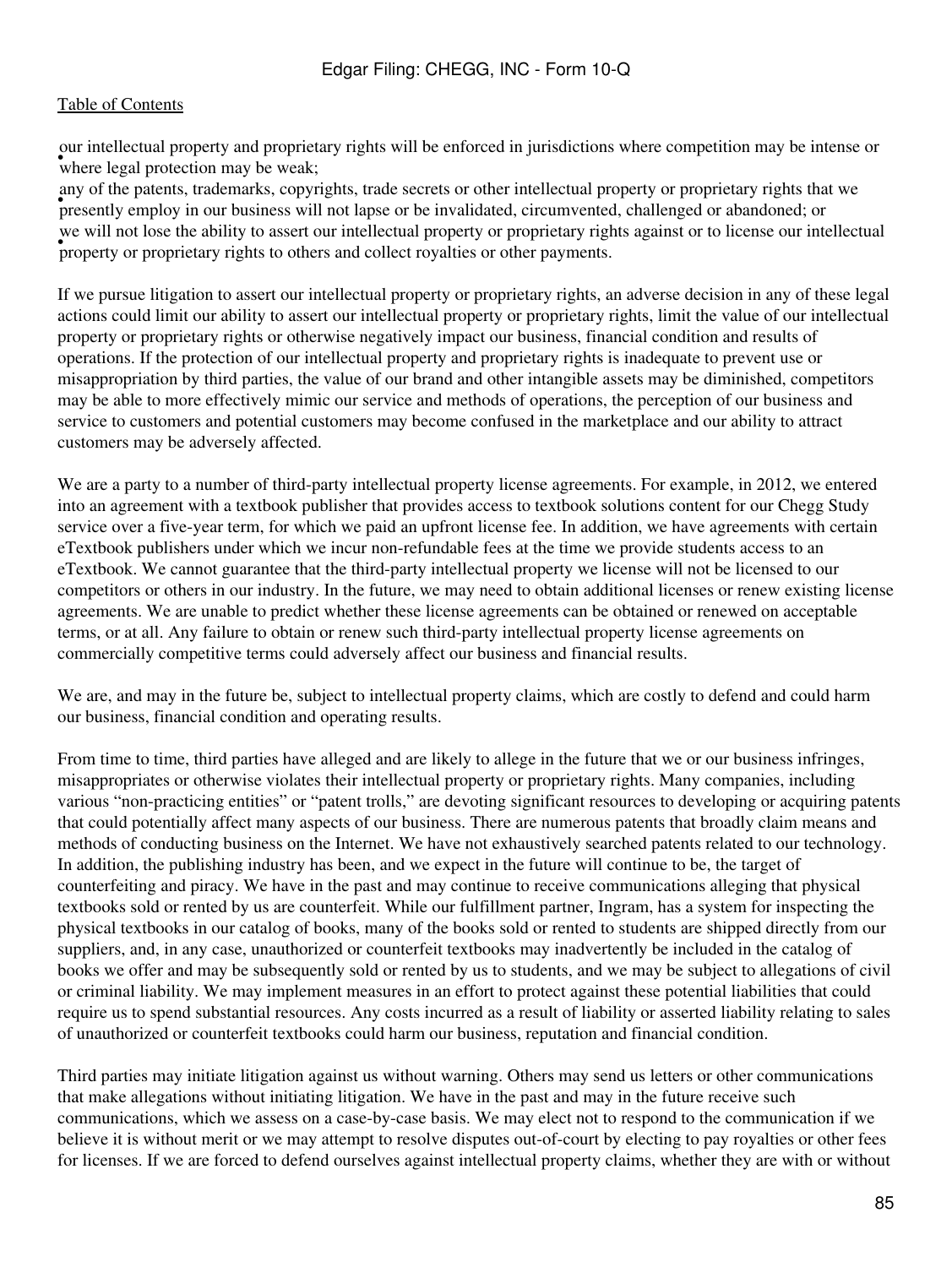merit or are determined in our favor, we may face costly litigation, diversion of technical and management personnel, inability to use our current website or inability to market our service or merchandise our products. As a result of a dispute, we may have to develop non-infringing technology, enter into licensing agreements, adjust our merchandising or marketing activities or take other action to resolve the claims. These actions, if required, may be unavailable on terms acceptable to us or may be costly or unavailable. If we are unable to obtain sufficient rights or develop non-infringing intellectual property or otherwise alter our business practices, as appropriate, on a timely basis, our reputation or brand, our business and our competitive position may be affected adversely and we may be subject to an injunction or be required to pay or incur substantial damages and/or fees.

In addition, we use open source software in connection with certain of our products and services. Companies that incorporate open source software into their products have, from time to time, faced claims challenging the ownership of open source software and/or compliance with open source license terms. As a result, we could be subject to suits by parties claiming ownership of what we believe to be open source software or noncompliance with open source licensing terms. Some open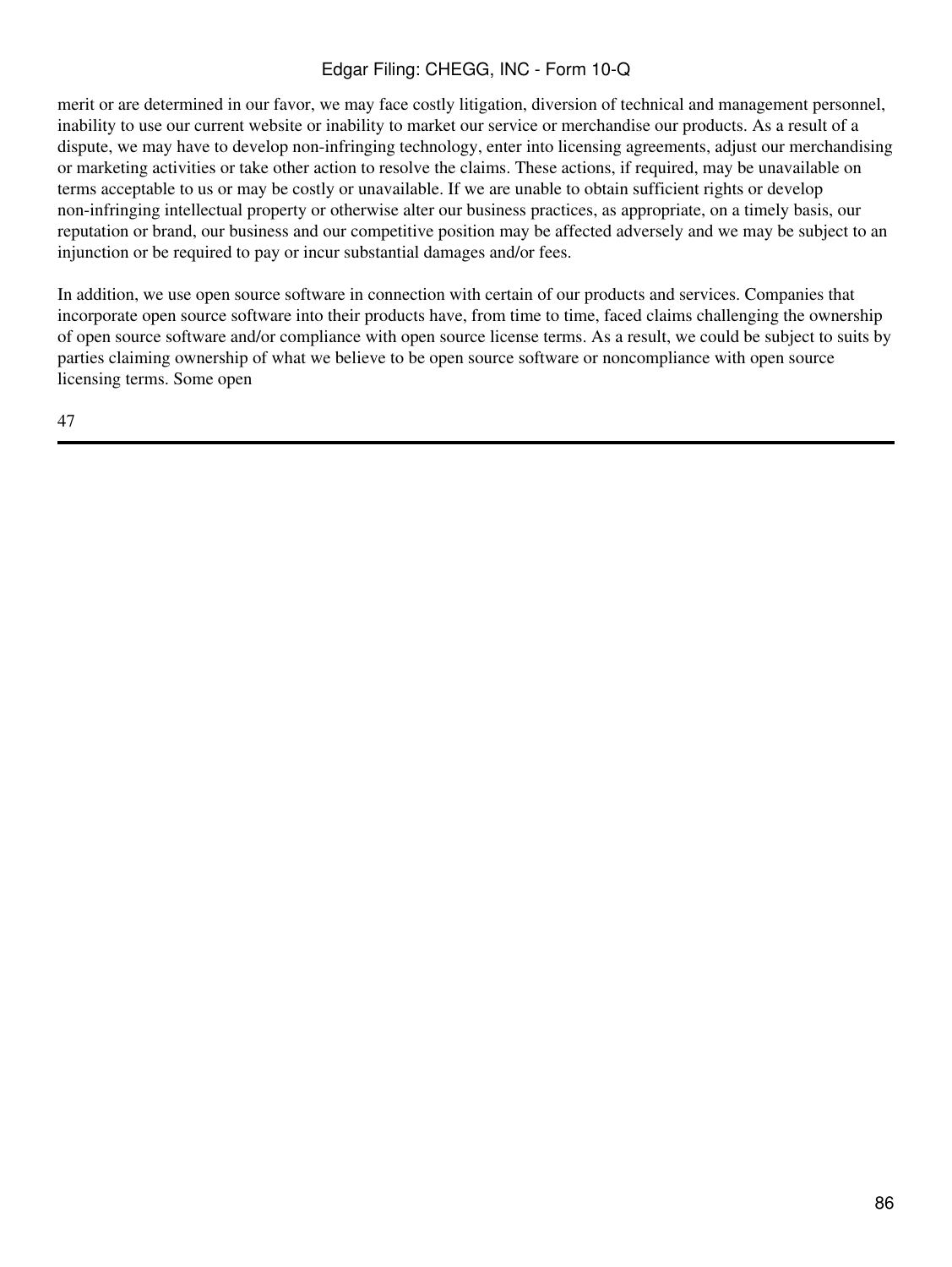source software licenses require users who distribute or use open source software as part of their software to publicly disclose all or part of the source code to such software and/or make available any derivative works of the open source code on unfavorable terms or at no cost. Any requirement to disclose our proprietary source code or pay damages for breach of contract could have a material adverse effect on our business, financial condition and results of operations.

Confidentiality agreements with employees and others may not adequately prevent disclosure of trade secrets and proprietary information.

We have devoted substantial resources to the development of our intellectual property and proprietary rights. In order to protect our intellectual property and proprietary rights, we rely in part on confidentiality agreements with our employees, book vendors, licensees, independent contractors and other advisors. These agreements may not effectively prevent disclosure of confidential information and may not provide an adequate remedy in the event of unauthorized disclosure of confidential information. In addition, others may independently discover trade secrets and proprietary information and in such cases we could not assert any trade secret rights against such parties. Costly and time-consuming litigation could be necessary to enforce and determine the scope of our proprietary rights and failure to obtain or maintain trade secret protection could adversely affect our competitive business position.

If we are unable to protect our domain names, our reputation and brand could be adversely affected.

We currently own over 550 registered domain names relating to our brand, including Chegg.com. Failure to protect our domain names could affect adversely our reputation and brand and make it more difficult for students to find our website, our content and our services. The acquisition and maintenance of domain names generally are regulated by governmental agencies and their designees. The regulation of domain names in the United States may change in the near future. Governing bodies may establish additional top-level domains, appoint additional domain name registrars or modify the requirements for holding domain names. As a result, we may be unable to acquire or maintain relevant domain names. Furthermore, the relationship between regulations governing domain names and laws protecting trademarks and similar intellectual property and proprietary rights is unclear. We may be unable to prevent third parties from acquiring and using domain names that are similar to, infringe upon or otherwise decrease the value of our brand name, trademarks or other intellectual property or proprietary rights.

Our wide variety of accepted payment methods subjects us to third-party payment processing-related risks.

We accept payments from students using a variety of methods, including credit cards, debit cards and PayPal. As we offer new payment options to students, we may be subject to additional regulations, compliance requirements and incidents of fraud. For certain payment methods, including credit and debit cards, we pay interchange and other fees, which may increase over time and raise our operating costs and lower our profit margins. For example, we have in the past experienced higher transaction fees from our third-party processors as a result of chargebacks on credit card transactions.

We rely on third parties to provide payment processing services, including the processing and information storage of credit cards and debit cards. If these companies become unwilling or unable to provide these services to us, our business could be disrupted. We are also subject to payment card association operating rules, certification requirements and rules governing electronic funds transfers, which could change or be reinterpreted to make it difficult or impossible for us to comply. If we fail to comply with these rules or requirements, we may be subject to additional fines and higher transaction fees and lose our ability to accept credit and debit card payments from our students, process electronic funds transfers or facilitate other types of online payments, and our business and operating results could be adversely affected.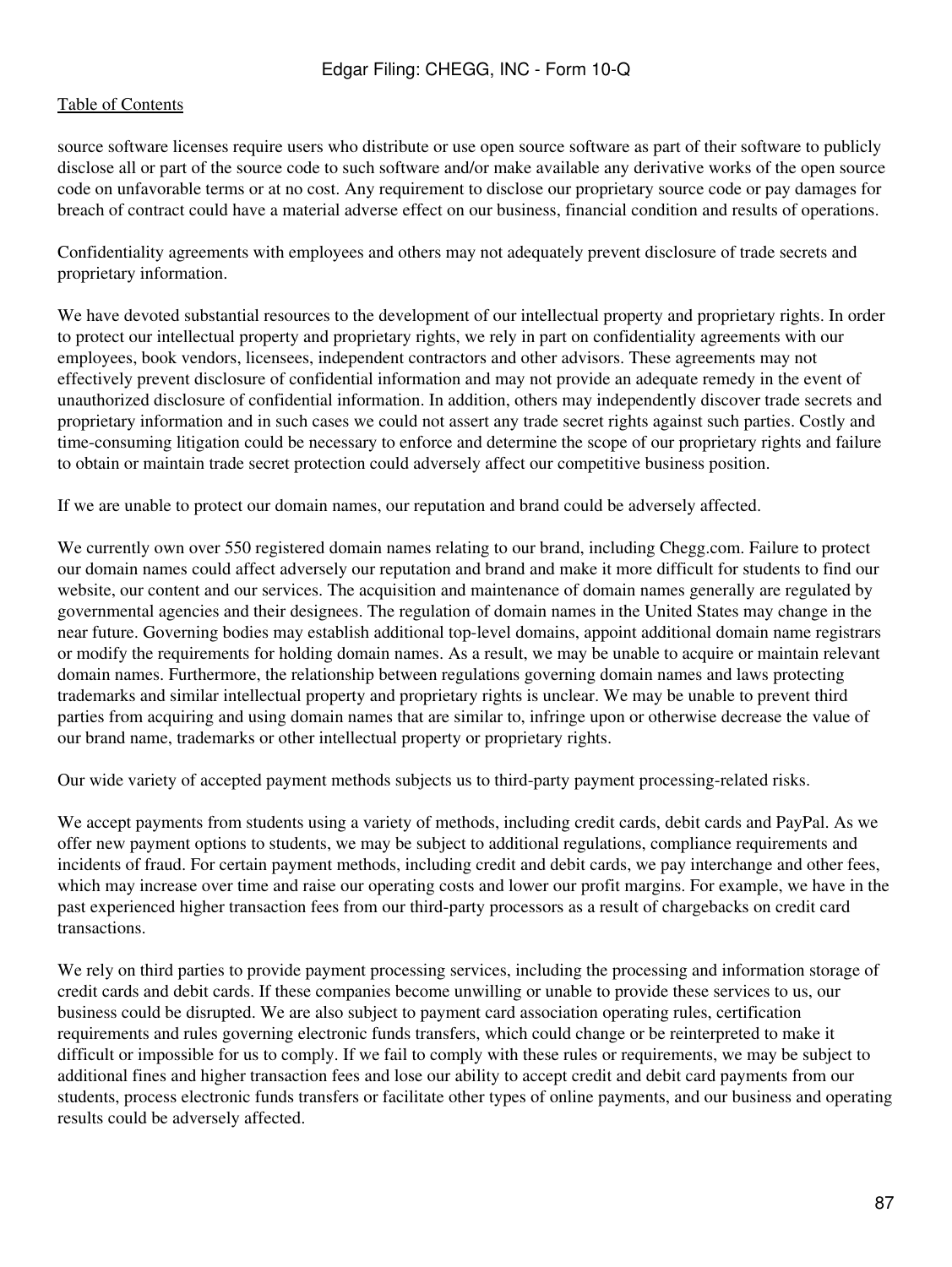Worsening or stagnant economic conditions and their effect on funding levels of colleges, spending behavior by students and advertising budgets, may adversely affect our operating results and financial condition.

Our business is dependent on, among other factors, general economic conditions, which affect college funding, student spending and brand advertising. The economic downturn and slow economic recovery over the last several years has resulted in reductions in both state and federal funding levels at colleges across the United States, which has led to increased tuition and decreased amounts of financial aid offered to students. To the extent that the economy continues to stagnate or worsens, students may reduce the amount they spend on textbooks and other educational content, which could have a serious adverse impact on our business. In addition to decreased spending by students, the colleges and brands that use our marketing services have advertising budgets that are often constrained during periods of stagnant or deteriorating economic conditions. In a difficult economic environment, customer spending in each of our products and services is likely to decrease, which could adversely affect our operating results and financial condition. A deterioration of the current economic environment may also have a material adverse effect on our ability to fund our growth and strategic business initiatives.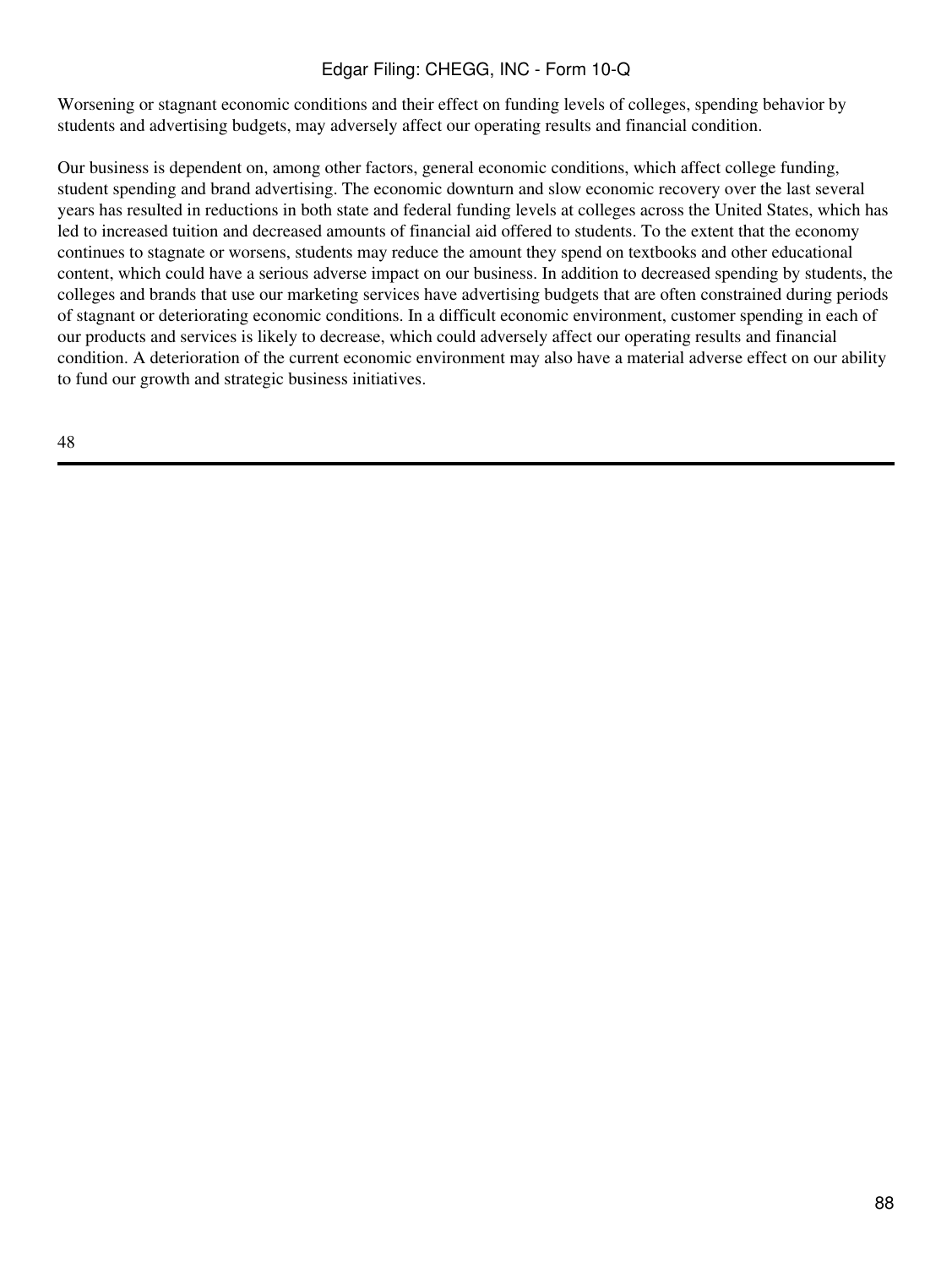Our international operations are subject to increased challenges and risks.

We have employees in Germany, Israel, India and the People's Republic of China (China), and we indirectly contract with individuals in the Ukraine. Although today our international operations represent approximately 5% of our total consolidated operating expenses and we currently do not expect that to materially increase in the near future, we expect to continue to expand our international operations and such operations may expand more quickly than we currently anticipate. However, we have limited operating history as a company outside the United States and our ability to manage our business and conduct our operations internationally requires considerable management attention and resources and is subject to the particular challenges of supporting a rapidly growing business in an environment of multiple languages, cultures, customs, tax systems, legal systems, alternative dispute systems, regulatory systems and commercial infrastructures. Operating internationally has required and will continue to require us to invest significant funds and other resources, subjects us to new risks and may increase the risks that we currently face, including risks associated with:

• **Containing and retaining** recruiting and retaining talented and capable employees in foreign countries and maintaining our company culture

•compliance with applicable foreign laws and regulations;

•compliance with anti-bribery laws including, without limitation, compliance with the Foreign Corrupt Practices Act; *currency exchange rate fluctuations;* 

•political and economic instability; and

•higher costs of doing business internationally.

As part of our business strategy, we may make our products and services available in more countries outside of the U.S. market, where we are currently focused. The markets in which we may undertake international expansion may have educational systems, technology and online industries that are different or less well developed than those in the United States, and if we are unable to address the challenges of operating in international markets, it could have an adverse effect on our results of operations and financial condition.

Colleges and certain governments may restrict access to the Internet or our website, which could lead to the loss of or slowing of growth in our student user base and their level of engagement with our platform.

The growth of our business and our brand depends on the ability of students to access the Internet and the products and services available on our website. Colleges that provide students with access to the Internet either through physical computer terminals on campus or through wired or wireless access points on campus could block or restrict access to our website, content or services or the Internet generally for a number of reasons including security or confidentiality concerns, regulatory reasons, such as compliance with the Family Educational Rights and Privacy Act, which restricts the disclosure of student information or concerns that certain of our products and services, such as Chegg Study, may contradict or violate their policies.

We depend in part on colleges to provide their students with access to the Internet. If colleges modify their policies in ways that are detrimental to the growth of our student user base or in ways that make it harder for students to use our website, or if our competitors' are able to reach more students than us, the overall growth in our student user base would slow, student engagement would decrease and we would lose revenues. Any reduction in the number of students directed to our website would harm our business and operating results.

In addition to our U.S. operations, we currently offer our college and university matching service in China. The Chinese government may seek to restrict access to the Internet or to our website specifically and our content and services could be suspended, blocked (in whole or in part) or otherwise adversely impacted in China. Any restrictions on the use of our website by students could lead to the loss or slowing of growth in the number of students who use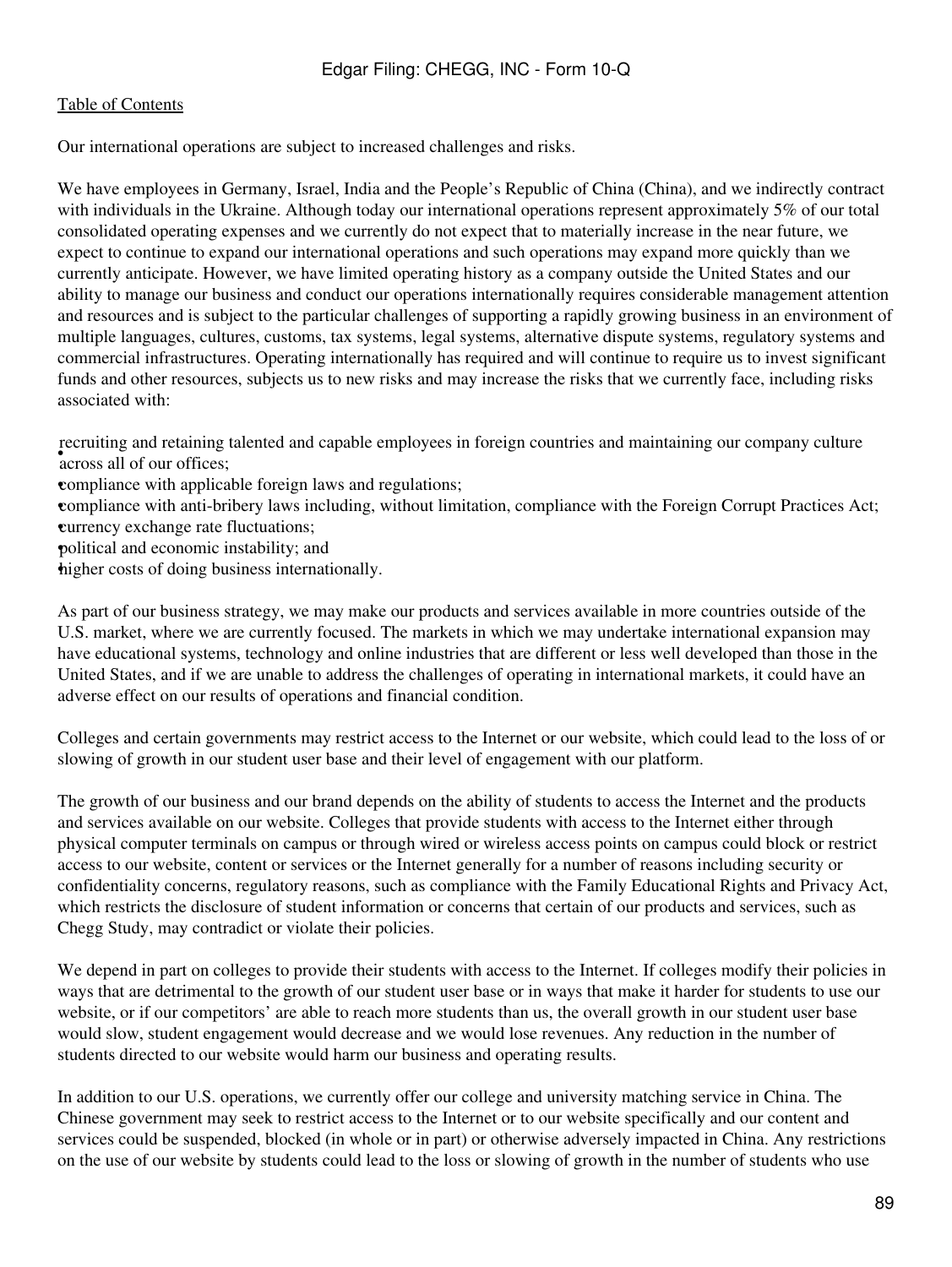our platform or the level of student engagement.

Our operations are susceptible to earthquakes, floods, rolling blackouts and other types of power loss. If these or other natural or man-made disasters were to occur, our operations and operating results would be adversely affected.

Our business and operations could be materially adversely affected in the event of earthquakes, blackouts or other power losses, floods, fires, telecommunications failures, break-ins, acts of terrorism, inclement weather, shelving accidents or similar events. Our executive offices are located in the San Francisco Bay Area, an earthquake-sensitive area. In the recent past, California has experienced deficiencies in its power supply, resulting in occasional rolling blackouts. If floods, fire, inclement weather including extreme rain, wind, heat or cold or accidents due to human error were to occur and cause damage to a warehouse of Ingram or its textbook library, Ingram's ability to fulfill orders for textbook rental and sales transactions would be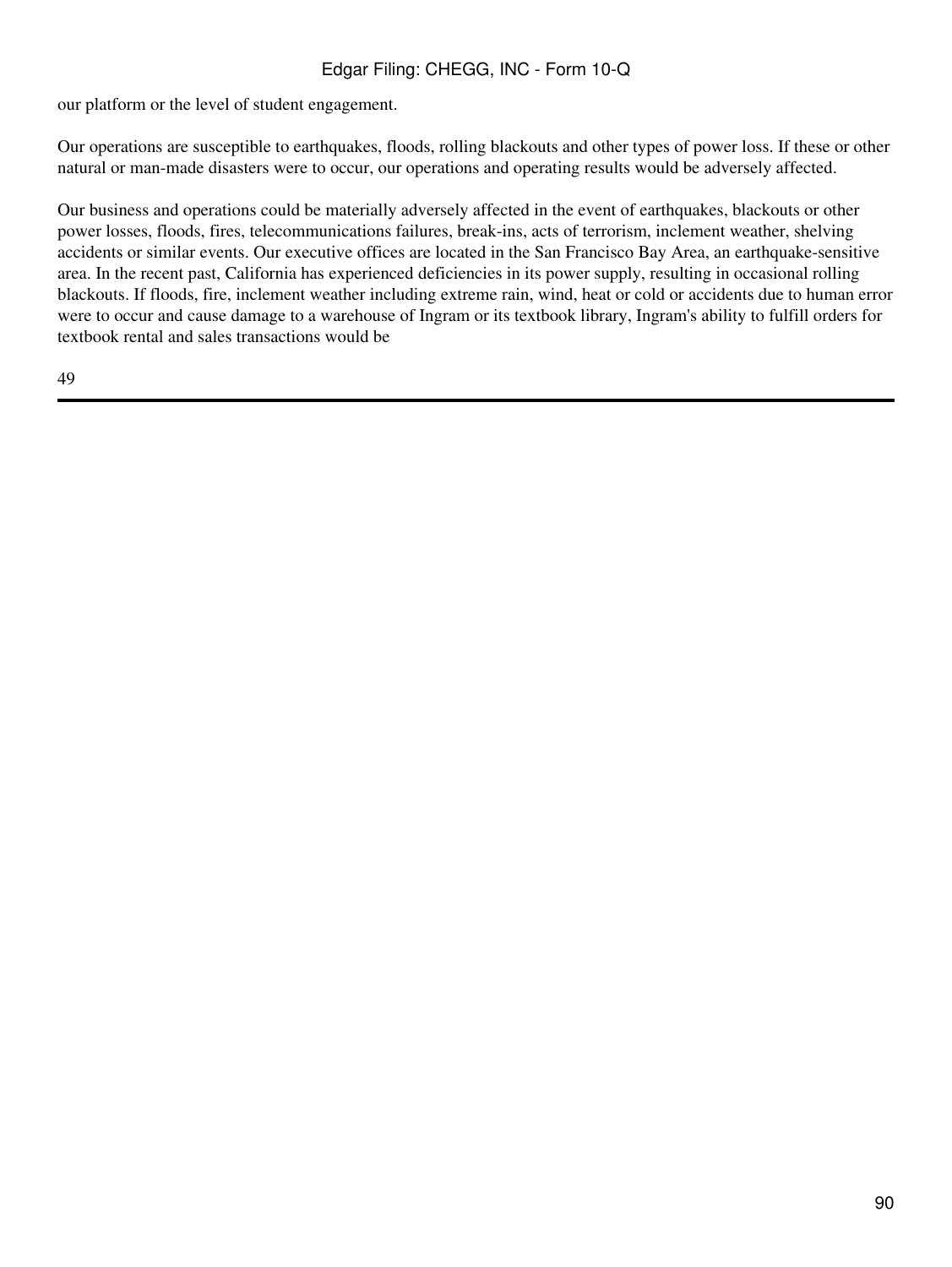materially and adversely affected and our results of operations would suffer, especially if such events were to occur during peak periods. We may not be able to effectively shift our operations due to disruptions arising from the occurrence of such events, and our business could be affected adversely as a result. Moreover, damage to or total destruction of our executive offices resulting from earthquakes may not be covered in whole or in part by any insurance we may have.

If we are unable to implement and maintain effective internal control over financial reporting in the future, the accuracy, and timeliness of our financial reporting may be adversely affected.

The Sarbanes-Oxley Act of 2002 (the Sarbanes-Oxley Act) requires, among other things, that we assess the effectiveness of our internal control over financial reporting annually and the effectiveness of our disclosure controls and procedures quarterly. If we are not able to comply with the requirements of the Sarbanes-Oxley Act in a timely manner, the market price of our stock could decline and we could be subject to sanctions or investigations by the New York Stock Exchange, the SEC or other regulatory authorities, which would require additional financial and management resources.

If we conclude in future periods that our internal control over financial reporting is not effective, we may be required to expend significant time and resources to correct the deficiency and could be subject to one or more investigations or enforcement actions by state or federal regulatory agencies, stockholder lawsuits or other adverse actions requiring us to incur defense costs, pay fines, settlements or judgments and causing investor perceptions to be adversely affected and potentially resulting in a decline in the market price of our stock.

In addition, we are an "emerging growth company" as defined in the Jumpstart Our Business Startups Act of 2012 (JOBS Act), and as such we have elected to avail ourselves of the exemption from the requirement that our independent registered public accounting firm audit our internal control over financial reporting under Section 404 of the Sarbanes-Oxley Act until we cease to be an "emerging growth company." See "—We are an "emerging growth company," and we cannot be certain if the reduced disclosure requirements applicable to "emerging growth companies" will make our common stock less attractive to investors." for additional risks relating to our "emerging growth company" status.

If we are unable to maintain effective internal control over financial reporting to meet the demands placed upon us as a public company, including the requirements of the Sarbanes-Oxley Act, we may be unable to accurately report our financial results, or report them within the timeframes required by law or exchange regulations.

We may be subject to greater than anticipated liabilities for income, property, sales and other taxes, and any successful action by federal, state, foreign or other authorities to collect additional taxes could adversely harm our business.

We are subject to regular review and audit by both U.S. federal and state and foreign tax authorities and such jurisdictions may assess additional taxes against us. Although we believe our tax estimates are reasonable, the final determination of tax audits and any related litigation could be materially different from our historical tax provisions and accruals and could have a negative effect on our financial position and results of operations. For example, we appealed the Kentucky Tax Authority's property tax assessment on our textbook library located in our Kentucky warehouse and the Commonwealth of Kentucky issued a ruling in favor of the Kentucky Department of Revenue in January 2014, which was reversed in our appeal to the Franklin Circuit Court in Kentucky in October 2014 before the Kentucky Court of Appeals ruled unanimously in our favor in March 2016. The Kentucky Department of Revenue has petitioned the Kentucky Supreme Court for discretionary review (see discussion above under Part II Item 1 "Legal Proceedings"). In addition, the taxing authorities of the jurisdictions in which we operate may challenge our methodologies for valuing and allocating income from our intercompany transactions, which could increase our worldwide effective income tax rate. For example, we are currently under tax audit in India for the 2011-12 fiscal year. Further, we file sales tax returns in a number of states within the United States as required by law and collect and remit sales tax for some content owners. We do not collect sales or other similar taxes in some U.S. and foreign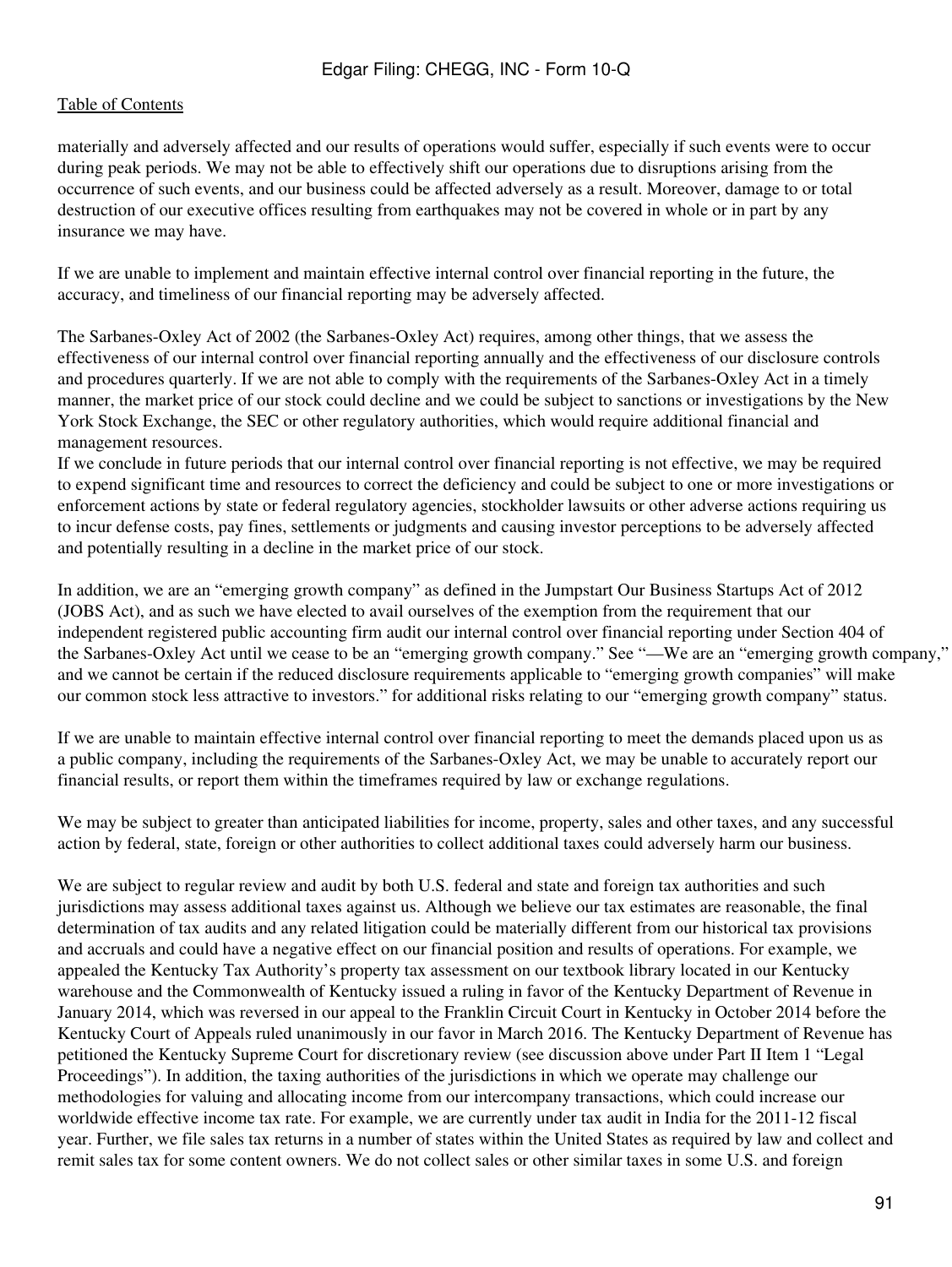jurisdictions, with respect to some of our sale, rental or service transactions because we believe that they do not apply to the relevant transactions. However, these and other tax laws and regulations are ambiguous or their application to our business is uncertain and the interpretation of them may be subject to change. In addition, one or more states could seek to impose new or additional sales, use or similar tax collection and record-keeping obligations on us. Any successful action by federal, state, foreign or other authorities to impose or collect additional income or property taxes, or compel us to collect and remit sales, use or similar taxes, either retroactively, prospectively or both, could harm our business, financial position and results of operations.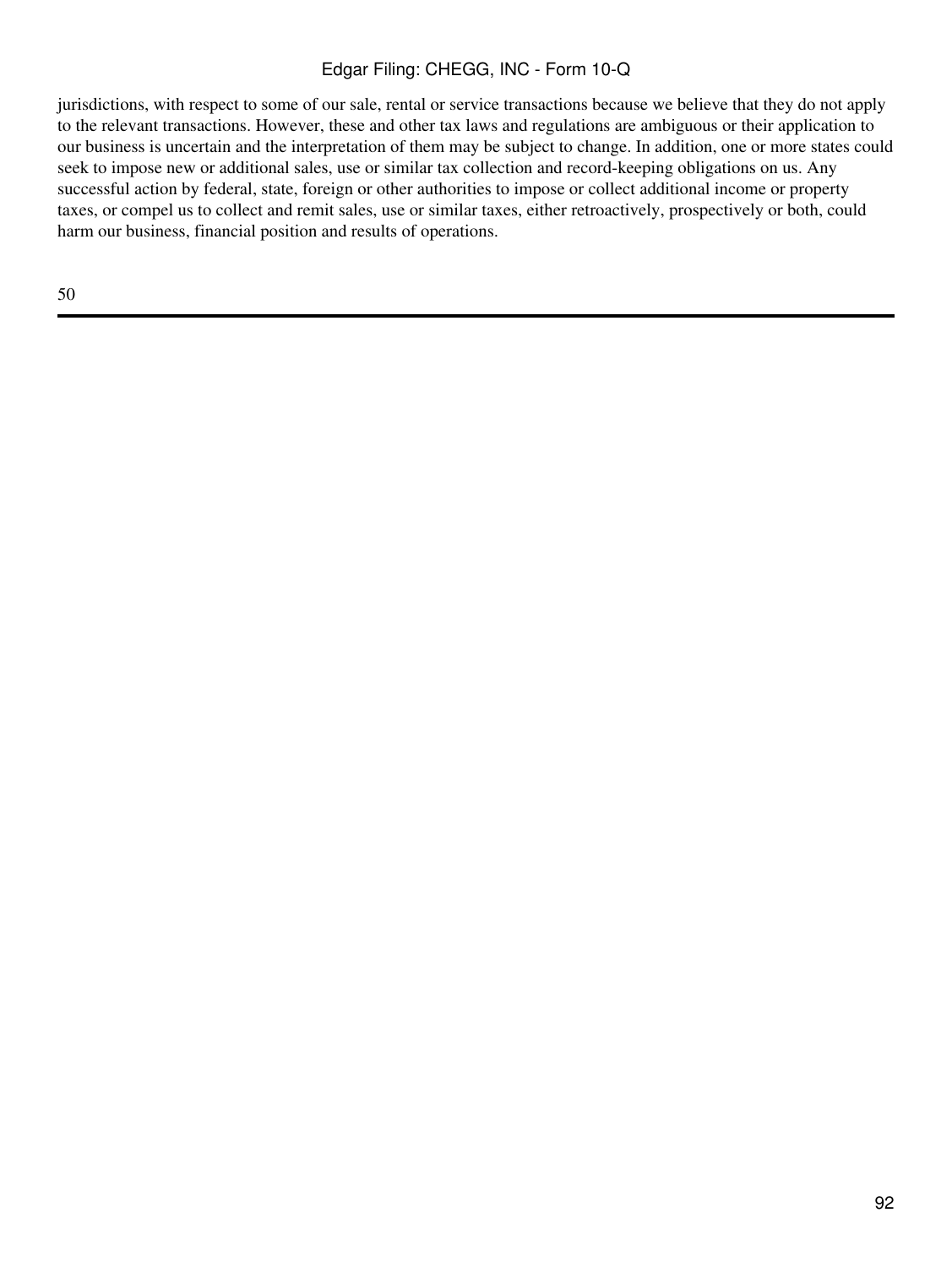We may not be able to utilize a significant portion of our net operating loss or tax credit carryforwards, which could adversely affect our profitability.

At December 31, 2015, we had federal and state net operating loss carryforwards due to prior period losses of approximately \$159.0 million and \$120.0 million, respectively, which if not utilized will begin to expire in 2028 and 2016 for federal and state purposes, respectively. A portion of the state net operating loss carryforwards expired in 2015. At December 31, 2015, we also had federal tax credit carryforwards of approximately \$3.7 million, which if not utilized will begin to expire in 2030, and state tax credit carryforwards of approximately \$4.0 million, which do not expire. These net operating loss and tax credit carryforwards could expire unused and be unavailable to offset future income tax liabilities, which could adversely affect our profitability.

In addition, under Section 382 of the Internal Revenue Code of 1986, as amended (the Code), our ability to utilize net operating loss carryforwards or other tax attributes, such as tax credits, in any taxable year may be limited if we experience an "ownership change." A Section 382 "ownership change" generally occurs if one or more stockholders or groups of stockholders who own at least 5% of our stock increase their ownership by more than 50 percentage points over their lowest ownership percentage within a rolling three-year period. Similar rules may apply under state tax laws. As a result of prior equity issuances and other transactions in our stock, we have previously experienced "ownership changes" under Section 382 of the Code and comparable state tax laws. We may experience ownership changes in the future as a result of future issuances and other transactions of our stock. It is possible that any future ownership change could have a material effect on the use of our net operating loss carryforwards or other tax attributes, which could adversely affect our profitability.

Our failure to comply with the terms of our revolving credit facility could have a material adverse effect on us.

We have an outstanding revolving credit facility with an aggregate principal amount of \$30.0 million with an accordion feature that, subject to certain financial criteria, allows us to borrow up to a total of \$65.0 million beginning with the quarter ended December 31, 2015, with Bank of America as lender and letter of credit issuer that expires in August 2016. We currently have no amount drawn down under our credit facility. If we default on our credit obligations, our lenders may, among other things, require immediate repayment of amounts drawn on our credit facilities, terminate our credit facilities or require us to pay significant fees, penalties or damages.

The agreements governing our indebtedness contain various covenants, including those that restrict our ability to, among other things:

•borrow money and guarantee or provide other support for indebtedness of third-parties; •pay dividends on, redeem or repurchase our capital stock; •make investments in entities that we do not control, including joint ventures; •consummate a merger, consolidation or sale of all or substantially all of our assets; **enter into certain asset sale transactions:** enter into secured financing arrangements; enter into sale and leaseback transactions; and •enter into unrelated businesses.

These covenants may limit our ability to effectively operate our businesses. Any failure to comply with the restrictions of any agreement governing our other indebtedness may result in an event of default under those agreements.

Risks Related to Ownership of Our Common Stock

Our stock price has been and will likely continue to be volatile.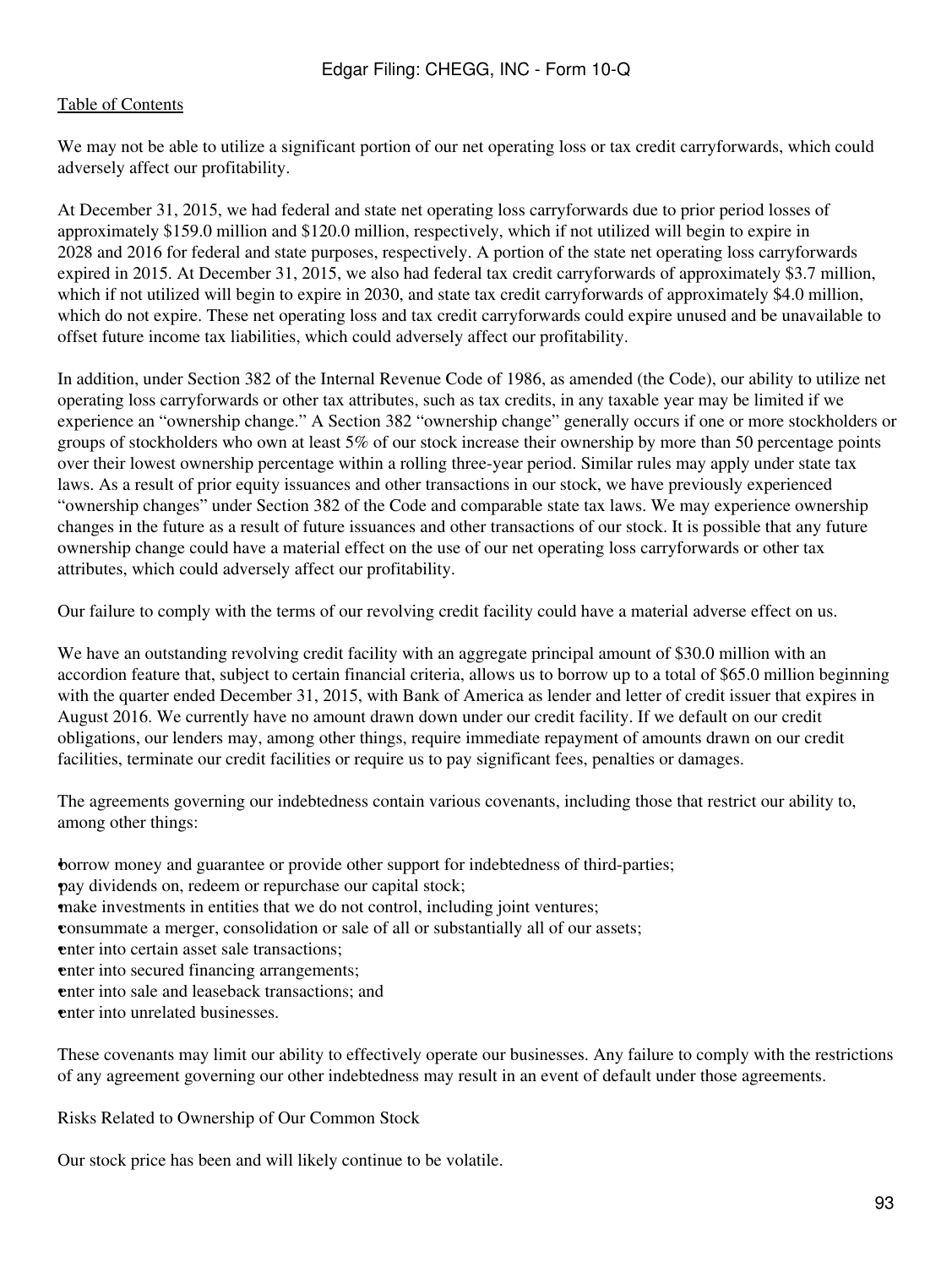The trading price of our common stock has been, and is likely to continue to be, volatile. Since shares of our common stock were sold in our IPO in November 2013 at a price of \$12.50 per share, our stock price has ranged from \$3.47 to \$11.25 through March 31, 2016. In addition to the factors discussed in this Quarterly Report on Form 10-Q, the trading price of our common stock may fluctuate significantly in response to numerous factors, many of which are beyond our control, including:

seasonality in our business that results from the academic calendar; actual or anticipated fluctuations in our financial condition and operating results, including as a result of the announcement of revenues or earnings guidance that is higher or lower than expected, including as a result of announcement of revenues or earnings guidance that is higher or lower than expected, including as a result of our announcement of actual results for a fiscal period that are higher or lower than projected results or our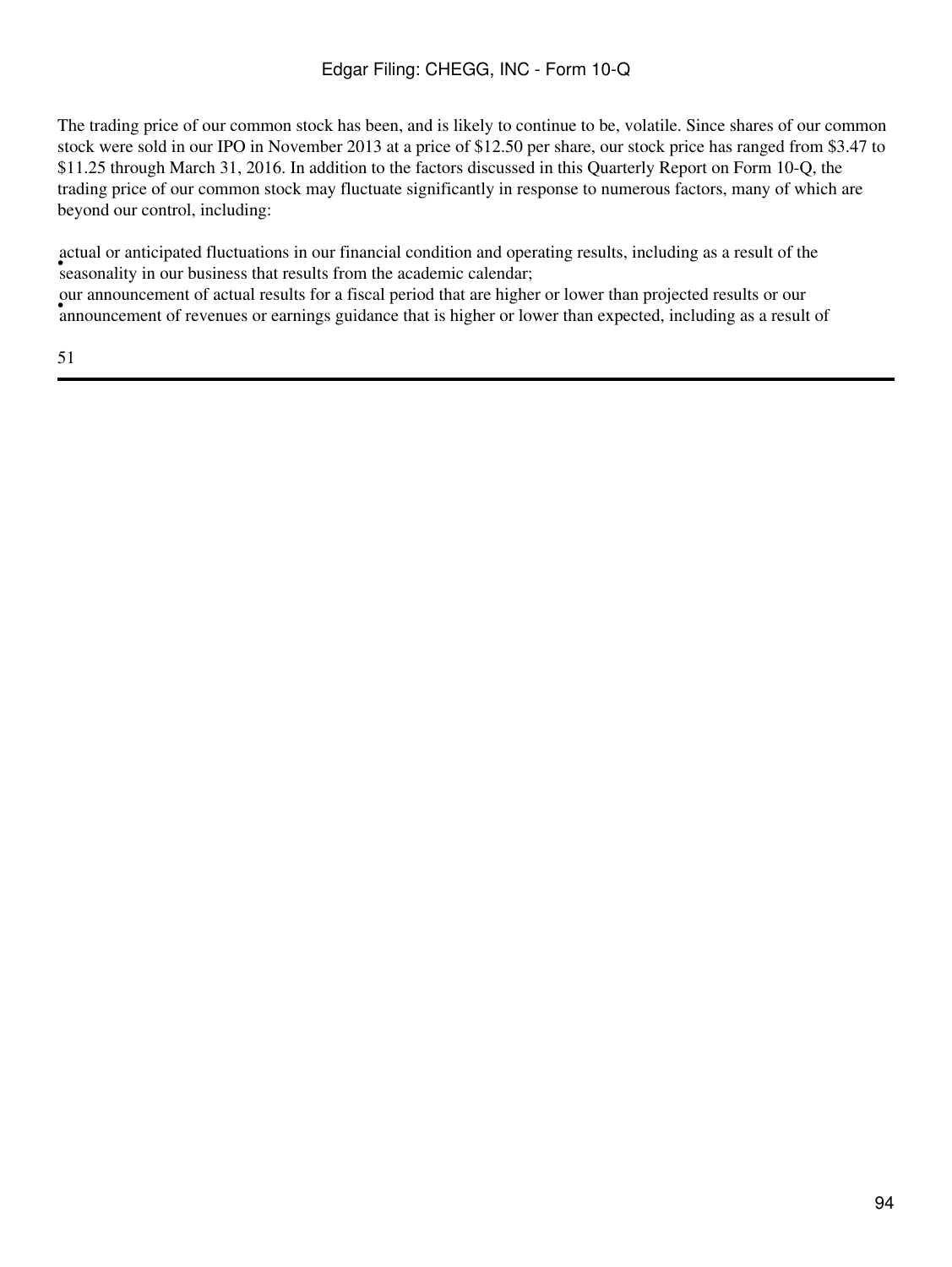difficulty forecasting seasonal variations in our financial condition and operating results or the revenues generated by our offerings;

spalance or new or appeared research or reports by securities analysis, or change in recommendation or downgrading of our common stock; issuance of new or updated research or reports by securities analysts, including the publication of unfavorable reports

announcements by us or our competitors of significant products or features, technical innovations, acquisitions,

atmoducements by as or our competitors or significant products or reatarcs, tectors of relationships and partnerships, joint ventures or capital commitments;

•actual or anticipated changes in our growth rate relative to our competitors;

• us; changes in the economic performance or market valuations of companies perceived by investors to be comparable to

anticipation of such sales; additional shares of our common stock being sold into the market by us or our existing stockholders or the

share price and volume fluctuations attributable to inconsistent trading volume levels of our shares; •lawsuits threatened or filed against us;

• competitors; regulatory developments in our target markets affecting us, students, colleges or brands, publishers or our

•terrorist attacks or natural disasters or other such events impacting countries where we have operations; •international stock market conditions; and

• consumer credit, interest rate changes and currency fluctuations. general economic, political and market conditions, such as recessions, unemployment rates, the limited availability of

Furthermore, both domestic and international stock markets have experienced extreme price and volume fluctuations that have affected and continue to affect the market prices of equity securities of companies in general and technology companies in particular. These fluctuations often have been unrelated or disproportionate to the operating performance of those companies. We believe our stock price may be particularly susceptible to volatility as the stock prices of technology and Internet companies have often been subject to wide fluctuations. In the past, companies that have experienced volatility in the market price of their stock have been subject to securities class action litigation. We may be the target of this type of litigation in the future. Securities litigation against us could result in substantial costs and divert our management's attention from other business concerns, which could seriously harm our business.

If securities or industry analysts do not publish research reports about our business or publish inaccurate or unfavorable research about our business, our stock price could decline.

The trading market for our common stock will depend in part on the research and reports that securities or industry analysts publish about us or our business. If one or more of the analysts who cover us downgrade our common stock or publish inaccurate or unfavorable research about our business, our common stock price would likely decline. If one or more of these analysts cease coverage of our company or fail to regularly publish reports on us, we could lose visibility in the financial markets, which could cause our share price or trading volume to decline.

We do not intend to pay dividends for the foreseeable future.

We have never declared or paid cash dividends on our capital stock. We currently intend to retain any future earnings to finance the operation and expansion of our business, and we do not expect to declare or pay any dividends in the foreseeable future. As a result, our stockholders may only receive a return on their investment in our common stock if the market price of our common stock increases. In addition, our credit facility contains restrictions on our ability to pay dividends.

We are an "emerging growth company" and we cannot be certain if the reduced disclosure requirements applicable to "emerging growth companies" will make our common stock less attractive to investors.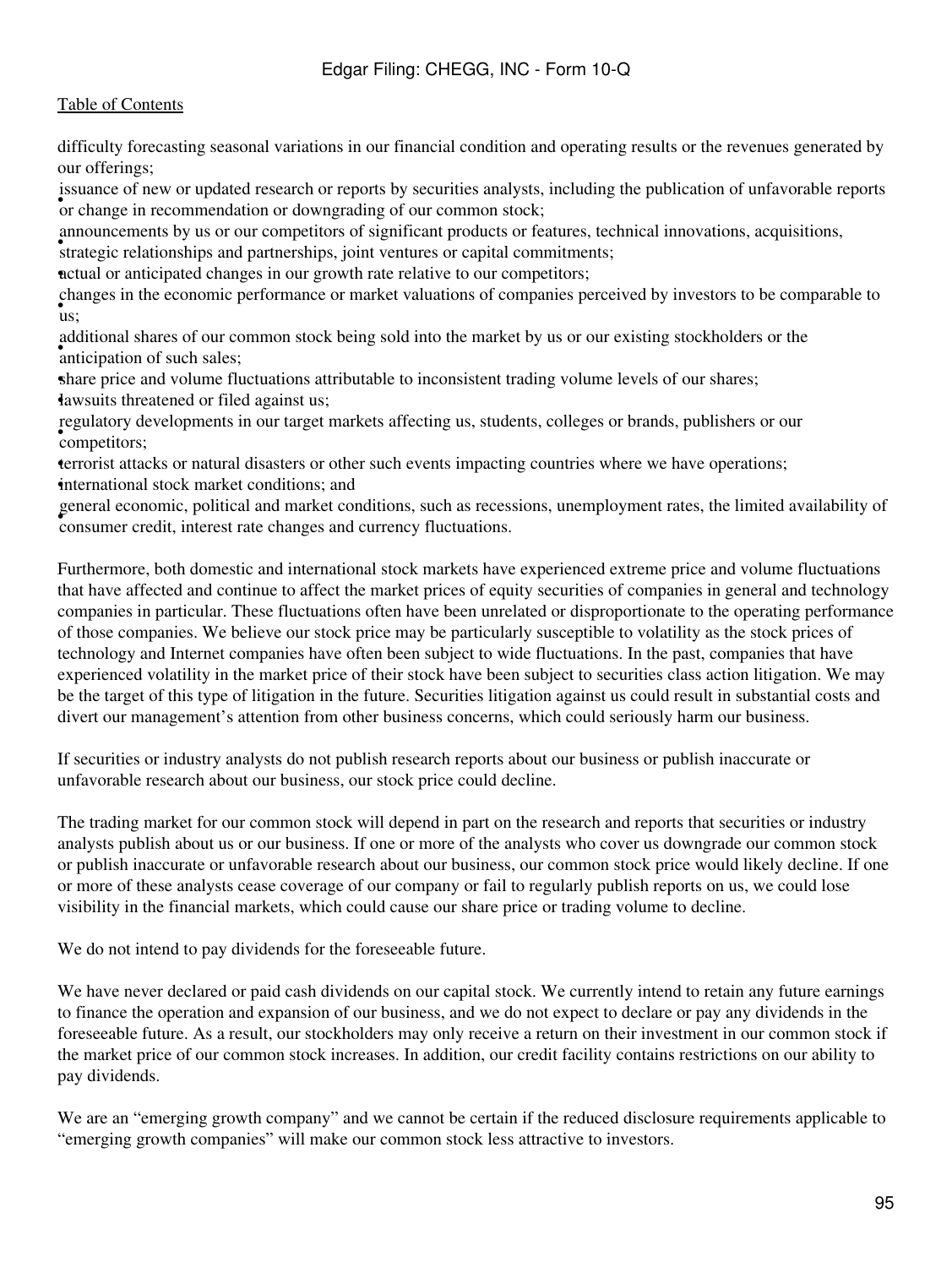We are an "emerging growth company," as defined under the JOBS Act. For so long as we are an "emerging growth" company," we may take advantage of certain exemptions from reporting requirements that are applicable to other public companies that are not "emerging growth companies" including, but not limited to, compliance with the auditor attestation requirements of Section 404 of the Sarbanes-Oxley Act, reduced disclosure obligations regarding executive compensation in our periodic reports and proxy statements and exemptions from the requirements of holding a nonbinding advisory vote on executive compensation and stockholder approval of any golden parachute payments not previously approved.

We could be an "emerging growth company" for up to five years, although we may lose such status earlier, depending on the occurrence of certain events. We will remain an "emerging growth company" until the earliest to occur of (i) the last day of the year (a) following the fifth anniversary of our initial public offering, (b) in which we have total annual gross revenues of at least \$1.0 billion or (c) in which we are deemed to be a "large accelerated filer" under the Exchange Act, which means that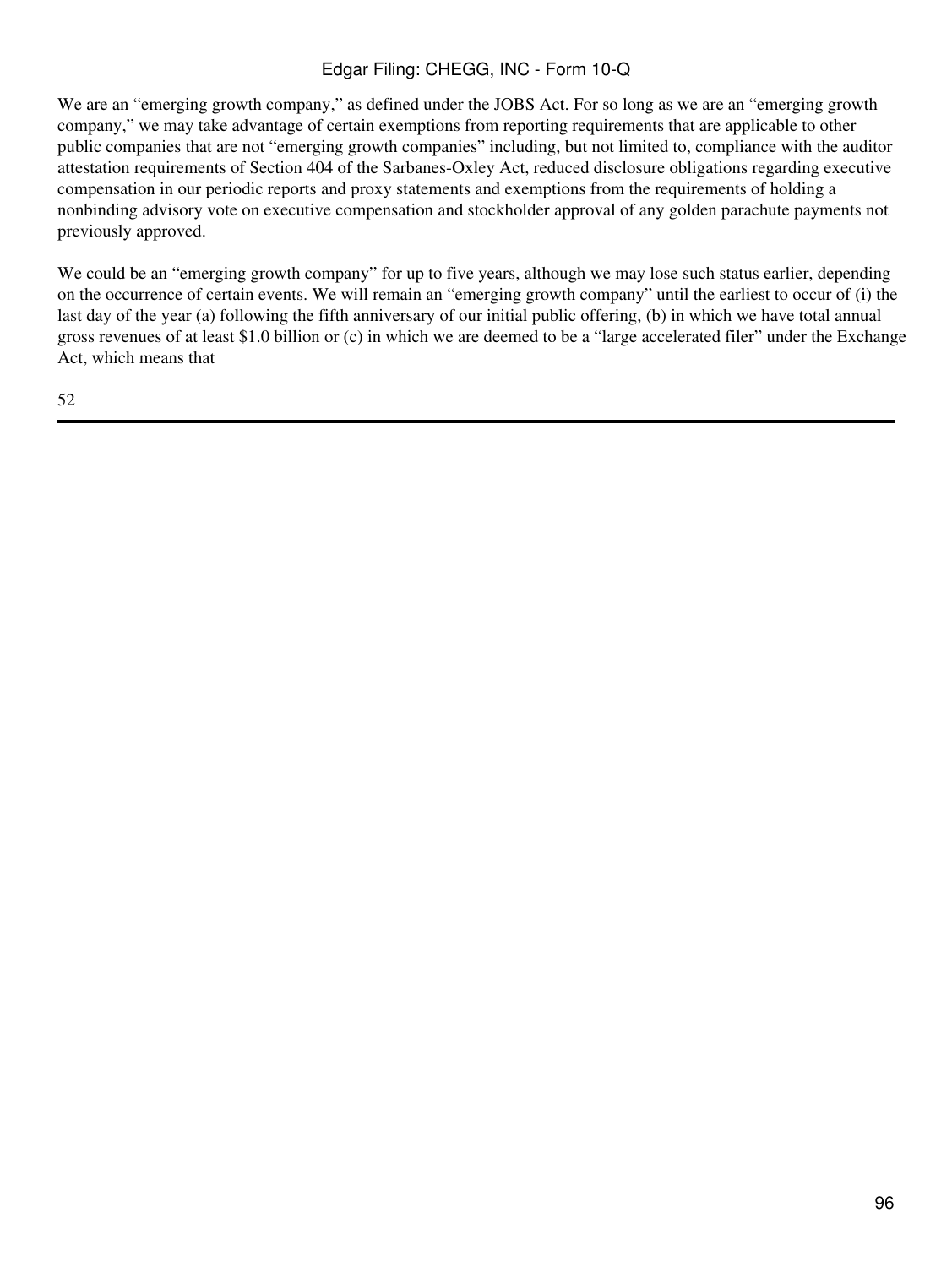the market value of our common stock that is held by non-affiliates exceeds \$700 million as of the prior June 30, and (ii) the date on which we have issued more than \$1.0 billion in non-convertible debt securities during the prior three-year period.

We cannot predict if investors will find our common stock less attractive or our company less comparable to certain other public companies because we will rely on these exemptions. If some investors find our common stock less attractive as a result, there may be a less active trading market for our common stock and our stock price may be more volatile.

Under the JOBS Act, "emerging growth companies" can delay adopting new or revised accounting standards issued subsequent to the enactment of the JOBS Act until such time as those standards apply to private companies. We have irrevocably elected not to avail ourselves of this exemption from new or revised accounting standards and will be subject to the same new or revised accounting standards as other public companies that are not "emerging growth companies."

Delaware law and provisions in our restated certificate of incorporation and restated bylaws that went into effect at the closing of our IPO could make a merger, tender offer or proxy contest difficult, thereby depressing the trading price of our common stock.

Our status as a Delaware corporation and the anti-takeover provisions of the Delaware General Corporation Law may discourage, delay or prevent a change in control by prohibiting us from engaging in a business combination with an interested stockholder for a period of three years after the person becomes an interested stockholder, even if a change of control would be beneficial to our existing stockholders. In addition, our restated certificate of incorporation and restated bylaws contain provisions that may make the acquisition of our company more difficult, including the following:

only be removed from office for cause and by the approval of the holders of at least two-thirds of our outstanding our board of directors is classified into three classes of directors with staggered three-year terms and directors can common stock;

• vacancy resulting from any cause or created by the expansion of our board of directors, which prevents stockholders subject to certain limitations, our board of directors has the sole right to set the number of directors and to fill a from being able to fill vacancies on our board of directors;

•only our board of directors is authorized to call a special meeting of stockholders;

**example 1** external litigation against us can only be brought in Delaware;

For restablished and shares of which may be issued, without the approval of the holders of common stock; our restated certificate of incorporation authorizes undesignated preferred stock, the terms of which may be

• advance notice procedures apply for stockholders to nominate candidates for election as directors or to bring matters before an annual meeting of stockholders;

our stockholders cannot act by written consent;

four resulted by any sean only be amerided by our two-thirds of our outstanding common stock; and our restated bylaws can only be amended by our board of directors or by the approval of the holders of at least

• least two-thirds of our outstanding common stock. certain provisions of our restated certificate of incorporation can only be amended by the approval of the holders of at

## ITEM 2. UNREGISTERED SALES OF EQUITY SECURITIES AND USE OF PROCEEDS

None.

ITEM 6. EXHIBITS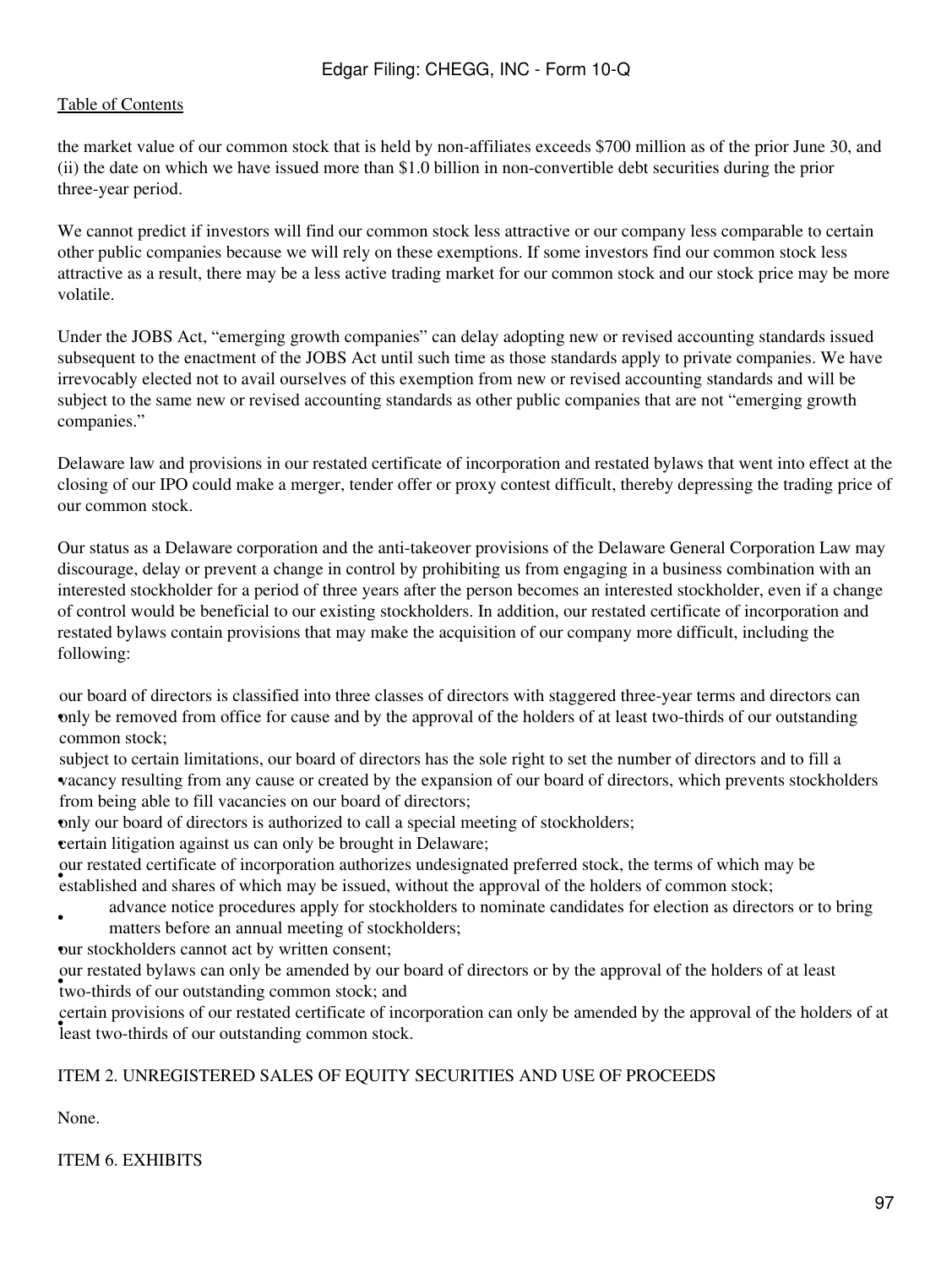The exhibits listed in the accompanying "Index to Exhibits" are filed or incorporated by reference as part of this Quarterly Report on Form 10-Q.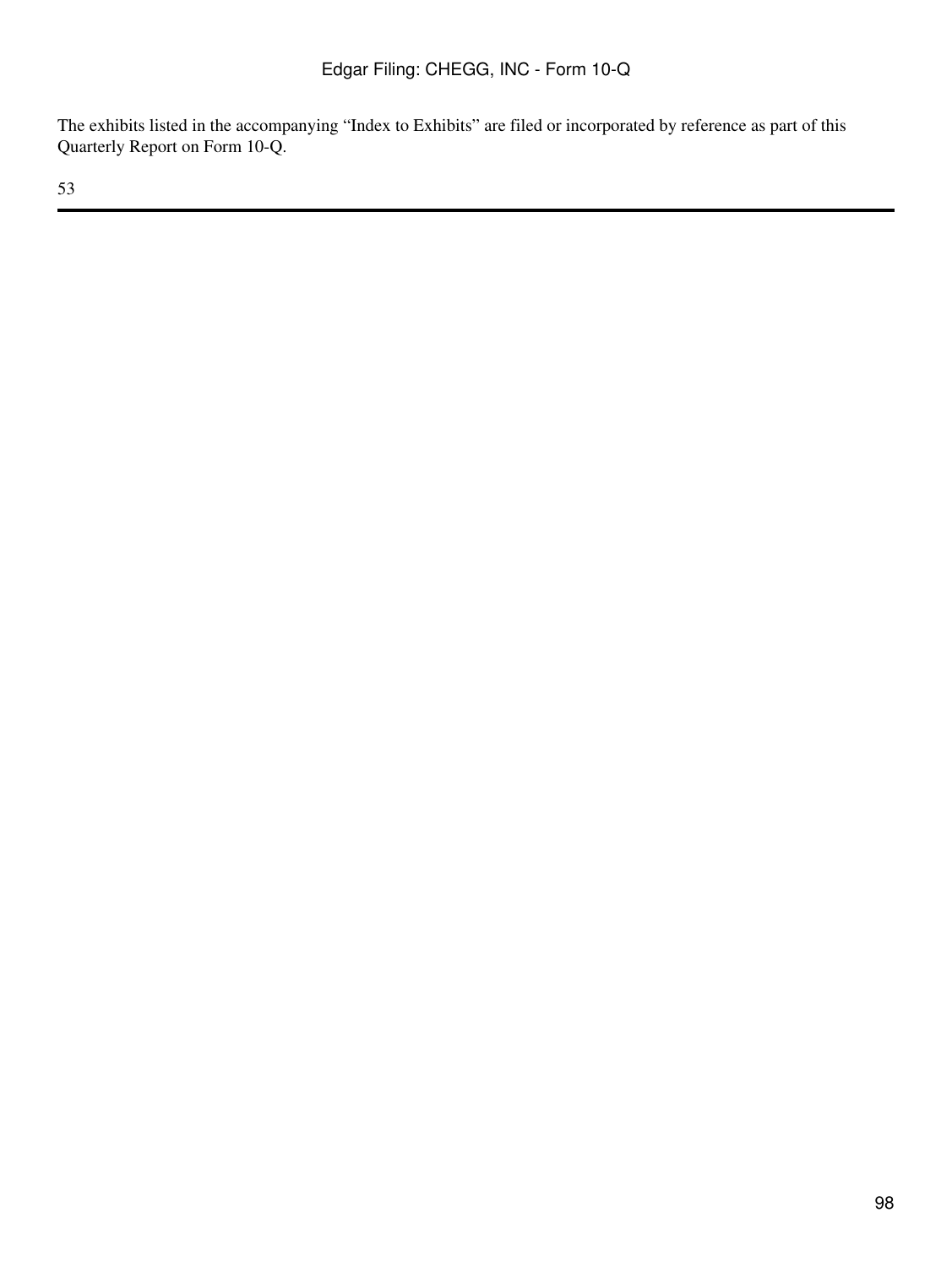#### SIGNATURES

Pursuant to the requirements of Section 13 or 15(d) of the Securities Exchange Act of 1934, the registrant has duly caused this report to be signed on its behalf by the undersigned, thereunto duly authorized.

CHEGG, INC. May 3, 2016 By: /S/ ANDREW BROWN Andrew Brown Vice President, Chief Financial Officer (Duly Authorized Officer and Principal Financial Officer)